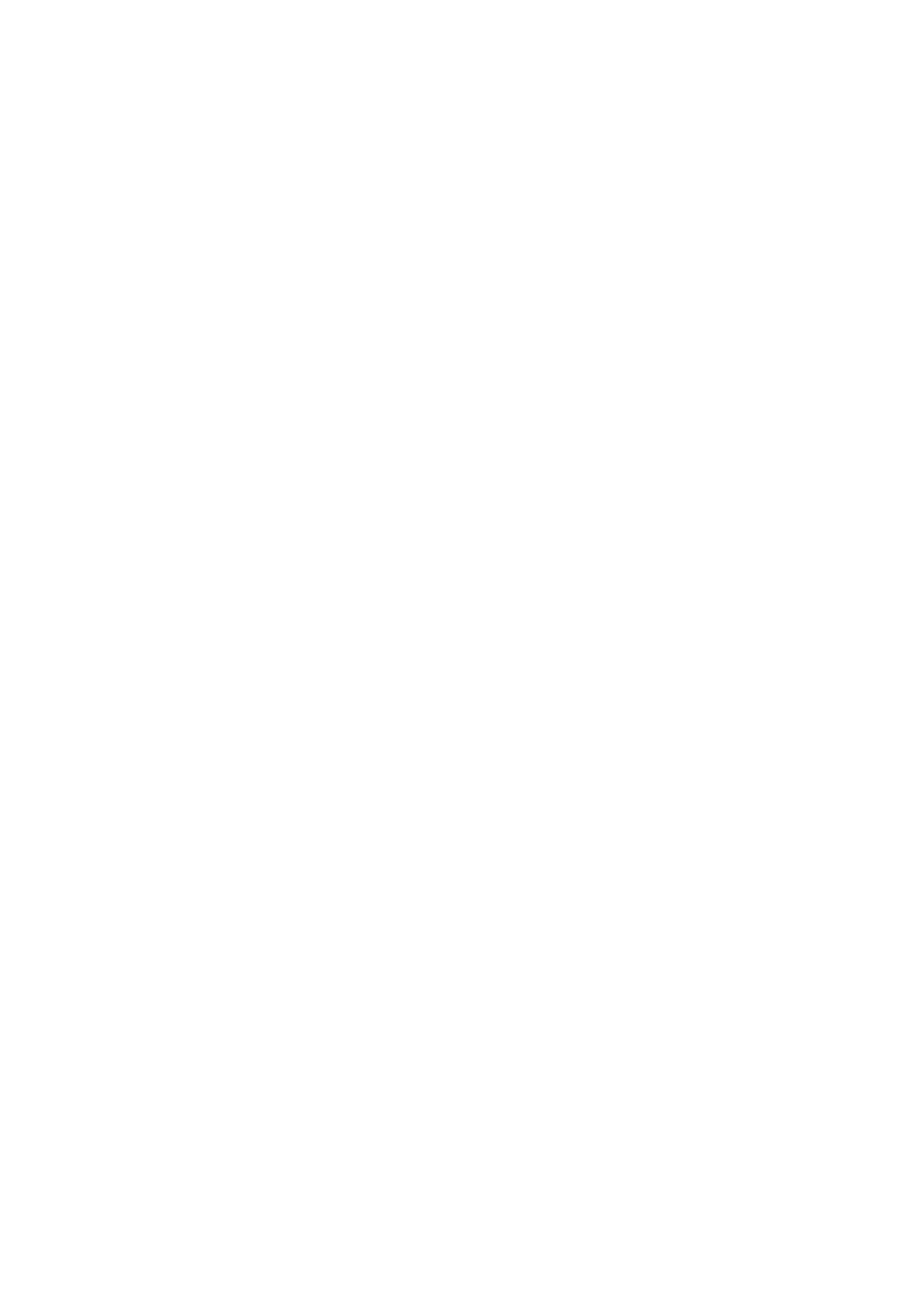|                           | 30 December 2019 - 05 January 2020 |              |              |  |  |
|---------------------------|------------------------------------|--------------|--------------|--|--|
|                           | Mon 30                             | Tue 31       | Wed 1        |  |  |
|                           |                                    |              |              |  |  |
| $\, 8$                    |                                    |              |              |  |  |
| $\hbox{9}$                |                                    |              |              |  |  |
| $10$                      |                                    |              |              |  |  |
| 11                        |                                    |              |              |  |  |
| 12                        |                                    |              |              |  |  |
| $\mathbf{1}$              |                                    |              |              |  |  |
| $\overline{c}$            |                                    |              |              |  |  |
| $\ensuremath{\mathsf{3}}$ |                                    |              |              |  |  |
| $\overline{4}$            |                                    |              |              |  |  |
| $\mathbf 5$               |                                    |              |              |  |  |
| $\,$ $\,$ $\,$            |                                    |              |              |  |  |
|                           |                                    |              |              |  |  |
|                           | <b>Tasks</b>                       | <b>Tasks</b> | <b>Tasks</b> |  |  |
|                           |                                    |              |              |  |  |
|                           |                                    |              |              |  |  |
|                           |                                    |              |              |  |  |
|                           |                                    |              |              |  |  |
|                           |                                    |              |              |  |  |
|                           |                                    |              |              |  |  |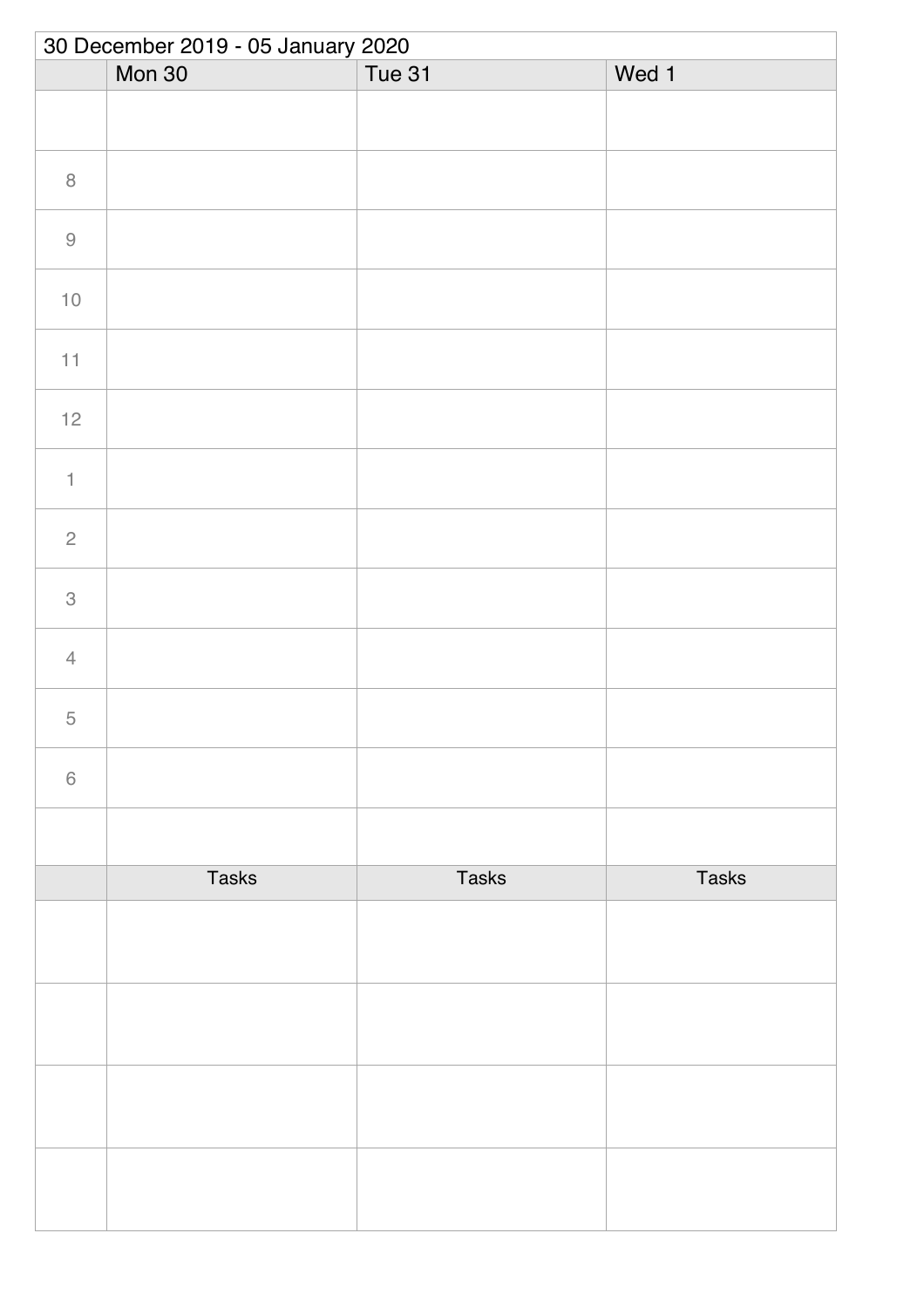|                |                  |              | 30 December 2019 - 05 January 2020 |
|----------------|------------------|--------------|------------------------------------|
|                | Thu <sub>2</sub> | Fri 3        | Sat 4                              |
|                |                  |              | $\,8\,$<br>$\Theta$                |
| $\, 8$         |                  |              | $10$<br>11                         |
| $\hbox{9}$     |                  |              | 12<br>$\mathbbm{1}$                |
| $10$           |                  |              | $\frac{2}{3}$                      |
| 11             |                  |              | $\overline{4}$<br>$\mathbf 5$      |
| 12             |                  |              |                                    |
| $\mathbf{1}$   |                  |              |                                    |
|                |                  |              | Sun 5                              |
| $\sqrt{2}$     |                  |              | $\,8\,$<br>$\Theta$                |
| 3              |                  |              | $10$<br>11                         |
| $\overline{4}$ |                  |              | 12<br>$\mathbf{1}$                 |
| $\mathbf 5$    |                  |              | $\overline{c}$<br>$\,3$            |
| $\,$ 6 $\,$    |                  |              | $\overline{4}$<br>$\sqrt{5}$       |
|                |                  |              |                                    |
|                | <b>Tasks</b>     | <b>Tasks</b> | <b>Tasks</b>                       |
|                |                  |              |                                    |
|                |                  |              |                                    |
|                |                  |              |                                    |
|                |                  |              |                                    |
|                |                  |              |                                    |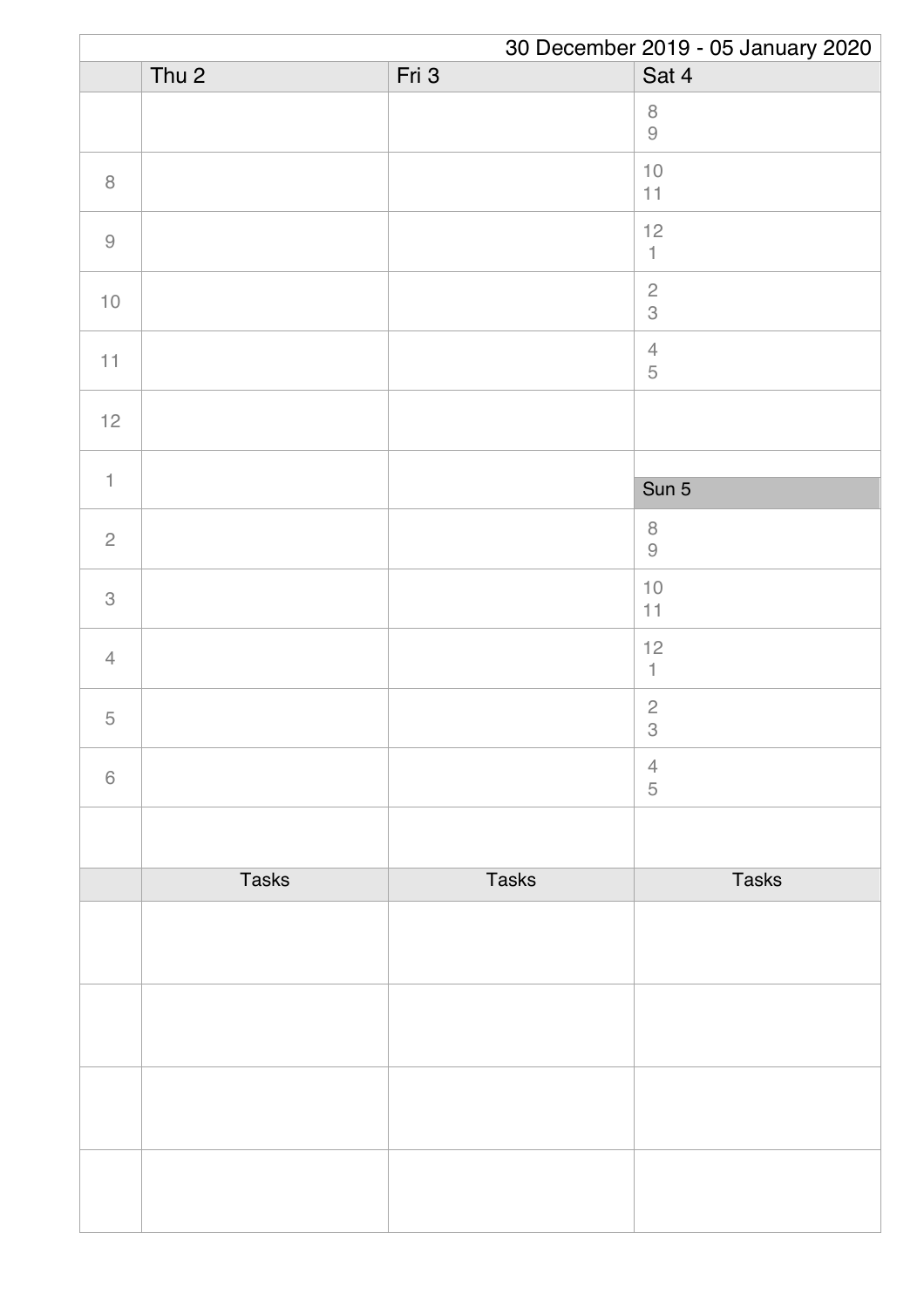| 06 January 2020 - 12 January 2020 |              |              |              |  |
|-----------------------------------|--------------|--------------|--------------|--|
|                                   | Mon 6        | Tue 7        | Wed 8        |  |
|                                   |              |              |              |  |
| $\, 8$                            |              |              |              |  |
| $\hbox{9}$                        |              |              |              |  |
| $10$                              |              |              |              |  |
| 11                                |              |              |              |  |
| $12$                              |              |              |              |  |
| $\uparrow$                        |              |              |              |  |
| $\sqrt{2}$                        |              |              |              |  |
| $\ensuremath{\mathsf{3}}$         |              |              |              |  |
| $\overline{4}$                    |              |              |              |  |
| 5                                 |              |              |              |  |
| $\,$ $\,$ $\,$                    |              |              |              |  |
|                                   |              |              |              |  |
|                                   | <b>Tasks</b> | <b>Tasks</b> | <b>Tasks</b> |  |
|                                   |              |              |              |  |
|                                   |              |              |              |  |
|                                   |              |              |              |  |
|                                   |              |              |              |  |
|                                   |              |              |              |  |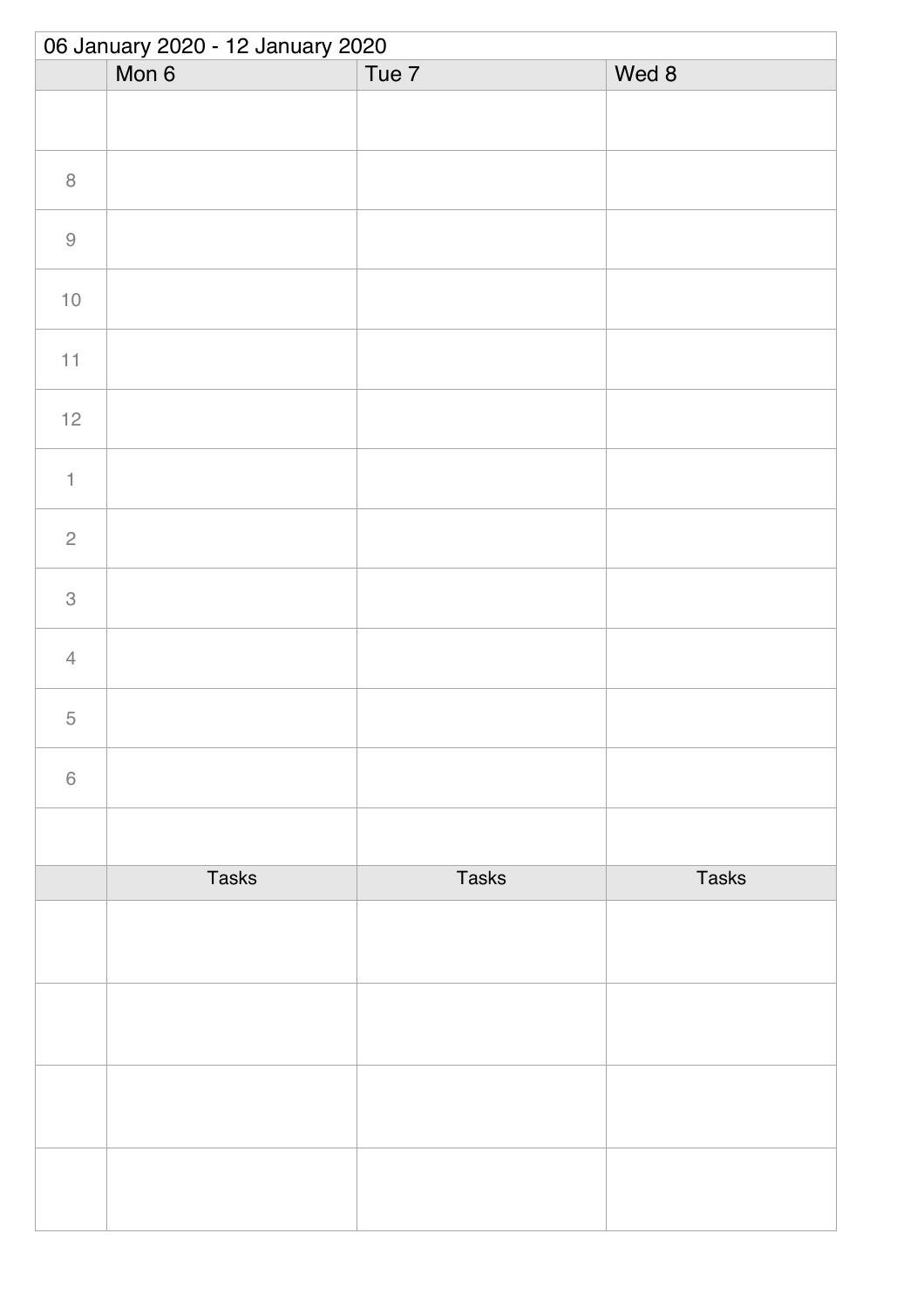|                |              |              | 06 January 2020 - 12 January 2020 |
|----------------|--------------|--------------|-----------------------------------|
|                | Thu 9        | Fri 10       | Sat 11                            |
|                |              |              | $\,8\,$<br>$\Theta$               |
| $\, 8$         |              |              | $10$<br>11                        |
| $\hbox{9}$     |              |              | 12<br>$\mathbbm{1}$               |
| $10$           |              |              | $\frac{2}{3}$                     |
| 11             |              |              | $\overline{4}$<br>$\mathbf 5$     |
| 12             |              |              |                                   |
| $\mathbf{1}$   |              |              |                                   |
|                |              |              | <b>Sun 12</b>                     |
| $\sqrt{2}$     |              |              | $\,8\,$<br>$\Theta$               |
| 3              |              |              | $10$<br>11                        |
| $\overline{4}$ |              |              | 12<br>$\mathbf{1}$                |
| $\mathbf 5$    |              |              | $\overline{c}$<br>$\,3$           |
| $\,$ 6 $\,$    |              |              | $\overline{4}$<br>$\sqrt{5}$      |
|                |              |              |                                   |
|                | <b>Tasks</b> | <b>Tasks</b> | <b>Tasks</b>                      |
|                |              |              |                                   |
|                |              |              |                                   |
|                |              |              |                                   |
|                |              |              |                                   |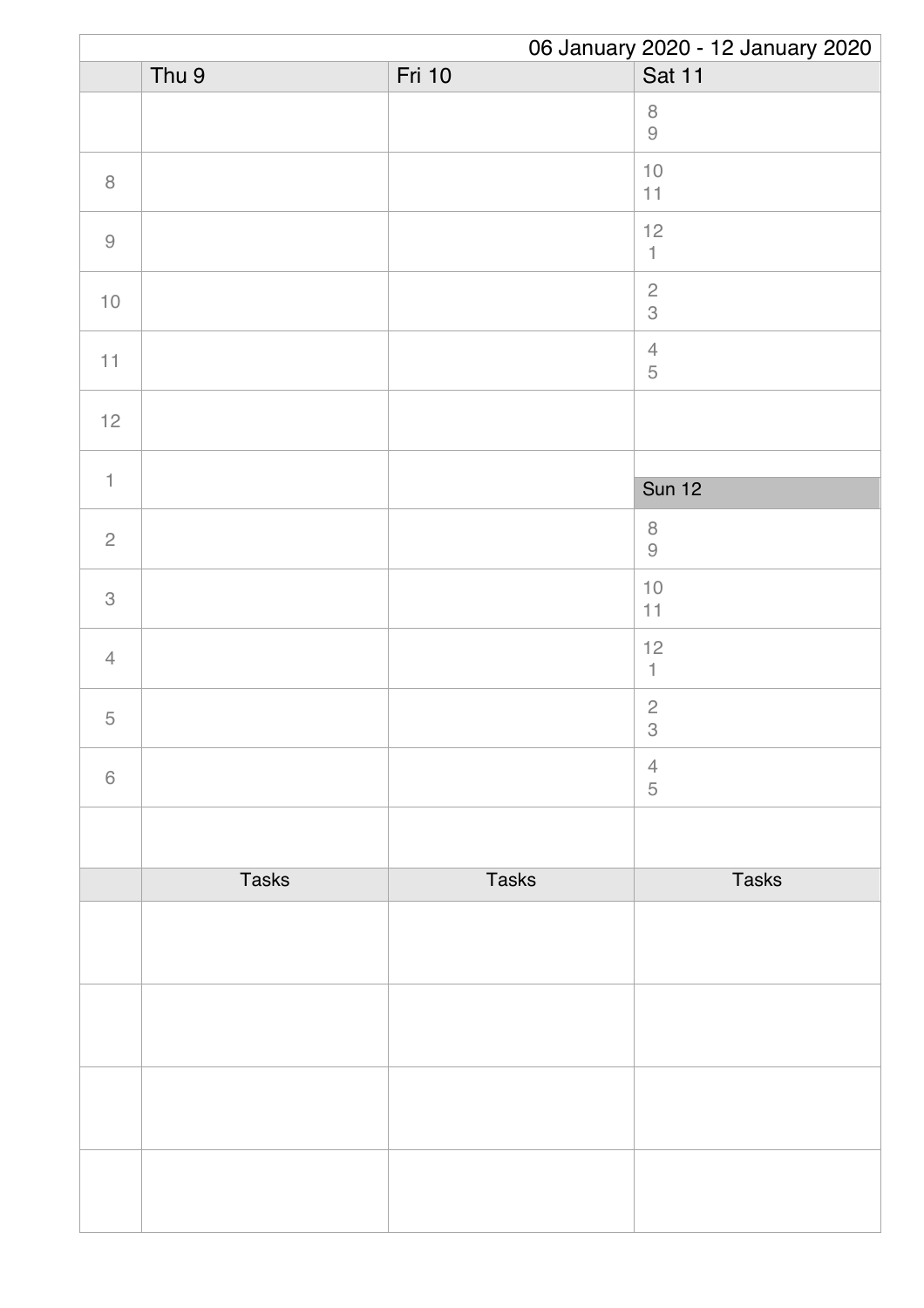| 13 January 2020 - 19 January 2020 |               |              |              |  |
|-----------------------------------|---------------|--------------|--------------|--|
|                                   | <b>Mon 13</b> | Tue 14       | Wed 15       |  |
|                                   |               |              |              |  |
| $\, 8$                            |               |              |              |  |
| $\hbox{9}$                        |               |              |              |  |
| $10$                              |               |              |              |  |
| 11                                |               |              |              |  |
| $12$                              |               |              |              |  |
| $\uparrow$                        |               |              |              |  |
| $\sqrt{2}$                        |               |              |              |  |
| $\ensuremath{\mathsf{3}}$         |               |              |              |  |
| $\overline{4}$                    |               |              |              |  |
| 5                                 |               |              |              |  |
| $\,$ $\,$ $\,$                    |               |              |              |  |
|                                   |               |              |              |  |
|                                   | <b>Tasks</b>  | <b>Tasks</b> | <b>Tasks</b> |  |
|                                   |               |              |              |  |
|                                   |               |              |              |  |
|                                   |               |              |              |  |
|                                   |               |              |              |  |
|                                   |               |              |              |  |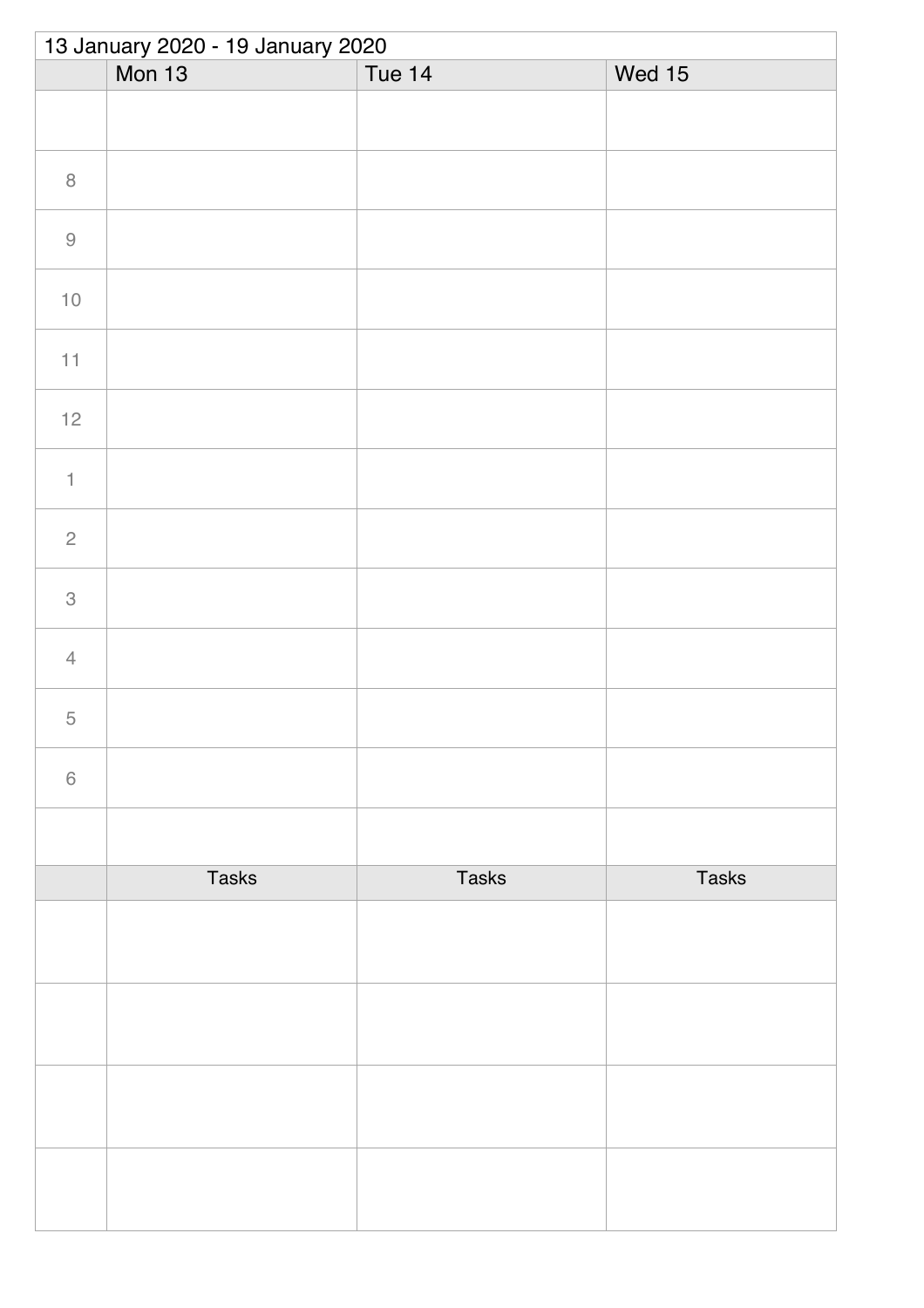|                                                           | 13 January 2020 - 19 January 2020 |              |                                                                      |  |
|-----------------------------------------------------------|-----------------------------------|--------------|----------------------------------------------------------------------|--|
|                                                           | <b>Thu 16</b>                     | Fri 17       | <b>Sat 18</b>                                                        |  |
|                                                           |                                   |              | $\,8\,$<br>$\mathcal{G}% _{M_{1},M_{2}}^{\alpha,\beta}(\mathcal{A})$ |  |
| $\, 8$                                                    |                                   |              | $10$<br>11                                                           |  |
| $\mathcal{G}% _{M_{1},M_{2}}^{\alpha,\beta}(\mathcal{A})$ |                                   |              | 12<br>$\ensuremath{\mathsf{1}}$                                      |  |
| $10$                                                      |                                   |              | $\sqrt{2}$<br>3                                                      |  |
| 11                                                        |                                   |              | $\sqrt{4}$<br>$\mathbf 5$                                            |  |
| $12$                                                      |                                   |              |                                                                      |  |
| $\mathbf{1}$                                              |                                   |              |                                                                      |  |
|                                                           |                                   |              | <b>Sun 19</b>                                                        |  |
| $\overline{2}$                                            |                                   |              | $\,8\,$<br>$\Theta$                                                  |  |
| 3                                                         |                                   |              | $10$<br>11                                                           |  |
| $\overline{4}$                                            |                                   |              | 12<br>$\mathbf{1}$                                                   |  |
| $\mathbf 5$                                               |                                   |              | $\sqrt{2}$<br>$\,$ 3 $\,$                                            |  |
| $\,6\,$                                                   |                                   |              | $\overline{4}$<br>5                                                  |  |
|                                                           |                                   |              |                                                                      |  |
|                                                           | <b>Tasks</b>                      | <b>Tasks</b> | <b>Tasks</b>                                                         |  |
|                                                           |                                   |              |                                                                      |  |
|                                                           |                                   |              |                                                                      |  |
|                                                           |                                   |              |                                                                      |  |
|                                                           |                                   |              |                                                                      |  |
|                                                           |                                   |              |                                                                      |  |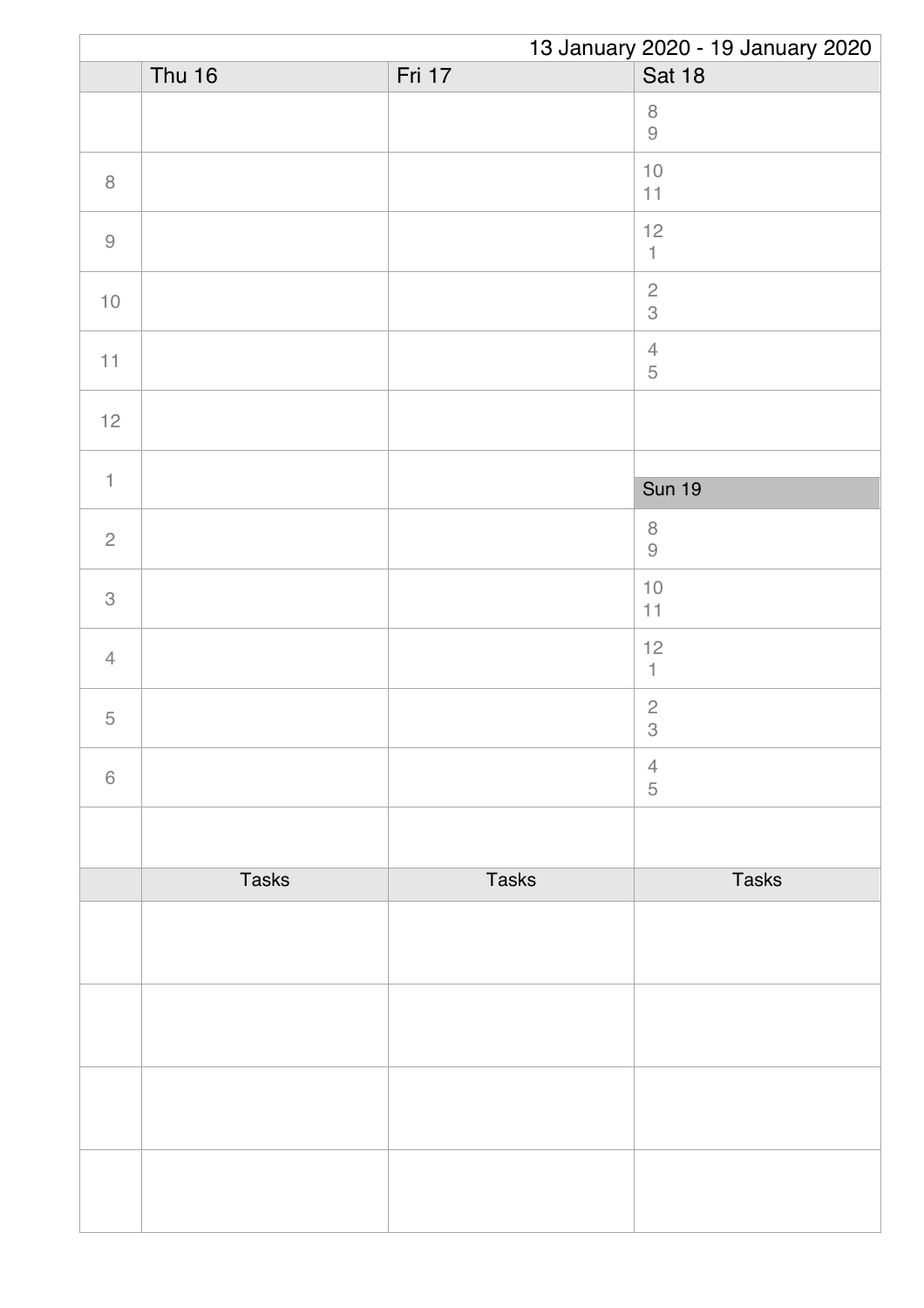| 20 January 2020 - 26 January 2020 |              |              |              |  |
|-----------------------------------|--------------|--------------|--------------|--|
|                                   | Mon 20       | Tue 21       | Wed 22       |  |
|                                   |              |              |              |  |
| $\, 8$                            |              |              |              |  |
| $\hbox{9}$                        |              |              |              |  |
| $10$                              |              |              |              |  |
| $11\,$                            |              |              |              |  |
| $12$                              |              |              |              |  |
| $\uparrow$                        |              |              |              |  |
| $\overline{c}$                    |              |              |              |  |
| $\,3$                             |              |              |              |  |
| $\overline{4}$                    |              |              |              |  |
| 5                                 |              |              |              |  |
| $\,6\,$                           |              |              |              |  |
|                                   |              |              |              |  |
|                                   | <b>Tasks</b> | <b>Tasks</b> | <b>Tasks</b> |  |
|                                   |              |              |              |  |
|                                   |              |              |              |  |
|                                   |              |              |              |  |
|                                   |              |              |              |  |
|                                   |              |              |              |  |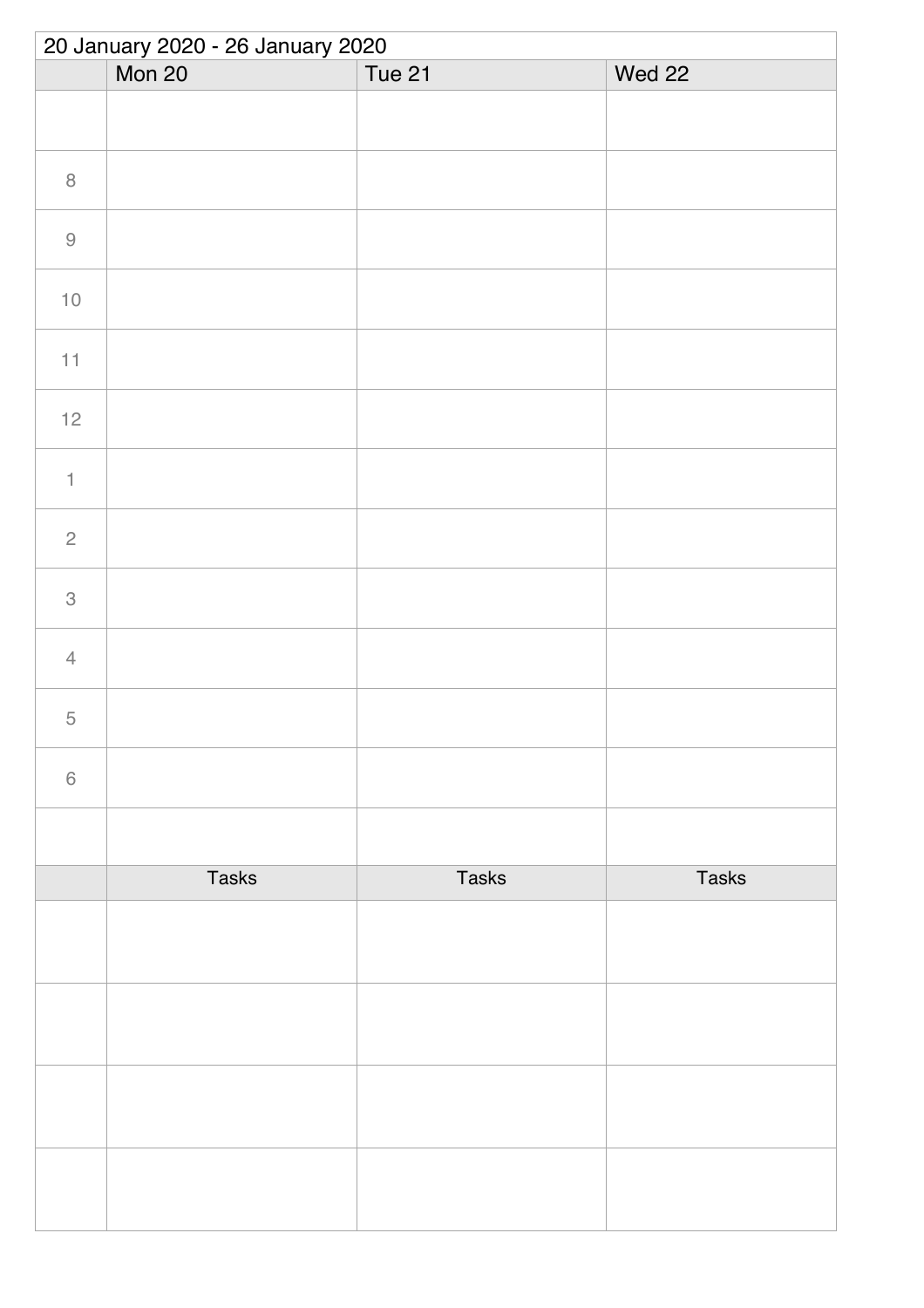|                |               |              | 20 January 2020 - 26 January 2020        |
|----------------|---------------|--------------|------------------------------------------|
|                | <b>Thu 23</b> | Fri 24       | <b>Sat 25</b>                            |
|                |               |              | $\,8\,$<br>$\Theta$                      |
| $\, 8$         |               |              | $10$<br>11                               |
| $\hbox{9}$     |               |              | 12<br>$\mathbbm{1}$                      |
| $10$           |               |              | $\overline{c}$<br>3                      |
| 11             |               |              | $\ensuremath{\mathsf{4}}$<br>$\mathbf 5$ |
| $12$           |               |              |                                          |
| $\mathbf{1}$   |               |              |                                          |
|                |               |              | <b>Sun 26</b>                            |
| $\overline{c}$ |               |              | $\,8\,$<br>$\Theta$                      |
| $\,$ 3 $\,$    |               |              | $10$<br>11                               |
| $\overline{4}$ |               |              | $12$<br>$\mathbf{1}$                     |
| $\mathbf 5$    |               |              | $\overline{c}$<br>$\,3$                  |
| $\,6\,$        |               |              | $\overline{4}$<br>$\overline{5}$         |
|                |               |              |                                          |
|                | <b>Tasks</b>  | <b>Tasks</b> | <b>Tasks</b>                             |
|                |               |              |                                          |
|                |               |              |                                          |
|                |               |              |                                          |
|                |               |              |                                          |
|                |               |              |                                          |
|                |               |              |                                          |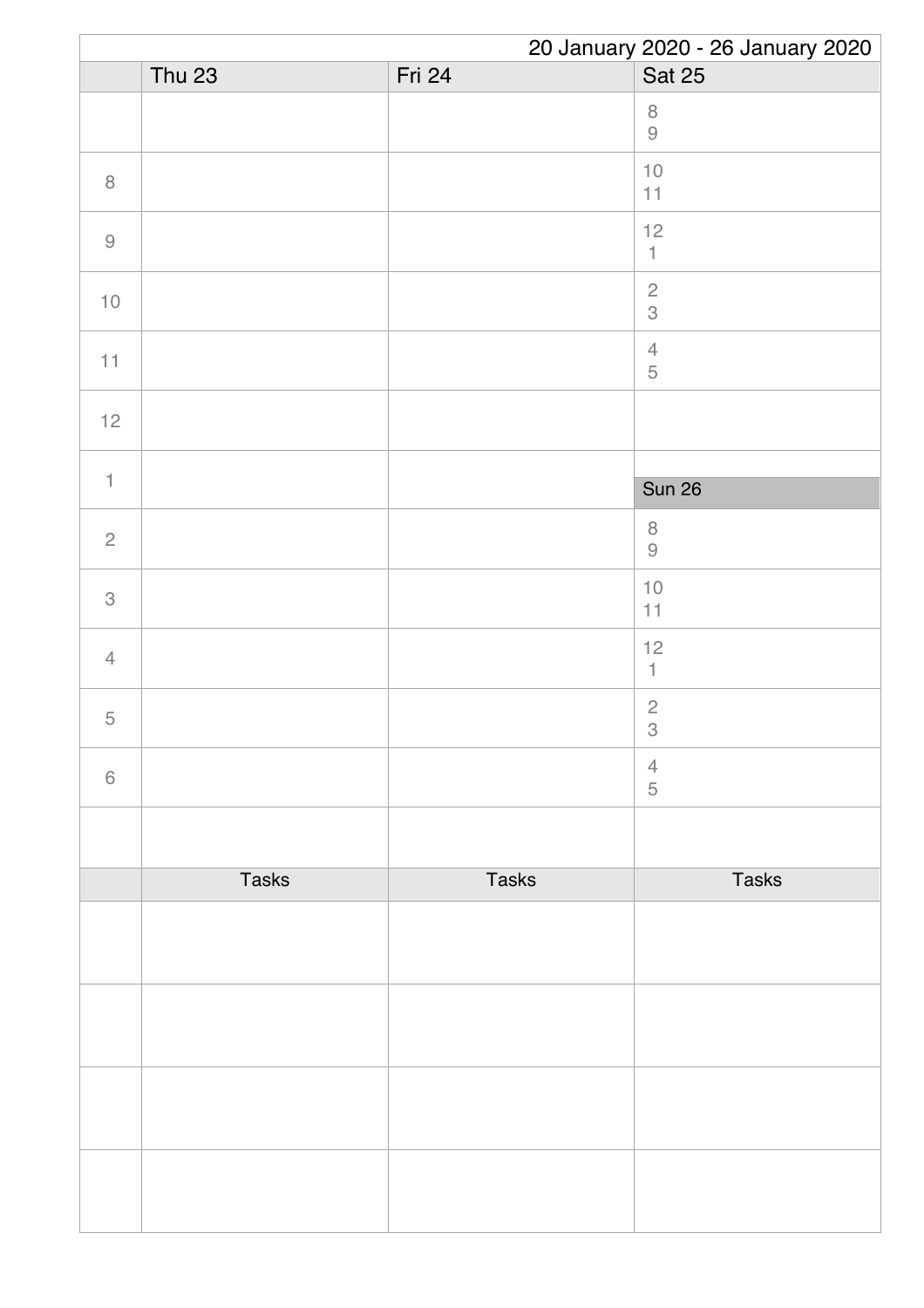| 27 January 2020 - 02 February 2020 |              |              |              |  |
|------------------------------------|--------------|--------------|--------------|--|
|                                    | Mon 27       | Tue 28       | Wed 29       |  |
|                                    |              |              |              |  |
| $\, 8$                             |              |              |              |  |
| $\hbox{9}$                         |              |              |              |  |
| $10$                               |              |              |              |  |
| $11\,$                             |              |              |              |  |
| $12$                               |              |              |              |  |
| $\uparrow$                         |              |              |              |  |
| $\sqrt{2}$                         |              |              |              |  |
| $\,3$                              |              |              |              |  |
| $\overline{4}$                     |              |              |              |  |
| 5                                  |              |              |              |  |
| $\,6\,$                            |              |              |              |  |
|                                    |              |              |              |  |
|                                    | <b>Tasks</b> | <b>Tasks</b> | <b>Tasks</b> |  |
|                                    |              |              |              |  |
|                                    |              |              |              |  |
|                                    |              |              |              |  |
|                                    |              |              |              |  |
|                                    |              |              |              |  |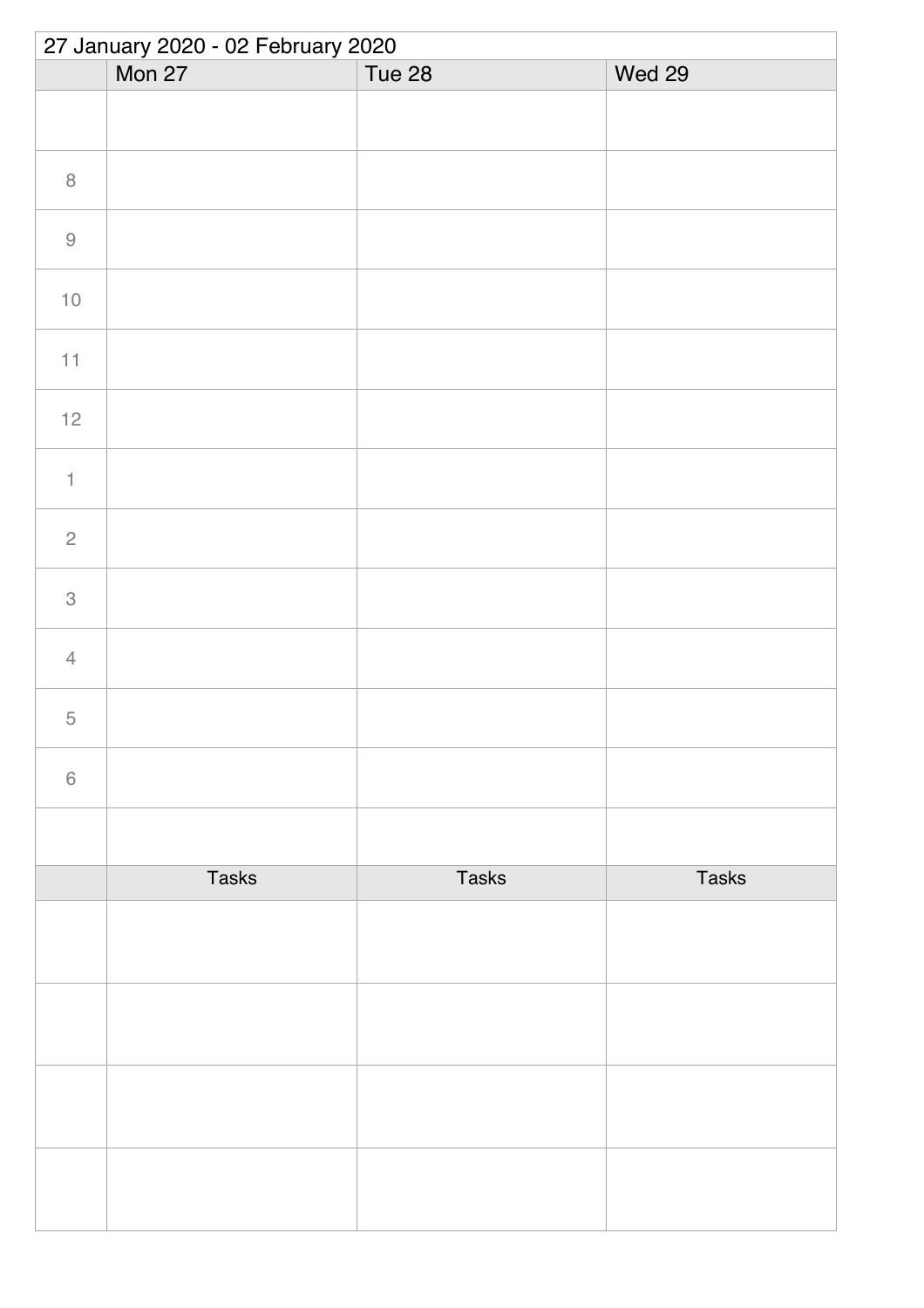|                | 27 January 2020 - 02 February 2020 |               |                                          |  |
|----------------|------------------------------------|---------------|------------------------------------------|--|
|                | <b>Thu 30</b>                      | <b>Fri 31</b> | Sat 1                                    |  |
|                |                                    |               | $\,8\,$<br>$\Theta$                      |  |
| $\, 8$         |                                    |               | $10$<br>11                               |  |
| $\hbox{9}$     |                                    |               | 12<br>$\ensuremath{\mathsf{1}}$          |  |
| $10$           |                                    |               | $\frac{2}{3}$                            |  |
| 11             |                                    |               | $\ensuremath{\mathsf{4}}$<br>$\mathbf 5$ |  |
| 12             |                                    |               |                                          |  |
|                |                                    |               |                                          |  |
| $\mathbf{1}$   |                                    |               | Sun 2                                    |  |
| $\overline{c}$ |                                    |               | $\,8\,$<br>$\Theta$                      |  |
| 3              |                                    |               | $10$<br>11                               |  |
| $\overline{4}$ |                                    |               | 12<br>$\mathbf{1}$                       |  |
| $\mathbf 5$    |                                    |               | $\overline{c}$<br>$\,3$                  |  |
| $\,$ 6 $\,$    |                                    |               | $\overline{4}$<br>$\sqrt{5}$             |  |
|                |                                    |               |                                          |  |
|                | <b>Tasks</b>                       | <b>Tasks</b>  | <b>Tasks</b>                             |  |
|                |                                    |               |                                          |  |
|                |                                    |               |                                          |  |
|                |                                    |               |                                          |  |
|                |                                    |               |                                          |  |
|                |                                    |               |                                          |  |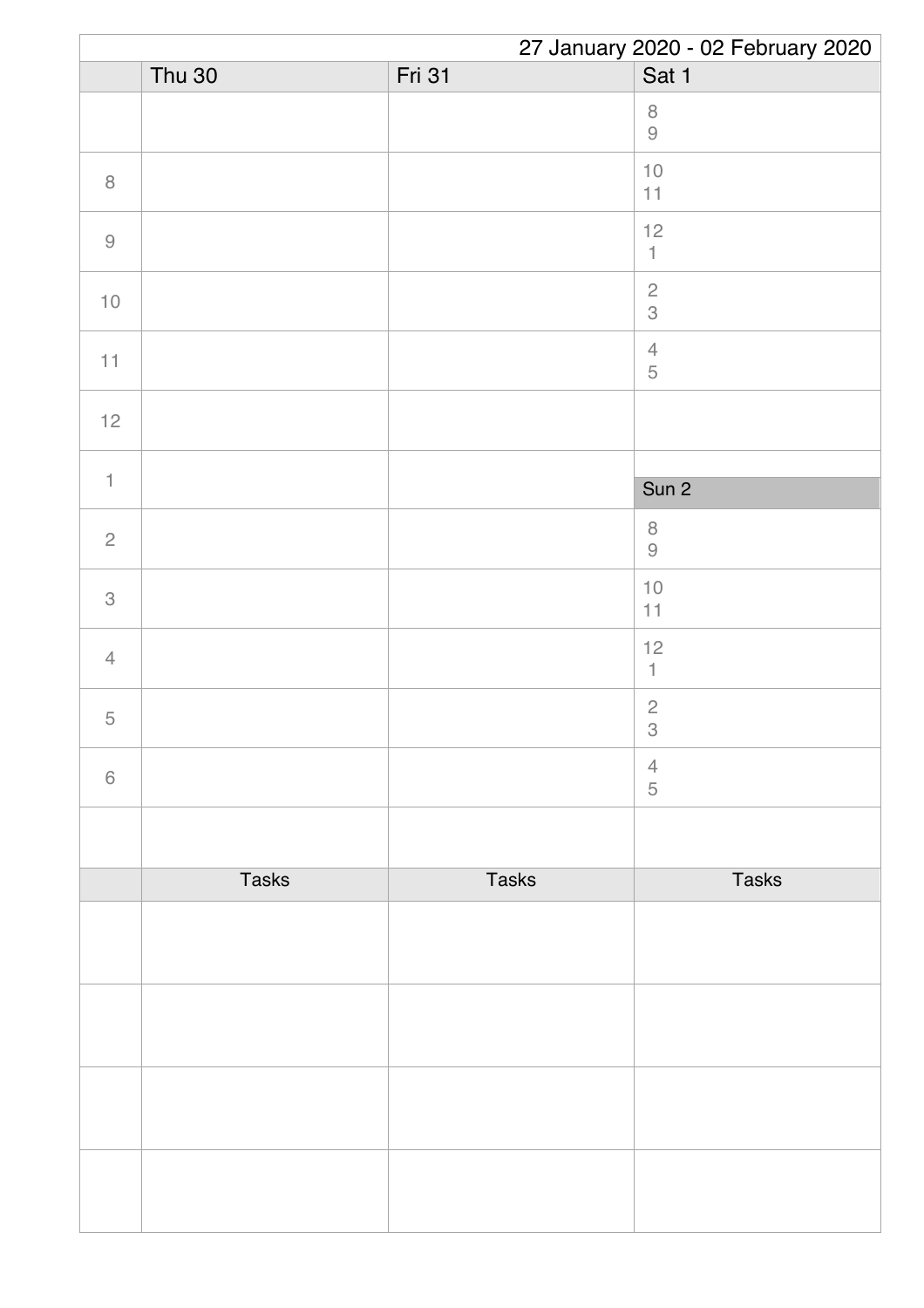| 03 February 2020 - 09 February 2020 |              |              |              |  |
|-------------------------------------|--------------|--------------|--------------|--|
|                                     | Mon 3        | Tue 4        | Wed 5        |  |
|                                     |              |              |              |  |
| $\,8\,$                             |              |              |              |  |
| $\hbox{9}$                          |              |              |              |  |
| $10$                                |              |              |              |  |
| 11                                  |              |              |              |  |
| $12$                                |              |              |              |  |
| $\uparrow$                          |              |              |              |  |
| $\sqrt{2}$                          |              |              |              |  |
| $\ensuremath{\mathsf{3}}$           |              |              |              |  |
| $\overline{4}$                      |              |              |              |  |
| 5                                   |              |              |              |  |
| $\,$ $\,$ $\,$                      |              |              |              |  |
|                                     |              |              |              |  |
|                                     | <b>Tasks</b> | <b>Tasks</b> | <b>Tasks</b> |  |
|                                     |              |              |              |  |
|                                     |              |              |              |  |
|                                     |              |              |              |  |
|                                     |              |              |              |  |
|                                     |              |              |              |  |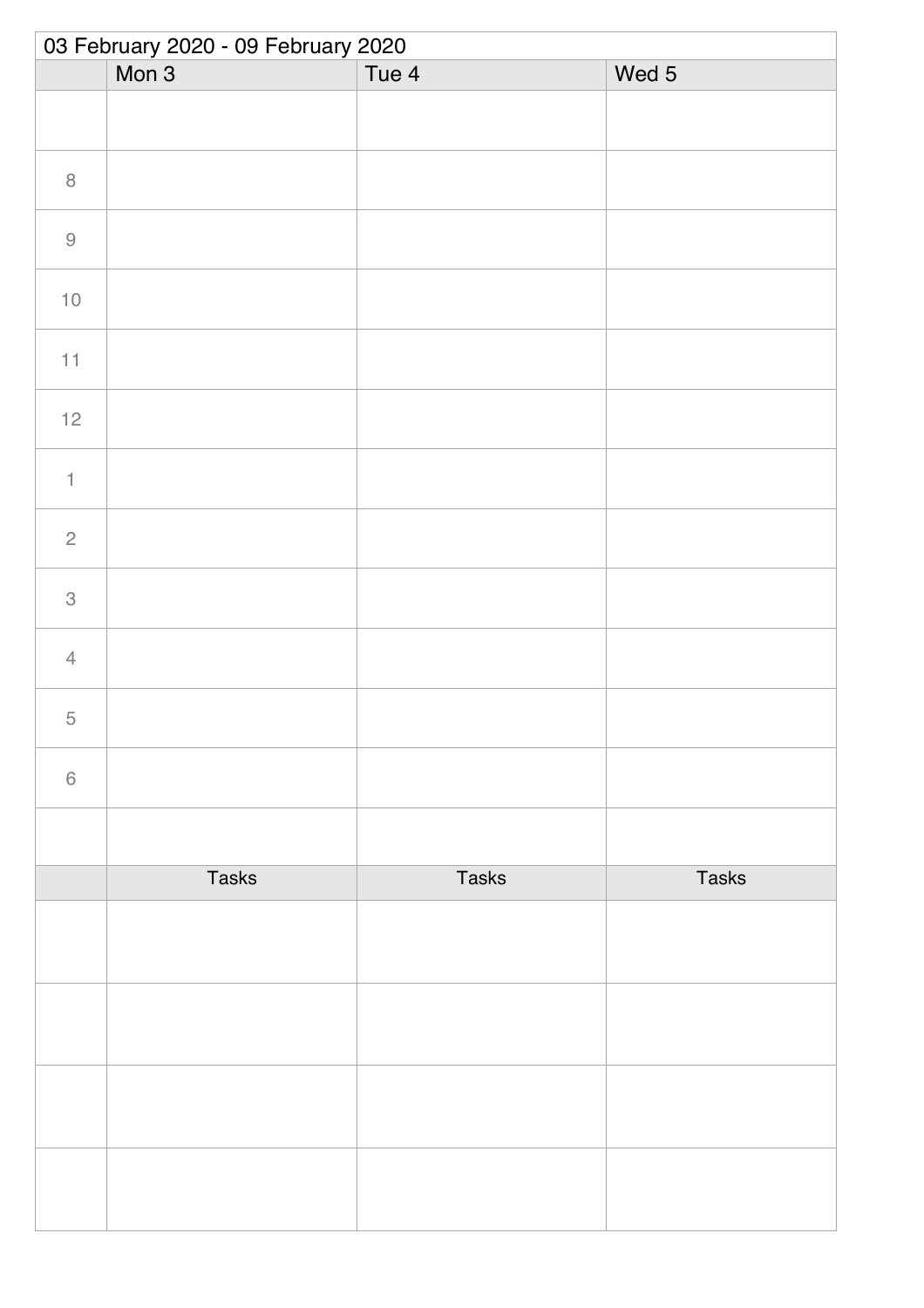|                | 03 February 2020 - 09 February 2020 |              |                                             |  |
|----------------|-------------------------------------|--------------|---------------------------------------------|--|
|                | Thu <sub>6</sub>                    | Fri 7        | Sat 8                                       |  |
|                |                                     |              | $\,8\,$<br>$\Theta$                         |  |
| $\, 8$         |                                     |              | $10$<br>11                                  |  |
| $\hbox{9}$     |                                     |              | 12<br>$\mathbbm{1}$                         |  |
| $10$           |                                     |              | $\frac{2}{3}$                               |  |
| 11             |                                     |              | $\overline{4}$<br>$\overline{5}$            |  |
| 12             |                                     |              |                                             |  |
|                |                                     |              |                                             |  |
| $\mathbf{1}$   |                                     |              | Sun 9                                       |  |
| $\sqrt{2}$     |                                     |              | $\,8\,$<br>$\Theta$                         |  |
| 3              |                                     |              | $10$<br>11                                  |  |
| $\overline{4}$ |                                     |              | 12<br>1                                     |  |
| $\mathbf 5$    |                                     |              | $\overline{c}$<br>$\ensuremath{\mathsf{3}}$ |  |
| 6              |                                     |              | $\overline{4}$<br>5                         |  |
|                |                                     |              |                                             |  |
|                | <b>Tasks</b>                        | <b>Tasks</b> | <b>Tasks</b>                                |  |
|                |                                     |              |                                             |  |
|                |                                     |              |                                             |  |
|                |                                     |              |                                             |  |
|                |                                     |              |                                             |  |
|                |                                     |              |                                             |  |
|                |                                     |              |                                             |  |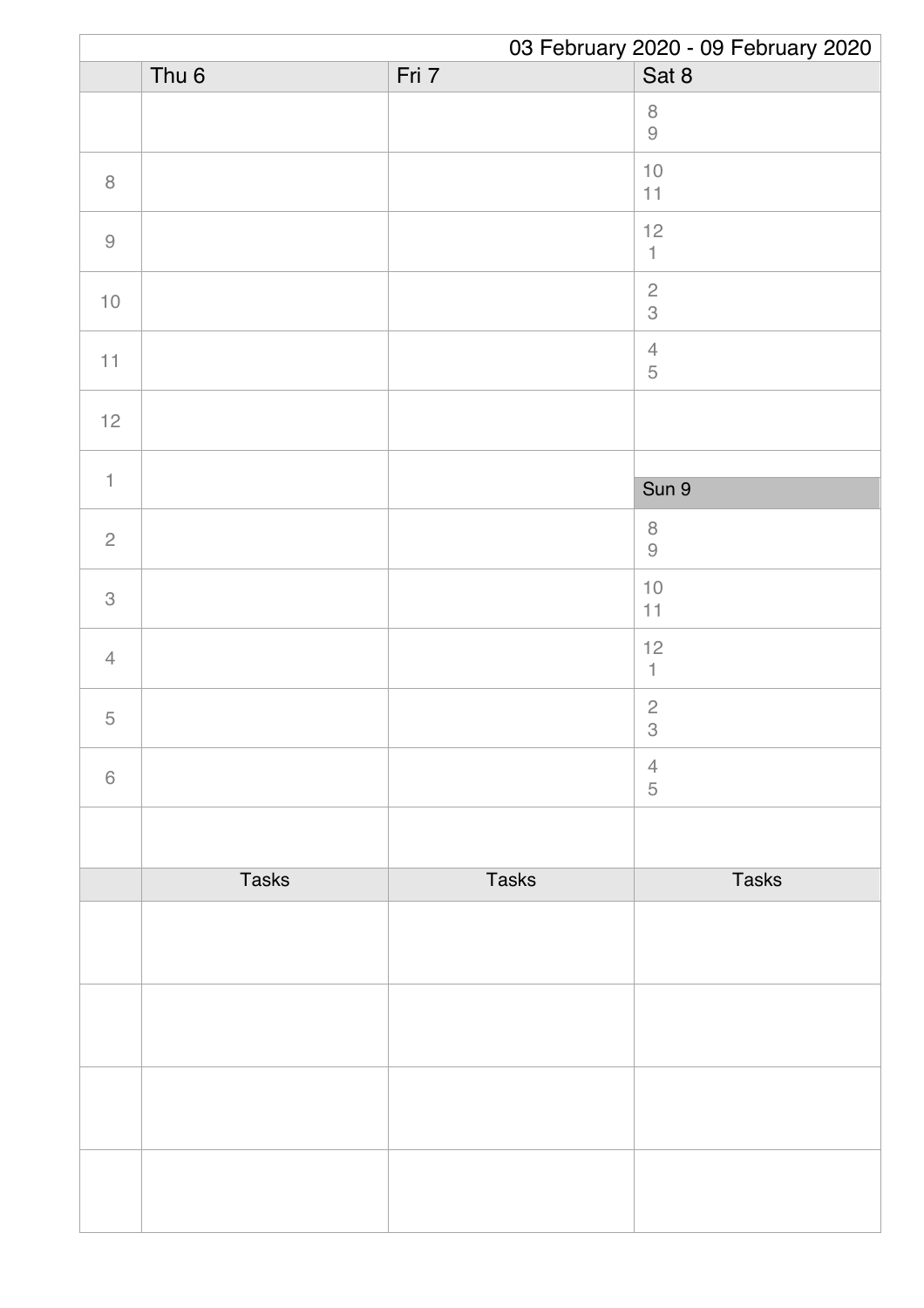| 10 February 2020 - 16 February 2020 |              |              |              |  |
|-------------------------------------|--------------|--------------|--------------|--|
|                                     | Mon 10       | Tue 11       | Wed 12       |  |
|                                     |              |              |              |  |
| $\, 8$                              |              |              |              |  |
| $\hbox{9}$                          |              |              |              |  |
| $10$                                |              |              |              |  |
| $11\,$                              |              |              |              |  |
| $12$                                |              |              |              |  |
| $\uparrow$                          |              |              |              |  |
| $\overline{c}$                      |              |              |              |  |
| $\,3$                               |              |              |              |  |
| $\overline{4}$                      |              |              |              |  |
| 5                                   |              |              |              |  |
| $\,6\,$                             |              |              |              |  |
|                                     |              |              |              |  |
|                                     | <b>Tasks</b> | <b>Tasks</b> | <b>Tasks</b> |  |
|                                     |              |              |              |  |
|                                     |              |              |              |  |
|                                     |              |              |              |  |
|                                     |              |              |              |  |
|                                     |              |              |              |  |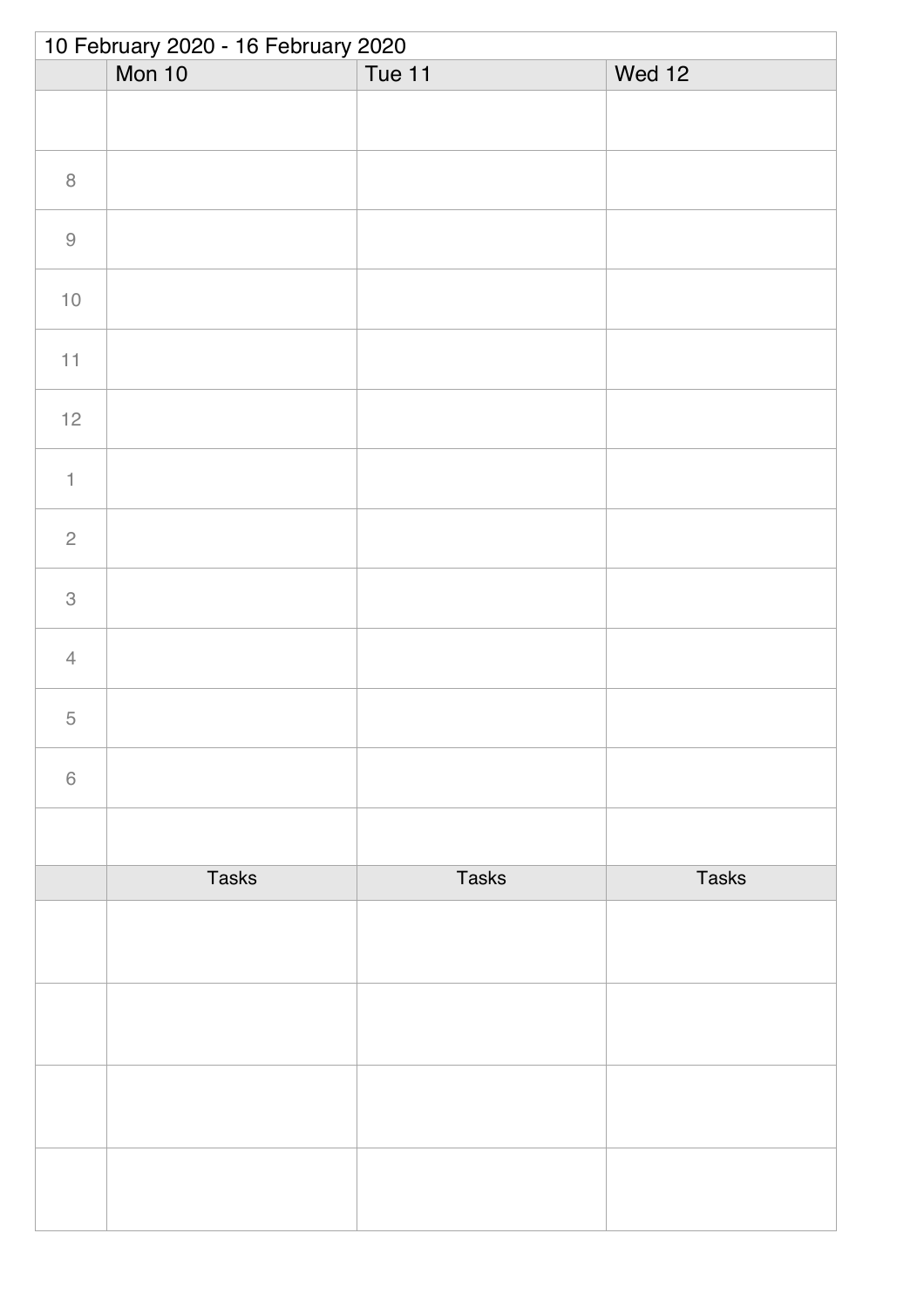|                | 10 February 2020 - 16 February 2020 |              |                                             |
|----------------|-------------------------------------|--------------|---------------------------------------------|
|                | <b>Thu 13</b>                       | Fri 14       | Sat 15                                      |
|                |                                     |              | $\,8\,$<br>$\Theta$                         |
| $\, 8$         |                                     |              | $10$<br>11                                  |
| $\hbox{9}$     |                                     |              | 12<br>$\mathbbm{1}$                         |
| $10$           |                                     |              | $\frac{2}{3}$                               |
| 11             |                                     |              | $\ensuremath{\mathsf{4}}$<br>$\overline{5}$ |
| 12             |                                     |              |                                             |
|                |                                     |              |                                             |
| $\mathbf{1}$   |                                     |              | <b>Sun 16</b>                               |
| $\mathbf{2}$   |                                     |              | $\,8\,$<br>$\Theta$                         |
| 3              |                                     |              | $10$<br>11                                  |
| $\overline{4}$ |                                     |              | 12<br>1                                     |
| $\mathbf 5$    |                                     |              | $\overline{c}$<br>$\,3$                     |
| $\,$ 6 $\,$    |                                     |              | $\overline{4}$<br>$\sqrt{5}$                |
|                |                                     |              |                                             |
|                | <b>Tasks</b>                        | <b>Tasks</b> | <b>Tasks</b>                                |
|                |                                     |              |                                             |
|                |                                     |              |                                             |
|                |                                     |              |                                             |
|                |                                     |              |                                             |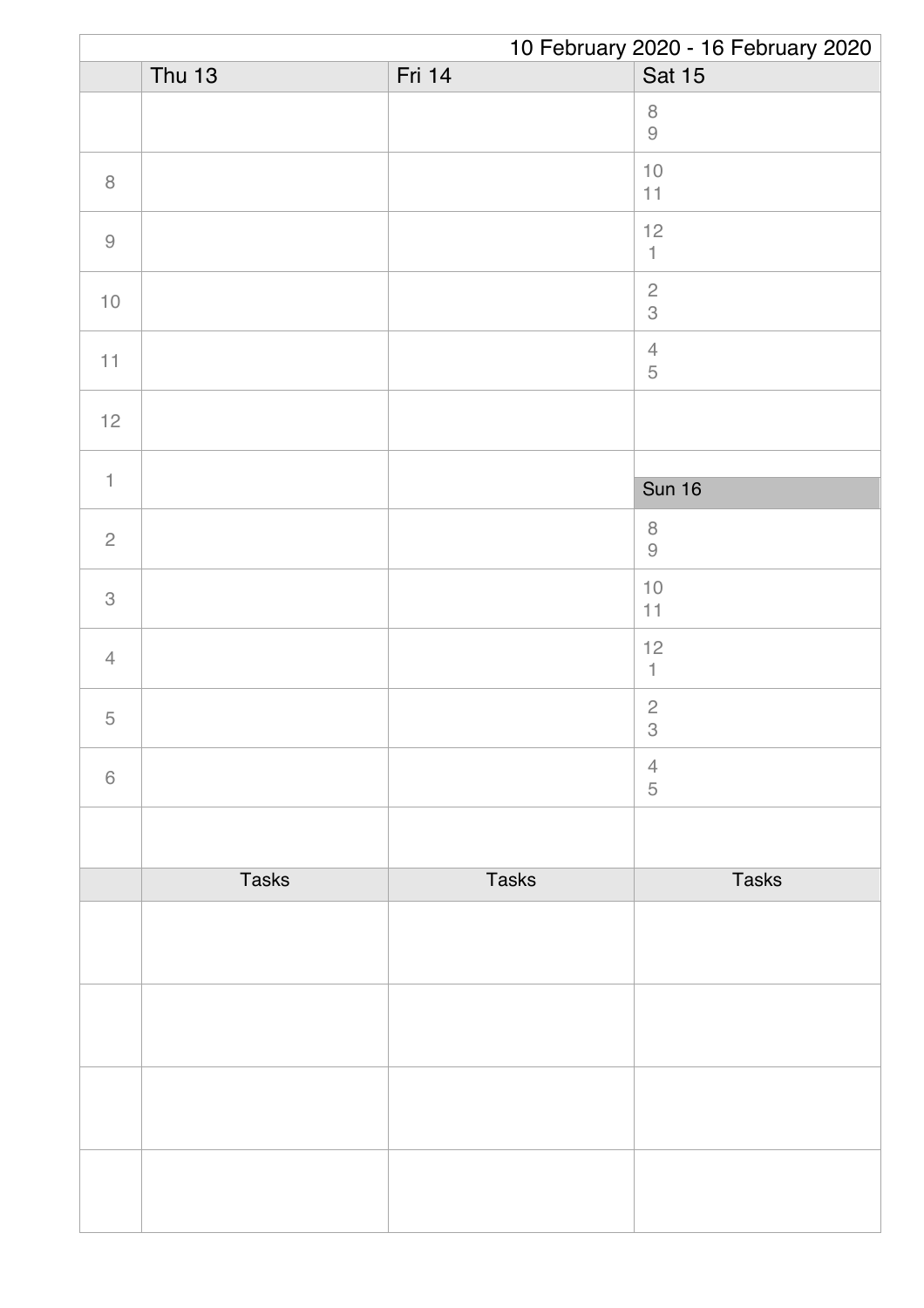| 17 February 2020 - 23 February 2020 |              |               |              |  |
|-------------------------------------|--------------|---------------|--------------|--|
|                                     | Mon 17       | <b>Tue 18</b> | Wed 19       |  |
|                                     |              |               |              |  |
| $\, 8$                              |              |               |              |  |
| $\Theta$                            |              |               |              |  |
| $10$                                |              |               |              |  |
| 11                                  |              |               |              |  |
| $12$                                |              |               |              |  |
| $\ensuremath{\mathsf{1}}$           |              |               |              |  |
| $\sqrt{2}$                          |              |               |              |  |
| $\ensuremath{\mathsf{3}}$           |              |               |              |  |
| $\overline{4}$                      |              |               |              |  |
| 5                                   |              |               |              |  |
| $\,$ $\,$ $\,$                      |              |               |              |  |
|                                     |              |               |              |  |
|                                     | <b>Tasks</b> | <b>Tasks</b>  | <b>Tasks</b> |  |
|                                     |              |               |              |  |
|                                     |              |               |              |  |
|                                     |              |               |              |  |
|                                     |              |               |              |  |
|                                     |              |               |              |  |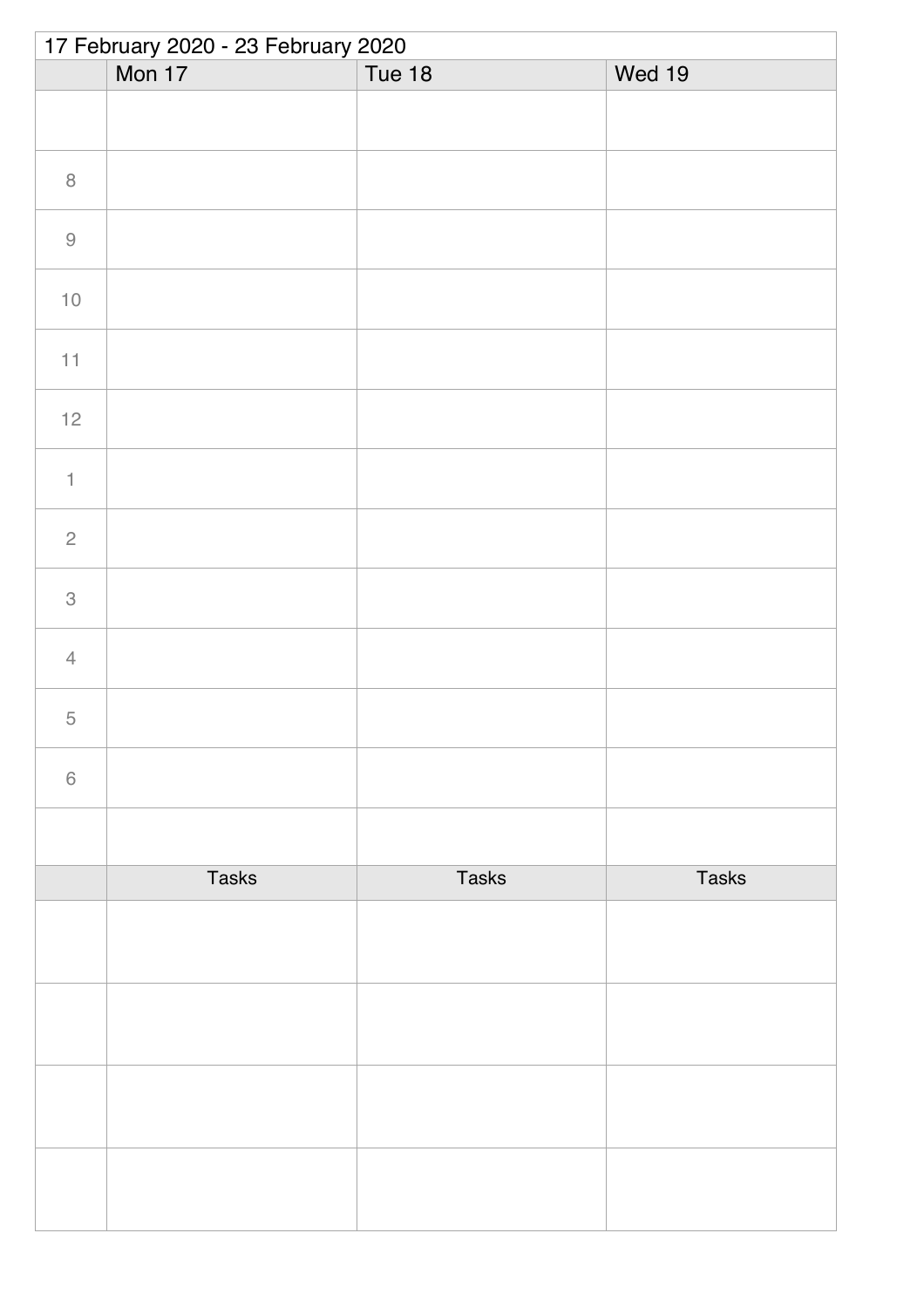|                | 17 February 2020 - 23 February 2020 |              |                               |  |
|----------------|-------------------------------------|--------------|-------------------------------|--|
|                | <b>Thu 20</b>                       | Fri 21       | <b>Sat 22</b>                 |  |
|                |                                     |              | $\, 8$<br>$\Theta$            |  |
| $\, 8$         |                                     |              | $10$<br>11                    |  |
| $\hbox{9}$     |                                     |              | 12<br>$\uparrow$              |  |
| $10$           |                                     |              | $\frac{2}{3}$                 |  |
| 11             |                                     |              | $\overline{4}$<br>$\mathbf 5$ |  |
| 12             |                                     |              |                               |  |
|                |                                     |              |                               |  |
| $\mathbf{1}$   |                                     |              | <b>Sun 23</b>                 |  |
| $\overline{c}$ |                                     |              | $\,8\,$<br>$\Theta$           |  |
| 3              |                                     |              | $10$<br>11                    |  |
| $\overline{4}$ |                                     |              | 12<br>1                       |  |
| $\mathbf 5$    |                                     |              | $\overline{c}$<br>$\,$ 3 $\,$ |  |
| $\,$ 6 $\,$    |                                     |              | $\overline{4}$<br>5           |  |
|                |                                     |              |                               |  |
|                | <b>Tasks</b>                        | <b>Tasks</b> | <b>Tasks</b>                  |  |
|                |                                     |              |                               |  |
|                |                                     |              |                               |  |
|                |                                     |              |                               |  |
|                |                                     |              |                               |  |
|                |                                     |              |                               |  |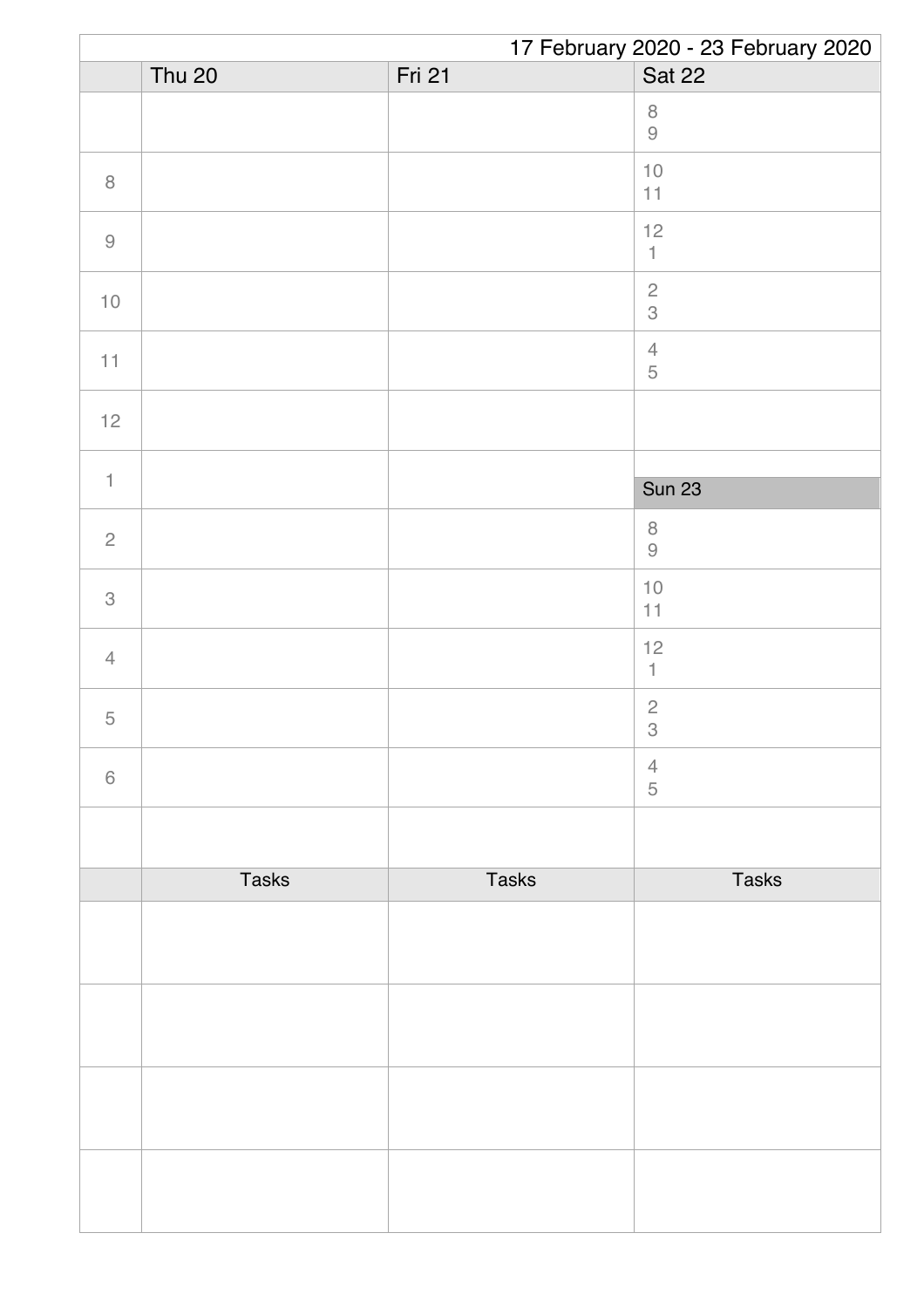| 24 February 2020 - 01 March 2020 |              |              |              |  |
|----------------------------------|--------------|--------------|--------------|--|
|                                  | Mon 24       | Tue 25       | Wed 26       |  |
|                                  |              |              |              |  |
| $\, 8$                           |              |              |              |  |
| $\hbox{9}$                       |              |              |              |  |
| $10$                             |              |              |              |  |
| 11                               |              |              |              |  |
| $12$                             |              |              |              |  |
| $\uparrow$                       |              |              |              |  |
| $\sqrt{2}$                       |              |              |              |  |
| $\ensuremath{\mathsf{3}}$        |              |              |              |  |
| $\overline{4}$                   |              |              |              |  |
| 5                                |              |              |              |  |
| $\,$ $\,$ $\,$                   |              |              |              |  |
|                                  |              |              |              |  |
|                                  | <b>Tasks</b> | <b>Tasks</b> | <b>Tasks</b> |  |
|                                  |              |              |              |  |
|                                  |              |              |              |  |
|                                  |              |              |              |  |
|                                  |              |              |              |  |
|                                  |              |              |              |  |
|                                  |              |              |              |  |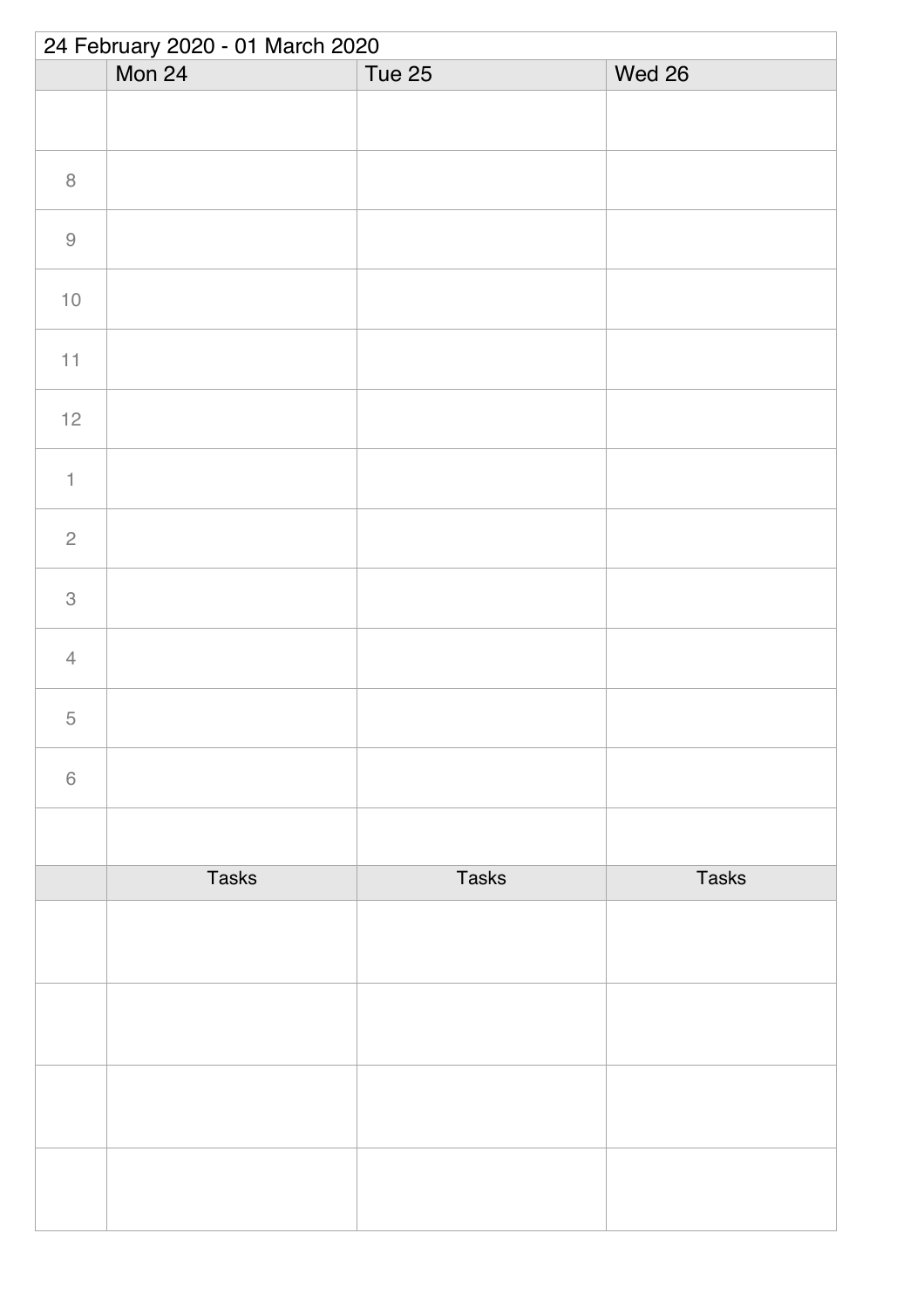|                | 24 February 2020 - 01 March 2020 |              |                                                                      |  |
|----------------|----------------------------------|--------------|----------------------------------------------------------------------|--|
|                | Thu $27$                         | Fri 28       | Sat 29                                                               |  |
|                |                                  |              | $\,8\,$<br>$\mathcal{G}% _{M_{1},M_{2}}^{\alpha,\beta}(\mathcal{A})$ |  |
| $\, 8$         |                                  |              | $10$<br>11                                                           |  |
| $\hbox{9}$     |                                  |              | 12<br>$\ensuremath{\mathsf{1}}$                                      |  |
| $10$           |                                  |              | $\sqrt{2}$<br>3                                                      |  |
| 11             |                                  |              | $\sqrt{4}$<br>$\mathbf 5$                                            |  |
| $12$           |                                  |              |                                                                      |  |
| $\mathbf{1}$   |                                  |              |                                                                      |  |
|                |                                  |              | Sun 1                                                                |  |
| $\overline{c}$ |                                  |              | $\, 8$<br>$\hbox{9}$                                                 |  |
| 3              |                                  |              | $10$<br>$11$                                                         |  |
| $\overline{4}$ |                                  |              | 12<br>$\mathbf{1}$                                                   |  |
| $\mathbf 5$    |                                  |              | $\sqrt{2}$<br>$\,$ 3 $\,$                                            |  |
| $\,6\,$        |                                  |              | $\overline{4}$<br>5                                                  |  |
|                |                                  |              |                                                                      |  |
|                | <b>Tasks</b>                     | <b>Tasks</b> | <b>Tasks</b>                                                         |  |
|                |                                  |              |                                                                      |  |
|                |                                  |              |                                                                      |  |
|                |                                  |              |                                                                      |  |
|                |                                  |              |                                                                      |  |
|                |                                  |              |                                                                      |  |
|                |                                  |              |                                                                      |  |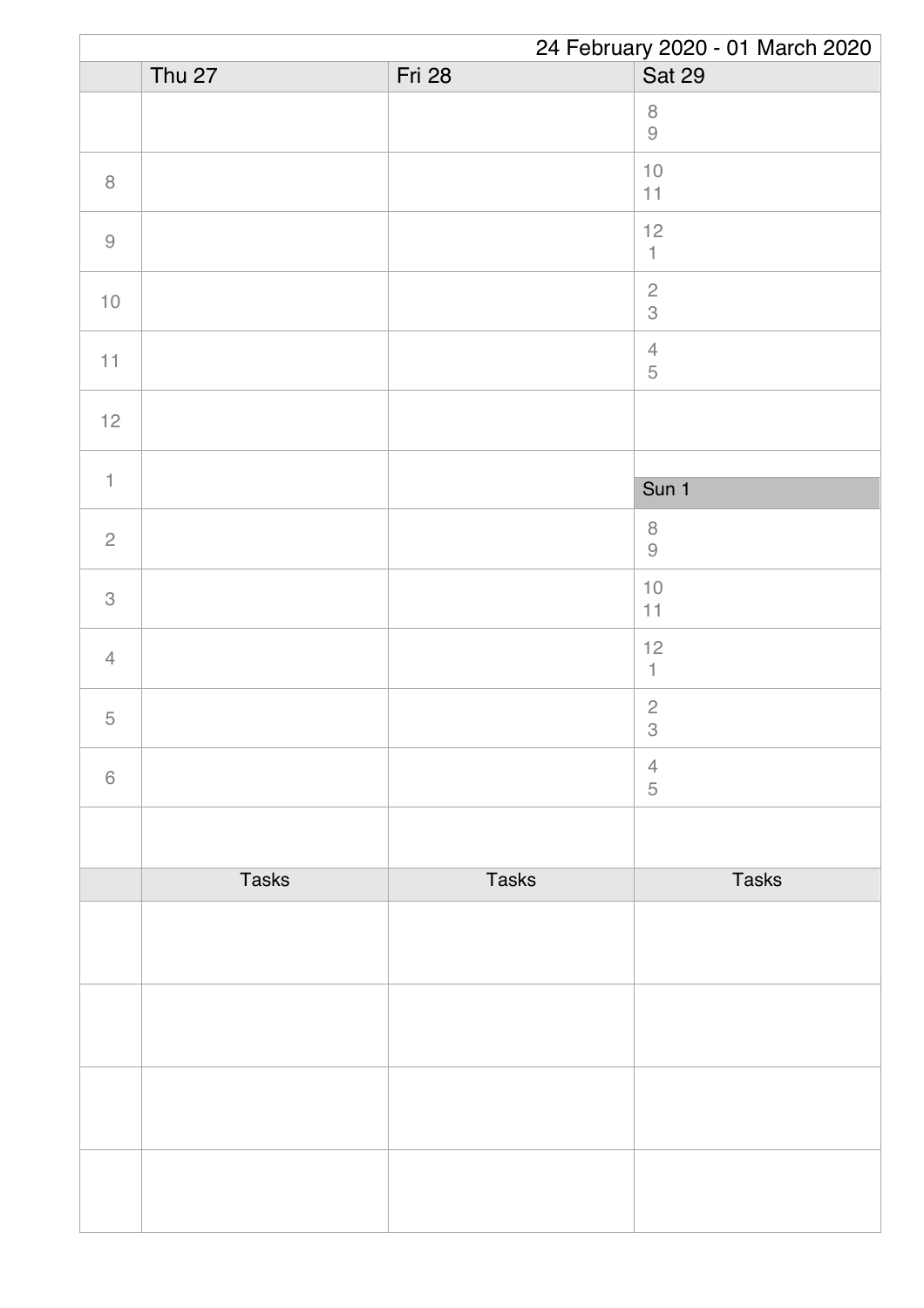| 02 March 2020 - 08 March 2020 |              |                  |              |
|-------------------------------|--------------|------------------|--------------|
|                               | Mon 2        | Tue <sub>3</sub> | Wed 4        |
|                               |              |                  |              |
| $\, 8$                        |              |                  |              |
| $\Theta$                      |              |                  |              |
| $10$                          |              |                  |              |
| 11                            |              |                  |              |
| $12$                          |              |                  |              |
| $\uparrow$                    |              |                  |              |
| $\sqrt{2}$                    |              |                  |              |
| $\ensuremath{\mathsf{3}}$     |              |                  |              |
| $\overline{4}$                |              |                  |              |
| 5                             |              |                  |              |
| $\,$ $\,$ $\,$                |              |                  |              |
|                               |              |                  |              |
|                               | <b>Tasks</b> | <b>Tasks</b>     | <b>Tasks</b> |
|                               |              |                  |              |
|                               |              |                  |              |
|                               |              |                  |              |
|                               |              |                  |              |
|                               |              |                  |              |
|                               |              |                  |              |
|                               |              |                  |              |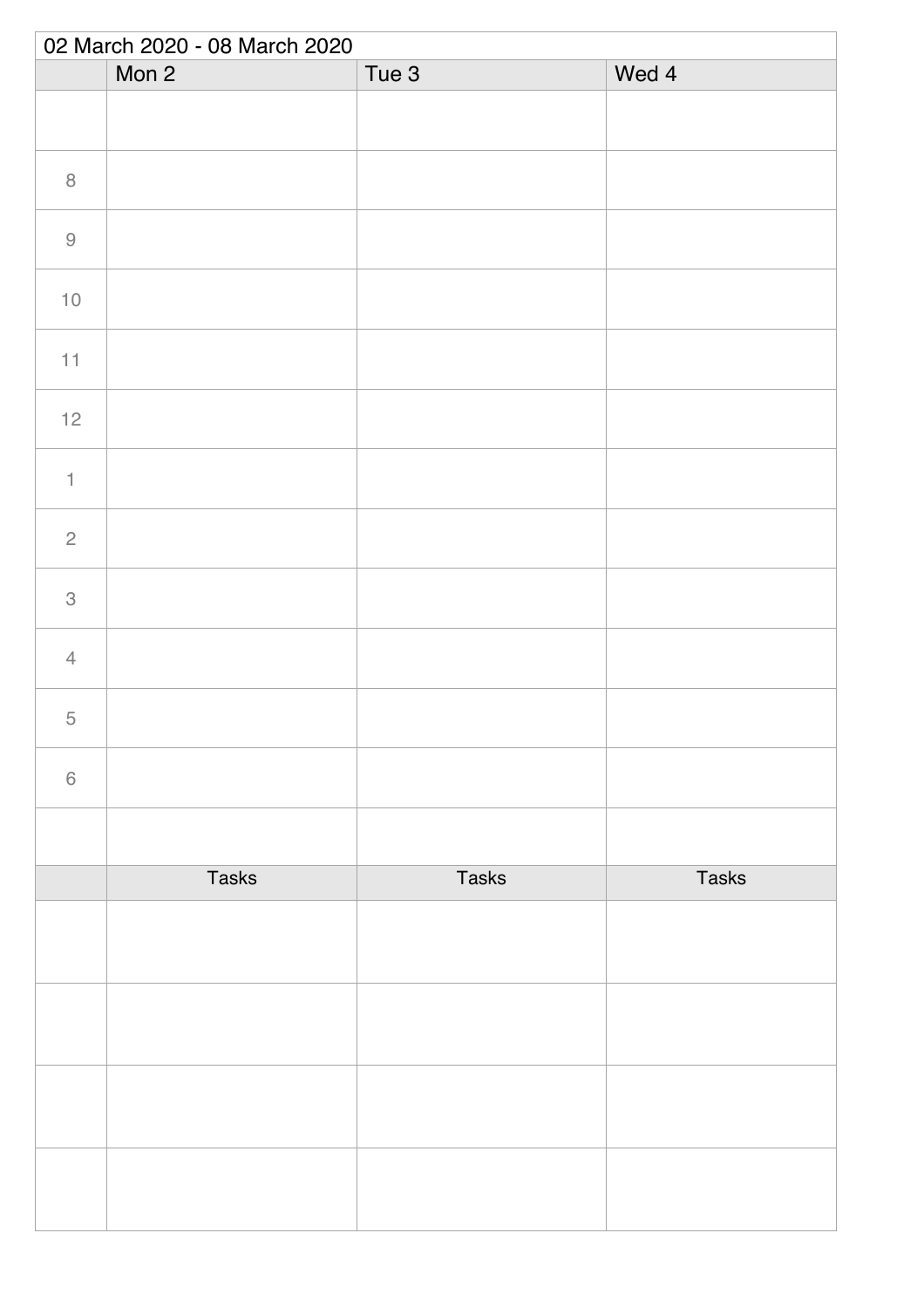|                |                  |              | 02 March 2020 - 08 March 2020 |
|----------------|------------------|--------------|-------------------------------|
|                | Thu <sub>5</sub> | Fri 6        | Sat 7                         |
|                |                  |              | $\, 8$<br>$\hbox{9}$          |
| $\, 8$         |                  |              | $10$<br>11                    |
| $\hbox{9}$     |                  |              | 12<br>$\mathbbm{1}$           |
| $10$           |                  |              | $\frac{2}{3}$                 |
| 11             |                  |              | $\sqrt{4}$<br>$\mathbf 5$     |
| $12$           |                  |              |                               |
| $\mathbf{1}$   |                  |              | Sun 8                         |
| $\overline{c}$ |                  |              | $\, 8$<br>$\hbox{9}$          |
| 3              |                  |              | $10$<br>11                    |
| $\overline{4}$ |                  |              | 12<br>$\mathbf{1}$            |
| $\mathbf 5$    |                  |              | $\overline{c}$<br>$\,3$       |
| $\,$ 6 $\,$    |                  |              | $\overline{4}$<br>5           |
|                |                  |              |                               |
|                | <b>Tasks</b>     | <b>Tasks</b> | <b>Tasks</b>                  |
|                |                  |              |                               |
|                |                  |              |                               |
|                |                  |              |                               |
|                |                  |              |                               |
|                |                  |              |                               |
|                |                  |              |                               |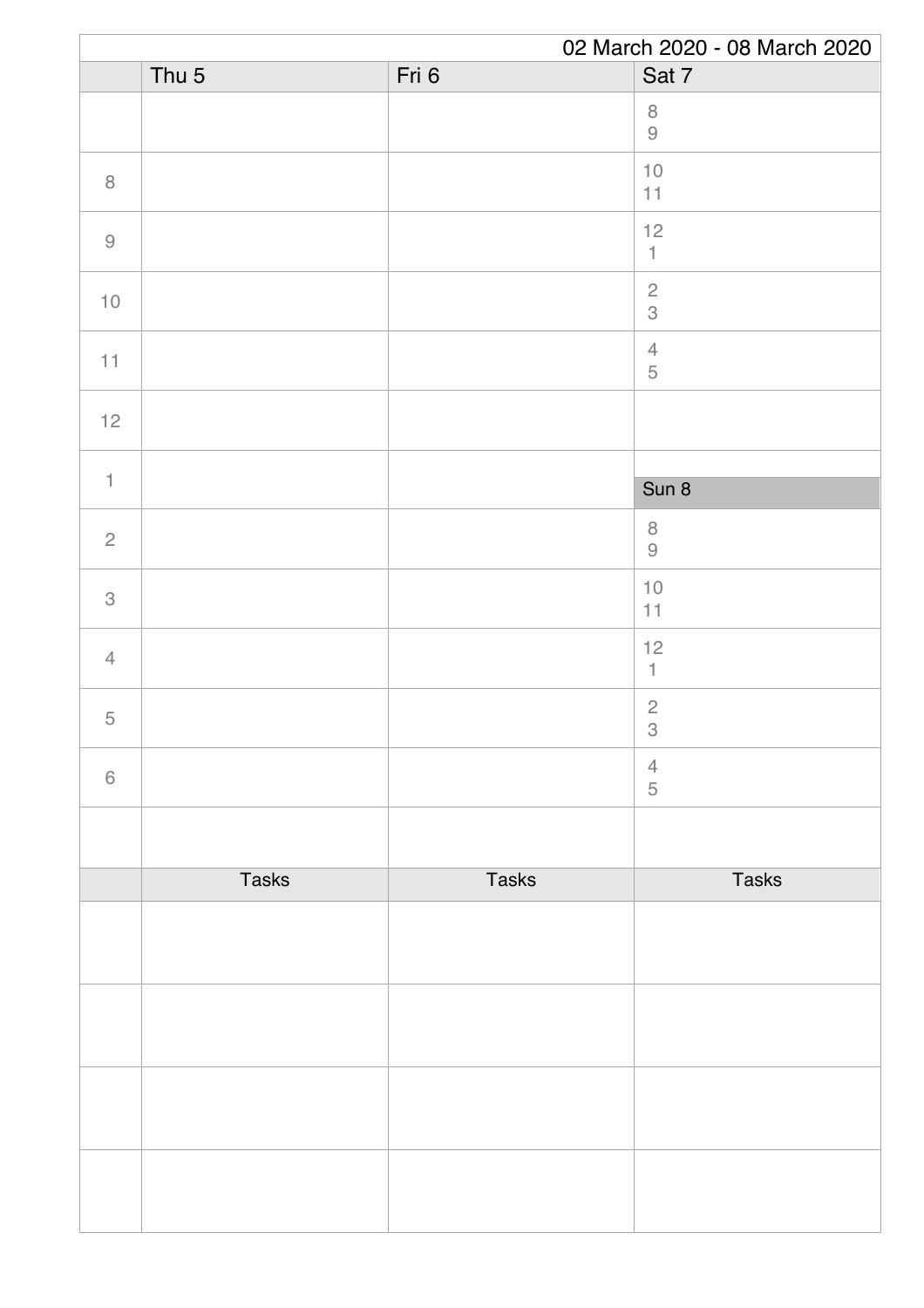|                           | 09 March 2020 - 15 March 2020 |              |              |  |
|---------------------------|-------------------------------|--------------|--------------|--|
|                           | Mon 9                         | Tue 10       | Wed 11       |  |
|                           |                               |              |              |  |
| $\, 8$                    |                               |              |              |  |
| $\Theta$                  |                               |              |              |  |
| $10$                      |                               |              |              |  |
| $11\,$                    |                               |              |              |  |
| $12$                      |                               |              |              |  |
| $\ensuremath{\mathsf{1}}$ |                               |              |              |  |
| $\sqrt{2}$                |                               |              |              |  |
| $\ensuremath{\mathsf{3}}$ |                               |              |              |  |
| $\overline{4}$            |                               |              |              |  |
| 5                         |                               |              |              |  |
| $\,$ $\,$ $\,$            |                               |              |              |  |
|                           |                               |              |              |  |
|                           | <b>Tasks</b>                  | <b>Tasks</b> | <b>Tasks</b> |  |
|                           |                               |              |              |  |
|                           |                               |              |              |  |
|                           |                               |              |              |  |
|                           |                               |              |              |  |
|                           |                               |              |              |  |
|                           |                               |              |              |  |
|                           |                               |              |              |  |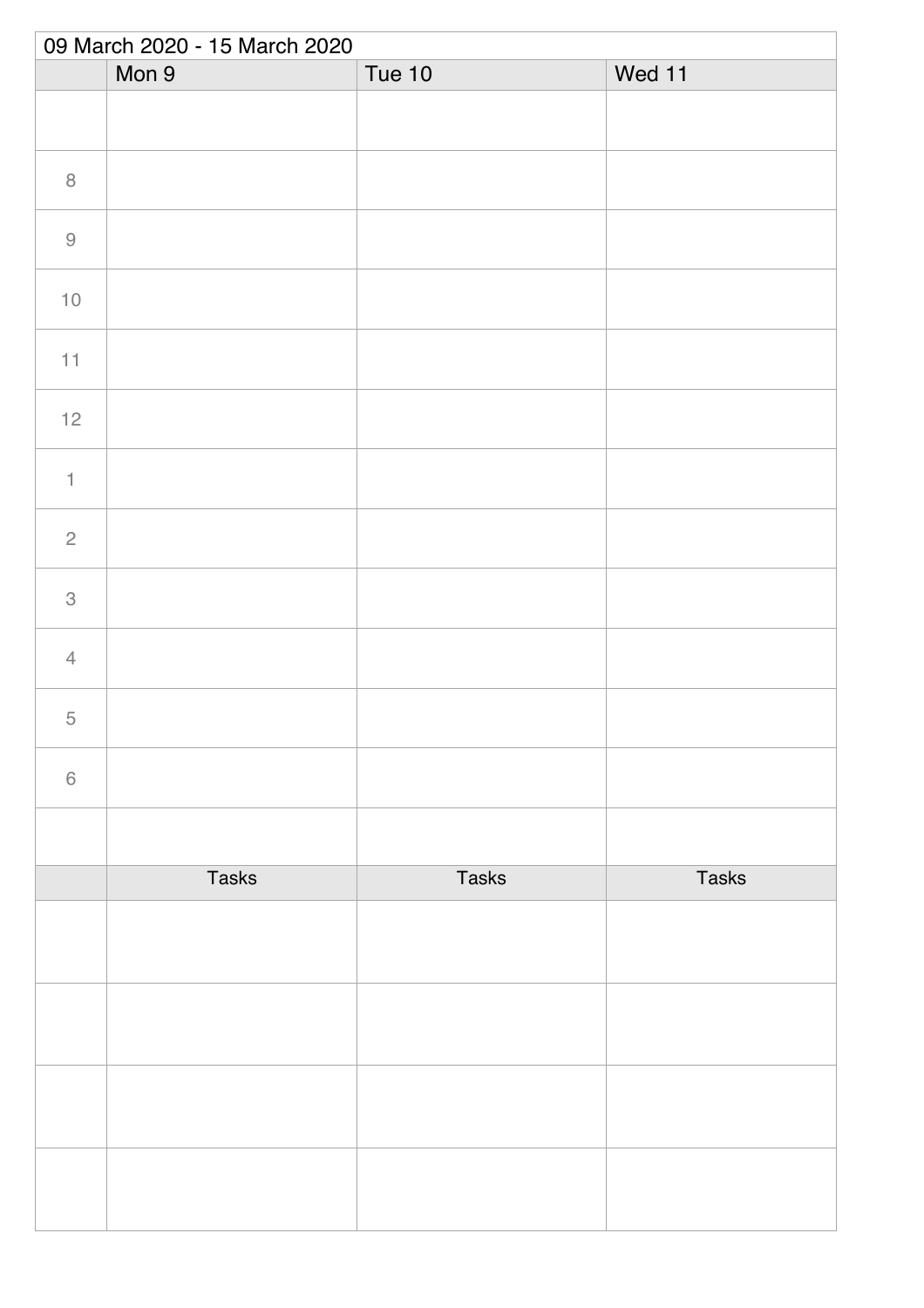|                                                           | 09 March 2020 - 15 March 2020 |               |                                         |  |
|-----------------------------------------------------------|-------------------------------|---------------|-----------------------------------------|--|
|                                                           | Thu $12$                      | <b>Fri 13</b> | Sat 14                                  |  |
|                                                           |                               |               | $\, 8$<br>$\hbox{9}$                    |  |
| $\, 8$                                                    |                               |               | $10$<br>11                              |  |
| $\mathcal{G}% _{M_{1},M_{2}}^{\alpha,\beta}(\mathcal{A})$ |                               |               | 12<br>$\mathbf{1}$                      |  |
| $10$                                                      |                               |               | $\sqrt{2}$<br>$\mathcal S$              |  |
| 11                                                        |                               |               | $\sqrt{4}$<br>$\mathbf 5$               |  |
| $12$                                                      |                               |               |                                         |  |
| $\mathbf{1}$                                              |                               |               |                                         |  |
|                                                           |                               |               | <b>Sun 15</b>                           |  |
| $\overline{c}$                                            |                               |               | $\, 8$<br>$\hbox{9}$                    |  |
| 3                                                         |                               |               | $10$<br>11                              |  |
| $\overline{4}$                                            |                               |               | 12<br>$\mathbf{1}$                      |  |
| $\mathbf 5$                                               |                               |               | $\sqrt{2}$<br>$\ensuremath{\mathsf{3}}$ |  |
| $\,6\,$                                                   |                               |               | $\overline{4}$<br>5                     |  |
|                                                           |                               |               |                                         |  |
|                                                           | <b>Tasks</b>                  | <b>Tasks</b>  | <b>Tasks</b>                            |  |
|                                                           |                               |               |                                         |  |
|                                                           |                               |               |                                         |  |
|                                                           |                               |               |                                         |  |
|                                                           |                               |               |                                         |  |
|                                                           |                               |               |                                         |  |
|                                                           |                               |               |                                         |  |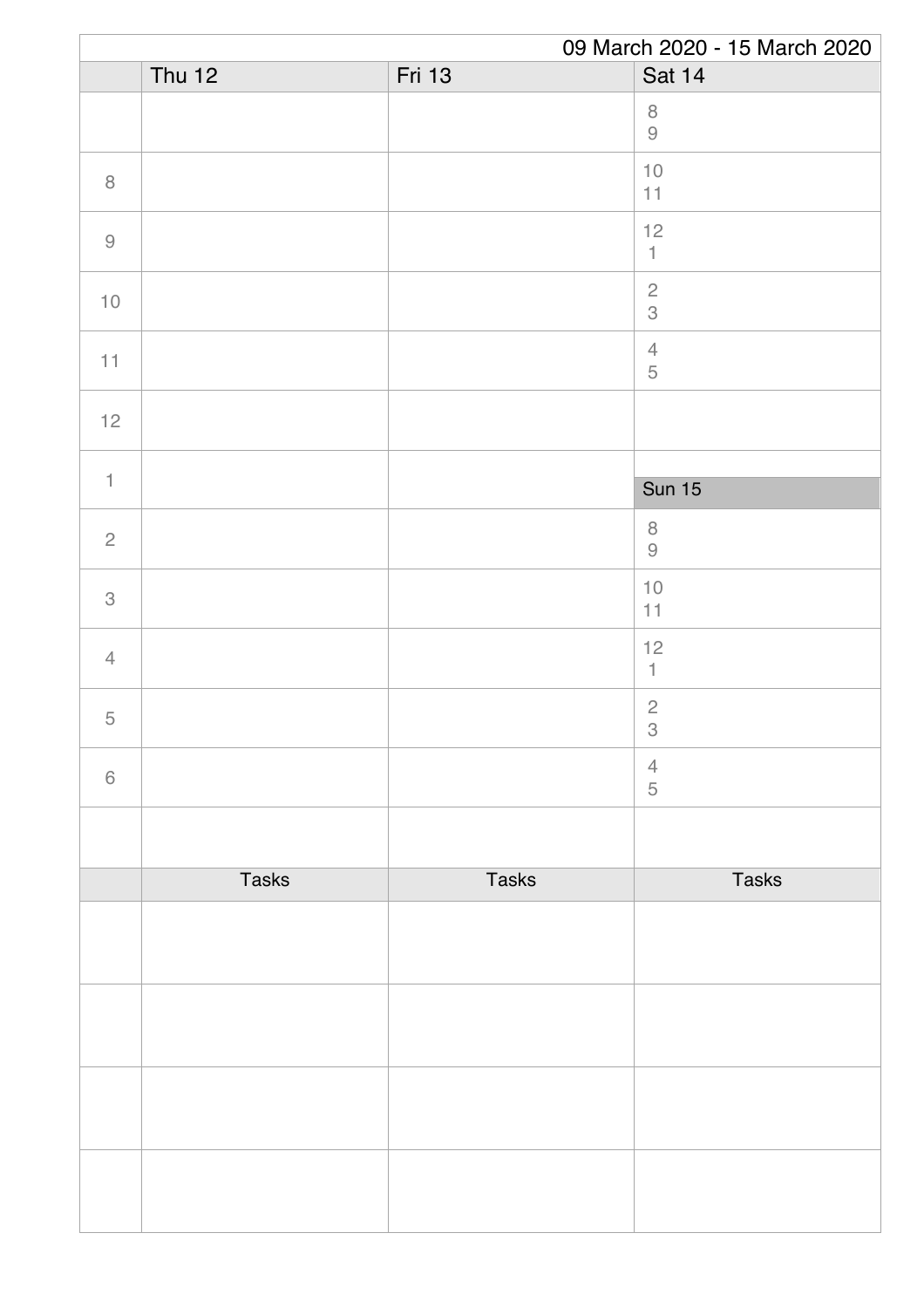| 16 March 2020 - 22 March 2020 |              |              |              |  |
|-------------------------------|--------------|--------------|--------------|--|
|                               | Mon 16       | Tue 17       | Wed 18       |  |
|                               |              |              |              |  |
| $\, 8$                        |              |              |              |  |
| $\hbox{9}$                    |              |              |              |  |
| $10$                          |              |              |              |  |
| $11\,$                        |              |              |              |  |
| $12$                          |              |              |              |  |
| $\uparrow$                    |              |              |              |  |
| $\overline{c}$                |              |              |              |  |
| $\,3$                         |              |              |              |  |
| $\overline{4}$                |              |              |              |  |
| 5                             |              |              |              |  |
| $\,6\,$                       |              |              |              |  |
|                               |              |              |              |  |
|                               | <b>Tasks</b> | <b>Tasks</b> | <b>Tasks</b> |  |
|                               |              |              |              |  |
|                               |              |              |              |  |
|                               |              |              |              |  |
|                               |              |              |              |  |
|                               |              |              |              |  |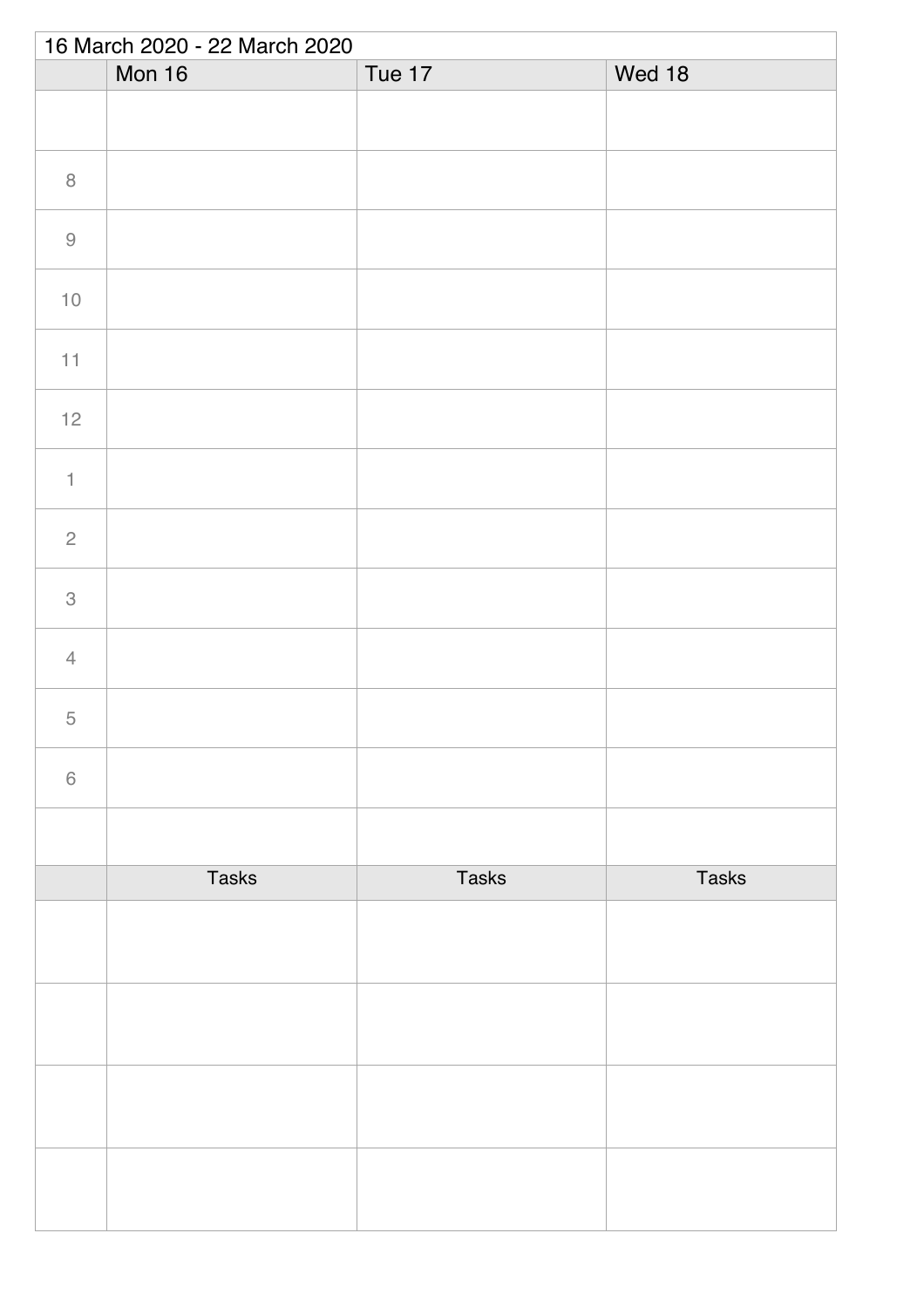|                |               |               | 16 March 2020 - 22 March 2020                                       |
|----------------|---------------|---------------|---------------------------------------------------------------------|
|                | <b>Thu 19</b> | <b>Fri 20</b> | Sat 21                                                              |
|                |               |               | $\, 8$<br>$\mathcal{G}% _{M_{1},M_{2}}^{\alpha,\beta}(\mathcal{A})$ |
| $\, 8$         |               |               | $10$<br>11                                                          |
| $\hbox{9}$     |               |               | 12<br>$\mathbbm{1}$                                                 |
| $10$           |               |               | $\overline{c}$<br>$\mathcal S$                                      |
| 11             |               |               | $\sqrt{4}$<br>$\mathbf 5$                                           |
| 12             |               |               |                                                                     |
| $\mathbf{1}$   |               |               | <b>Sun 22</b>                                                       |
| $\overline{c}$ |               |               | $\, 8$<br>$\mathcal{G}% _{M_{1},M_{2}}^{\alpha,\beta}(\mathcal{A})$ |
| 3              |               |               | $10$<br>11                                                          |
| $\overline{4}$ |               |               | 12<br>$\mathbf{1}$                                                  |
| $\mathbf 5$    |               |               | $\sqrt{2}$<br>$\ensuremath{\mathsf{3}}$                             |
| $\,6\,$        |               |               | $\overline{4}$<br>5                                                 |
|                |               |               |                                                                     |
|                | <b>Tasks</b>  | <b>Tasks</b>  | <b>Tasks</b>                                                        |
|                |               |               |                                                                     |
|                |               |               |                                                                     |
|                |               |               |                                                                     |
|                |               |               |                                                                     |
|                |               |               |                                                                     |
|                |               |               |                                                                     |
|                |               |               |                                                                     |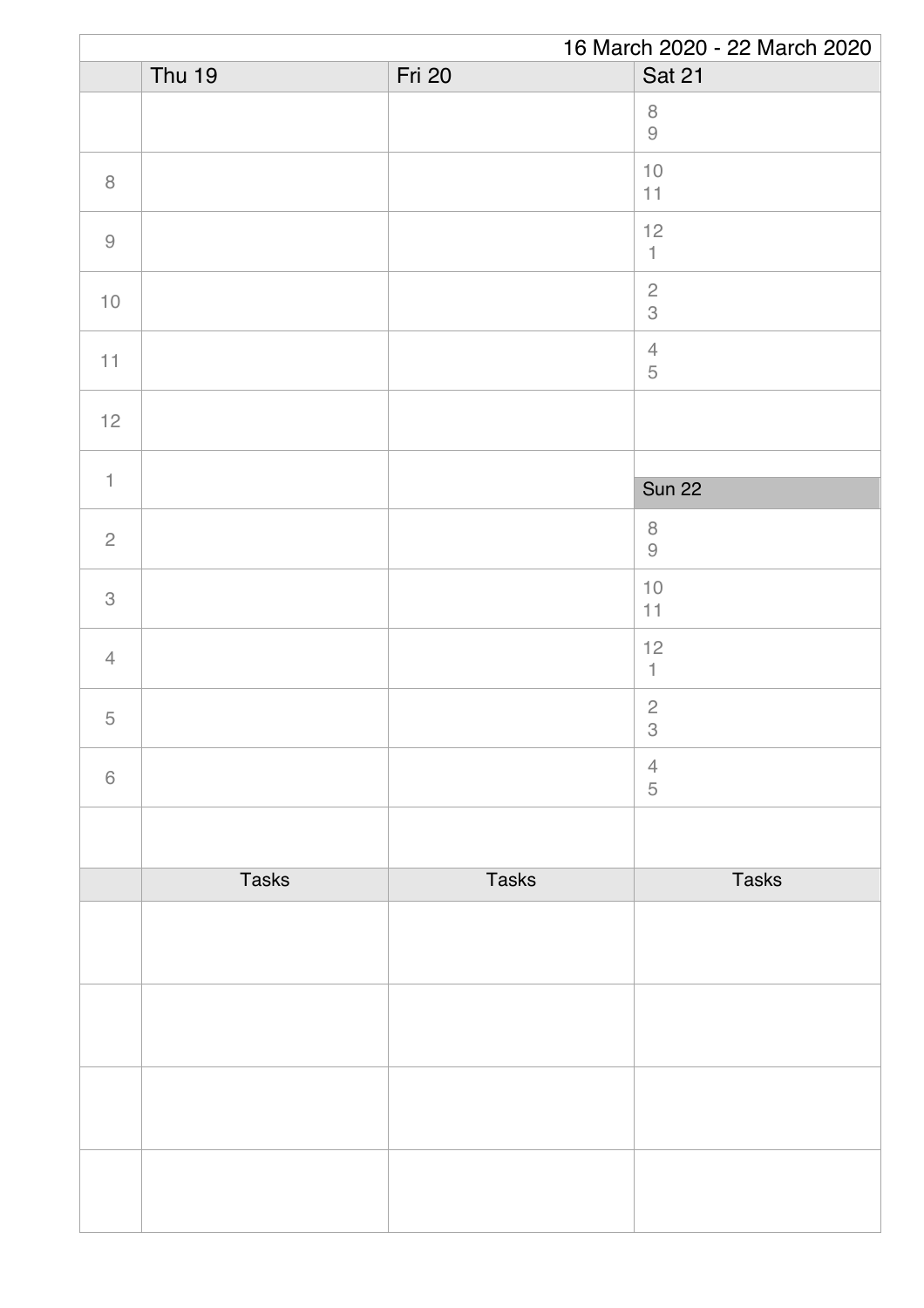| 23 March 2020 - 29 March 2020 |              |              |               |  |
|-------------------------------|--------------|--------------|---------------|--|
|                               | Mon 23       | Tue 24       | <b>Wed 25</b> |  |
|                               |              |              |               |  |
| $\,8\,$                       |              |              |               |  |
| $\hbox{9}$                    |              |              |               |  |
| $10$                          |              |              |               |  |
| 11                            |              |              |               |  |
| $12$                          |              |              |               |  |
| $\mathbf{1}$                  |              |              |               |  |
| $\overline{c}$                |              |              |               |  |
| $\ensuremath{\mathsf{3}}$     |              |              |               |  |
| $\overline{4}$                |              |              |               |  |
| $\mathbf 5$                   |              |              |               |  |
| $\,$ $\,$ $\,$                |              |              |               |  |
|                               |              |              |               |  |
|                               | <b>Tasks</b> | <b>Tasks</b> | <b>Tasks</b>  |  |
|                               |              |              |               |  |
|                               |              |              |               |  |
|                               |              |              |               |  |
|                               |              |              |               |  |
|                               |              |              |               |  |
|                               |              |              |               |  |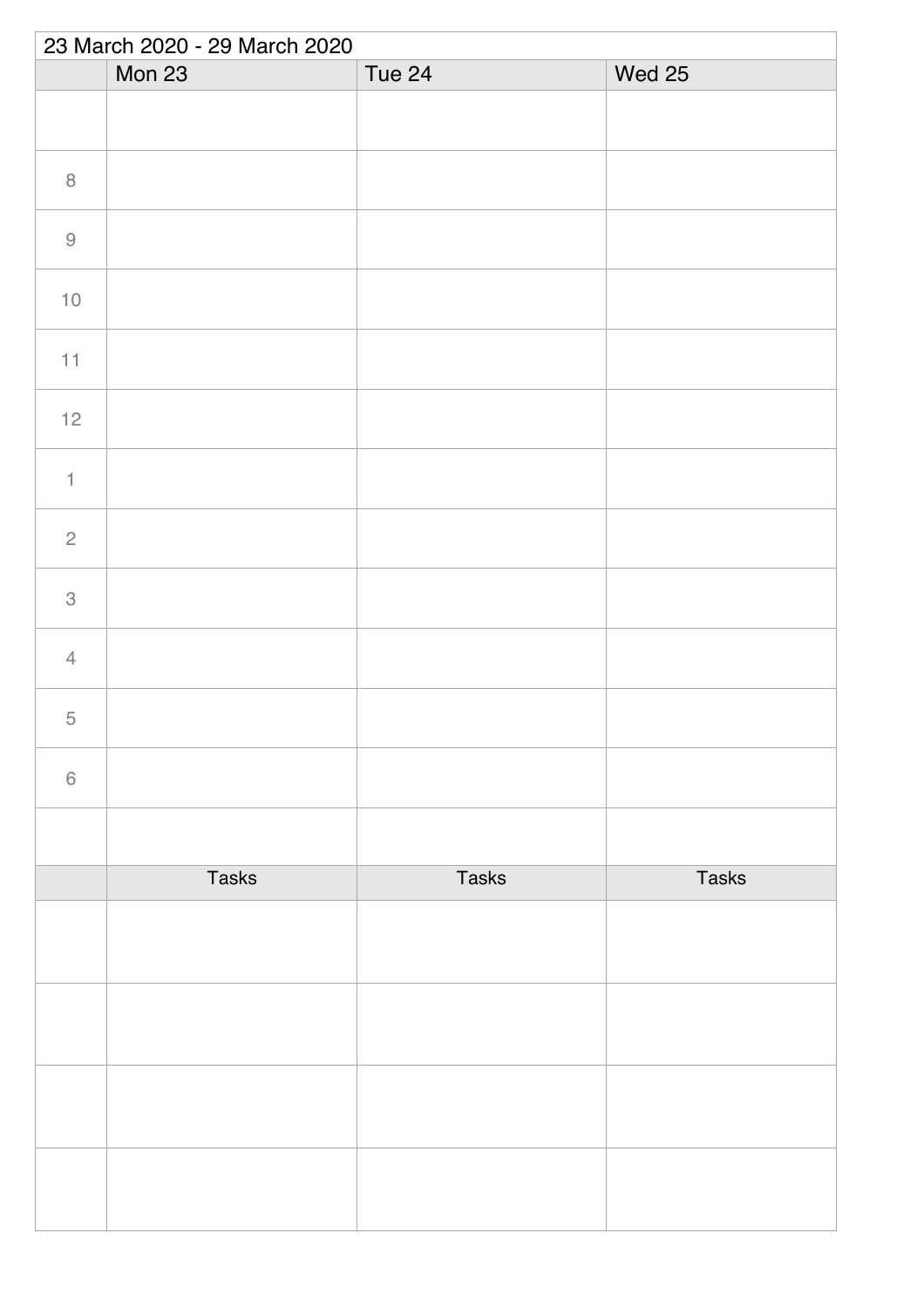|                | 23 March 2020 - 29 March 2020 |              |                                                                     |
|----------------|-------------------------------|--------------|---------------------------------------------------------------------|
|                | Thu 26                        | Fri 27       | <b>Sat 28</b>                                                       |
|                |                               |              | $\, 8$<br>$\mathcal{G}% _{M_{1},M_{2}}^{\alpha,\beta}(\mathcal{A})$ |
| $\, 8$         |                               |              | $10$<br>11                                                          |
| $\hbox{9}$     |                               |              | 12<br>$\mathbbm{1}$                                                 |
| $10$           |                               |              | $\overline{c}$<br>$\,$ 3 $\,$                                       |
| 11             |                               |              | $\sqrt{4}$<br>$\mathbf 5$                                           |
| 12             |                               |              |                                                                     |
| $\mathbf{1}$   |                               |              | <b>Sun 29</b>                                                       |
|                |                               |              | $\, 8$                                                              |
| $\overline{c}$ |                               |              | $\mathcal{G}% _{M_{1},M_{2}}^{\alpha,\beta}(\mathcal{A})$           |
| 3              |                               |              | $10$<br>11                                                          |
| $\overline{4}$ |                               |              | 12<br>$\mathbf{1}$                                                  |
| $\mathbf 5$    |                               |              | $\sqrt{2}$<br>$\ensuremath{\mathsf{3}}$                             |
| $\,6\,$        |                               |              | $\overline{4}$<br>5                                                 |
|                |                               |              |                                                                     |
|                | <b>Tasks</b>                  | <b>Tasks</b> | <b>Tasks</b>                                                        |
|                |                               |              |                                                                     |
|                |                               |              |                                                                     |
|                |                               |              |                                                                     |
|                |                               |              |                                                                     |
|                |                               |              |                                                                     |
|                |                               |              |                                                                     |
|                |                               |              |                                                                     |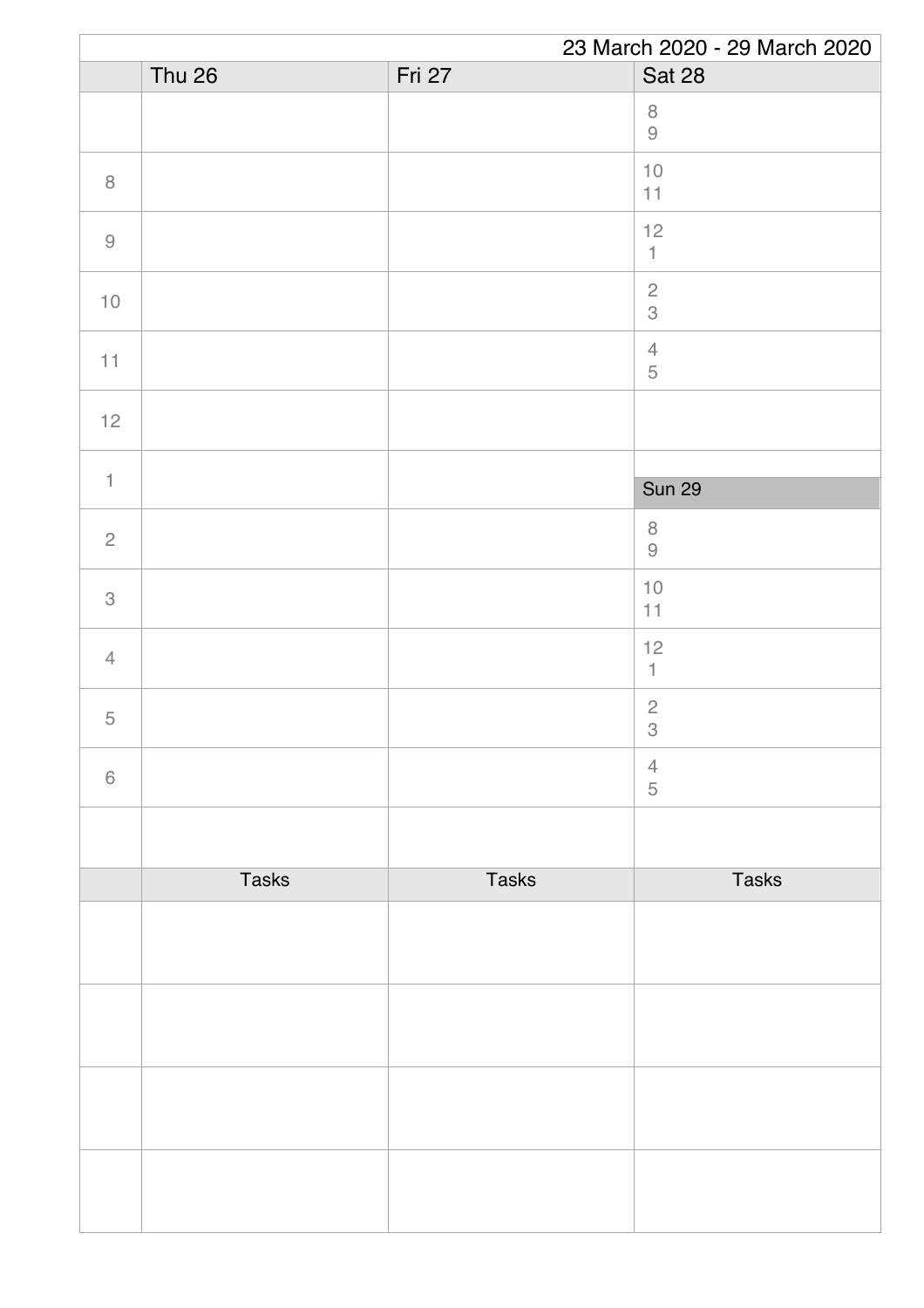| 30 March 2020 - 05 April 2020 |              |        |              |  |
|-------------------------------|--------------|--------|--------------|--|
|                               | Mon 30       | Tue 31 | Wed 1        |  |
|                               |              |        |              |  |
| $\, 8$                        |              |        |              |  |
| $\hbox{9}$                    |              |        |              |  |
| $10$                          |              |        |              |  |
| $11\,$                        |              |        |              |  |
| $12$                          |              |        |              |  |
| $\uparrow$                    |              |        |              |  |
| $\overline{c}$                |              |        |              |  |
| $\,3$                         |              |        |              |  |
| $\overline{4}$                |              |        |              |  |
| $\overline{5}$                |              |        |              |  |
| $\,6\,$                       |              |        |              |  |
|                               |              |        |              |  |
|                               | <b>Tasks</b> | Tasks  | <b>Tasks</b> |  |
|                               |              |        |              |  |
|                               |              |        |              |  |
|                               |              |        |              |  |
|                               |              |        |              |  |
|                               |              |        |              |  |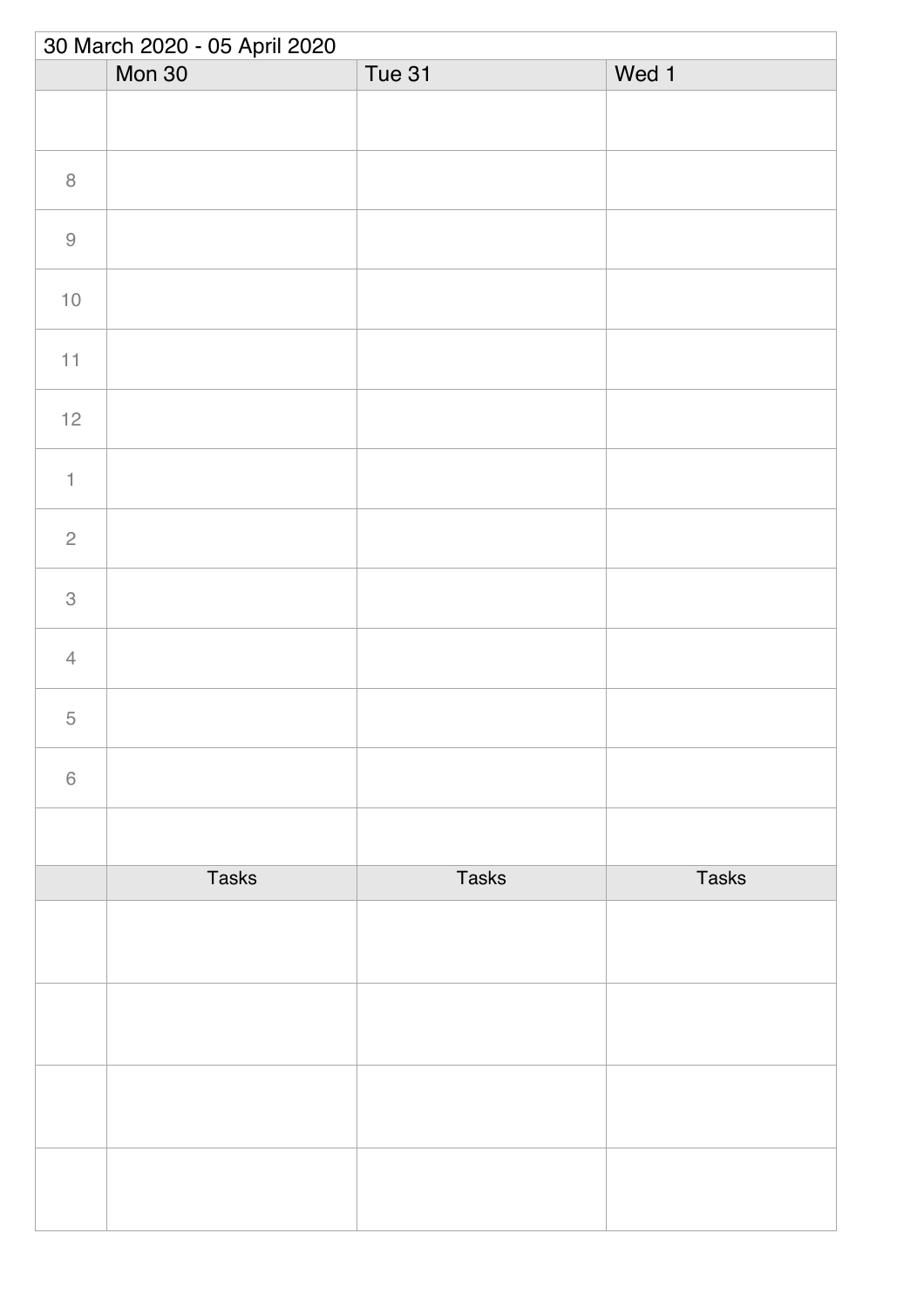|                | 30 March 2020 - 05 April 2020 |              |                                                                     |
|----------------|-------------------------------|--------------|---------------------------------------------------------------------|
|                | Thu <sub>2</sub>              | Fri 3        | Sat 4                                                               |
|                |                               |              | $\, 8$<br>$\mathcal{G}% _{M_{1},M_{2}}^{\alpha,\beta}(\mathcal{A})$ |
| $\, 8$         |                               |              | $10$<br>11                                                          |
| $\hbox{9}$     |                               |              | 12<br>$\ensuremath{\mathsf{1}}$                                     |
| $10$           |                               |              | $\sqrt{2}$<br>3                                                     |
| 11             |                               |              | $\sqrt{4}$<br>$\mathbf 5$                                           |
| $12$           |                               |              |                                                                     |
| $\mathbf{1}$   |                               |              |                                                                     |
|                |                               |              | Sun 5                                                               |
| $\overline{c}$ |                               |              | $\, 8$<br>$\Theta$                                                  |
| 3              |                               |              | $10$<br>$11$                                                        |
| $\overline{4}$ |                               |              | 12<br>$\uparrow$                                                    |
| 5              |                               |              | $\sqrt{2}$<br>$\,3$                                                 |
| $6\,$          |                               |              | $\overline{4}$<br>5                                                 |
|                |                               |              |                                                                     |
|                | <b>Tasks</b>                  | <b>Tasks</b> | <b>Tasks</b>                                                        |
|                |                               |              |                                                                     |
|                |                               |              |                                                                     |
|                |                               |              |                                                                     |
|                |                               |              |                                                                     |
|                |                               |              |                                                                     |
|                |                               |              |                                                                     |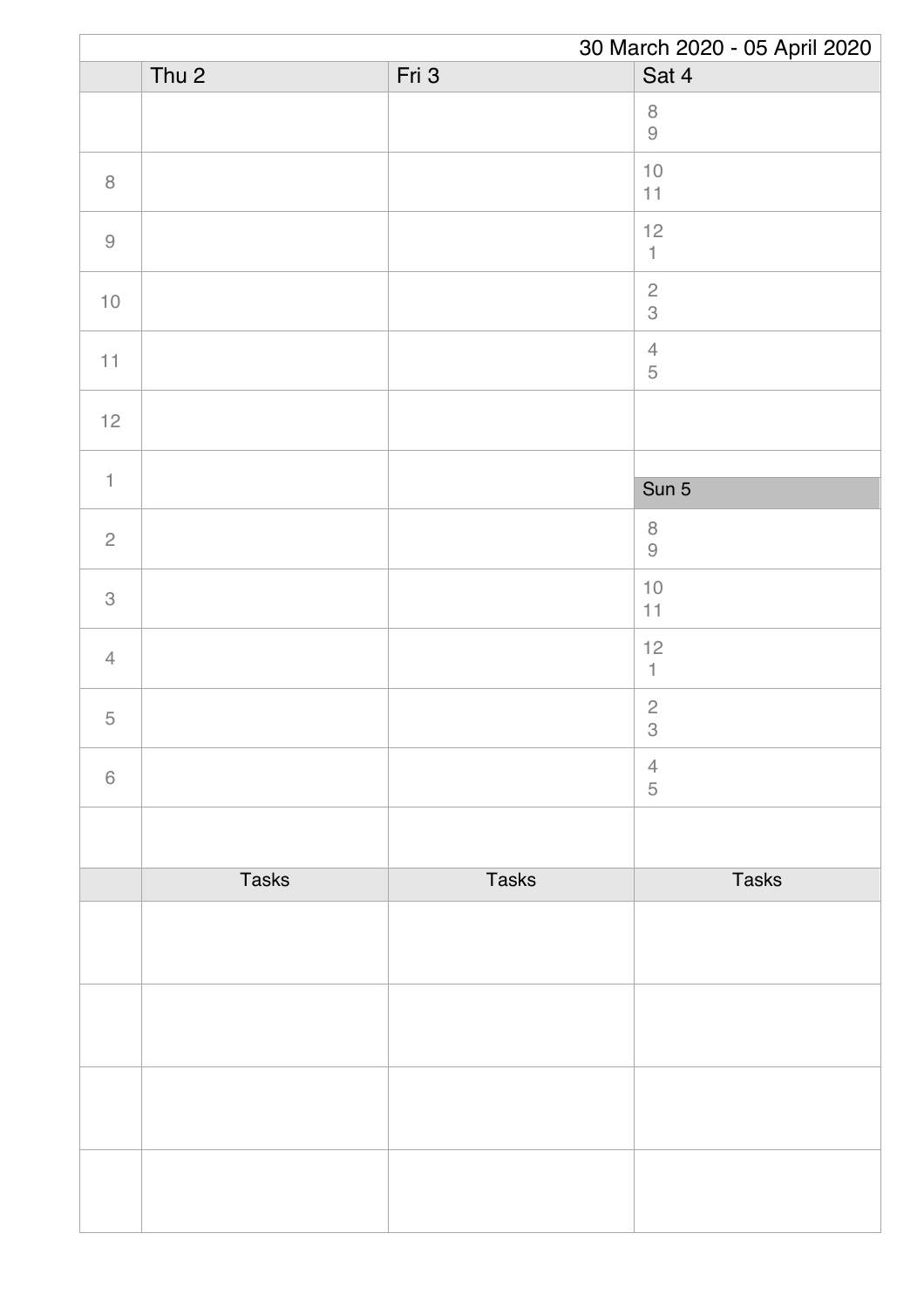| 06 April 2020 - 12 April 2020 |              |              |              |
|-------------------------------|--------------|--------------|--------------|
|                               | Mon 6        | Tue 7        | Wed 8        |
|                               |              |              |              |
| $\, 8$                        |              |              |              |
| $\Theta$                      |              |              |              |
| $10$                          |              |              |              |
| 11                            |              |              |              |
| $12$                          |              |              |              |
| $\ensuremath{\mathsf{1}}$     |              |              |              |
| $\sqrt{2}$                    |              |              |              |
| $\ensuremath{\mathsf{3}}$     |              |              |              |
| $\sqrt{4}$                    |              |              |              |
| 5                             |              |              |              |
| $\,$ $\,$ $\,$                |              |              |              |
|                               |              |              |              |
|                               | <b>Tasks</b> | <b>Tasks</b> | <b>Tasks</b> |
|                               |              |              |              |
|                               |              |              |              |
|                               |              |              |              |
|                               |              |              |              |
|                               |              |              |              |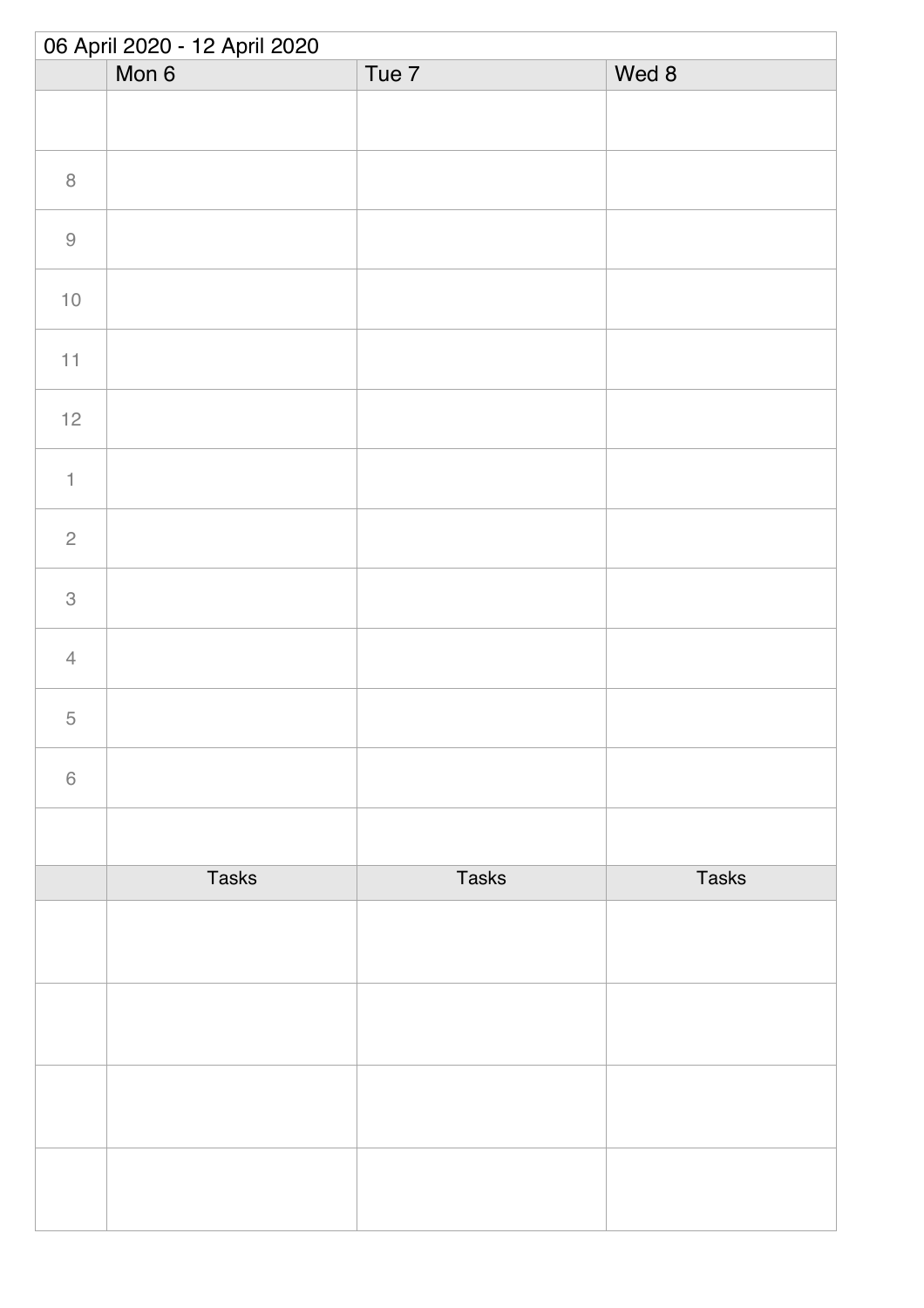|                | 06 April 2020 - 12 April 2020 |              |                                         |
|----------------|-------------------------------|--------------|-----------------------------------------|
|                | Thu 9                         | Fri 10       | Sat 11                                  |
|                |                               |              | $\, 8$<br>$\hbox{9}$                    |
| $\, 8$         |                               |              | $10$<br>11                              |
| $\hbox{9}$     |                               |              | 12<br>$\mathbbm{1}$                     |
| $10\,$         |                               |              | $\sqrt{2}$<br>$\mathcal S$              |
| 11             |                               |              | $\overline{4}$<br>$\sqrt{5}$            |
| $12$           |                               |              |                                         |
| $\mathbf{1}$   |                               |              | <b>Sun 12</b>                           |
|                |                               |              |                                         |
| $\mathbf{2}$   |                               |              | $\, 8$<br>$\Theta$                      |
| 3              |                               |              | $10$<br>11                              |
| $\overline{4}$ |                               |              | 12<br>$\mathbf{1}$                      |
| $\mathbf 5$    |                               |              | $\sqrt{2}$<br>$\ensuremath{\mathsf{3}}$ |
| $\,6\,$        |                               |              | $\overline{4}$<br>5                     |
|                |                               |              |                                         |
|                | <b>Tasks</b>                  | <b>Tasks</b> | <b>Tasks</b>                            |
|                |                               |              |                                         |
|                |                               |              |                                         |
|                |                               |              |                                         |
|                |                               |              |                                         |
|                |                               |              |                                         |
|                |                               |              |                                         |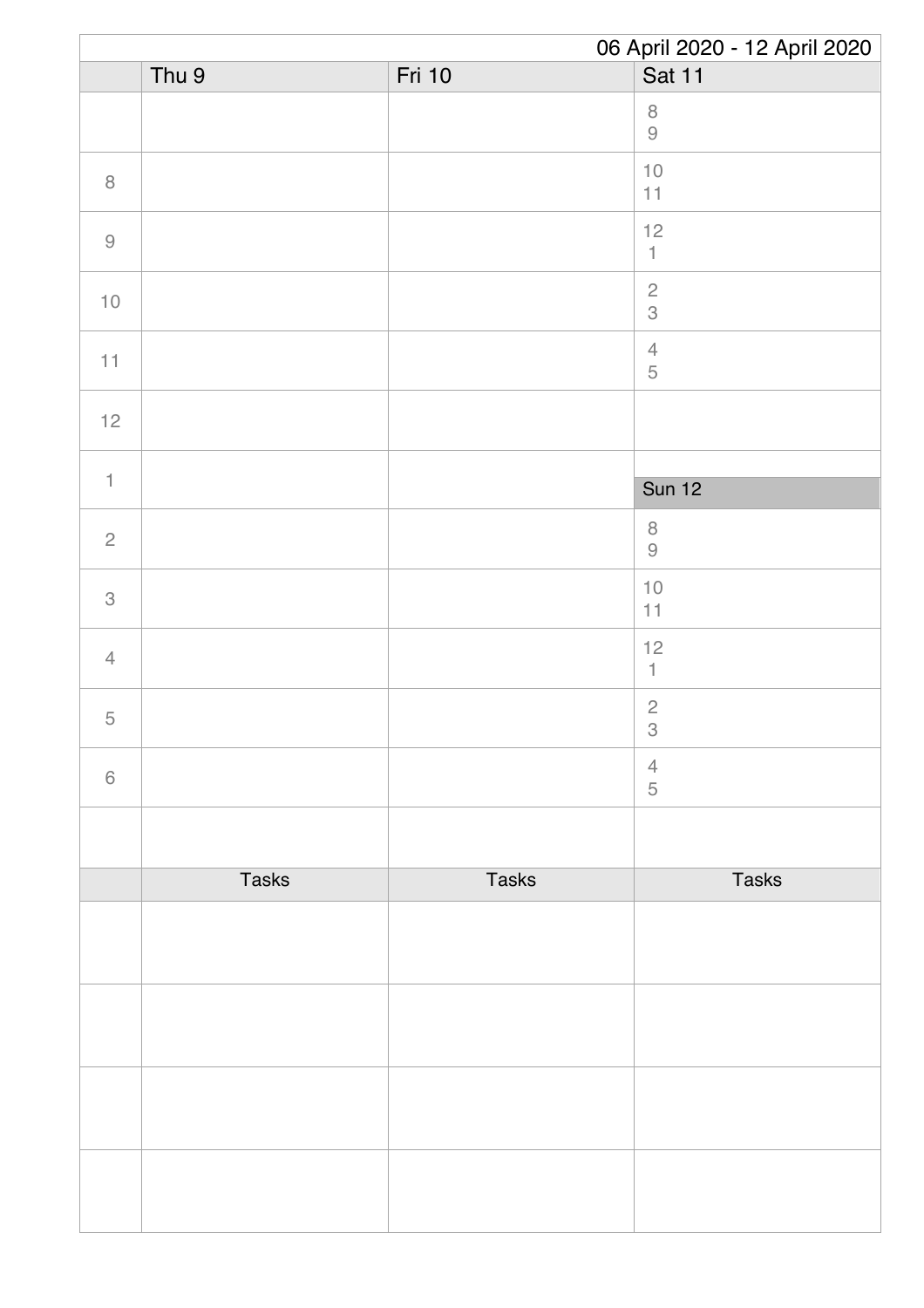| 13 April 2020 - 19 April 2020 |               |               |              |  |
|-------------------------------|---------------|---------------|--------------|--|
|                               | <b>Mon 13</b> | <b>Tue 14</b> | Wed 15       |  |
|                               |               |               |              |  |
| $\, 8$                        |               |               |              |  |
| $\hbox{9}$                    |               |               |              |  |
| $10$                          |               |               |              |  |
| 11                            |               |               |              |  |
| $12$                          |               |               |              |  |
| $\ensuremath{\mathsf{1}}$     |               |               |              |  |
| $\overline{c}$                |               |               |              |  |
| $\ensuremath{\mathsf{3}}$     |               |               |              |  |
| $\overline{4}$                |               |               |              |  |
| $\overline{5}$                |               |               |              |  |
| $\,$ $\,$ $\,$                |               |               |              |  |
|                               |               |               |              |  |
|                               | <b>Tasks</b>  | <b>Tasks</b>  | <b>Tasks</b> |  |
|                               |               |               |              |  |
|                               |               |               |              |  |
|                               |               |               |              |  |
|                               |               |               |              |  |
|                               |               |               |              |  |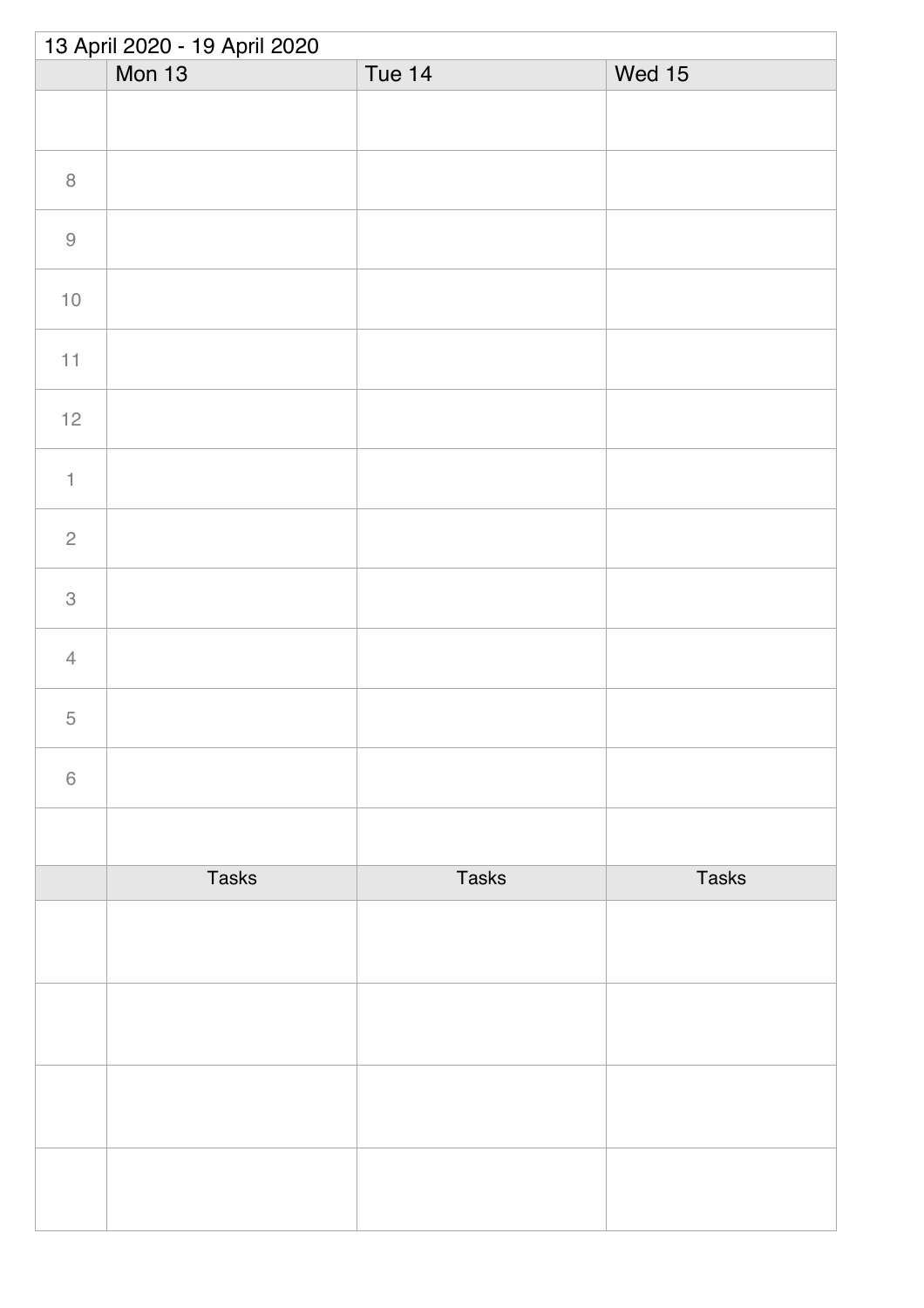|                                                           | 13 April 2020 - 19 April 2020 |              |                                                                      |
|-----------------------------------------------------------|-------------------------------|--------------|----------------------------------------------------------------------|
|                                                           | <b>Thu 16</b>                 | Fri 17       | <b>Sat 18</b>                                                        |
|                                                           |                               |              | $\,8\,$<br>$\mathcal{G}% _{M_{1},M_{2}}^{\alpha,\beta}(\mathcal{A})$ |
| $\, 8$                                                    |                               |              | $10$<br>11                                                           |
| $\mathcal{G}% _{M_{1},M_{2}}^{\alpha,\beta}(\mathcal{A})$ |                               |              | 12<br>$\mathbbm{1}$                                                  |
| $10$                                                      |                               |              | $\overline{c}$<br>$\mathcal S$                                       |
| 11                                                        |                               |              | $\overline{4}$<br>$\sqrt{5}$                                         |
| $12$                                                      |                               |              |                                                                      |
| $\mathbf{1}$                                              |                               |              |                                                                      |
|                                                           |                               |              | <b>Sun 19</b>                                                        |
| $\mathbf{2}$                                              |                               |              | $\, 8$<br>$\Theta$                                                   |
| 3                                                         |                               |              | $10$<br>11                                                           |
| $\overline{4}$                                            |                               |              | 12<br>$\mathbf{1}$                                                   |
| $\mathbf 5$                                               |                               |              | $\sqrt{2}$<br>$\ensuremath{\mathsf{3}}$                              |
| $\,6\,$                                                   |                               |              | $\overline{4}$<br>5                                                  |
|                                                           |                               |              |                                                                      |
|                                                           | <b>Tasks</b>                  | <b>Tasks</b> | <b>Tasks</b>                                                         |
|                                                           |                               |              |                                                                      |
|                                                           |                               |              |                                                                      |
|                                                           |                               |              |                                                                      |
|                                                           |                               |              |                                                                      |
|                                                           |                               |              |                                                                      |
|                                                           |                               |              |                                                                      |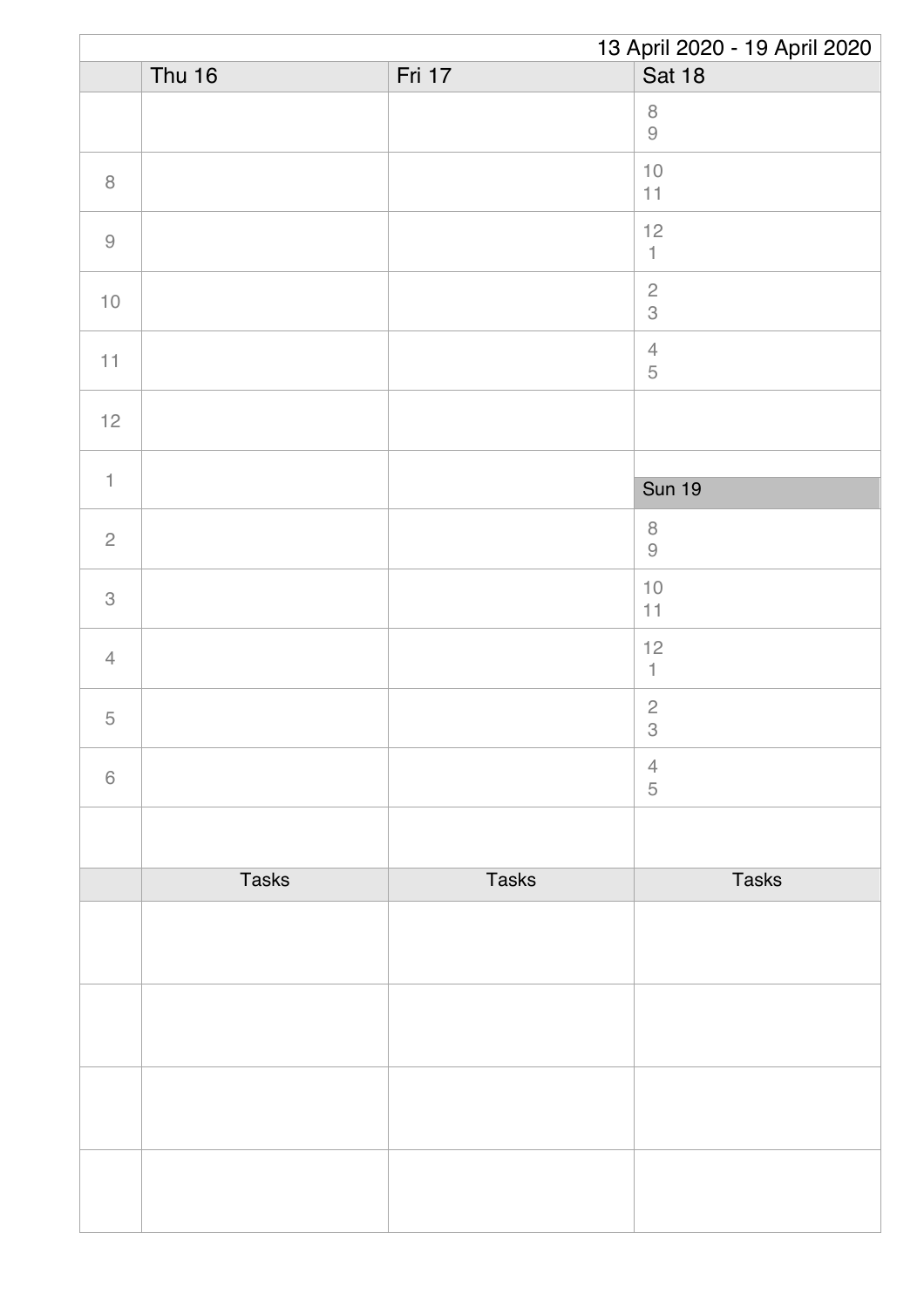| 20 April 2020 - 26 April 2020 |              |              |              |
|-------------------------------|--------------|--------------|--------------|
|                               | Mon 20       | Tue 21       | Wed 22       |
|                               |              |              |              |
| $\, 8$                        |              |              |              |
| $\hbox{9}$                    |              |              |              |
| $10$                          |              |              |              |
| 11                            |              |              |              |
| $12$                          |              |              |              |
| $\uparrow$                    |              |              |              |
| $\sqrt{2}$                    |              |              |              |
| $\ensuremath{\mathsf{3}}$     |              |              |              |
| $\sqrt{4}$                    |              |              |              |
| 5                             |              |              |              |
| $\,$ $\,$ $\,$                |              |              |              |
|                               |              |              |              |
|                               | <b>Tasks</b> | <b>Tasks</b> | <b>Tasks</b> |
|                               |              |              |              |
|                               |              |              |              |
|                               |              |              |              |
|                               |              |              |              |
|                               |              |              |              |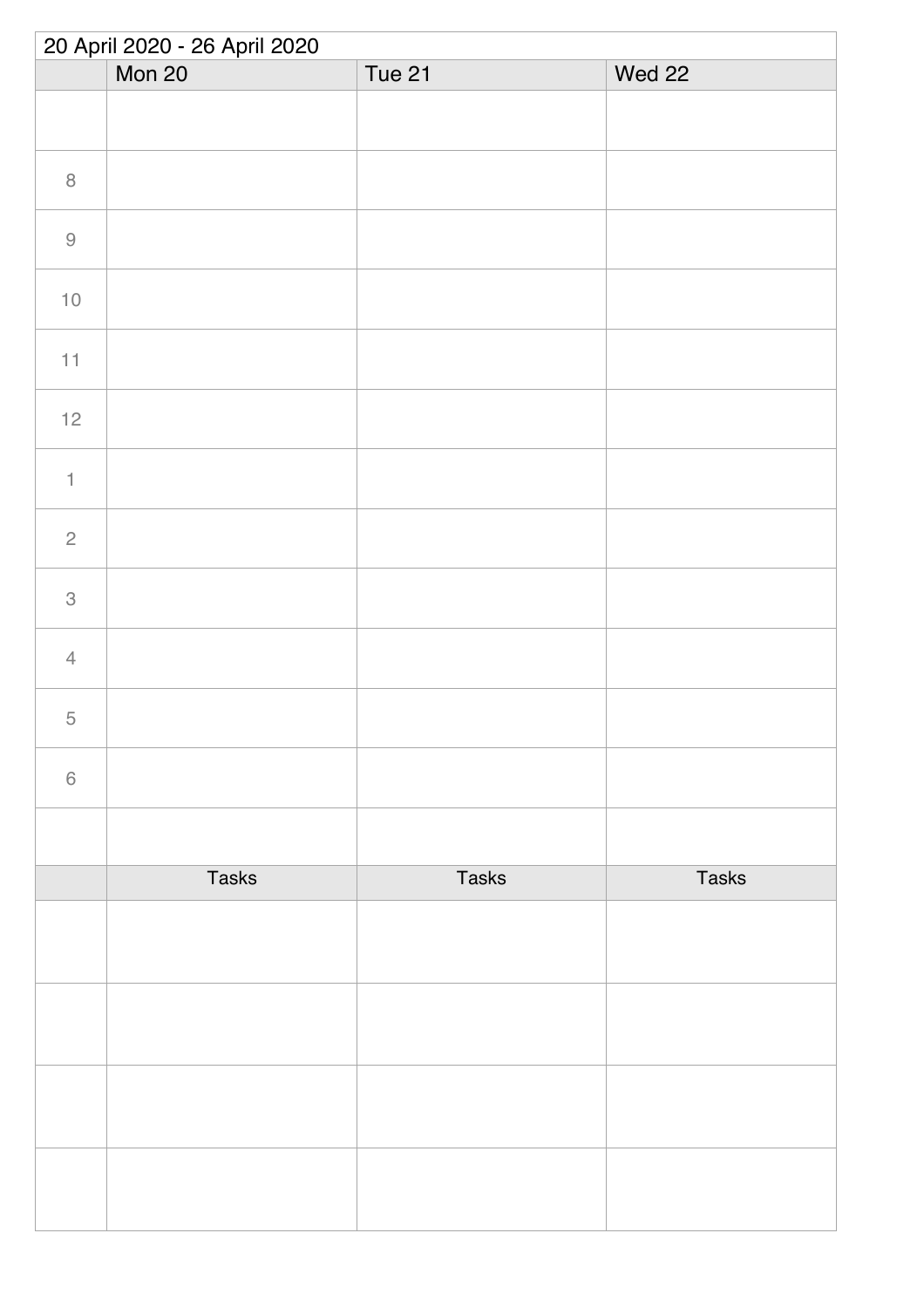|                           | 20 April 2020 - 26 April 2020 |              |                                                                      |  |
|---------------------------|-------------------------------|--------------|----------------------------------------------------------------------|--|
|                           | <b>Thu 23</b>                 | Fri 24       | <b>Sat 25</b>                                                        |  |
|                           |                               |              | $\,8\,$<br>$\mathcal{G}% _{M_{1},M_{2}}^{\alpha,\beta}(\mathcal{A})$ |  |
| $\, 8$                    |                               |              | $10$<br>11                                                           |  |
| $\hbox{9}$                |                               |              | 12<br>$\mathbbm{1}$                                                  |  |
| $10$                      |                               |              | $\overline{c}$<br>$\mathcal S$                                       |  |
| 11                        |                               |              | $\sqrt{4}$<br>$\sqrt{5}$                                             |  |
| $12$                      |                               |              |                                                                      |  |
| $\uparrow$                |                               |              |                                                                      |  |
|                           |                               |              | <b>Sun 26</b>                                                        |  |
| $\sqrt{2}$                |                               |              | $\,8\,$<br>$\Theta$                                                  |  |
| $\ensuremath{\mathsf{3}}$ |                               |              | $10$<br>11                                                           |  |
| $\overline{4}$            |                               |              | 12<br>$\mathbf{1}$                                                   |  |
| $\mathbf 5$               |                               |              | $\sqrt{2}$<br>$\ensuremath{\mathsf{3}}$                              |  |
| $\,$ $\,$ $\,$            |                               |              | $\overline{4}$<br>5                                                  |  |
|                           |                               |              |                                                                      |  |
|                           | <b>Tasks</b>                  | <b>Tasks</b> | <b>Tasks</b>                                                         |  |
|                           |                               |              |                                                                      |  |
|                           |                               |              |                                                                      |  |
|                           |                               |              |                                                                      |  |
|                           |                               |              |                                                                      |  |
|                           |                               |              |                                                                      |  |
|                           |                               |              |                                                                      |  |
|                           |                               |              |                                                                      |  |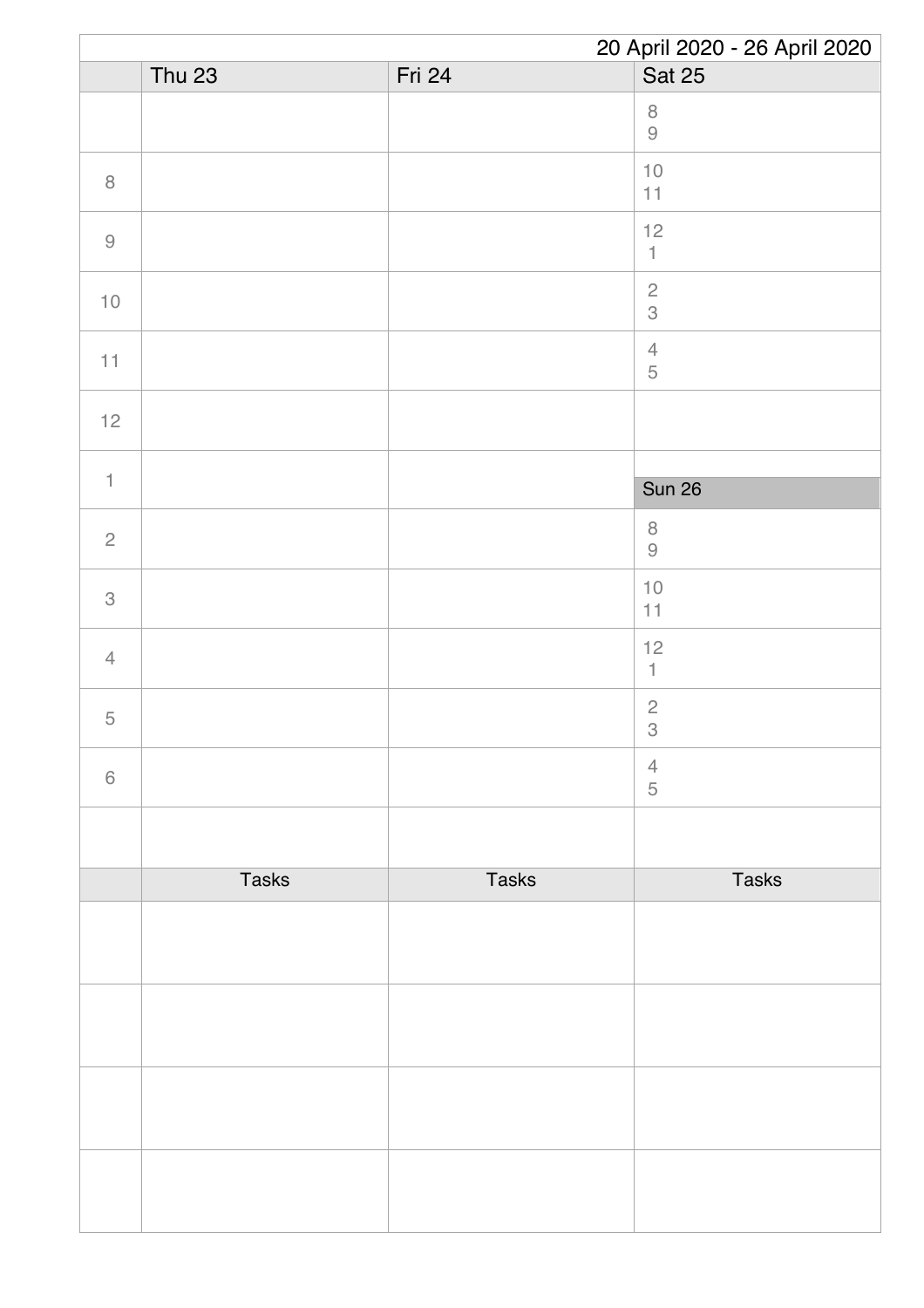| 27 April 2020 - 03 May 2020 |              |              |              |  |
|-----------------------------|--------------|--------------|--------------|--|
|                             | Mon 27       | Tue 28       | Wed 29       |  |
|                             |              |              |              |  |
| $\, 8$                      |              |              |              |  |
| $\Theta$                    |              |              |              |  |
| $10$                        |              |              |              |  |
| 11                          |              |              |              |  |
| $12$                        |              |              |              |  |
| $\ensuremath{\mathsf{1}}$   |              |              |              |  |
| $\overline{c}$              |              |              |              |  |
| $\ensuremath{\mathsf{3}}$   |              |              |              |  |
| $\overline{4}$              |              |              |              |  |
| 5                           |              |              |              |  |
| $\,$ $\,$ $\,$              |              |              |              |  |
|                             |              |              |              |  |
|                             | <b>Tasks</b> | <b>Tasks</b> | <b>Tasks</b> |  |
|                             |              |              |              |  |
|                             |              |              |              |  |
|                             |              |              |              |  |
|                             |              |              |              |  |
|                             |              |              |              |  |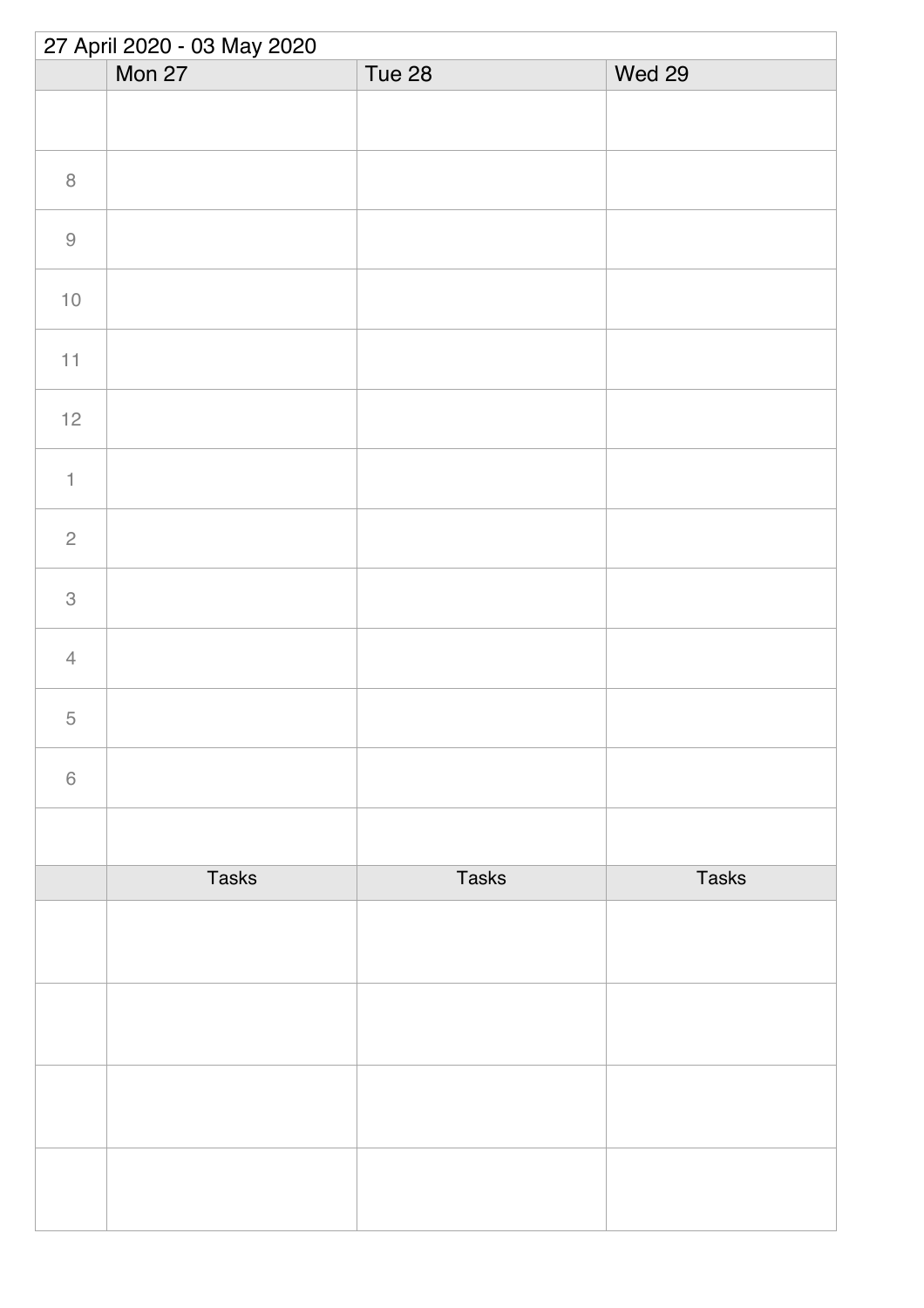|                           |               |              | 27 April 2020 - 03 May 2020                 |
|---------------------------|---------------|--------------|---------------------------------------------|
|                           | <b>Thu 30</b> | Fri 1        | Sat 2                                       |
|                           |               |              | $\,8\,$<br>$\Theta$                         |
| $\, 8$                    |               |              | $10$<br>$11$                                |
| $\hbox{9}$                |               |              | 12<br>$\mathbbm{1}$                         |
| $10$                      |               |              | $\frac{2}{3}$                               |
| 11                        |               |              | $\ensuremath{\mathsf{4}}$<br>$\mathbf 5$    |
| $12$                      |               |              |                                             |
| $\uparrow$                |               |              | Sun 3                                       |
| $\overline{c}$            |               |              | $\, 8$                                      |
|                           |               |              | $\Theta$                                    |
| $\ensuremath{\mathsf{3}}$ |               |              | $10$<br>$11$                                |
| $\overline{4}$            |               |              | 12<br>$\mathbf{1}$                          |
| $\mathbf 5$               |               |              | $\overline{c}$<br>$\ensuremath{\mathsf{3}}$ |
| $\,$ $\,$ $\,$            |               |              | $\overline{4}$<br>5                         |
|                           |               |              |                                             |
|                           | <b>Tasks</b>  | <b>Tasks</b> | <b>Tasks</b>                                |
|                           |               |              |                                             |
|                           |               |              |                                             |
|                           |               |              |                                             |
|                           |               |              |                                             |
|                           |               |              |                                             |
|                           |               |              |                                             |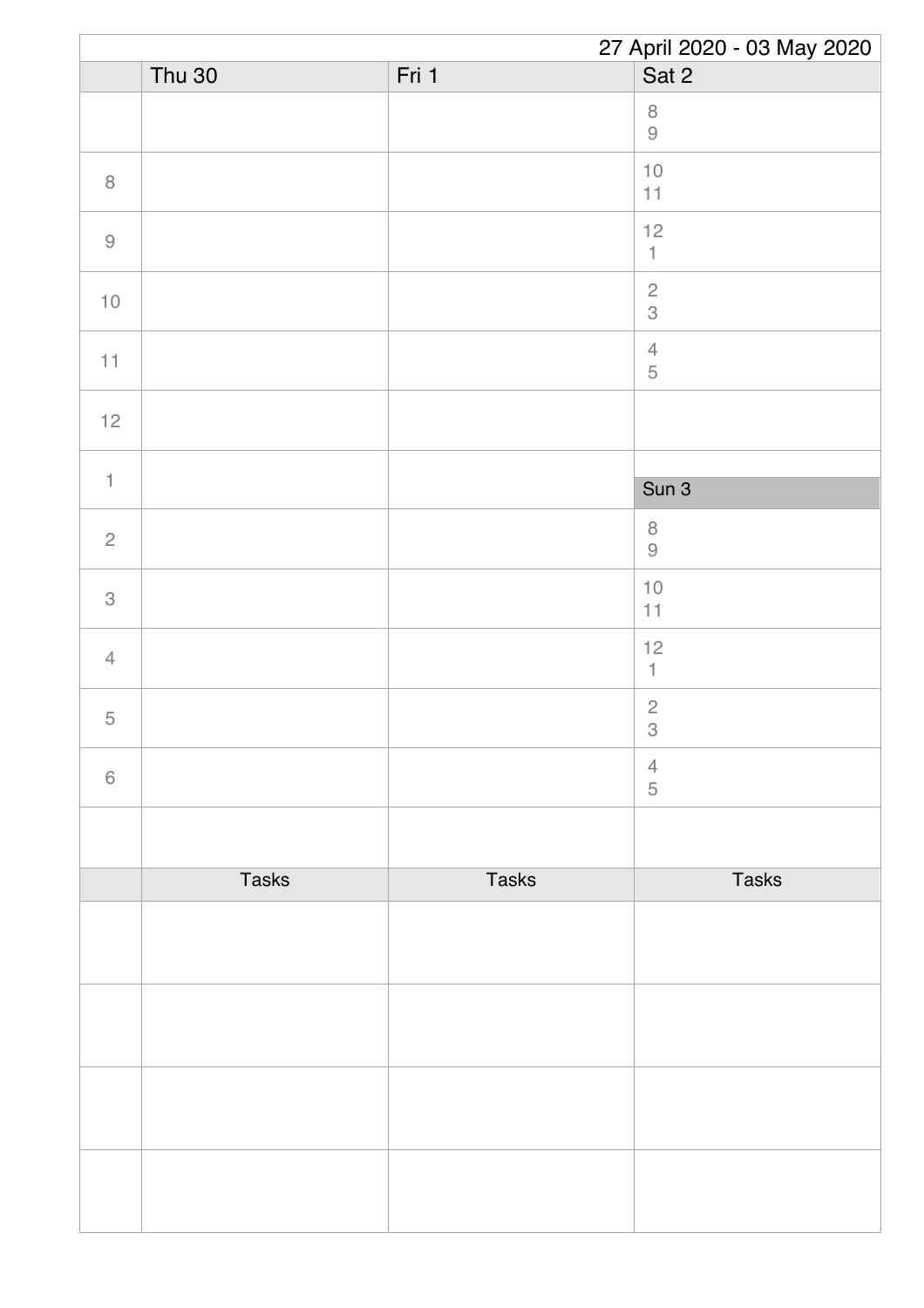| 04 May 2020 - 10 May 2020 |              |              |              |  |
|---------------------------|--------------|--------------|--------------|--|
|                           | Mon 4        | Tue 5        | Wed 6        |  |
|                           |              |              |              |  |
| $\,8\,$                   |              |              |              |  |
| $\Theta$                  |              |              |              |  |
| $10\,$                    |              |              |              |  |
| 11                        |              |              |              |  |
| $12$                      |              |              |              |  |
| $\ensuremath{\mathsf{1}}$ |              |              |              |  |
| $\sqrt{2}$                |              |              |              |  |
| $\ensuremath{\mathsf{3}}$ |              |              |              |  |
| $\overline{4}$            |              |              |              |  |
| 5                         |              |              |              |  |
| $\,$ $\,$ $\,$            |              |              |              |  |
|                           |              |              |              |  |
|                           | <b>Tasks</b> | <b>Tasks</b> | <b>Tasks</b> |  |
|                           |              |              |              |  |
|                           |              |              |              |  |
|                           |              |              |              |  |
|                           |              |              |              |  |
|                           |              |              |              |  |
|                           |              |              |              |  |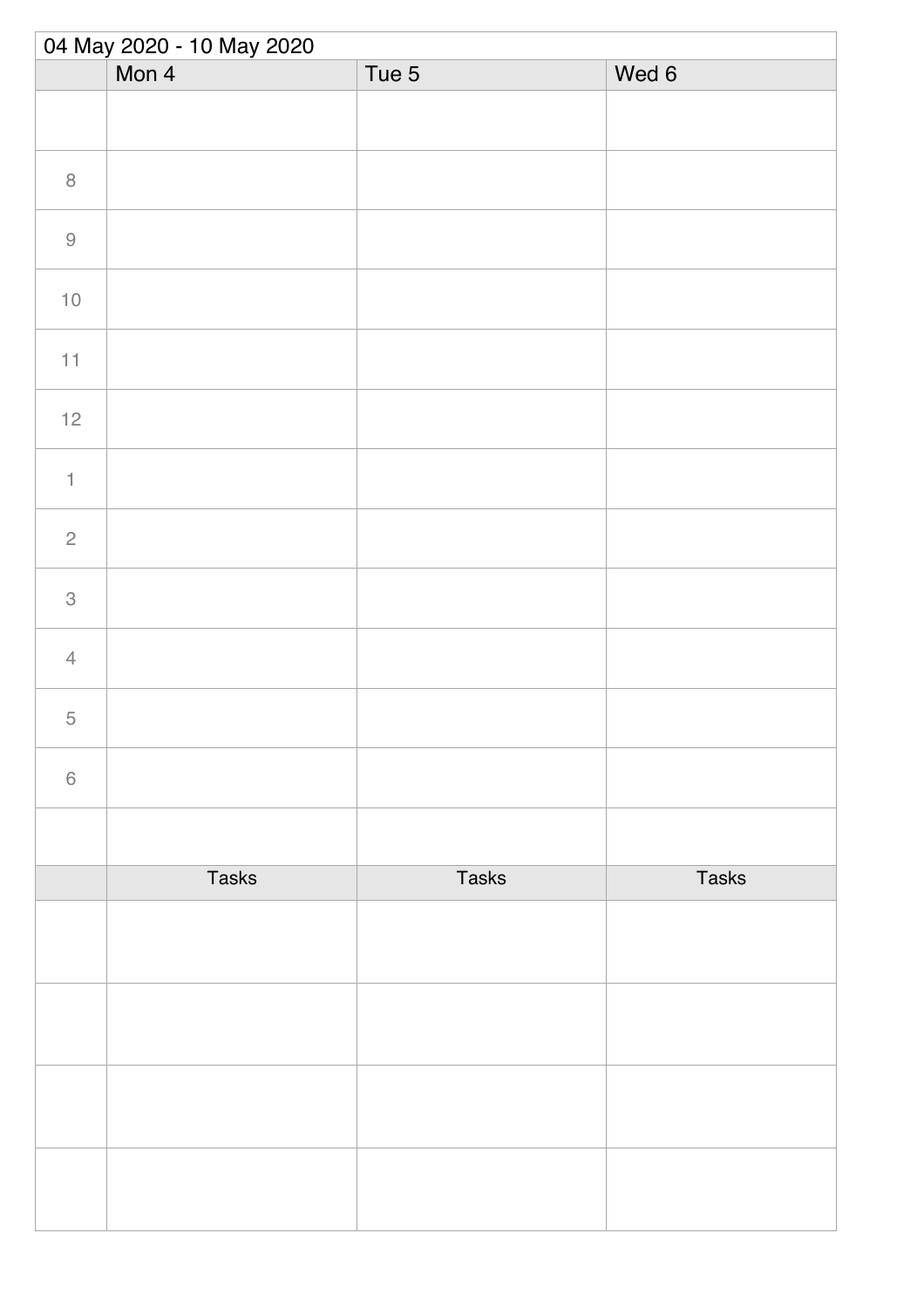|                |                  |              | 04 May 2020 - 10 May 2020                                           |
|----------------|------------------|--------------|---------------------------------------------------------------------|
|                | Thu <sub>7</sub> | Fri 8        | Sat 9                                                               |
|                |                  |              | $\, 8$<br>$\mathcal{G}% _{M_{1},M_{2}}^{\alpha,\beta}(\mathcal{A})$ |
| $\, 8$         |                  |              | $10$<br>$11$                                                        |
| $\hbox{9}$     |                  |              | 12<br>$\uparrow$                                                    |
| $10$           |                  |              | $\sqrt{2}$<br>3                                                     |
| 11             |                  |              | $\ensuremath{\mathsf{4}}$<br>$\mathbf 5$                            |
| $12$           |                  |              |                                                                     |
| $\mathbf{1}$   |                  |              |                                                                     |
|                |                  |              | <b>Sun 10</b>                                                       |
| $\overline{c}$ |                  |              | $\, 8$<br>$\hbox{9}$                                                |
| 3              |                  |              | $10$<br>11                                                          |
| $\overline{4}$ |                  |              | $12$<br>$\mathbb{1}$                                                |
| 5              |                  |              | $\sqrt{2}$<br>$\,3$                                                 |
| $\,6\,$        |                  |              | $\overline{4}$<br>5                                                 |
|                |                  |              |                                                                     |
|                | <b>Tasks</b>     | <b>Tasks</b> | <b>Tasks</b>                                                        |
|                |                  |              |                                                                     |
|                |                  |              |                                                                     |
|                |                  |              |                                                                     |
|                |                  |              |                                                                     |
|                |                  |              |                                                                     |
|                |                  |              |                                                                     |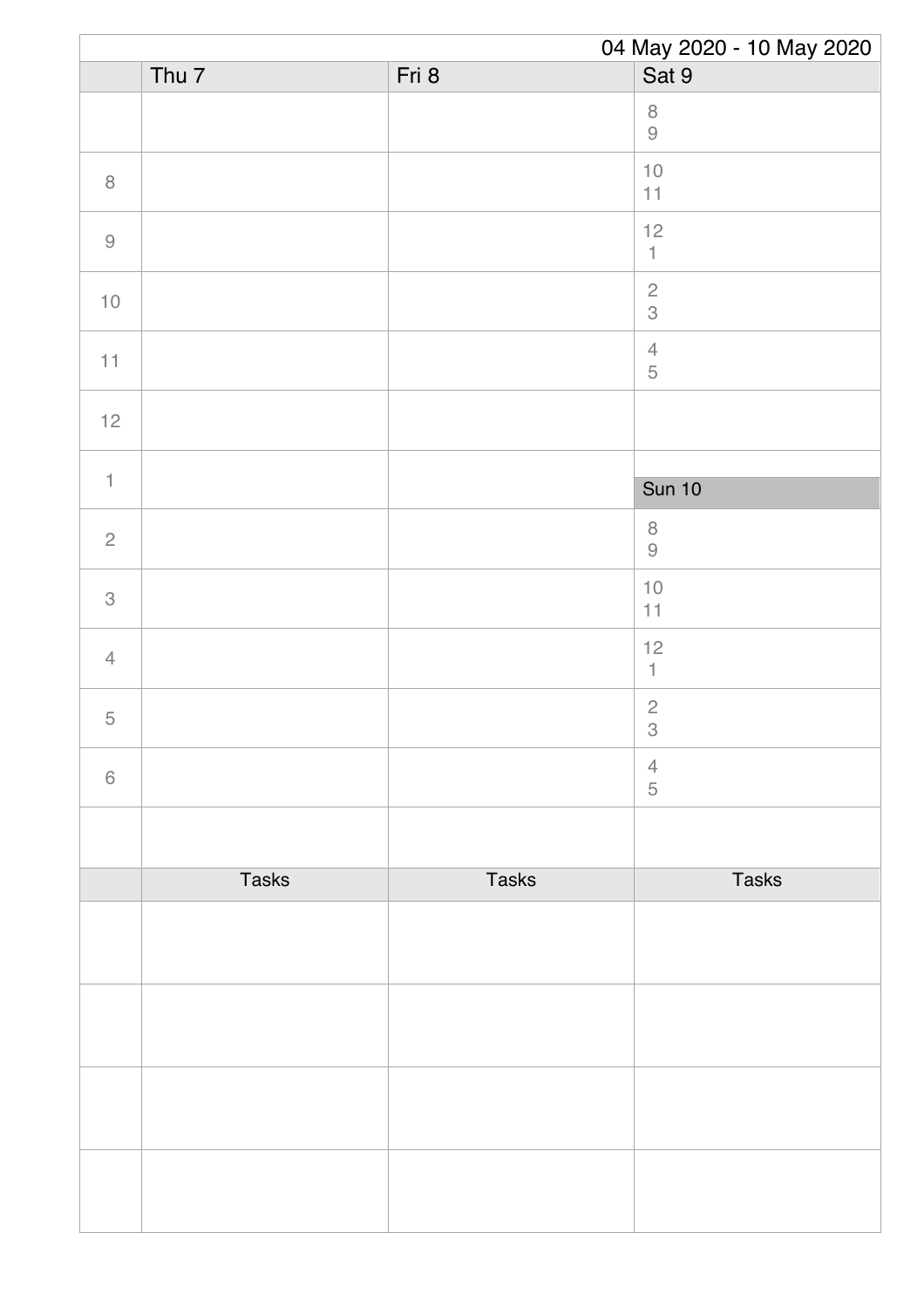| 11 May 2020 - 17 May 2020 |              |               |              |  |
|---------------------------|--------------|---------------|--------------|--|
|                           | Mon 11       | <b>Tue 12</b> | Wed 13       |  |
|                           |              |               |              |  |
| $\, 8$                    |              |               |              |  |
| $\hbox{9}$                |              |               |              |  |
| $10$                      |              |               |              |  |
| $11\,$                    |              |               |              |  |
| $12$                      |              |               |              |  |
| $\uparrow$                |              |               |              |  |
| $\sqrt{2}$                |              |               |              |  |
| $\,3$                     |              |               |              |  |
| $\overline{4}$            |              |               |              |  |
| $\overline{5}$            |              |               |              |  |
| $\,$ $\,$ $\,$            |              |               |              |  |
|                           |              |               |              |  |
|                           | <b>Tasks</b> | Tasks         | <b>Tasks</b> |  |
|                           |              |               |              |  |
|                           |              |               |              |  |
|                           |              |               |              |  |
|                           |              |               |              |  |
|                           |              |               |              |  |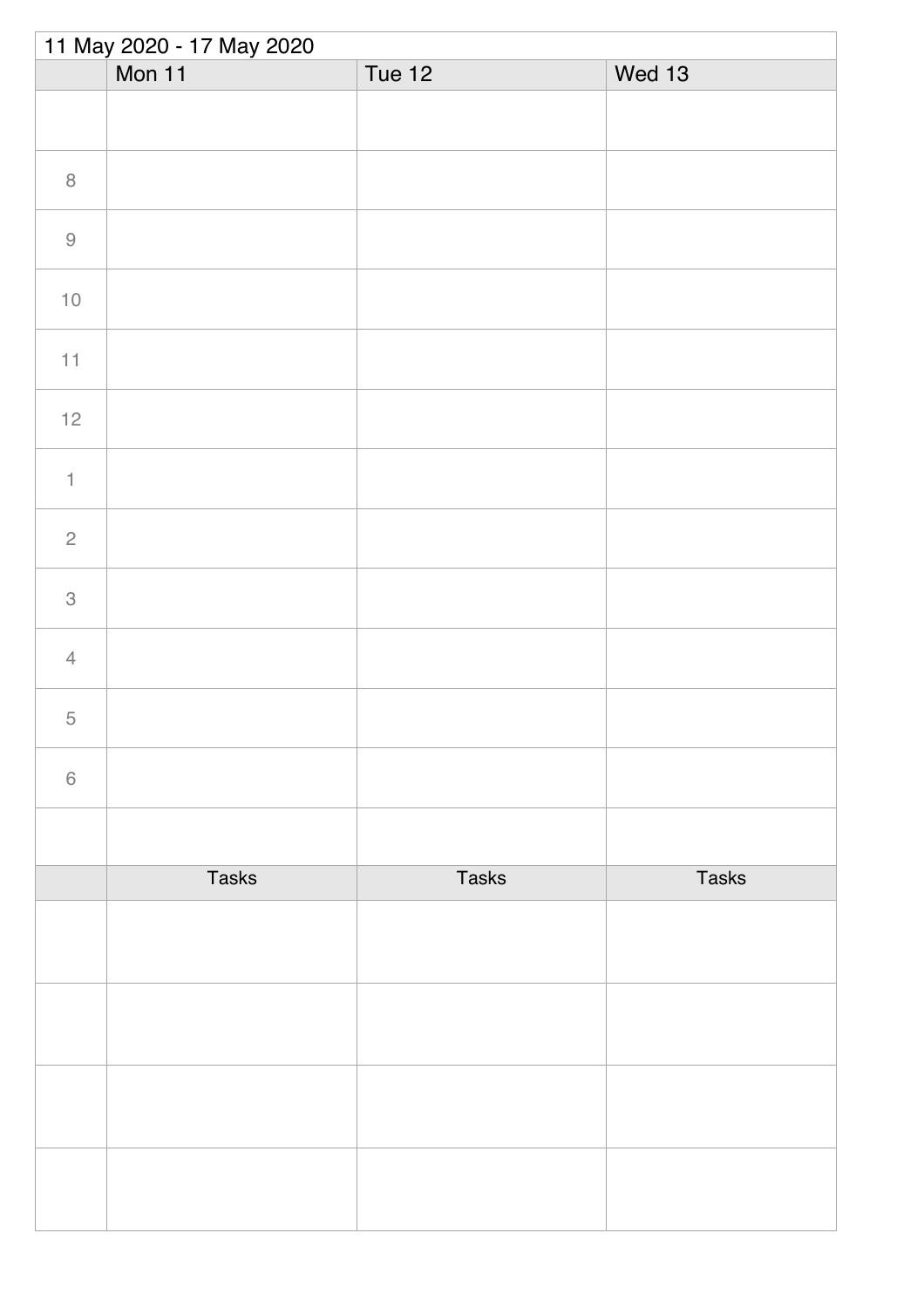|                |               |              | 11 May 2020 - 17 May 2020               |
|----------------|---------------|--------------|-----------------------------------------|
|                | <b>Thu 14</b> | Fri 15       | Sat 16                                  |
|                |               |              | $\, 8$<br>$\hbox{9}$                    |
| $\, 8$         |               |              | $10$<br>11                              |
| $\hbox{9}$     |               |              | 12<br>$\mathbbm{1}$                     |
| $10$           |               |              | $\sqrt{2}$<br>$\mathcal S$              |
| 11             |               |              | $\overline{4}$<br>$\sqrt{5}$            |
| $12$           |               |              |                                         |
| $\mathbf{1}$   |               |              |                                         |
|                |               |              | <b>Sun 17</b>                           |
| $\sqrt{2}$     |               |              | $\, 8$<br>$\Theta$                      |
| 3              |               |              | $10$<br>11                              |
| $\overline{4}$ |               |              | $12$<br>$\mathbf{1}$                    |
| $\mathbf 5$    |               |              | $\sqrt{2}$<br>$\ensuremath{\mathsf{3}}$ |
| $\,6\,$        |               |              | $\overline{4}$<br>5                     |
|                |               |              |                                         |
|                | <b>Tasks</b>  | <b>Tasks</b> | <b>Tasks</b>                            |
|                |               |              |                                         |
|                |               |              |                                         |
|                |               |              |                                         |
|                |               |              |                                         |
|                |               |              |                                         |
|                |               |              |                                         |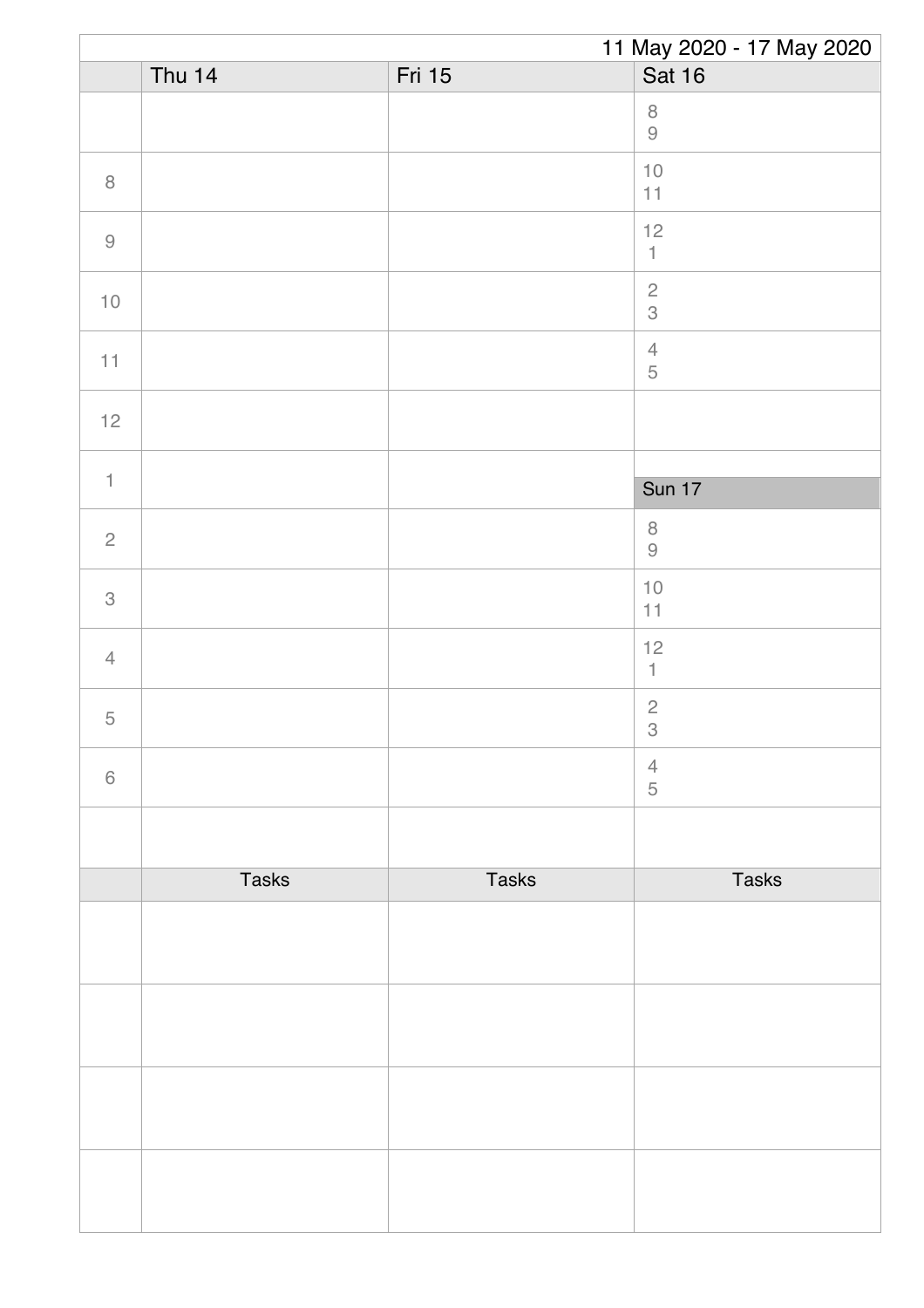| 18 May 2020 - 24 May 2020 |               |               |              |  |
|---------------------------|---------------|---------------|--------------|--|
|                           | <b>Mon 18</b> | <b>Tue 19</b> | Wed 20       |  |
|                           |               |               |              |  |
| $\, 8$                    |               |               |              |  |
| $\hbox{9}$                |               |               |              |  |
| $10$                      |               |               |              |  |
| $11\,$                    |               |               |              |  |
| $12$                      |               |               |              |  |
| $\uparrow$                |               |               |              |  |
| $\overline{c}$            |               |               |              |  |
| $\,3$                     |               |               |              |  |
| $\overline{4}$            |               |               |              |  |
| 5                         |               |               |              |  |
| $\,$ $\,$ $\,$            |               |               |              |  |
|                           |               |               |              |  |
|                           | <b>Tasks</b>  | <b>Tasks</b>  | <b>Tasks</b> |  |
|                           |               |               |              |  |
|                           |               |               |              |  |
|                           |               |               |              |  |
|                           |               |               |              |  |
|                           |               |               |              |  |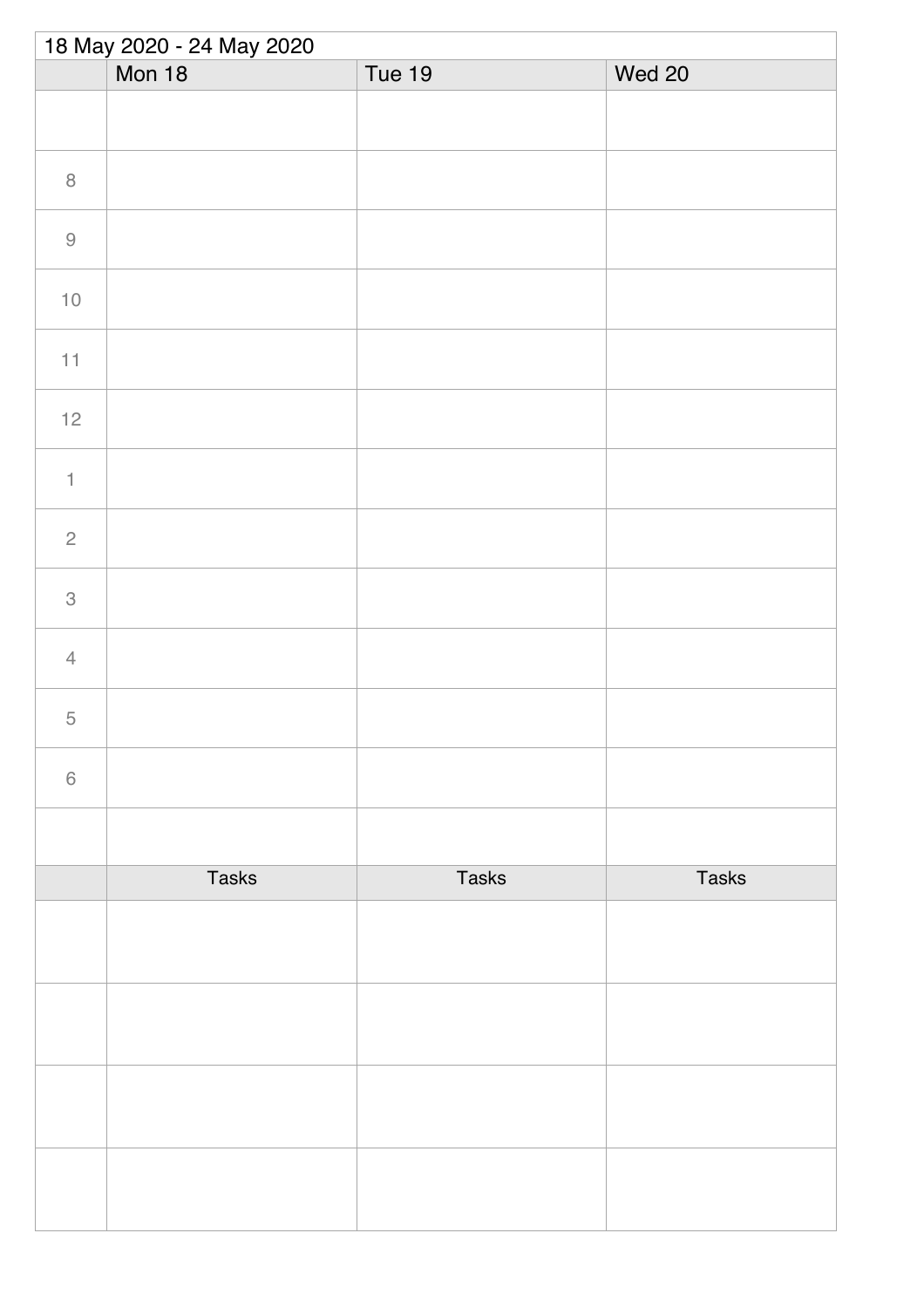| 18 May 2020 - 24 May 2020 |               |              |                                         |
|---------------------------|---------------|--------------|-----------------------------------------|
|                           | <b>Thu 21</b> | Fri 22       | <b>Sat 23</b>                           |
|                           |               |              | $\, 8$<br>$\hbox{9}$                    |
| $\, 8$                    |               |              | $10$<br>11                              |
| $\hbox{9}$                |               |              | 12<br>$\mathbbm{1}$                     |
| $10$                      |               |              | $\sqrt{2}$<br>$\mathcal S$              |
| 11                        |               |              | $\overline{4}$<br>$\sqrt{5}$            |
| $12$                      |               |              |                                         |
| $\mathbf{1}$              |               |              |                                         |
|                           |               |              | <b>Sun 24</b>                           |
| $\mathbf{2}$              |               |              | $\, 8$<br>$\Theta$                      |
| 3                         |               |              | $10$<br>11                              |
| $\overline{4}$            |               |              | $12$<br>$\mathbf{1}$                    |
| $\mathbf 5$               |               |              | $\sqrt{2}$<br>$\ensuremath{\mathsf{3}}$ |
| $\,6\,$                   |               |              | $\overline{4}$<br>5                     |
|                           |               |              |                                         |
|                           | <b>Tasks</b>  | <b>Tasks</b> | <b>Tasks</b>                            |
|                           |               |              |                                         |
|                           |               |              |                                         |
|                           |               |              |                                         |
|                           |               |              |                                         |
|                           |               |              |                                         |
|                           |               |              |                                         |
|                           |               |              |                                         |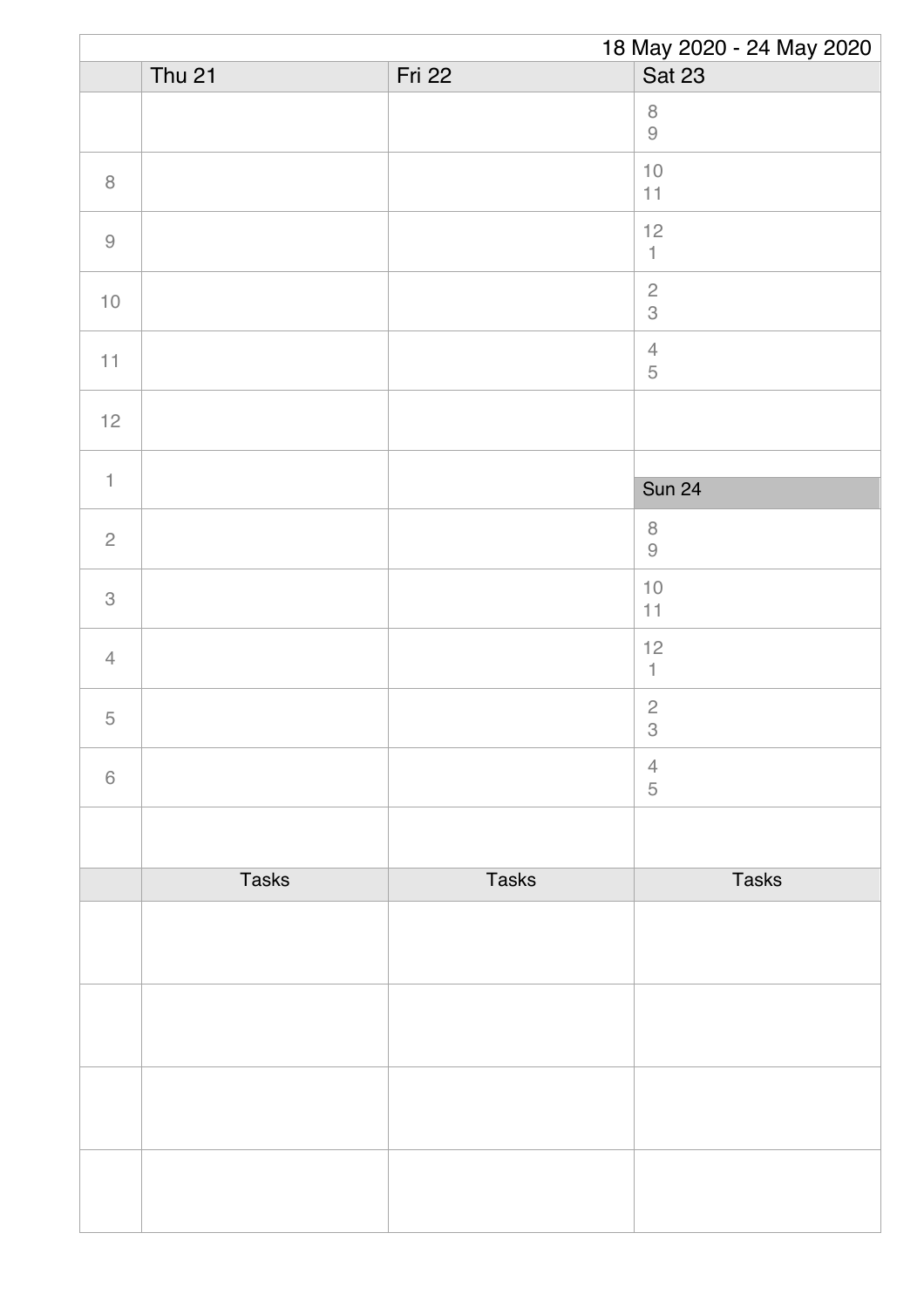| 25 May 2020 - 31 May 2020 |              |              |              |  |
|---------------------------|--------------|--------------|--------------|--|
|                           | Mon 25       | Tue 26       | Wed 27       |  |
|                           |              |              |              |  |
| $\, 8$                    |              |              |              |  |
| $\hbox{9}$                |              |              |              |  |
| $10$                      |              |              |              |  |
| $11\,$                    |              |              |              |  |
| $12$                      |              |              |              |  |
| $\uparrow$                |              |              |              |  |
| $\overline{c}$            |              |              |              |  |
| $\,3$                     |              |              |              |  |
| $\overline{4}$            |              |              |              |  |
| 5                         |              |              |              |  |
| $\,$ $\,$ $\,$            |              |              |              |  |
|                           |              |              |              |  |
|                           | <b>Tasks</b> | <b>Tasks</b> | <b>Tasks</b> |  |
|                           |              |              |              |  |
|                           |              |              |              |  |
|                           |              |              |              |  |
|                           |              |              |              |  |
|                           |              |              |              |  |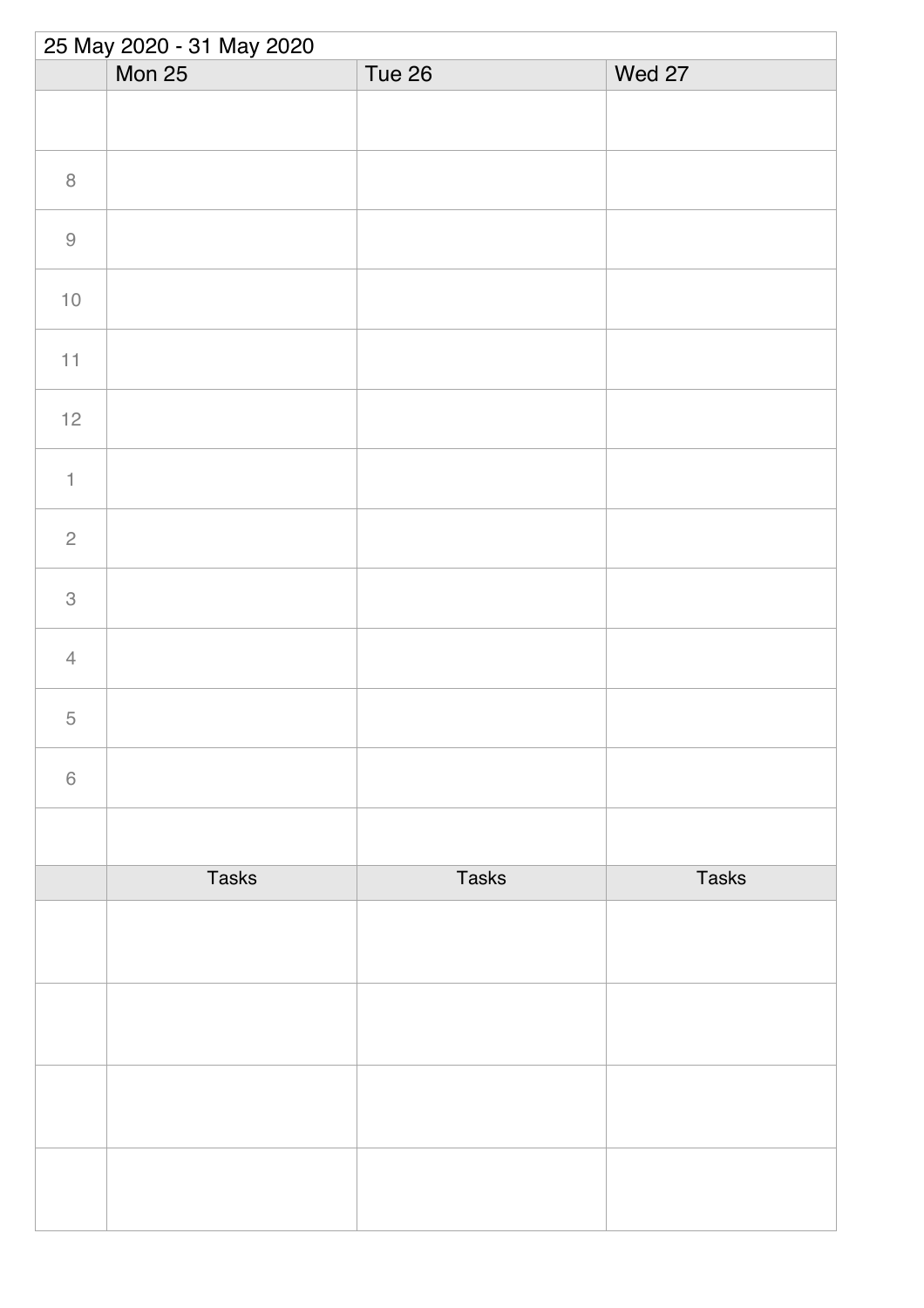|                |               |              | 25 May 2020 - 31 May 2020     |
|----------------|---------------|--------------|-------------------------------|
|                | <b>Thu 28</b> | Fri 29       | Sat 30                        |
|                |               |              | $\, 8$<br>$\hbox{9}$          |
| $\,8\,$        |               |              | $10$<br>11                    |
| $\hbox{9}$     |               |              | 12<br>$\mathbbm{1}$           |
| $10$           |               |              | $\sqrt{2}$<br>$\mathcal S$    |
| 11             |               |              | $\overline{4}$<br>$\mathbf 5$ |
| 12             |               |              |                               |
|                |               |              |                               |
| $\mathbf{1}$   |               |              | <b>Sun 31</b>                 |
| $\sqrt{2}$     |               |              | $\,8\,$<br>$\Theta$           |
| $\mathcal{S}$  |               |              | $10$<br>11                    |
| $\overline{4}$ |               |              | $12$<br>$\mathbb{1}$          |
| $\mathbf 5$    |               |              | $\sqrt{2}$<br>$\,3$           |
| $\,6\,$        |               |              | $\overline{4}$<br>$\sqrt{5}$  |
|                |               |              |                               |
|                | <b>Tasks</b>  | <b>Tasks</b> | <b>Tasks</b>                  |
|                |               |              |                               |
|                |               |              |                               |
|                |               |              |                               |
|                |               |              |                               |
|                |               |              |                               |
|                |               |              |                               |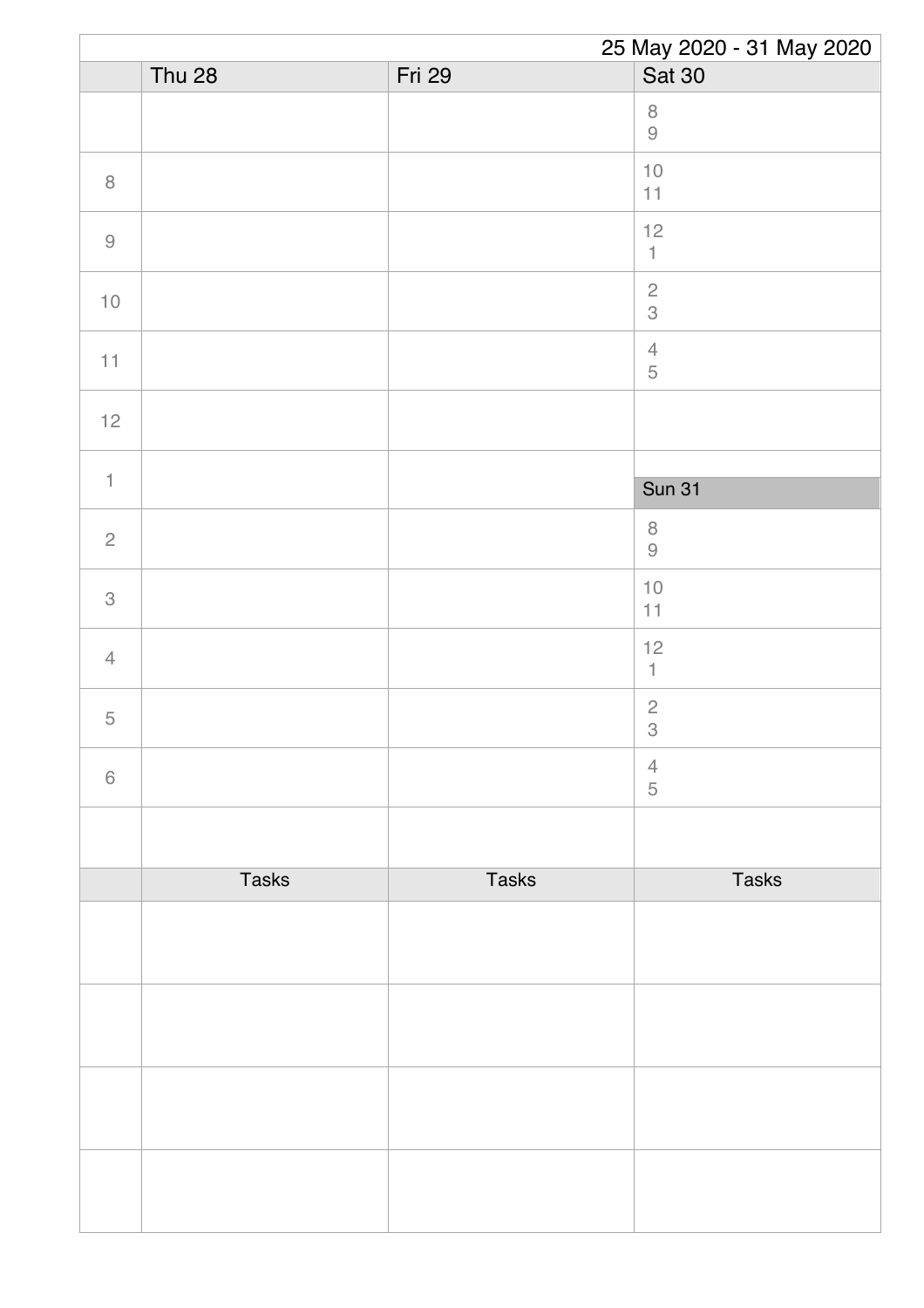|                           | 01 June 2020 - 07 June 2020 |                  |              |  |  |
|---------------------------|-----------------------------|------------------|--------------|--|--|
|                           | Mon 1                       | Tue <sub>2</sub> | Wed 3        |  |  |
|                           |                             |                  |              |  |  |
| $\, 8$                    |                             |                  |              |  |  |
| $\hbox{9}$                |                             |                  |              |  |  |
| $10$                      |                             |                  |              |  |  |
| 11                        |                             |                  |              |  |  |
| $12$                      |                             |                  |              |  |  |
| $\mathbf{1}$              |                             |                  |              |  |  |
| $\sqrt{2}$                |                             |                  |              |  |  |
| $\ensuremath{\mathsf{3}}$ |                             |                  |              |  |  |
| $\overline{4}$            |                             |                  |              |  |  |
| $\overline{5}$            |                             |                  |              |  |  |
| $\,$ $\,$ $\,$            |                             |                  |              |  |  |
|                           |                             |                  |              |  |  |
|                           | <b>Tasks</b>                | Tasks            | <b>Tasks</b> |  |  |
|                           |                             |                  |              |  |  |
|                           |                             |                  |              |  |  |
|                           |                             |                  |              |  |  |
|                           |                             |                  |              |  |  |
|                           |                             |                  |              |  |  |
|                           |                             |                  |              |  |  |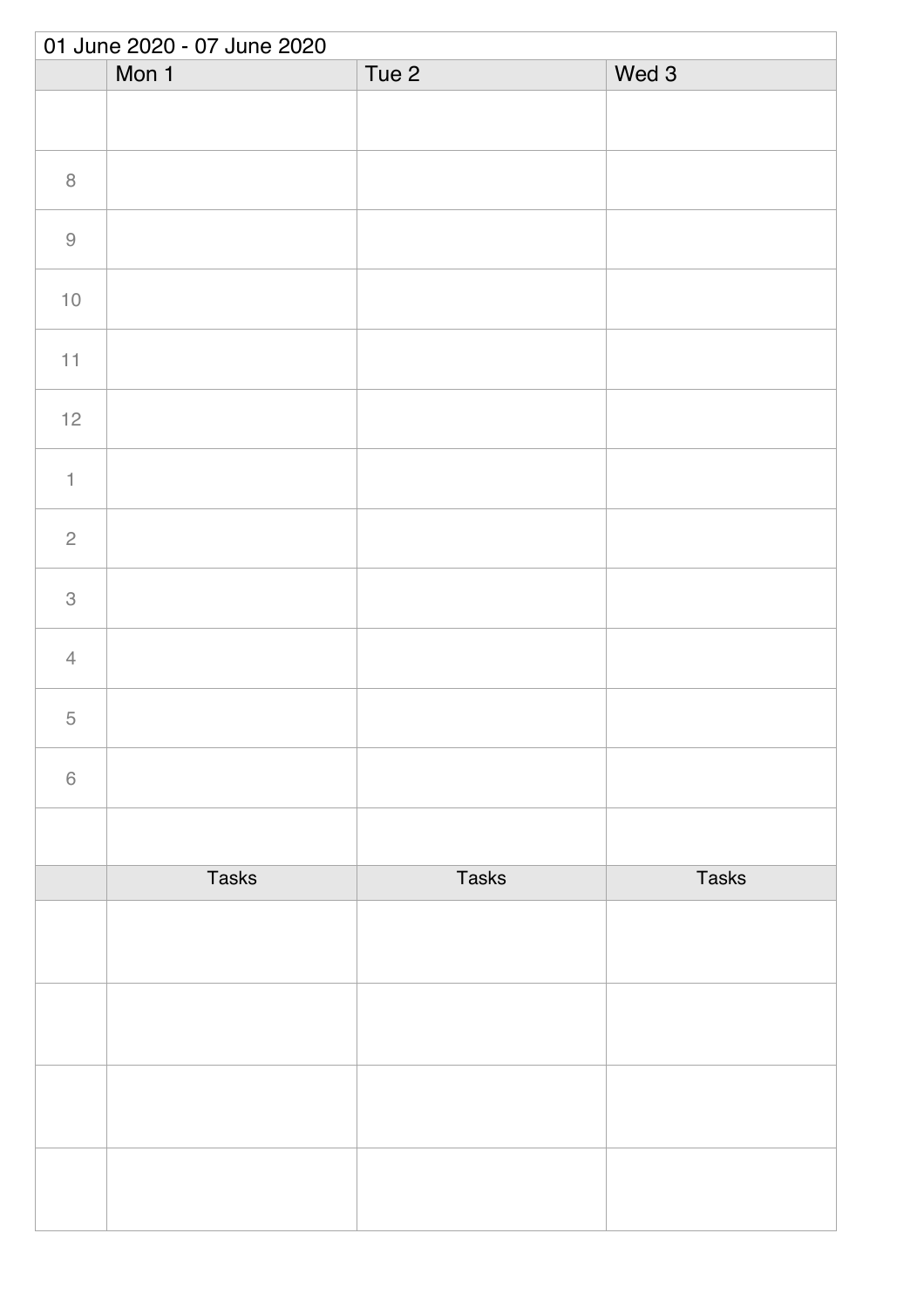| 01 June 2020 - 07 June 2020                               |              |              |                                                                     |
|-----------------------------------------------------------|--------------|--------------|---------------------------------------------------------------------|
|                                                           | Thu 4        | Fri 5        | Sat 6                                                               |
|                                                           |              |              | $\, 8$<br>$\mathcal{G}% _{M_{1},M_{2}}^{\alpha,\beta}(\mathcal{A})$ |
| $\, 8$                                                    |              |              | $10$<br>11                                                          |
| $\mathcal{G}% _{M_{1},M_{2}}^{\alpha,\beta}(\mathcal{A})$ |              |              | 12<br>$\mathbbm{1}$                                                 |
| $10$                                                      |              |              | $\sqrt{2}$<br>3                                                     |
| 11                                                        |              |              | $\sqrt{4}$<br>$\mathbf 5$                                           |
| $12$                                                      |              |              |                                                                     |
| $\mathbf{1}$                                              |              |              | Sun 7                                                               |
| $\overline{c}$                                            |              |              | $\, 8$<br>$\mathcal{G}% _{M_{1},M_{2}}^{\alpha,\beta}(\mathcal{A})$ |
| 3                                                         |              |              | $10$<br>11                                                          |
| $\overline{4}$                                            |              |              | 12<br>$\mathbf{1}$                                                  |
| 5                                                         |              |              | $\sqrt{2}$<br>$\,3$                                                 |
| $6\,$                                                     |              |              | $\overline{4}$<br>5                                                 |
|                                                           |              |              |                                                                     |
|                                                           | <b>Tasks</b> | <b>Tasks</b> | <b>Tasks</b>                                                        |
|                                                           |              |              |                                                                     |
|                                                           |              |              |                                                                     |
|                                                           |              |              |                                                                     |
|                                                           |              |              |                                                                     |
|                                                           |              |              |                                                                     |
|                                                           |              |              |                                                                     |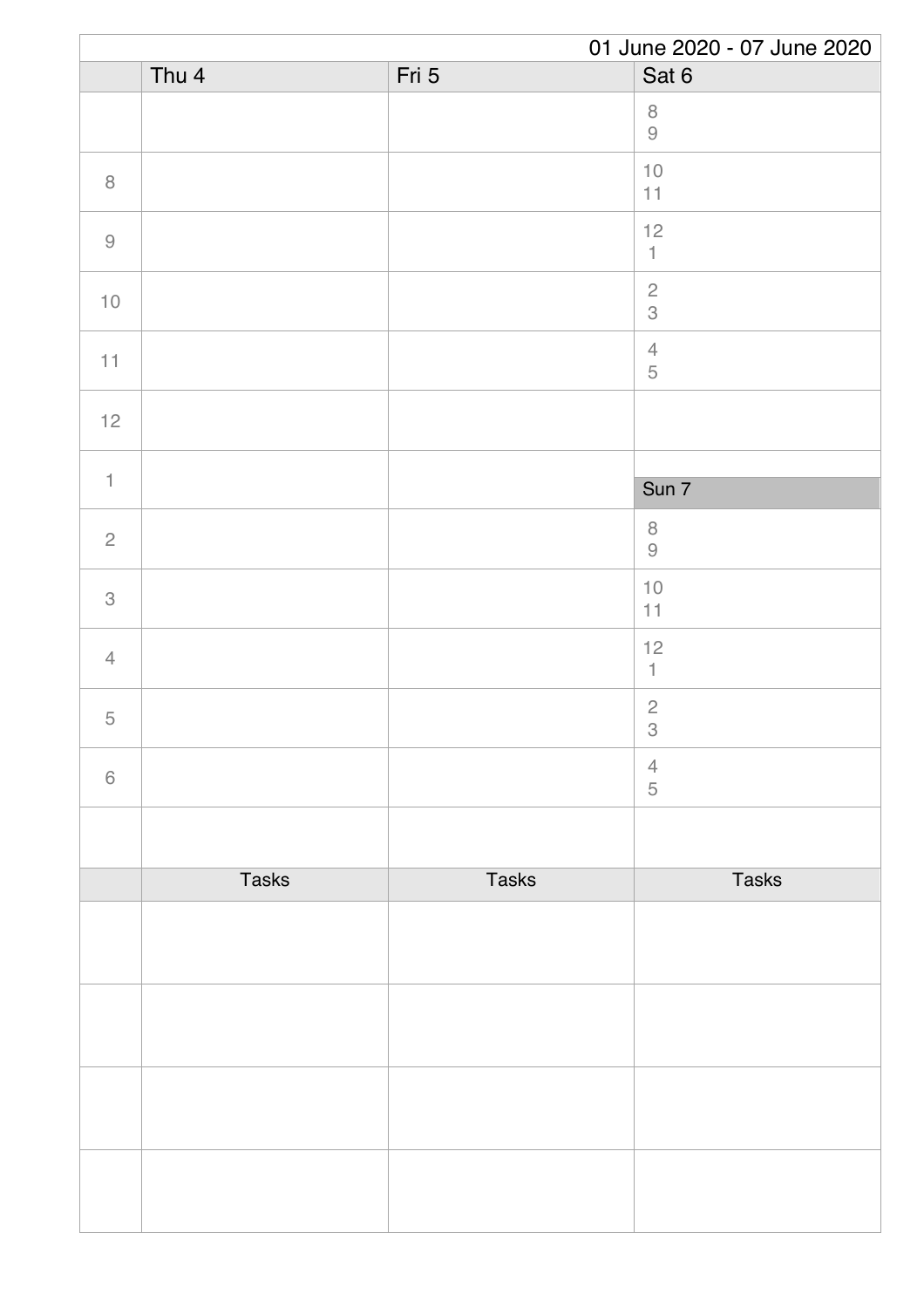| 08 June 2020 - 14 June 2020 |              |       |              |  |
|-----------------------------|--------------|-------|--------------|--|
|                             | Mon 8        | Tue 9 | Wed 10       |  |
|                             |              |       |              |  |
| $\, 8$                      |              |       |              |  |
| $\hbox{9}$                  |              |       |              |  |
| $10\,$                      |              |       |              |  |
| 11                          |              |       |              |  |
| $12$                        |              |       |              |  |
| $\ensuremath{\mathsf{1}}$   |              |       |              |  |
| $\sqrt{2}$                  |              |       |              |  |
| $\ensuremath{\mathsf{3}}$   |              |       |              |  |
| $\overline{4}$              |              |       |              |  |
| $\overline{5}$              |              |       |              |  |
| $\,$ $\,$ $\,$              |              |       |              |  |
|                             |              |       |              |  |
|                             | <b>Tasks</b> | Tasks | <b>Tasks</b> |  |
|                             |              |       |              |  |
|                             |              |       |              |  |
|                             |              |       |              |  |
|                             |              |       |              |  |
|                             |              |       |              |  |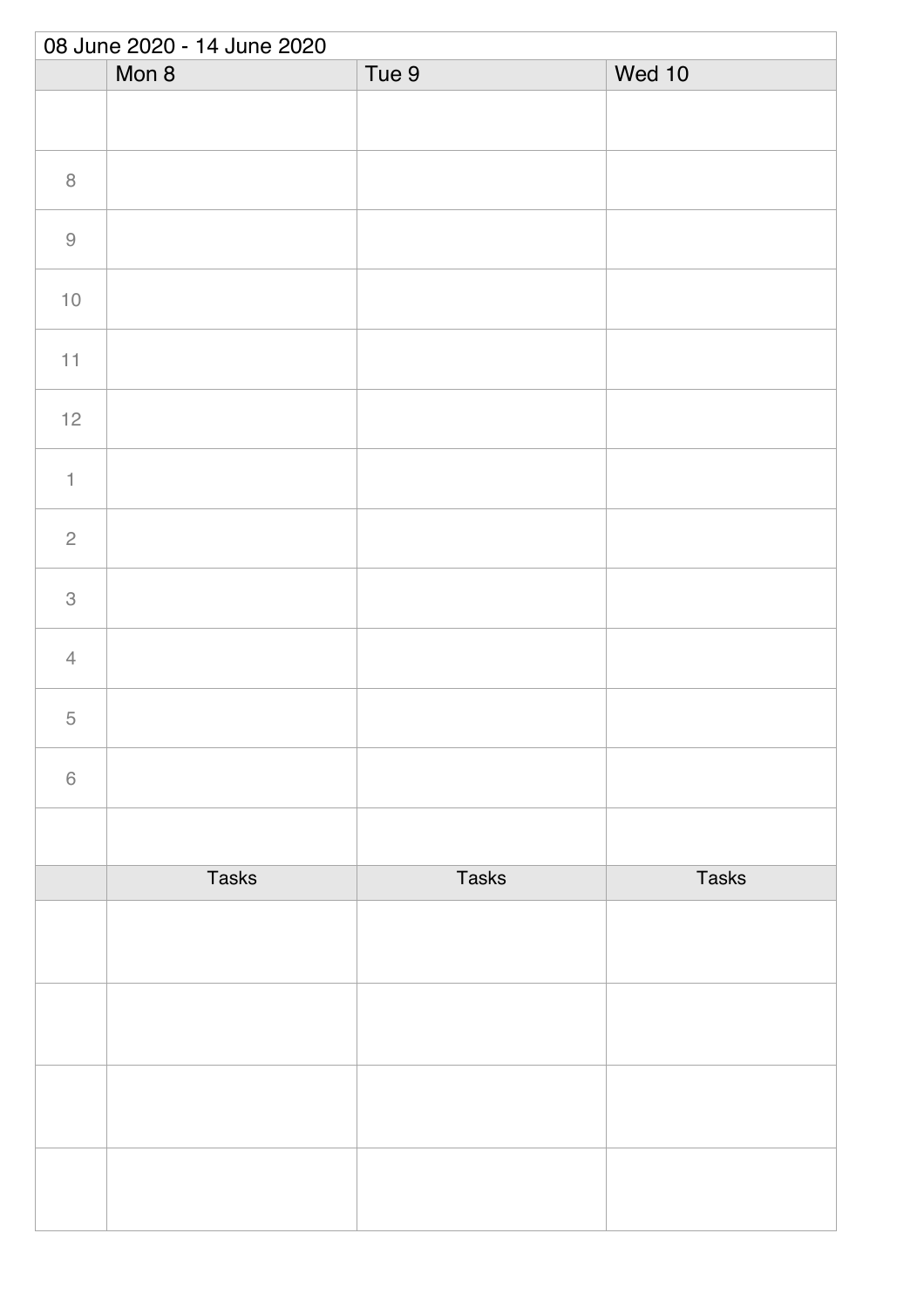|                                                           | 08 June 2020 - 14 June 2020 |              |                                                                     |
|-----------------------------------------------------------|-----------------------------|--------------|---------------------------------------------------------------------|
|                                                           | Thu $11$                    | Fri 12       | <b>Sat 13</b>                                                       |
|                                                           |                             |              | $\, 8$<br>$\mathcal{G}% _{M_{1},M_{2}}^{\alpha,\beta}(\mathcal{A})$ |
| $\, 8$                                                    |                             |              | $10$<br>11                                                          |
| $\mathcal{G}% _{M_{1},M_{2}}^{\alpha,\beta}(\mathcal{A})$ |                             |              | 12<br>$\uparrow$                                                    |
| $10$                                                      |                             |              | $\overline{c}$<br>$\mathcal S$                                      |
| 11                                                        |                             |              | $\sqrt{4}$<br>$\mathbf 5$                                           |
| $12$                                                      |                             |              |                                                                     |
| $\mathbf{1}$                                              |                             |              | <b>Sun 14</b>                                                       |
| $\overline{c}$                                            |                             |              | $\, 8$<br>$\hbox{9}$                                                |
| 3                                                         |                             |              | $10$<br>11                                                          |
| $\overline{4}$                                            |                             |              | 12<br>$\mathbf{1}$                                                  |
| 5                                                         |                             |              | $\sqrt{2}$<br>$\ensuremath{\mathsf{3}}$                             |
| $\,6\,$                                                   |                             |              | $\overline{4}$<br>5                                                 |
|                                                           |                             |              |                                                                     |
|                                                           | <b>Tasks</b>                | <b>Tasks</b> | <b>Tasks</b>                                                        |
|                                                           |                             |              |                                                                     |
|                                                           |                             |              |                                                                     |
|                                                           |                             |              |                                                                     |
|                                                           |                             |              |                                                                     |
|                                                           |                             |              |                                                                     |
|                                                           |                             |              |                                                                     |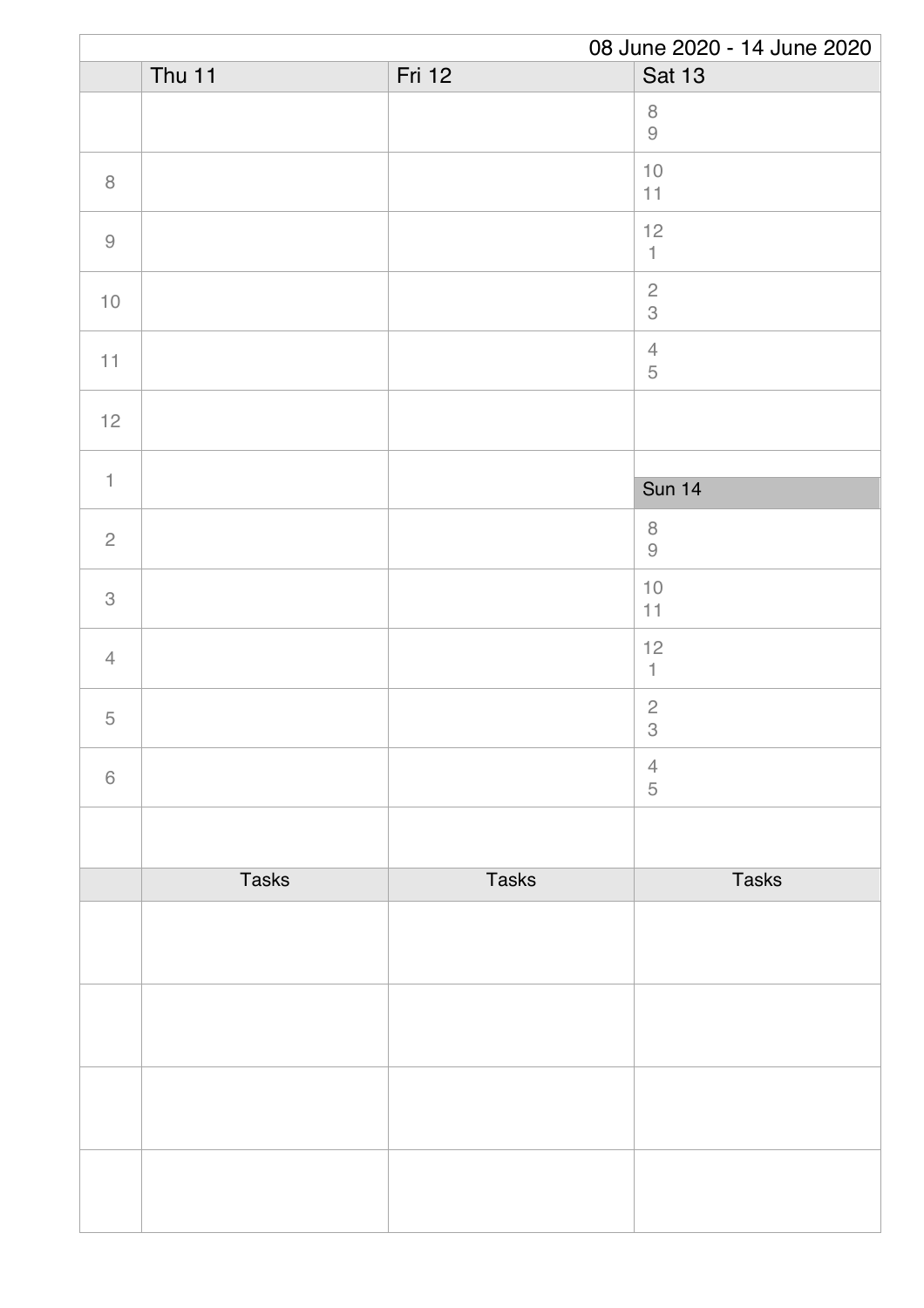| 15 June 2020 - 21 June 2020 |               |               |              |  |
|-----------------------------|---------------|---------------|--------------|--|
|                             | <b>Mon 15</b> | <b>Tue 16</b> | Wed 17       |  |
|                             |               |               |              |  |
| $\, 8$                      |               |               |              |  |
| $\hbox{9}$                  |               |               |              |  |
| $10\,$                      |               |               |              |  |
| 11                          |               |               |              |  |
| $12$                        |               |               |              |  |
| $\ensuremath{\mathsf{1}}$   |               |               |              |  |
| $\sqrt{2}$                  |               |               |              |  |
| $\ensuremath{\mathsf{3}}$   |               |               |              |  |
| $\overline{4}$              |               |               |              |  |
| $\overline{5}$              |               |               |              |  |
| $\,$ $\,$ $\,$              |               |               |              |  |
|                             |               |               |              |  |
|                             | <b>Tasks</b>  | <b>Tasks</b>  | <b>Tasks</b> |  |
|                             |               |               |              |  |
|                             |               |               |              |  |
|                             |               |               |              |  |
|                             |               |               |              |  |
|                             |               |               |              |  |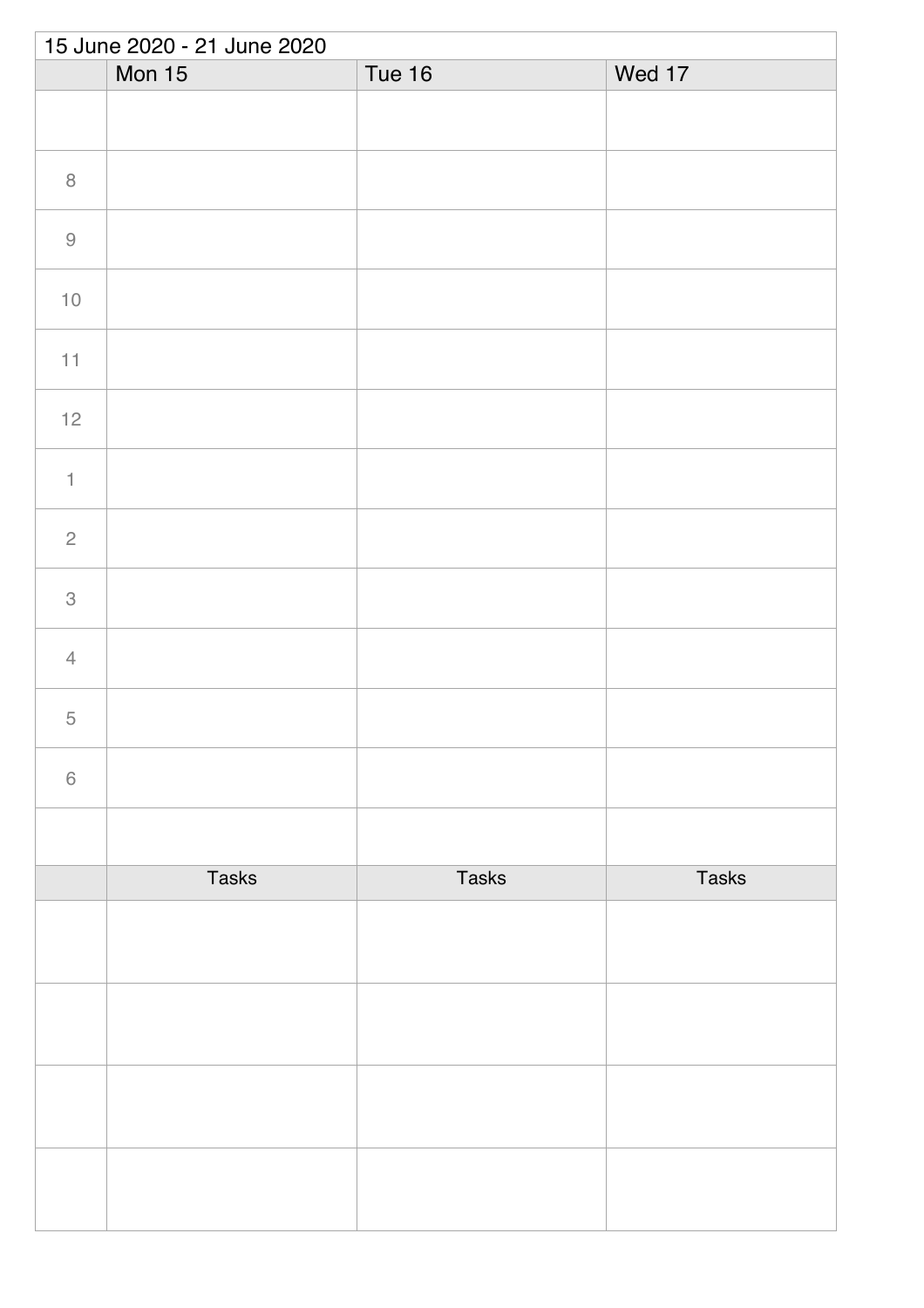|                | 15 June 2020 - 21 June 2020 |              |                                                                     |  |
|----------------|-----------------------------|--------------|---------------------------------------------------------------------|--|
|                | <b>Thu 18</b>               | Fri 19       | <b>Sat 20</b>                                                       |  |
|                |                             |              | $\, 8$<br>$\mathcal{G}% _{M_{1},M_{2}}^{\alpha,\beta}(\mathcal{A})$ |  |
| $\, 8$         |                             |              | $10$<br>11                                                          |  |
| $\hbox{9}$     |                             |              | 12<br>$\uparrow$                                                    |  |
| $10$           |                             |              | $\sqrt{2}$<br>3                                                     |  |
| 11             |                             |              | $\overline{4}$<br>$\sqrt{5}$                                        |  |
| $12$           |                             |              |                                                                     |  |
| $\mathbf{1}$   |                             |              | <b>Sun 21</b>                                                       |  |
|                |                             |              | $\,8\,$                                                             |  |
| $\sqrt{2}$     |                             |              | $\Theta$                                                            |  |
| $\mathcal{S}$  |                             |              | $10$<br>11                                                          |  |
| $\overline{4}$ |                             |              | $12$<br>$\mathbf{1}$                                                |  |
| 5              |                             |              | $\sqrt{2}$<br>$\ensuremath{\mathsf{3}}$                             |  |
| $\,6\,$        |                             |              | $\overline{4}$<br>5                                                 |  |
|                |                             |              |                                                                     |  |
|                | <b>Tasks</b>                | <b>Tasks</b> | <b>Tasks</b>                                                        |  |
|                |                             |              |                                                                     |  |
|                |                             |              |                                                                     |  |
|                |                             |              |                                                                     |  |
|                |                             |              |                                                                     |  |
|                |                             |              |                                                                     |  |
|                |                             |              |                                                                     |  |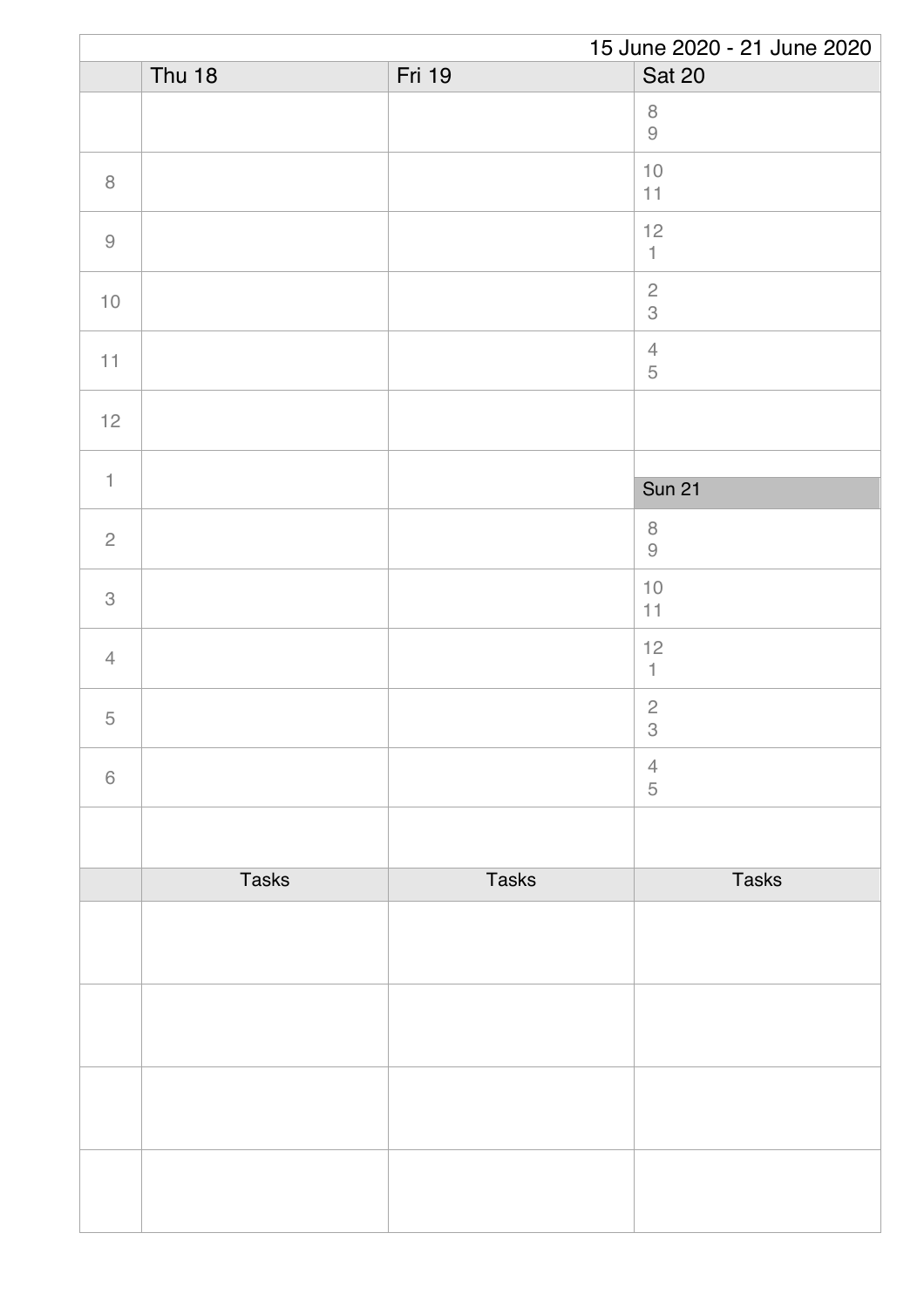| 22 June 2020 - 28 June 2020 |              |               |              |  |
|-----------------------------|--------------|---------------|--------------|--|
|                             | Mon 22       | <b>Tue 23</b> | Wed 24       |  |
|                             |              |               |              |  |
| $\,8\,$                     |              |               |              |  |
| $\hbox{9}$                  |              |               |              |  |
| $10$                        |              |               |              |  |
| 11                          |              |               |              |  |
| 12                          |              |               |              |  |
| $\ensuremath{\mathsf{1}}$   |              |               |              |  |
| $\mathbf{2}$                |              |               |              |  |
| $\mathcal{S}$               |              |               |              |  |
| $\overline{4}$              |              |               |              |  |
| 5                           |              |               |              |  |
| $\,$ $\,$ $\,$              |              |               |              |  |
|                             |              |               |              |  |
|                             | <b>Tasks</b> | <b>Tasks</b>  | <b>Tasks</b> |  |
|                             |              |               |              |  |
|                             |              |               |              |  |
|                             |              |               |              |  |
|                             |              |               |              |  |
|                             |              |               |              |  |
|                             |              |               |              |  |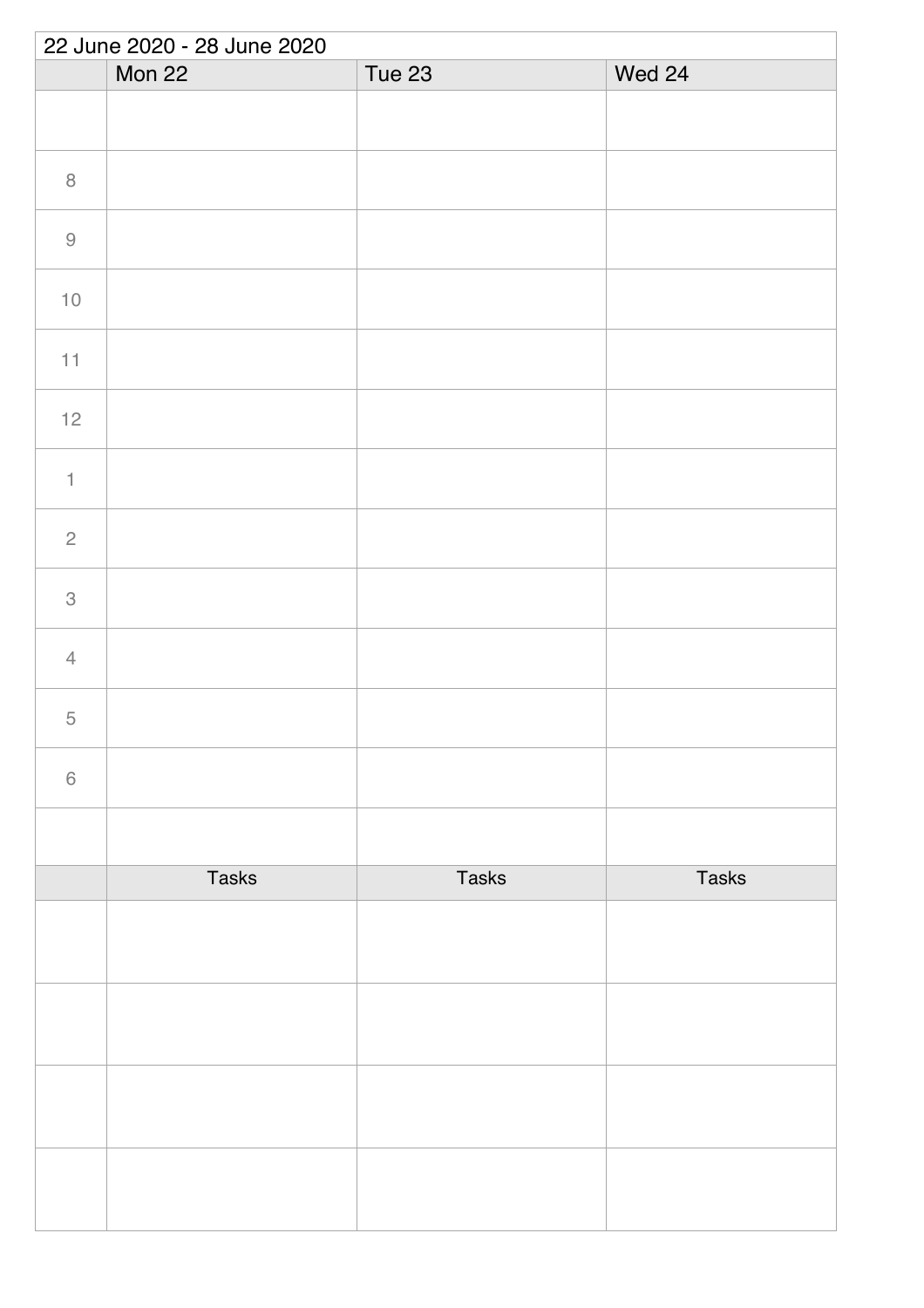|                | 22 June 2020 - 28 June 2020 |              |                                         |  |
|----------------|-----------------------------|--------------|-----------------------------------------|--|
|                | Thu $25$                    | Fri 26       | Sat 27                                  |  |
|                |                             |              | $\,8\,$<br>$\hbox{9}$                   |  |
| $\, 8$         |                             |              | $10$<br>11                              |  |
| $\hbox{9}$     |                             |              | 12<br>$\mathbf{1}$                      |  |
| $10$           |                             |              | $\mathbf{2}$<br>$\mathcal S$            |  |
| 11             |                             |              | $\sqrt{4}$<br>$\sqrt{5}$                |  |
| 12             |                             |              |                                         |  |
|                |                             |              |                                         |  |
| $\mathbf{1}$   |                             |              | <b>Sun 28</b>                           |  |
| $\sqrt{2}$     |                             |              | $\, 8$<br>$\Theta$                      |  |
| $\,3$          |                             |              | $10$<br>11                              |  |
| $\overline{4}$ |                             |              | 12<br>$\mathbf{1}$                      |  |
| 5              |                             |              | $\sqrt{2}$<br>$\ensuremath{\mathsf{3}}$ |  |
| $\,6\,$        |                             |              | $\overline{4}$<br>$\sqrt{5}$            |  |
|                |                             |              |                                         |  |
|                | <b>Tasks</b>                | <b>Tasks</b> | <b>Tasks</b>                            |  |
|                |                             |              |                                         |  |
|                |                             |              |                                         |  |
|                |                             |              |                                         |  |
|                |                             |              |                                         |  |
|                |                             |              |                                         |  |
|                |                             |              |                                         |  |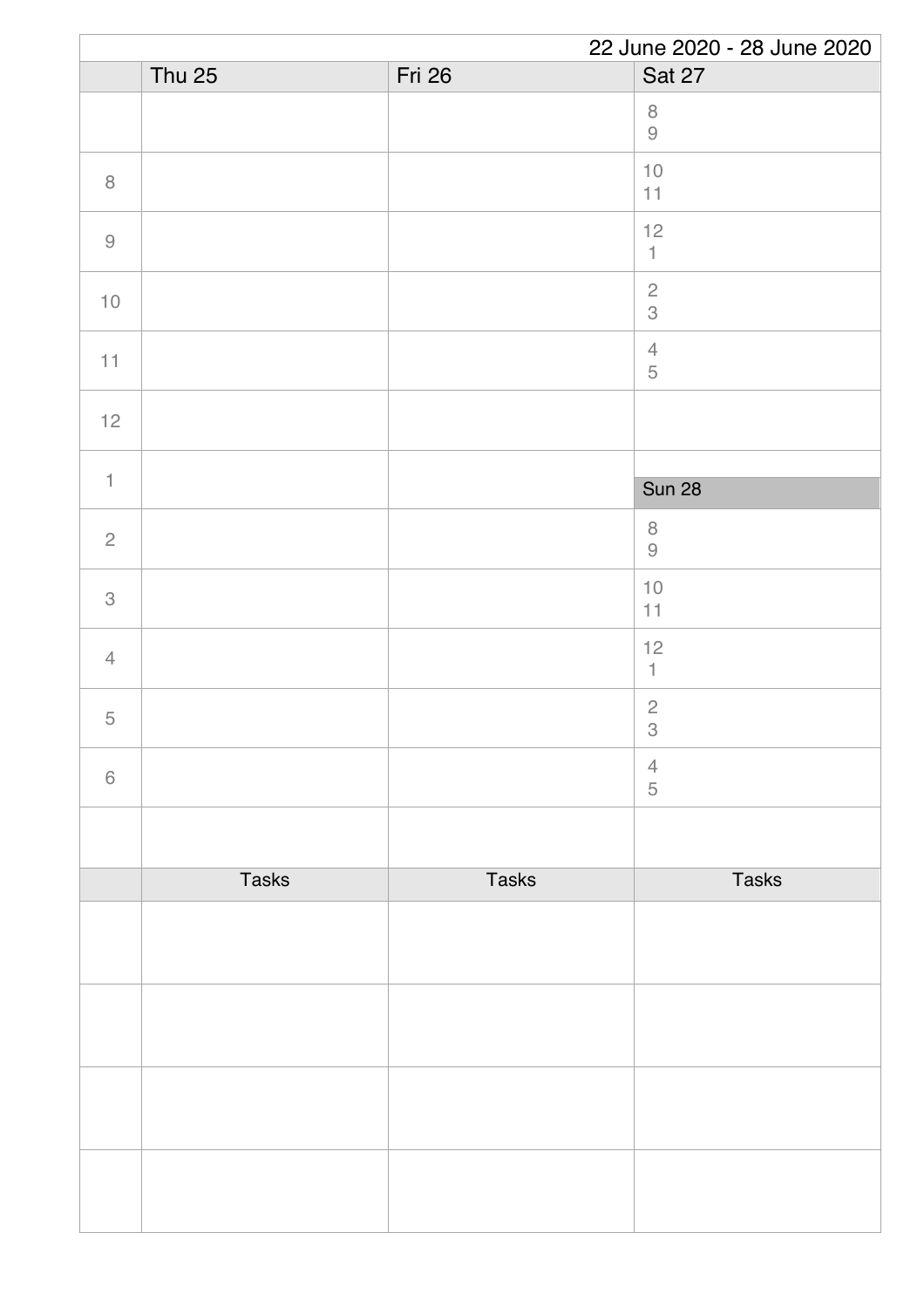|                | 29 June 2020 - 05 July 2020 |              |              |  |  |
|----------------|-----------------------------|--------------|--------------|--|--|
|                | Mon 29                      | Tue 30       | Wed 1        |  |  |
|                |                             |              |              |  |  |
| $\, 8$         |                             |              |              |  |  |
| $\Theta$       |                             |              |              |  |  |
| $10$           |                             |              |              |  |  |
| $11\,$         |                             |              |              |  |  |
| $12$           |                             |              |              |  |  |
| $\uparrow$     |                             |              |              |  |  |
| $\overline{c}$ |                             |              |              |  |  |
| $\,3$          |                             |              |              |  |  |
| $\overline{4}$ |                             |              |              |  |  |
| 5              |                             |              |              |  |  |
| $\,$ $\,$ $\,$ |                             |              |              |  |  |
|                |                             |              |              |  |  |
|                | <b>Tasks</b>                | <b>Tasks</b> | <b>Tasks</b> |  |  |
|                |                             |              |              |  |  |
|                |                             |              |              |  |  |
|                |                             |              |              |  |  |
|                |                             |              |              |  |  |
|                |                             |              |              |  |  |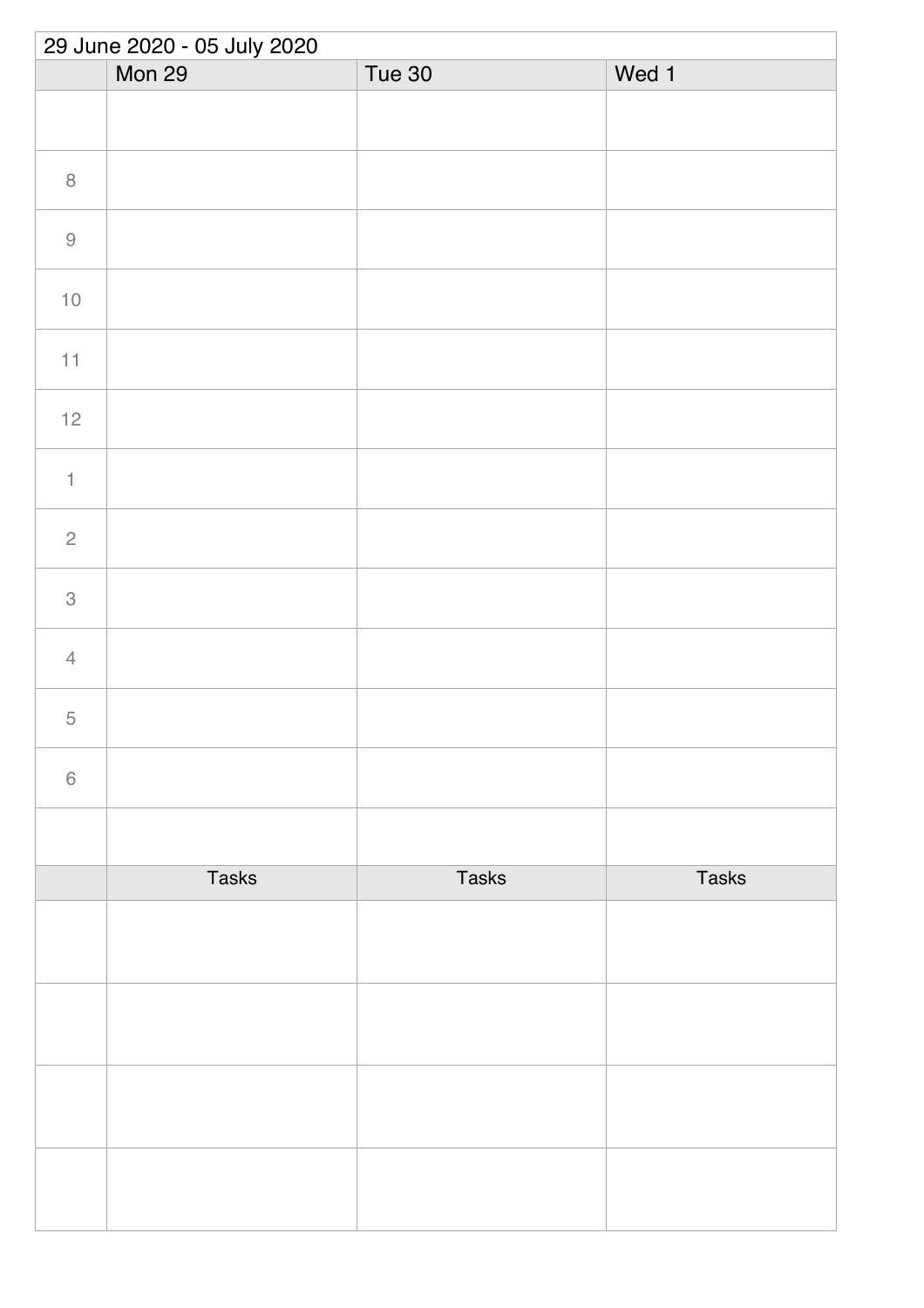|                | 29 June 2020 - 05 July 2020 |              |                           |
|----------------|-----------------------------|--------------|---------------------------|
|                | Thu <sub>2</sub>            | Fri 3        | Sat 4                     |
|                |                             |              | $\, 8$<br>$\hbox{9}$      |
| $\, 8$         |                             |              | $10$<br>$11$              |
| $\hbox{9}$     |                             |              | 12<br>$\mathbbm{1}$       |
| $10$           |                             |              | $\sqrt{2}$<br>3           |
| 11             |                             |              | $\sqrt{4}$<br>$\mathbf 5$ |
| $12$           |                             |              |                           |
| $\mathbf{1}$   |                             |              | Sun 5                     |
| $\overline{c}$ |                             |              | $\, 8$<br>$\hbox{9}$      |
| 3              |                             |              | $10$<br>11                |
| $\overline{4}$ |                             |              | $12$<br>$\mathbb{1}$      |
| 5              |                             |              | $\sqrt{2}$<br>$\,3$       |
| $\,6\,$        |                             |              | $\overline{4}$<br>5       |
|                |                             |              |                           |
|                | <b>Tasks</b>                | <b>Tasks</b> | <b>Tasks</b>              |
|                |                             |              |                           |
|                |                             |              |                           |
|                |                             |              |                           |
|                |                             |              |                           |
|                |                             |              |                           |
|                |                             |              |                           |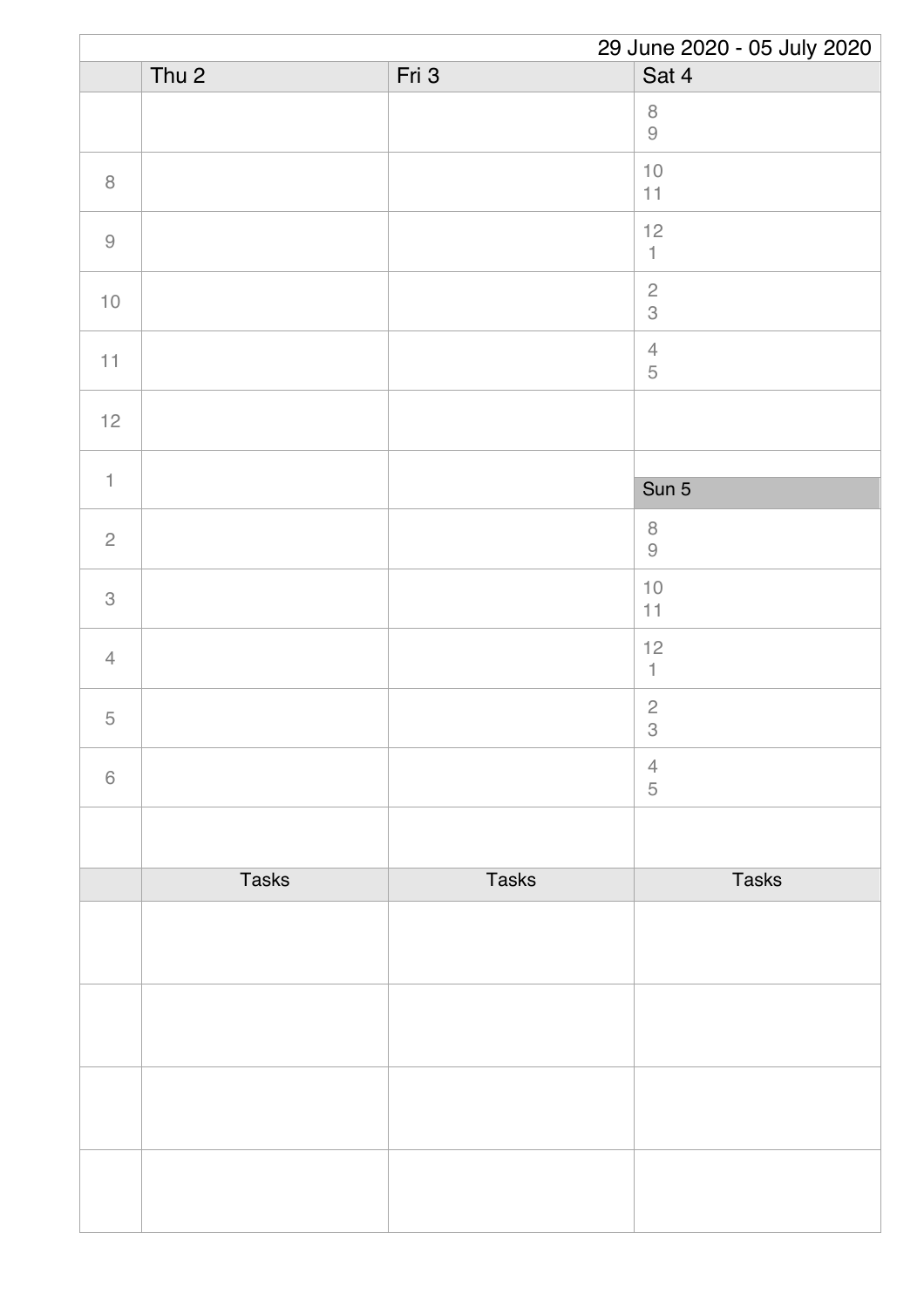| 06 July 2020 - 12 July 2020 |              |              |              |  |
|-----------------------------|--------------|--------------|--------------|--|
|                             | Mon 6        | Tue 7        | Wed 8        |  |
|                             |              |              |              |  |
| $\,8\,$                     |              |              |              |  |
| $\Theta$                    |              |              |              |  |
| $10\,$                      |              |              |              |  |
| 11                          |              |              |              |  |
| $12$                        |              |              |              |  |
| $\ensuremath{\mathsf{1}}$   |              |              |              |  |
| $\sqrt{2}$                  |              |              |              |  |
| $\ensuremath{\mathsf{3}}$   |              |              |              |  |
| $\overline{4}$              |              |              |              |  |
| 5                           |              |              |              |  |
| $\,$ $\,$ $\,$              |              |              |              |  |
|                             |              |              |              |  |
|                             | <b>Tasks</b> | <b>Tasks</b> | <b>Tasks</b> |  |
|                             |              |              |              |  |
|                             |              |              |              |  |
|                             |              |              |              |  |
|                             |              |              |              |  |
|                             |              |              |              |  |
|                             |              |              |              |  |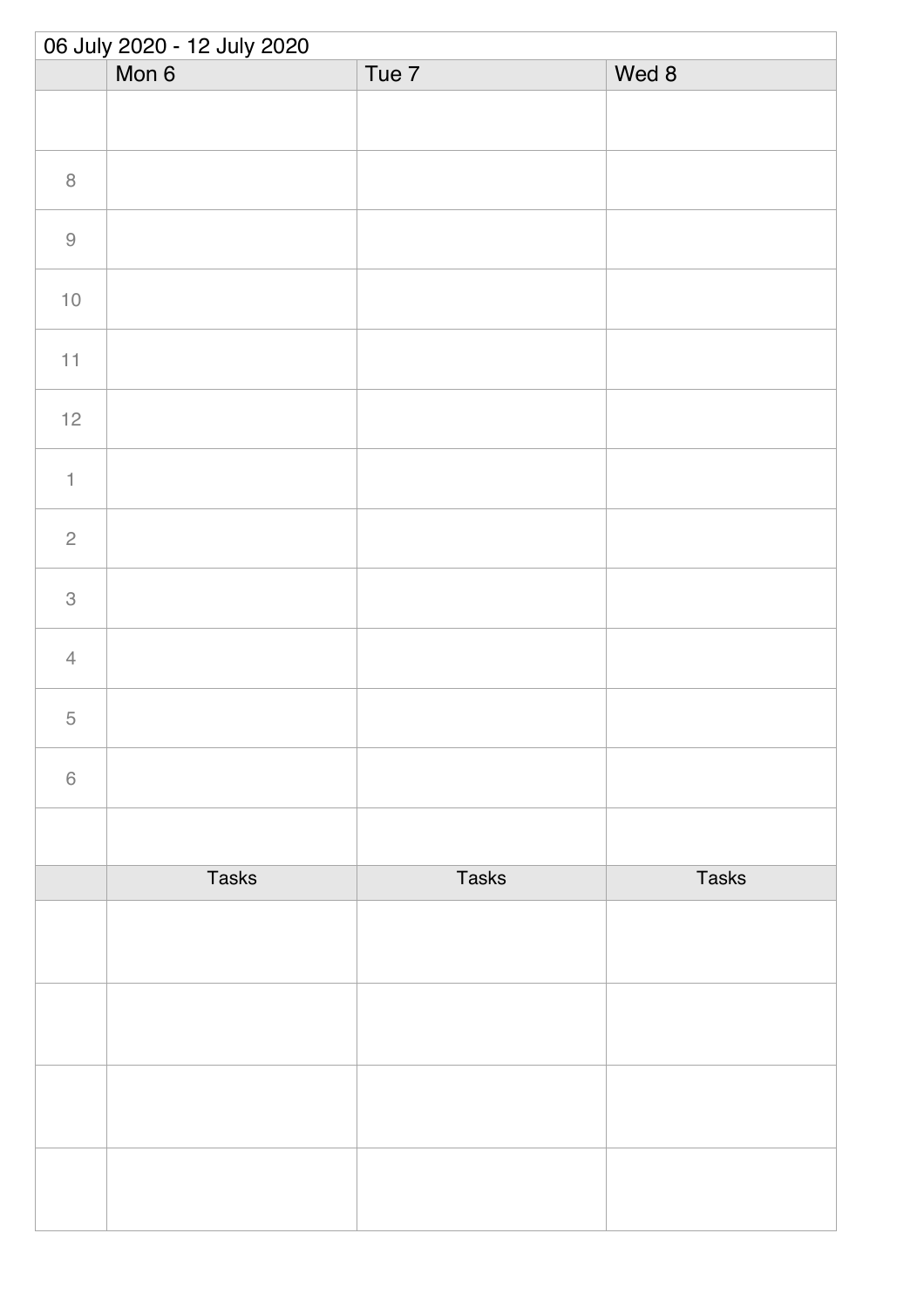|                | 06 July 2020 - 12 July 2020 |              |                              |
|----------------|-----------------------------|--------------|------------------------------|
|                | Thu 9                       | Fri 10       | Sat 11                       |
|                |                             |              | $\, 8$<br>$\hbox{9}$         |
| $\, 8$         |                             |              | $10$<br>11                   |
| $\hbox{9}$     |                             |              | 12<br>$\mathbbm{1}$          |
| $10$           |                             |              | $\sqrt{2}$<br>3              |
| 11             |                             |              | $\overline{4}$<br>$\sqrt{5}$ |
| $12$           |                             |              |                              |
| $\mathbf{1}$   |                             |              | <b>Sun 12</b>                |
| $\sqrt{2}$     |                             |              | $\, 8$<br>$\Theta$           |
| $\mathcal{S}$  |                             |              | $10$<br>11                   |
| $\overline{4}$ |                             |              | 12<br>$\mathbf{1}$           |
| $\mathbf 5$    |                             |              | $\sqrt{2}$<br>$\,3$          |
| $\,6\,$        |                             |              | $\overline{4}$<br>5          |
|                |                             |              |                              |
|                | <b>Tasks</b>                | <b>Tasks</b> | <b>Tasks</b>                 |
|                |                             |              |                              |
|                |                             |              |                              |
|                |                             |              |                              |
|                |                             |              |                              |
|                |                             |              |                              |
|                |                             |              |                              |
|                |                             |              |                              |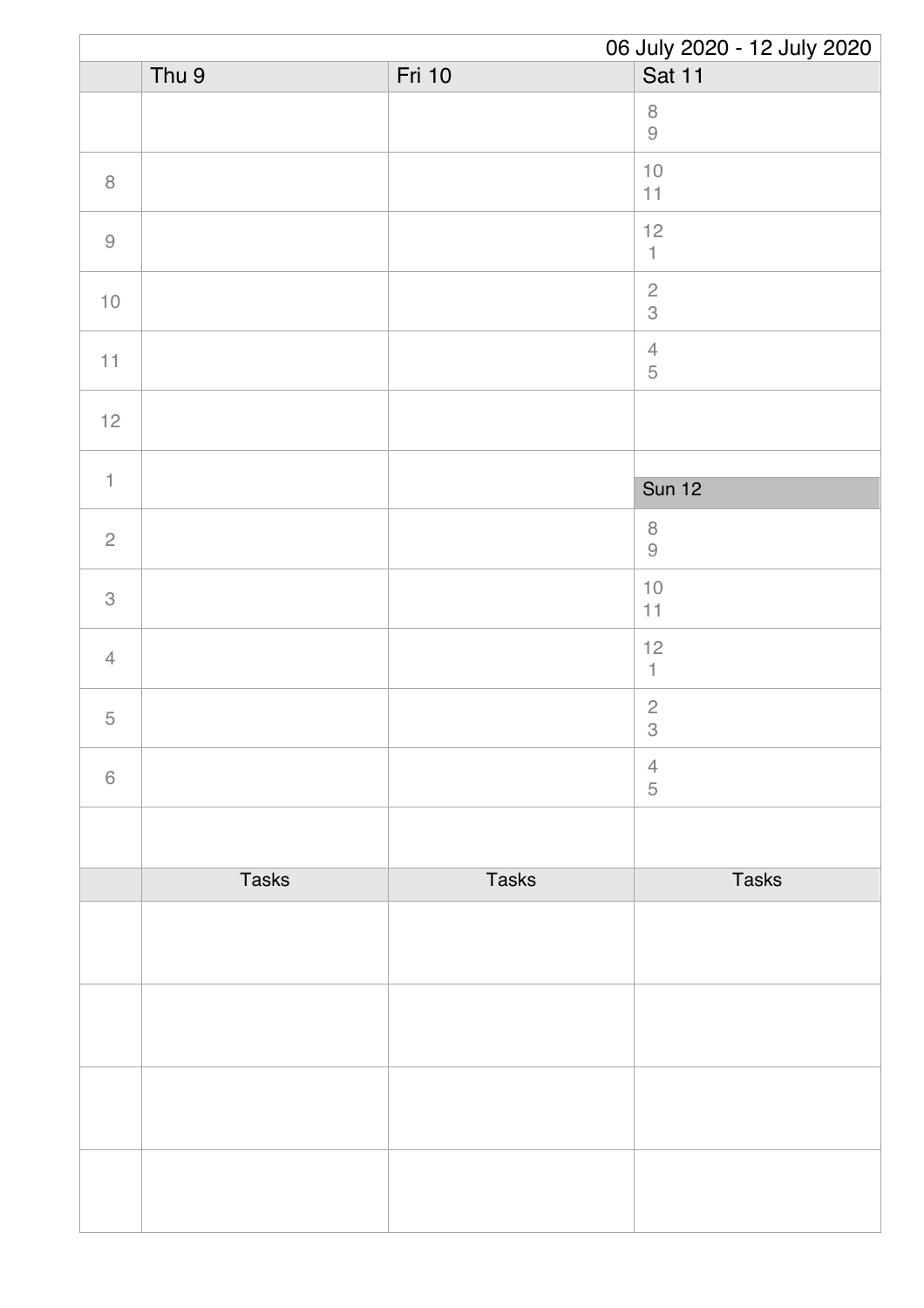| 13 July 2020 - 19 July 2020 |               |               |              |  |
|-----------------------------|---------------|---------------|--------------|--|
|                             | <b>Mon 13</b> | <b>Tue 14</b> | Wed 15       |  |
|                             |               |               |              |  |
| $\, 8$                      |               |               |              |  |
| $\Theta$                    |               |               |              |  |
| $10\,$                      |               |               |              |  |
| 11                          |               |               |              |  |
| $12$                        |               |               |              |  |
| $\ensuremath{\mathsf{1}}$   |               |               |              |  |
| $\sqrt{2}$                  |               |               |              |  |
| $\ensuremath{\mathsf{3}}$   |               |               |              |  |
| $\overline{4}$              |               |               |              |  |
| 5                           |               |               |              |  |
| $\,$ $\,$ $\,$              |               |               |              |  |
|                             |               |               |              |  |
|                             | <b>Tasks</b>  | <b>Tasks</b>  | <b>Tasks</b> |  |
|                             |               |               |              |  |
|                             |               |               |              |  |
|                             |               |               |              |  |
|                             |               |               |              |  |
|                             |               |               |              |  |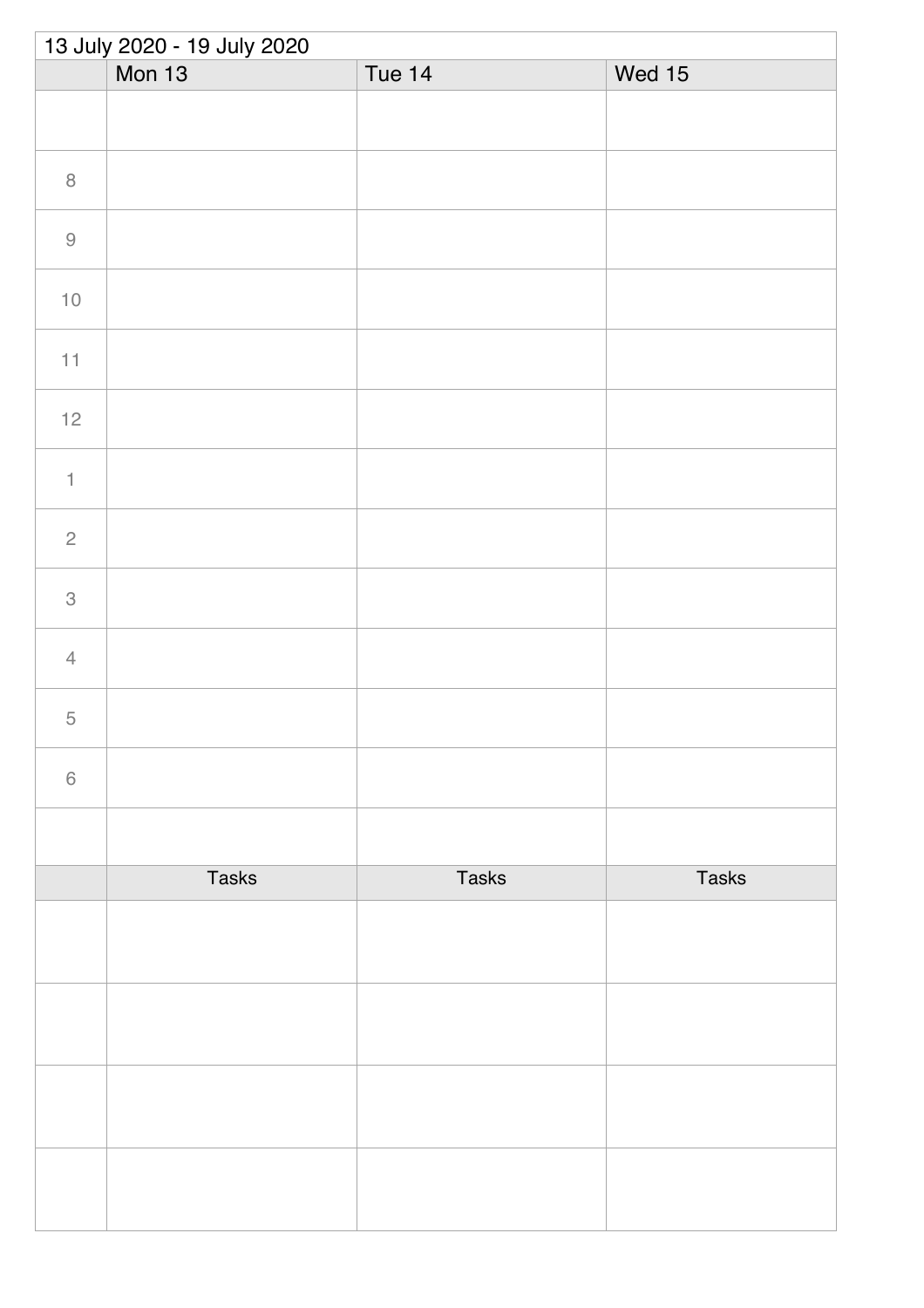|                | 13 July 2020 - 19 July 2020 |              |                                 |  |
|----------------|-----------------------------|--------------|---------------------------------|--|
|                | <b>Thu 16</b>               | Fri 17       | <b>Sat 18</b>                   |  |
|                |                             |              | $\, 8$<br>$\hbox{9}$            |  |
| $\, 8$         |                             |              | $10$<br>11                      |  |
| $\hbox{9}$     |                             |              | 12<br>$\ensuremath{\mathsf{1}}$ |  |
| $10$           |                             |              | $\overline{c}$<br>3             |  |
| 11             |                             |              | $\overline{4}$<br>$\sqrt{5}$    |  |
| $12$           |                             |              |                                 |  |
|                |                             |              |                                 |  |
| $\mathbf{1}$   |                             |              | <b>Sun 19</b>                   |  |
| $\sqrt{2}$     |                             |              | $\, 8$<br>$\Theta$              |  |
| 3              |                             |              | $10$<br>11                      |  |
| $\overline{4}$ |                             |              | 12<br>$\mathbf{1}$              |  |
| 5              |                             |              | $\mathbf{2}$<br>$\,3$           |  |
| $\,6\,$        |                             |              | $\overline{4}$<br>$\sqrt{5}$    |  |
|                |                             |              |                                 |  |
|                | <b>Tasks</b>                | <b>Tasks</b> | <b>Tasks</b>                    |  |
|                |                             |              |                                 |  |
|                |                             |              |                                 |  |
|                |                             |              |                                 |  |
|                |                             |              |                                 |  |
|                |                             |              |                                 |  |
|                |                             |              |                                 |  |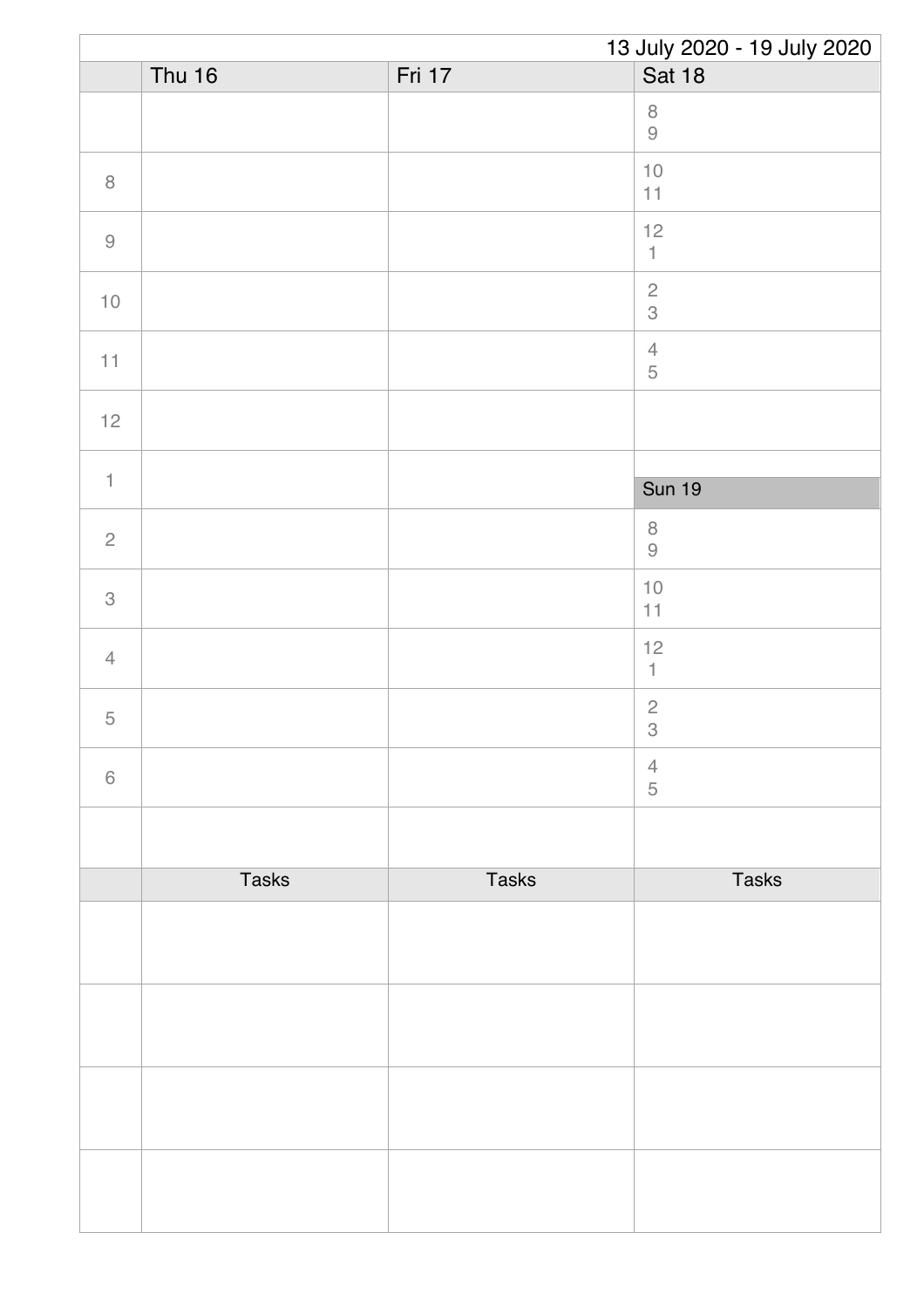| 20 July 2020 - 26 July 2020 |              |              |              |  |
|-----------------------------|--------------|--------------|--------------|--|
|                             | Mon 20       | Tue 21       | Wed 22       |  |
|                             |              |              |              |  |
| $\, 8$                      |              |              |              |  |
| $\hbox{9}$                  |              |              |              |  |
| $10$                        |              |              |              |  |
| $11$                        |              |              |              |  |
| $12$                        |              |              |              |  |
| $\uparrow$                  |              |              |              |  |
| $\sqrt{2}$                  |              |              |              |  |
| $\,3$                       |              |              |              |  |
| $\overline{4}$              |              |              |              |  |
| $\mathbf 5$                 |              |              |              |  |
| $\,6\,$                     |              |              |              |  |
|                             |              |              |              |  |
|                             | <b>Tasks</b> | <b>Tasks</b> | <b>Tasks</b> |  |
|                             |              |              |              |  |
|                             |              |              |              |  |
|                             |              |              |              |  |
|                             |              |              |              |  |
|                             |              |              |              |  |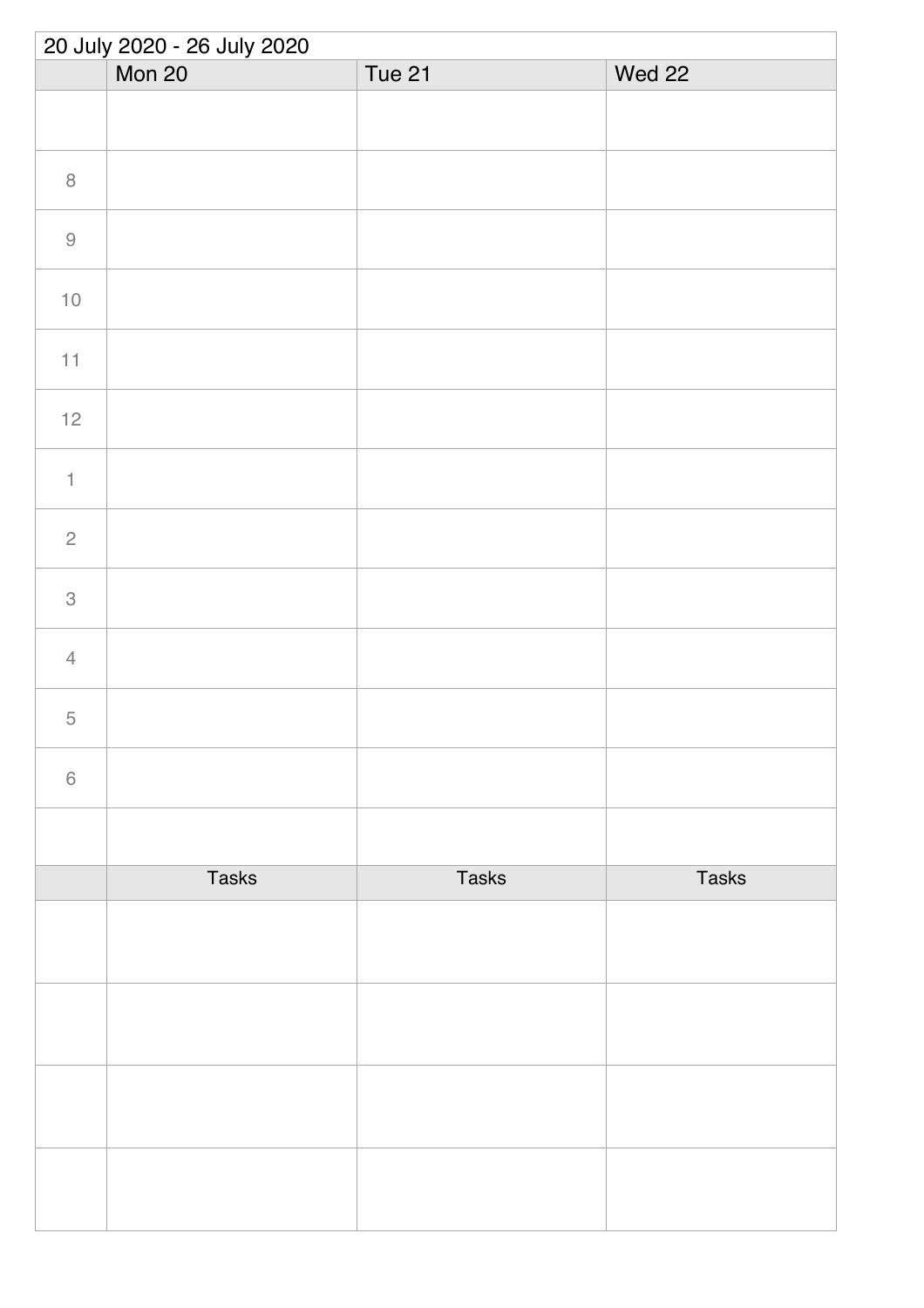|                |               |              | 20 July 2020 - 26 July 2020             |
|----------------|---------------|--------------|-----------------------------------------|
|                | <b>Thu 23</b> | Fri 24       | <b>Sat 25</b>                           |
|                |               |              | $\, 8$<br>$\hbox{9}$                    |
| $\,8\,$        |               |              | $10$<br>11                              |
| $\hbox{9}$     |               |              | 12<br>$\mathbbm{1}$                     |
| $10$           |               |              | $\sqrt{2}$<br>$\mathcal S$              |
| 11             |               |              | $\overline{4}$<br>$\mathbf 5$           |
| 12             |               |              |                                         |
|                |               |              |                                         |
| $\mathbf{1}$   |               |              | <b>Sun 26</b>                           |
| $\sqrt{2}$     |               |              | $\, 8$<br>$\Theta$                      |
| 3              |               |              | $10$<br>11                              |
| $\overline{4}$ |               |              | $12$<br>$\mathbb{1}$                    |
| $\mathbf 5$    |               |              | $\sqrt{2}$<br>$\ensuremath{\mathsf{3}}$ |
| $\,6\,$        |               |              | $\overline{4}$<br>$\sqrt{5}$            |
|                |               |              |                                         |
|                | <b>Tasks</b>  | <b>Tasks</b> | <b>Tasks</b>                            |
|                |               |              |                                         |
|                |               |              |                                         |
|                |               |              |                                         |
|                |               |              |                                         |
|                |               |              |                                         |
|                |               |              |                                         |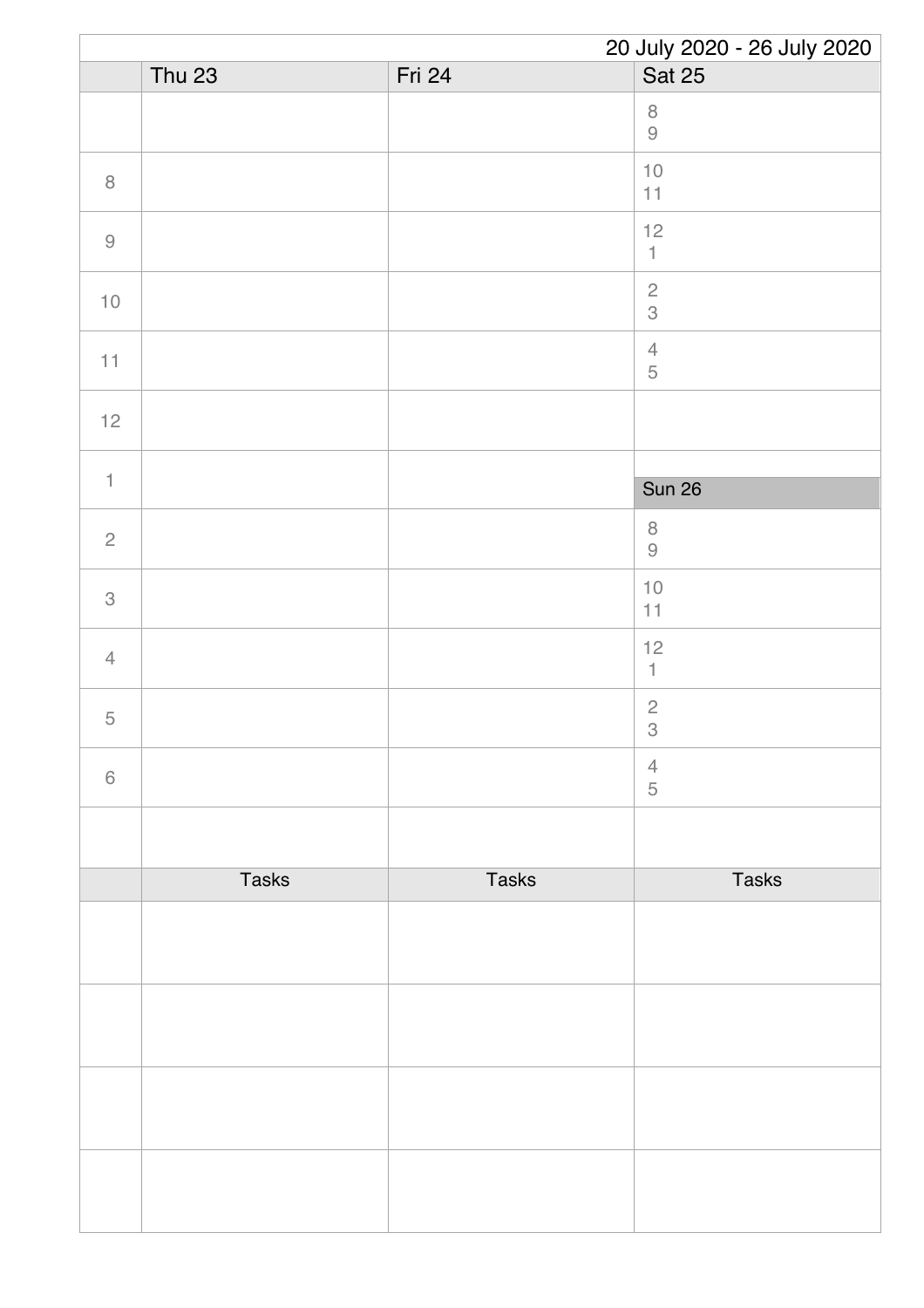| 27 July 2020 - 02 August 2020 |              |              |              |  |
|-------------------------------|--------------|--------------|--------------|--|
|                               | Mon 27       | Tue 28       | Wed 29       |  |
|                               |              |              |              |  |
| $\, 8$                        |              |              |              |  |
| $\hbox{9}$                    |              |              |              |  |
| $10$                          |              |              |              |  |
| 11                            |              |              |              |  |
| $12$                          |              |              |              |  |
| $\uparrow$                    |              |              |              |  |
| $\sqrt{2}$                    |              |              |              |  |
| $\ensuremath{\mathsf{3}}$     |              |              |              |  |
| $\overline{4}$                |              |              |              |  |
| 5                             |              |              |              |  |
| $\,$ $\,$ $\,$                |              |              |              |  |
|                               |              |              |              |  |
|                               | <b>Tasks</b> | <b>Tasks</b> | <b>Tasks</b> |  |
|                               |              |              |              |  |
|                               |              |              |              |  |
|                               |              |              |              |  |
|                               |              |              |              |  |
|                               |              |              |              |  |
|                               |              |              |              |  |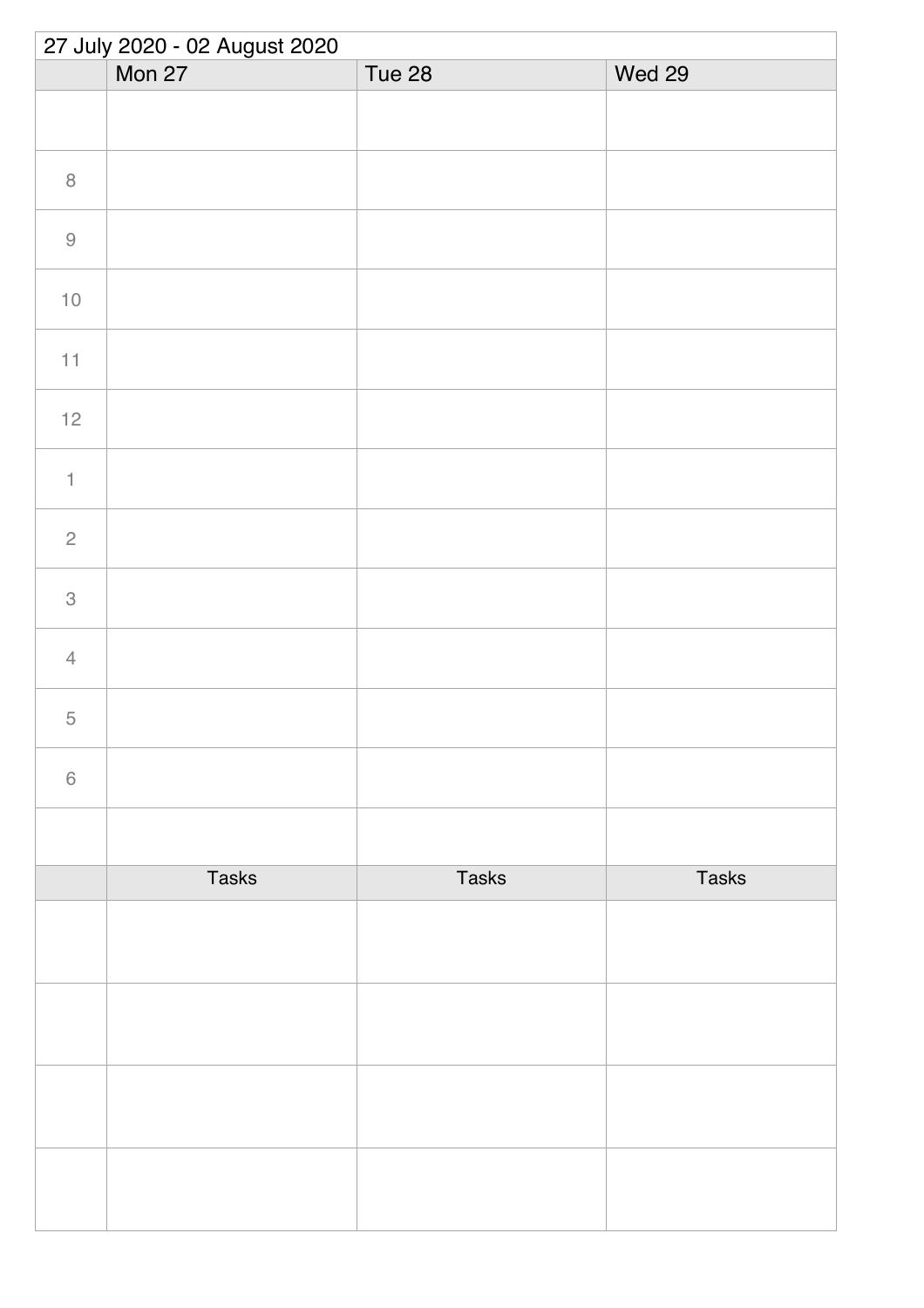|                |               |               | 27 July 2020 - 02 August 2020                                        |
|----------------|---------------|---------------|----------------------------------------------------------------------|
|                | <b>Thu 30</b> | <b>Fri 31</b> | Sat 1                                                                |
|                |               |               | $\,8\,$<br>$\mathcal{G}% _{M_{1},M_{2}}^{\alpha,\beta}(\mathcal{A})$ |
| $\, 8$         |               |               | $10$<br>$11$                                                         |
| $\hbox{9}$     |               |               | 12<br>$\uparrow$                                                     |
| $10$           |               |               | $\overline{c}$<br>3                                                  |
| 11             |               |               | $\sqrt{4}$<br>$\mathbf 5$                                            |
| $12$           |               |               |                                                                      |
| $\mathbf{1}$   |               |               |                                                                      |
|                |               |               | Sun 2                                                                |
| $\overline{c}$ |               |               | $\,8\,$<br>$\hbox{9}$                                                |
| 3              |               |               | $10$<br>11                                                           |
| $\overline{4}$ |               |               | $12$<br>$\mathbb{1}$                                                 |
| 5              |               |               | $\sqrt{2}$<br>$\ensuremath{\mathsf{3}}$                              |
| $\,6\,$        |               |               | $\overline{4}$<br>5                                                  |
|                |               |               |                                                                      |
|                | <b>Tasks</b>  | <b>Tasks</b>  | <b>Tasks</b>                                                         |
|                |               |               |                                                                      |
|                |               |               |                                                                      |
|                |               |               |                                                                      |
|                |               |               |                                                                      |
|                |               |               |                                                                      |
|                |               |               |                                                                      |
|                |               |               |                                                                      |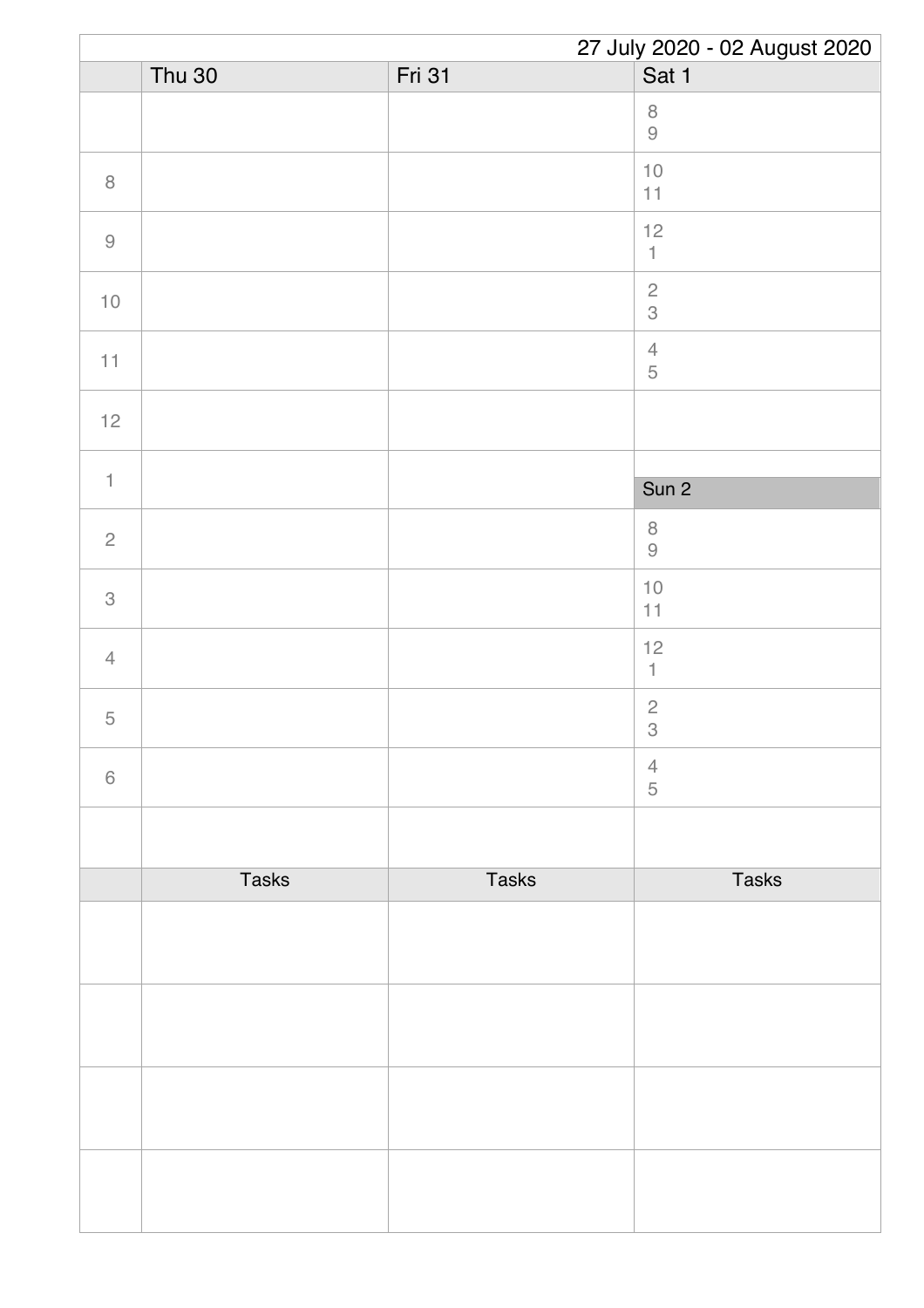| 03 August 2020 - 09 August 2020 |              |              |              |  |
|---------------------------------|--------------|--------------|--------------|--|
|                                 | Mon 3        | Tue 4        | Wed 5        |  |
|                                 |              |              |              |  |
| $\, 8$                          |              |              |              |  |
| $\hbox{9}$                      |              |              |              |  |
| $10$                            |              |              |              |  |
| 11                              |              |              |              |  |
| $12$                            |              |              |              |  |
| $\ensuremath{\mathsf{1}}$       |              |              |              |  |
| $\overline{c}$                  |              |              |              |  |
| $\ensuremath{\mathsf{3}}$       |              |              |              |  |
| $\sqrt{4}$                      |              |              |              |  |
| $\overline{5}$                  |              |              |              |  |
| $\,$ $\,$ $\,$                  |              |              |              |  |
|                                 |              |              |              |  |
|                                 | <b>Tasks</b> | <b>Tasks</b> | <b>Tasks</b> |  |
|                                 |              |              |              |  |
|                                 |              |              |              |  |
|                                 |              |              |              |  |
|                                 |              |              |              |  |
|                                 |              |              |              |  |
|                                 |              |              |              |  |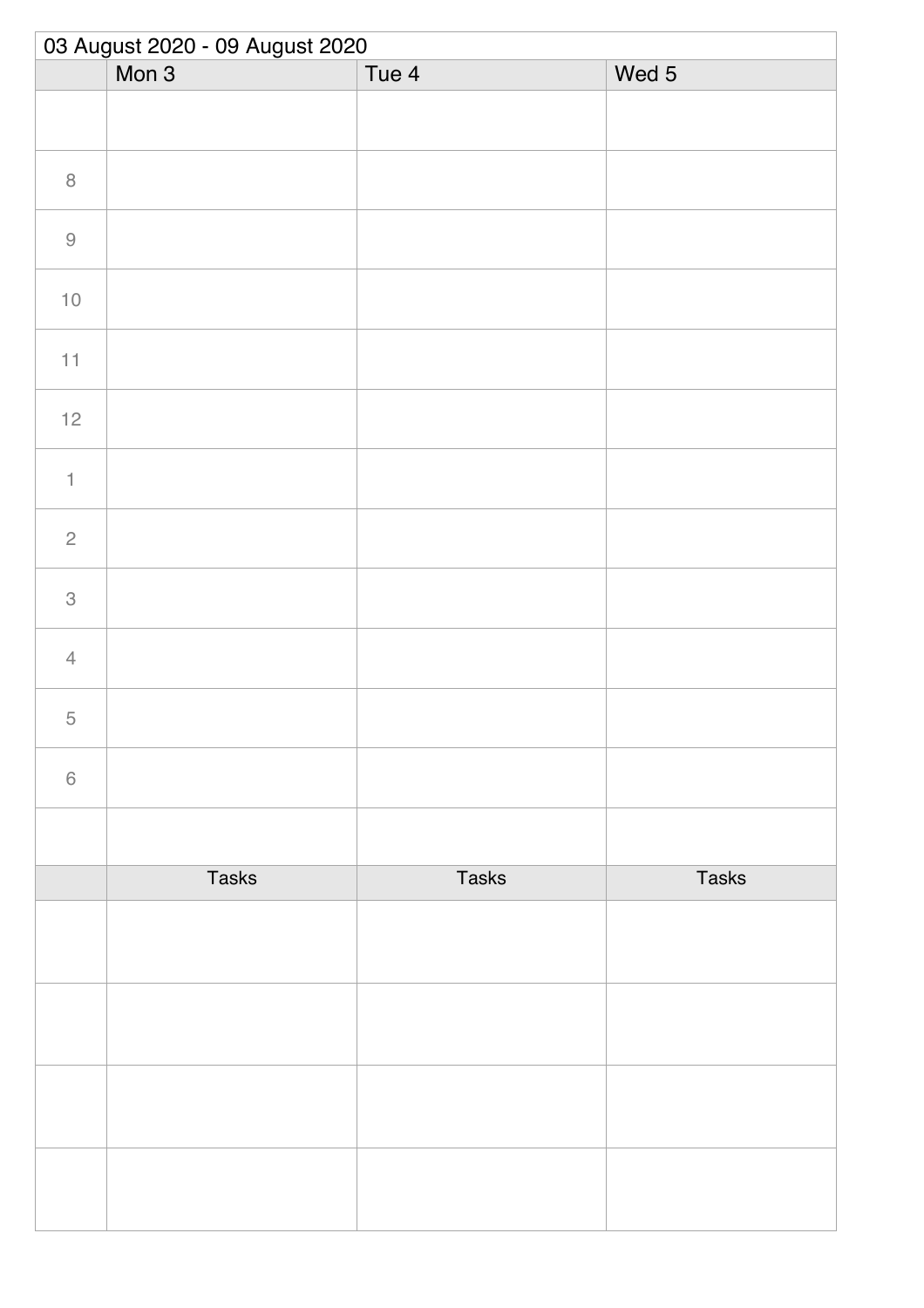|                | 03 August 2020 - 09 August 2020 |              |                                 |
|----------------|---------------------------------|--------------|---------------------------------|
|                | Thu <sub>6</sub>                | Fri 7        | Sat 8                           |
|                |                                 |              | $\, 8$<br>$\Theta$              |
| $\, 8$         |                                 |              | $10$<br>11                      |
| $\hbox{9}$     |                                 |              | 12<br>$\ensuremath{\mathsf{1}}$ |
| $10$           |                                 |              | $\frac{2}{3}$                   |
| 11             |                                 |              | $\sqrt{4}$<br>$\mathbf 5$       |
| 12             |                                 |              |                                 |
| $\mathbf{1}$   |                                 |              | Sun 9                           |
| $\overline{c}$ |                                 |              | $\,8\,$<br>$\Theta$             |
| 3              |                                 |              | $10$<br>11                      |
| $\overline{4}$ |                                 |              | 12<br>$\mathbf{1}$              |
| $\mathbf 5$    |                                 |              | $\mathbf{2}$<br>$\,$ 3 $\,$     |
| $\,$ 6 $\,$    |                                 |              | $\overline{4}$<br>$\sqrt{5}$    |
|                |                                 |              |                                 |
|                | <b>Tasks</b>                    | <b>Tasks</b> | <b>Tasks</b>                    |
|                |                                 |              |                                 |
|                |                                 |              |                                 |
|                |                                 |              |                                 |
|                |                                 |              |                                 |
|                |                                 |              |                                 |
|                |                                 |              |                                 |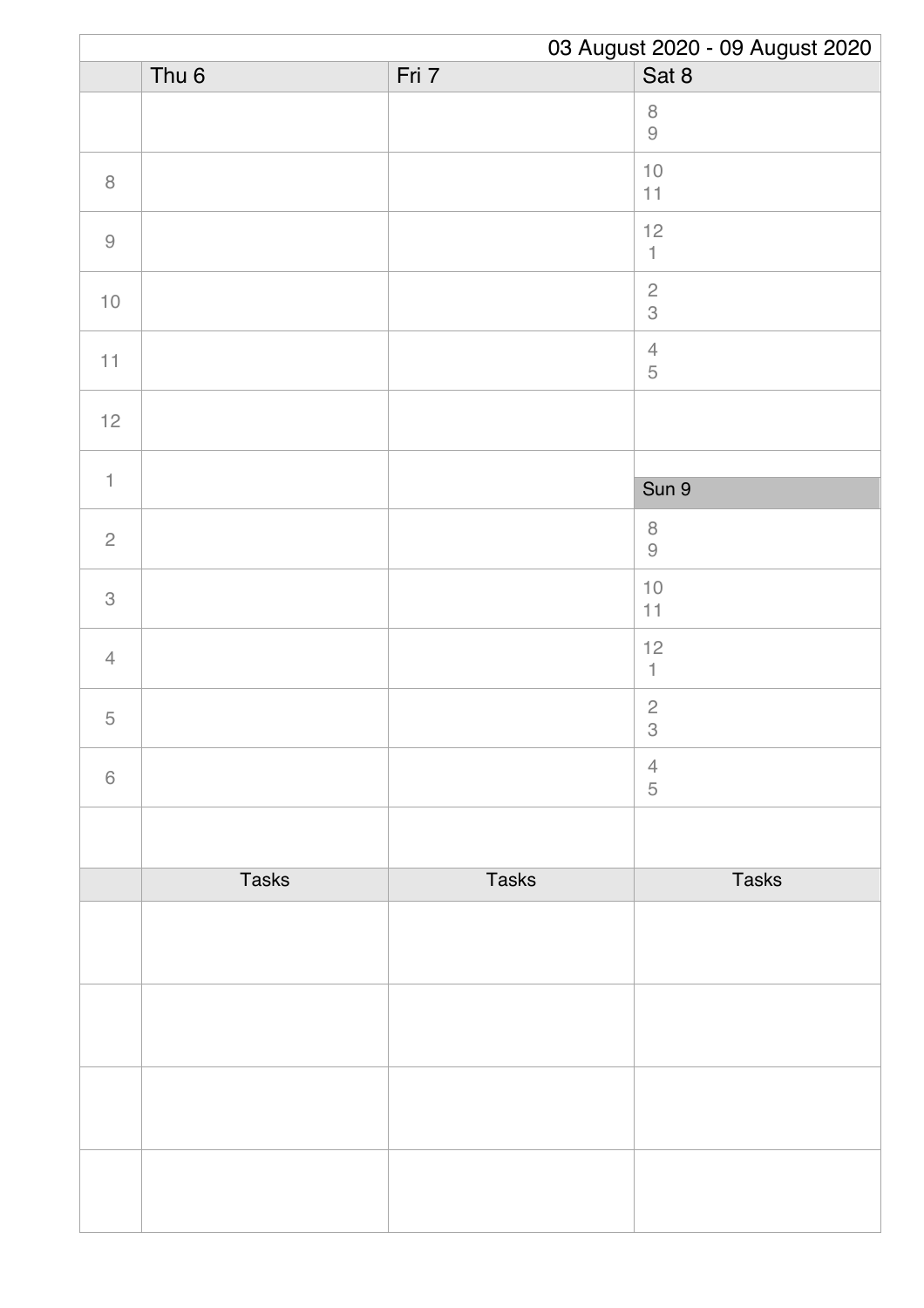| 10 August 2020 - 16 August 2020 |              |              |              |  |
|---------------------------------|--------------|--------------|--------------|--|
|                                 | Mon 10       | Tue 11       | Wed 12       |  |
|                                 |              |              |              |  |
| $\, 8$                          |              |              |              |  |
| $\hbox{9}$                      |              |              |              |  |
| $10\,$                          |              |              |              |  |
| 11                              |              |              |              |  |
| $12$                            |              |              |              |  |
| $\ensuremath{\mathsf{1}}$       |              |              |              |  |
| $\overline{c}$                  |              |              |              |  |
| $\ensuremath{\mathsf{3}}$       |              |              |              |  |
| $\overline{4}$                  |              |              |              |  |
| 5                               |              |              |              |  |
| $\,$ $\,$ $\,$                  |              |              |              |  |
|                                 |              |              |              |  |
|                                 | <b>Tasks</b> | <b>Tasks</b> | <b>Tasks</b> |  |
|                                 |              |              |              |  |
|                                 |              |              |              |  |
|                                 |              |              |              |  |
|                                 |              |              |              |  |
|                                 |              |              |              |  |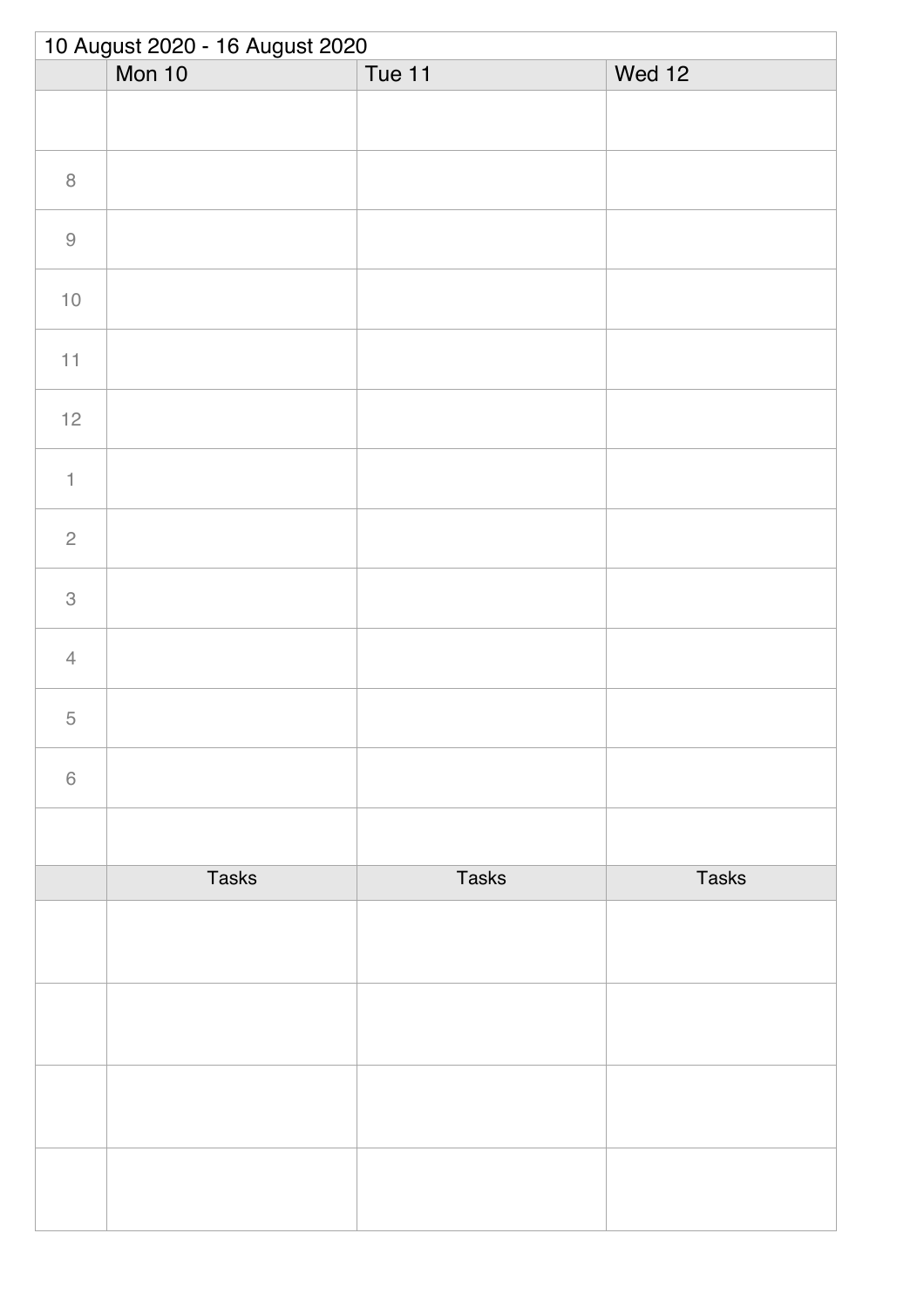|                | 10 August 2020 - 16 August 2020 |              |                                         |
|----------------|---------------------------------|--------------|-----------------------------------------|
|                | <b>Thu 13</b>                   | Fri 14       | <b>Sat 15</b>                           |
|                |                                 |              | $\,8\,$<br>$\Theta$                     |
| $\, 8$         |                                 |              | $10$<br>11                              |
| $\hbox{9}$     |                                 |              | 12<br>$\uparrow$                        |
| $10$           |                                 |              | $\overline{c}$<br>3                     |
| 11             |                                 |              | $\sqrt{4}$<br>$\mathbf 5$               |
| $12$           |                                 |              |                                         |
| $\mathbf{1}$   |                                 |              |                                         |
|                |                                 |              | <b>Sun 16</b>                           |
| $\overline{c}$ |                                 |              | $\,8\,$<br>$\Theta$                     |
| $\,$ 3 $\,$    |                                 |              | $10$<br>11                              |
| $\overline{4}$ |                                 |              | 12<br>$\mathbb{1}$                      |
| 5              |                                 |              | $\sqrt{2}$<br>$\ensuremath{\mathsf{3}}$ |
| $\,6\,$        |                                 |              | $\overline{4}$<br>5                     |
|                |                                 |              |                                         |
|                | <b>Tasks</b>                    | <b>Tasks</b> | <b>Tasks</b>                            |
|                |                                 |              |                                         |
|                |                                 |              |                                         |
|                |                                 |              |                                         |
|                |                                 |              |                                         |
|                |                                 |              |                                         |
|                |                                 |              |                                         |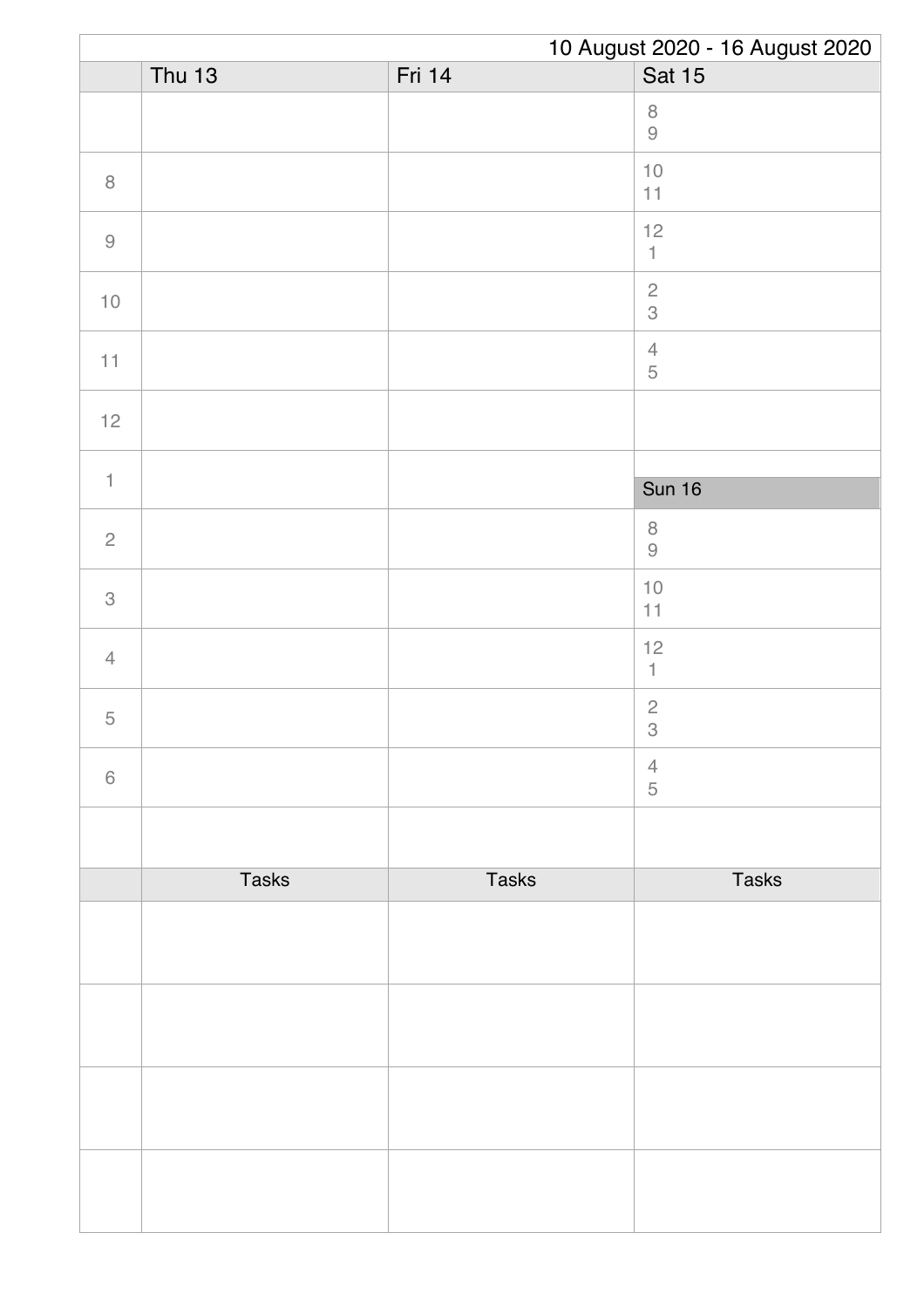| 17 August 2020 - 23 August 2020 |              |               |              |  |
|---------------------------------|--------------|---------------|--------------|--|
|                                 | Mon 17       | <b>Tue 18</b> | Wed 19       |  |
|                                 |              |               |              |  |
| $\, 8$                          |              |               |              |  |
| $\hbox{9}$                      |              |               |              |  |
| $10\,$                          |              |               |              |  |
| 11                              |              |               |              |  |
| $12$                            |              |               |              |  |
| $\ensuremath{\mathsf{1}}$       |              |               |              |  |
| $\overline{c}$                  |              |               |              |  |
| $\ensuremath{\mathsf{3}}$       |              |               |              |  |
| $\overline{4}$                  |              |               |              |  |
| $\overline{5}$                  |              |               |              |  |
| $\,$ $\,$ $\,$                  |              |               |              |  |
|                                 |              |               |              |  |
|                                 | <b>Tasks</b> | <b>Tasks</b>  | <b>Tasks</b> |  |
|                                 |              |               |              |  |
|                                 |              |               |              |  |
|                                 |              |               |              |  |
|                                 |              |               |              |  |
|                                 |              |               |              |  |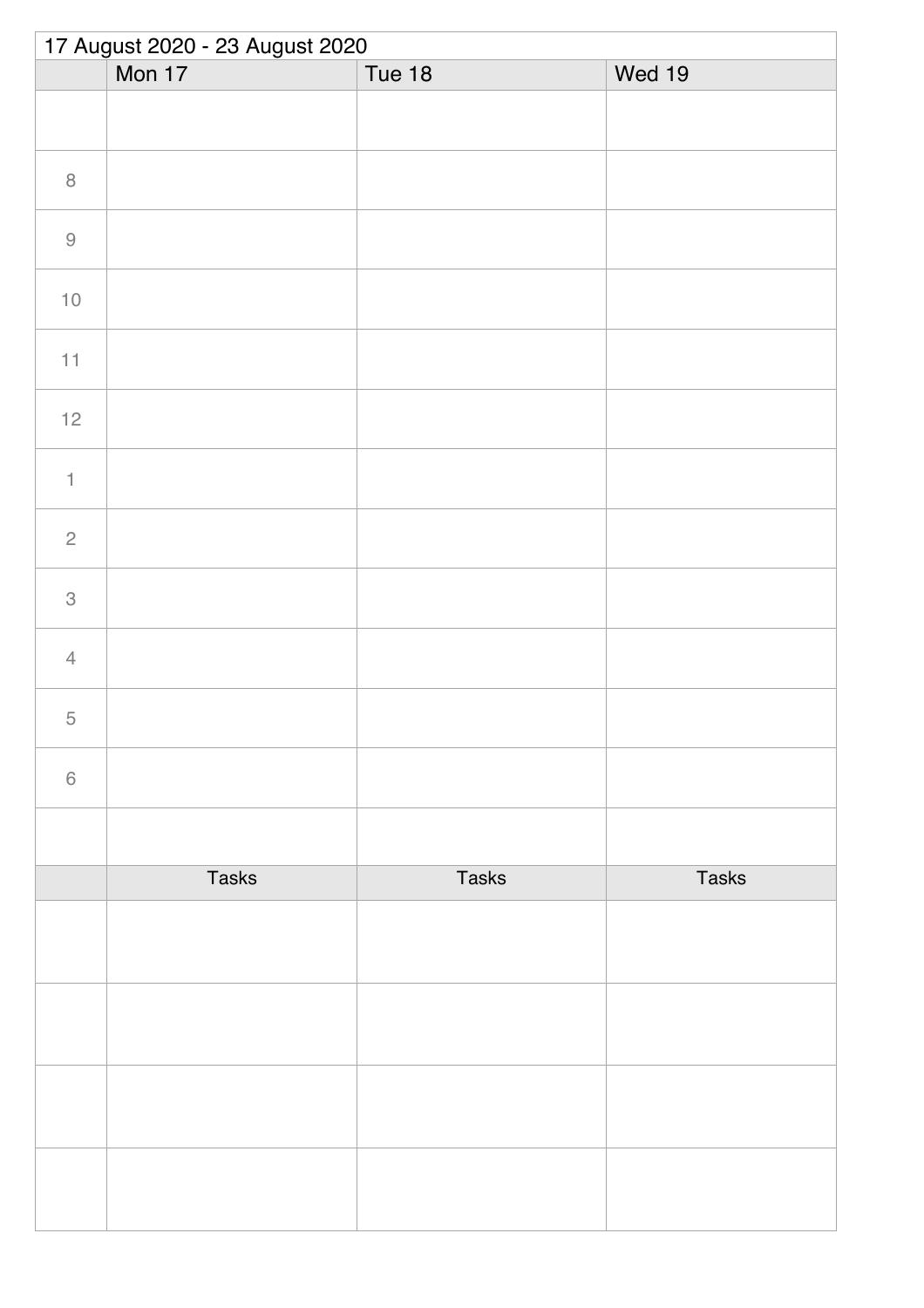|                | 17 August 2020 - 23 August 2020 |              |                           |  |
|----------------|---------------------------------|--------------|---------------------------|--|
|                | <b>Thu 20</b>                   | Fri 21       | <b>Sat 22</b>             |  |
|                |                                 |              | $\, 8$<br>$\Theta$        |  |
| $\, 8$         |                                 |              | $10$<br>11                |  |
| $\hbox{9}$     |                                 |              | 12<br>$\uparrow$          |  |
| $10$           |                                 |              | $\sqrt{2}$<br>3           |  |
| 11             |                                 |              | $\sqrt{4}$<br>$\mathbf 5$ |  |
| $12$           |                                 |              |                           |  |
| $\mathbf{1}$   |                                 |              |                           |  |
|                |                                 |              | <b>Sun 23</b>             |  |
| $\overline{c}$ |                                 |              | $\,8\,$<br>$\Theta$       |  |
| 3              |                                 |              | $10$<br>11                |  |
| $\overline{4}$ |                                 |              | 12<br>1                   |  |
| $\mathbf 5$    |                                 |              | $\sqrt{2}$<br>$\,$ 3 $\,$ |  |
| $\,6\,$        |                                 |              | $\overline{4}$<br>5       |  |
|                |                                 |              |                           |  |
|                | <b>Tasks</b>                    | <b>Tasks</b> | <b>Tasks</b>              |  |
|                |                                 |              |                           |  |
|                |                                 |              |                           |  |
|                |                                 |              |                           |  |
|                |                                 |              |                           |  |
|                |                                 |              |                           |  |
|                |                                 |              |                           |  |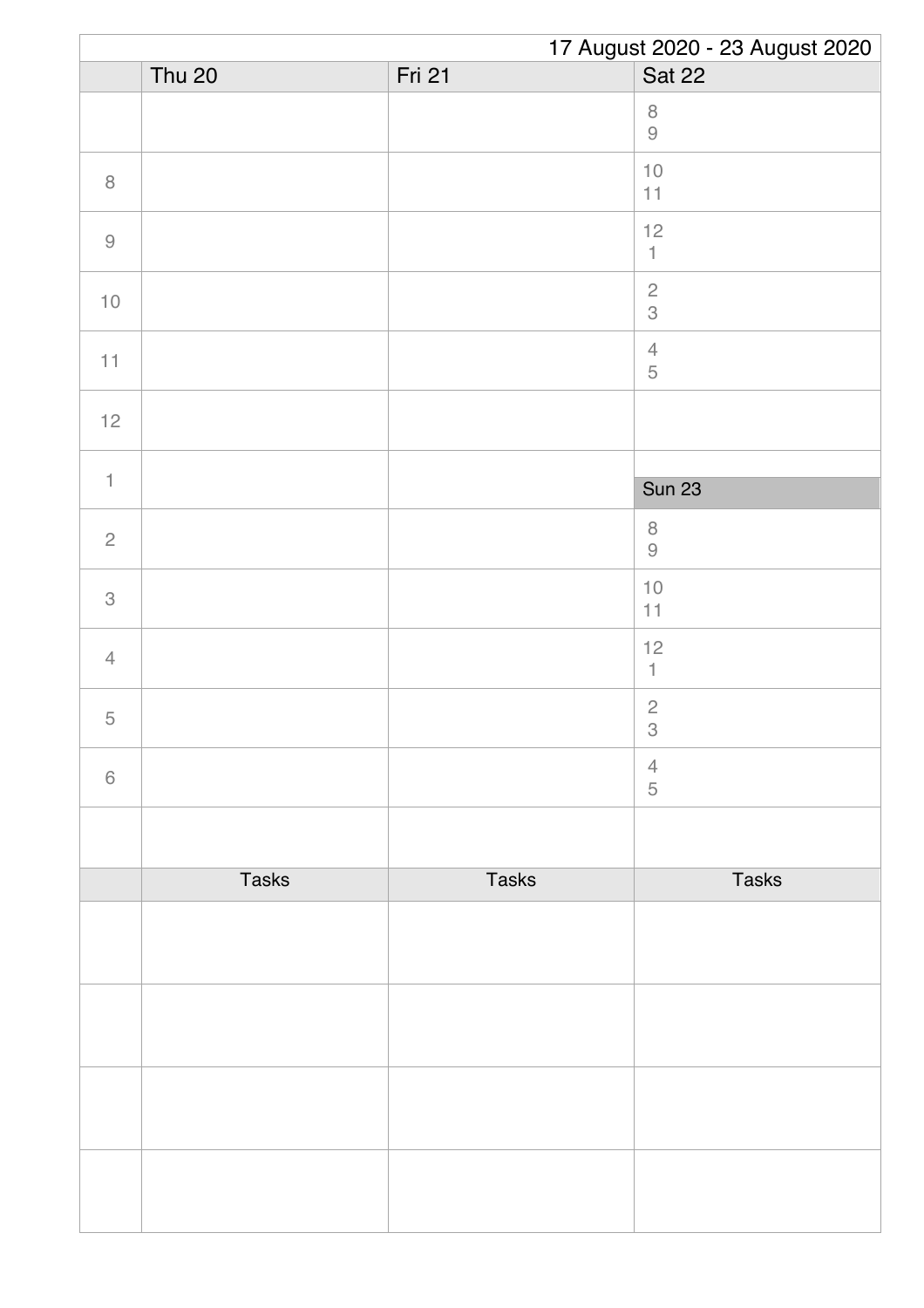| Mon 24       |              |              |
|--------------|--------------|--------------|
|              | Tue 25       | Wed 26       |
|              |              |              |
|              |              |              |
|              |              |              |
|              |              |              |
|              |              |              |
|              |              |              |
|              |              |              |
|              |              |              |
|              |              |              |
|              |              |              |
|              |              |              |
|              |              |              |
|              |              |              |
| <b>Tasks</b> | <b>Tasks</b> | <b>Tasks</b> |
|              |              |              |
|              |              |              |
|              |              |              |
|              |              |              |
|              |              |              |
|              |              |              |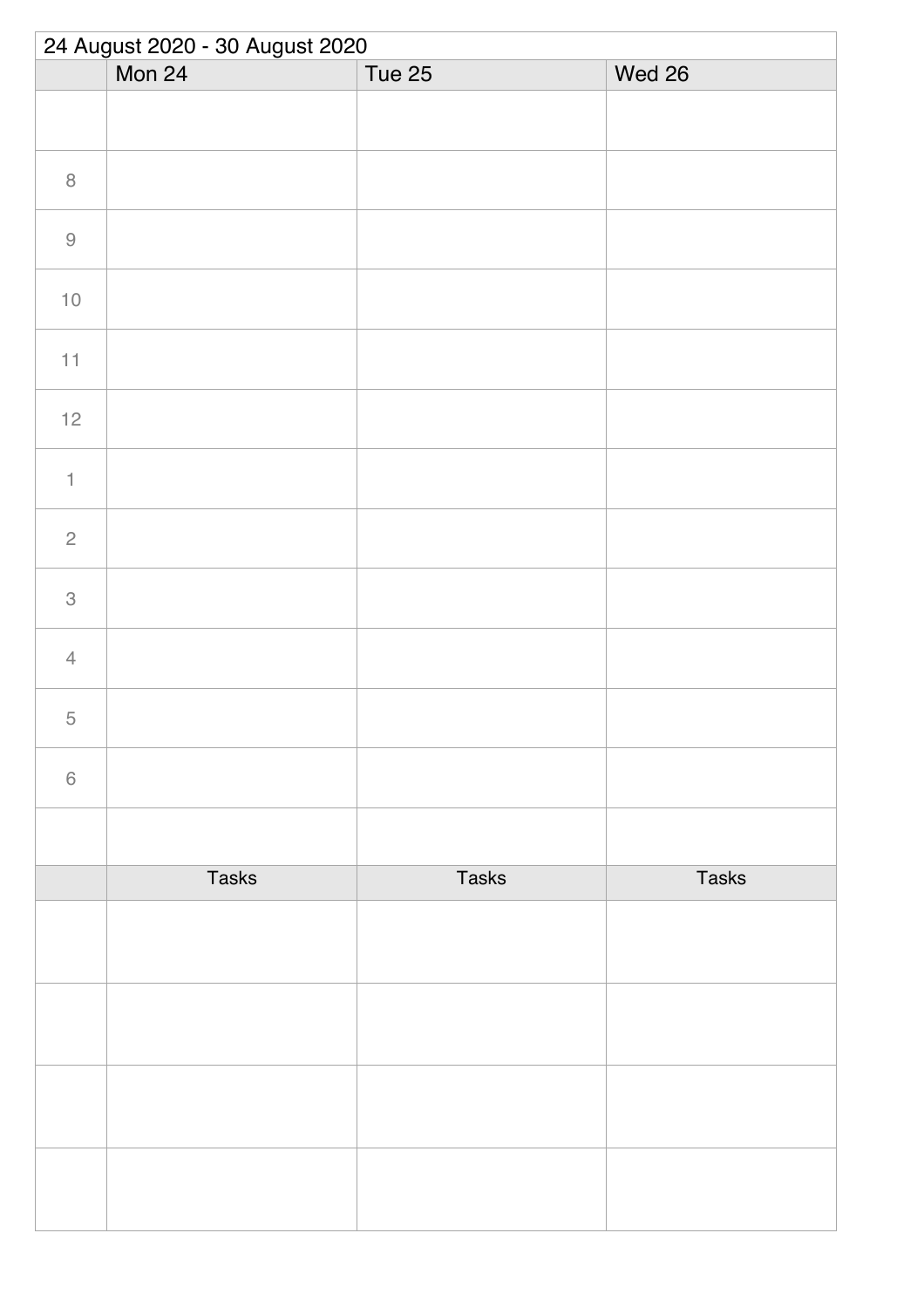|                | 24 August 2020 - 30 August 2020 |               |                                         |
|----------------|---------------------------------|---------------|-----------------------------------------|
|                | <b>Thu 27</b>                   | <b>Fri 28</b> | <b>Sat 29</b>                           |
|                |                                 |               | $\, 8$<br>$\Theta$                      |
| $\, 8$         |                                 |               | $10$<br>11                              |
| $\hbox{9}$     |                                 |               | 12<br>$\uparrow$                        |
| $10$           |                                 |               | $\overline{c}$<br>$\mathcal S$          |
| 11             |                                 |               | $\sqrt{4}$<br>$\mathbf 5$               |
| $12$           |                                 |               |                                         |
| $\mathbf{1}$   |                                 |               |                                         |
|                |                                 |               | <b>Sun 30</b>                           |
| $\overline{c}$ |                                 |               | $\,8\,$<br>$\Theta$                     |
| $\,$ 3 $\,$    |                                 |               | $10$<br>11                              |
| $\overline{4}$ |                                 |               | 12<br>$\mathbb{1}$                      |
| $\mathbf 5$    |                                 |               | $\sqrt{2}$<br>$\ensuremath{\mathsf{3}}$ |
| $\,6\,$        |                                 |               | $\overline{4}$<br>5                     |
|                |                                 |               |                                         |
|                | <b>Tasks</b>                    | <b>Tasks</b>  | <b>Tasks</b>                            |
|                |                                 |               |                                         |
|                |                                 |               |                                         |
|                |                                 |               |                                         |
|                |                                 |               |                                         |
|                |                                 |               |                                         |
|                |                                 |               |                                         |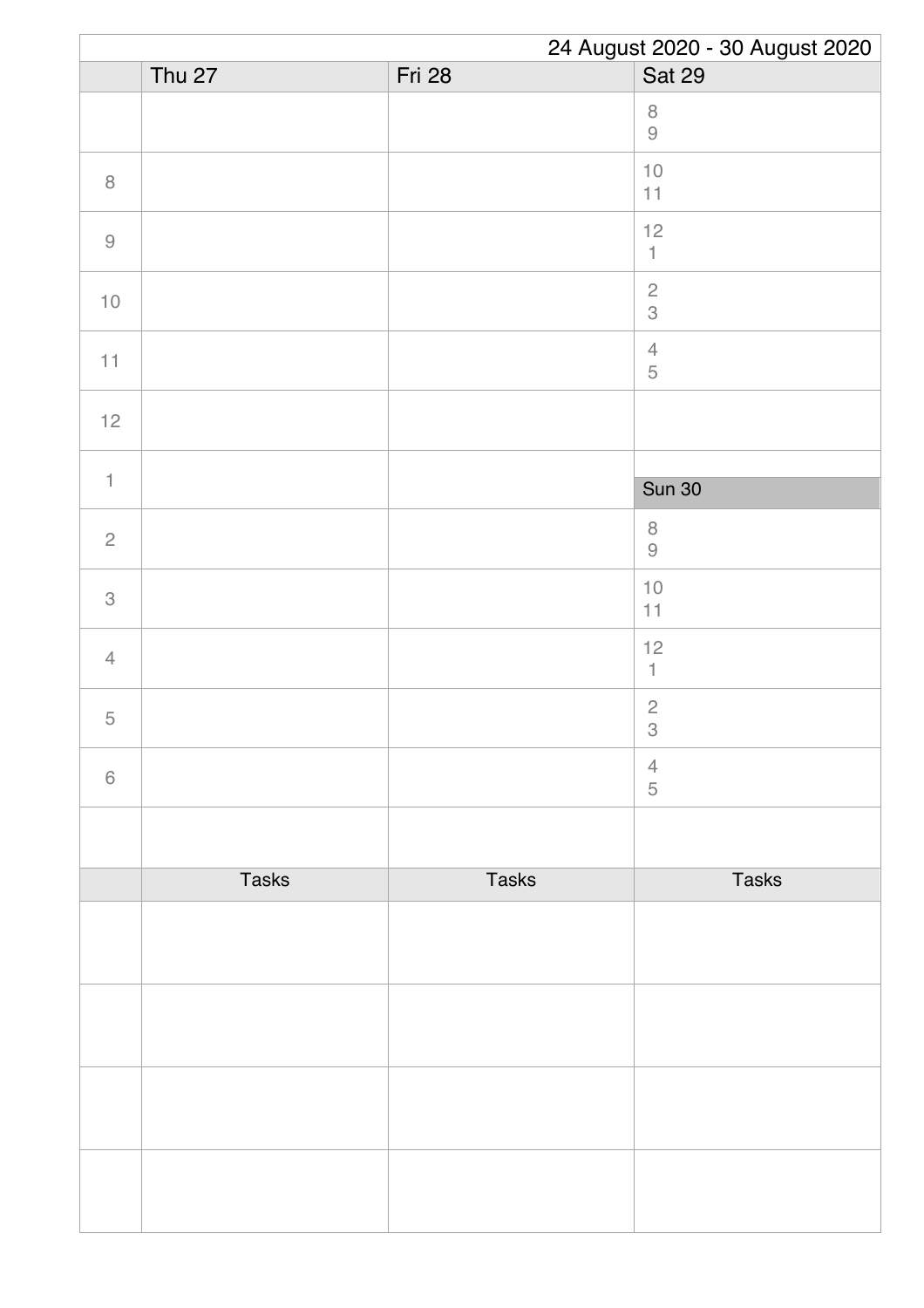| 31 August 2020 - 06 September 2020 |              |              |              |
|------------------------------------|--------------|--------------|--------------|
|                                    | Mon 31       | Tue 1        | Wed 2        |
|                                    |              |              |              |
| $\, 8$                             |              |              |              |
| $\Theta$                           |              |              |              |
| $10$                               |              |              |              |
| 11                                 |              |              |              |
| 12                                 |              |              |              |
| $\ensuremath{\mathsf{1}}$          |              |              |              |
| $\overline{c}$                     |              |              |              |
| $\ensuremath{\mathsf{3}}$          |              |              |              |
| $\overline{4}$                     |              |              |              |
| 5                                  |              |              |              |
| $\,$ $\,$ $\,$                     |              |              |              |
|                                    |              |              |              |
|                                    | <b>Tasks</b> | <b>Tasks</b> | <b>Tasks</b> |
|                                    |              |              |              |
|                                    |              |              |              |
|                                    |              |              |              |
|                                    |              |              |              |
|                                    |              |              |              |
|                                    |              |              |              |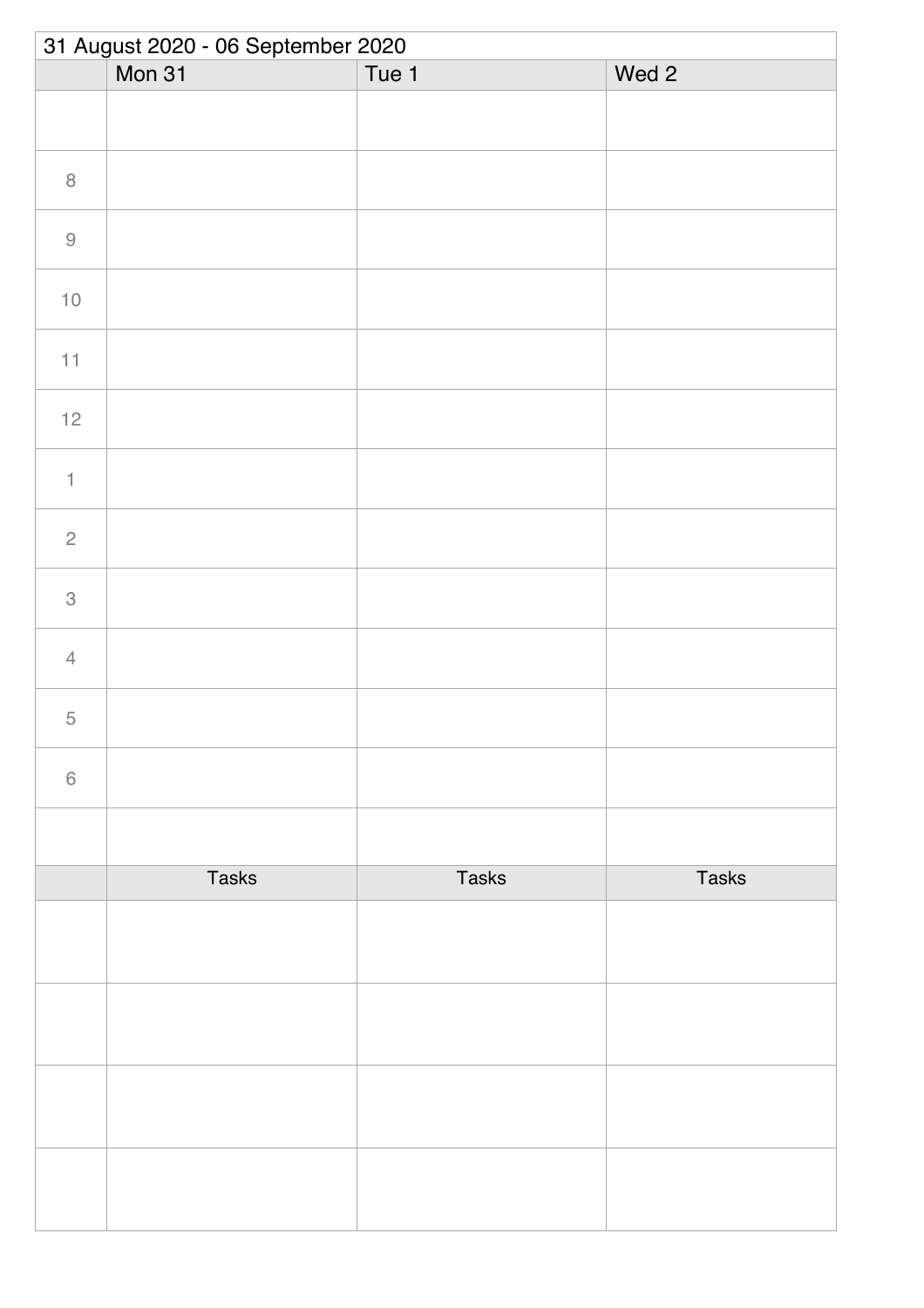|                | 31 August 2020 - 06 September 2020 |              |                                 |  |
|----------------|------------------------------------|--------------|---------------------------------|--|
|                | Thu <sub>3</sub>                   | Fri 4        | Sat 5                           |  |
|                |                                    |              | $\,8\,$<br>$\Theta$             |  |
| $\, 8$         |                                    |              | $10$<br>11                      |  |
| $\hbox{9}$     |                                    |              | 12<br>$\ensuremath{\mathsf{1}}$ |  |
| $10$           |                                    |              | $\frac{2}{3}$                   |  |
| 11             |                                    |              | $\ensuremath{\mathsf{4}}$<br>5  |  |
| 12             |                                    |              |                                 |  |
| $\uparrow$     |                                    |              |                                 |  |
|                |                                    |              | Sun 6                           |  |
| $\mathbf{2}$   |                                    |              | $\,8\,$<br>$\Theta$             |  |
| 3              |                                    |              | $10$<br>11                      |  |
| $\overline{4}$ |                                    |              | 12<br>$\mathbf{1}$              |  |
| $\mathbf 5$    |                                    |              | $\overline{c}$<br>$\,3$         |  |
| $\,$ 6 $\,$    |                                    |              | $\overline{4}$<br>$\sqrt{5}$    |  |
|                |                                    |              |                                 |  |
|                | <b>Tasks</b>                       | <b>Tasks</b> | <b>Tasks</b>                    |  |
|                |                                    |              |                                 |  |
|                |                                    |              |                                 |  |
|                |                                    |              |                                 |  |
|                |                                    |              |                                 |  |
|                |                                    |              |                                 |  |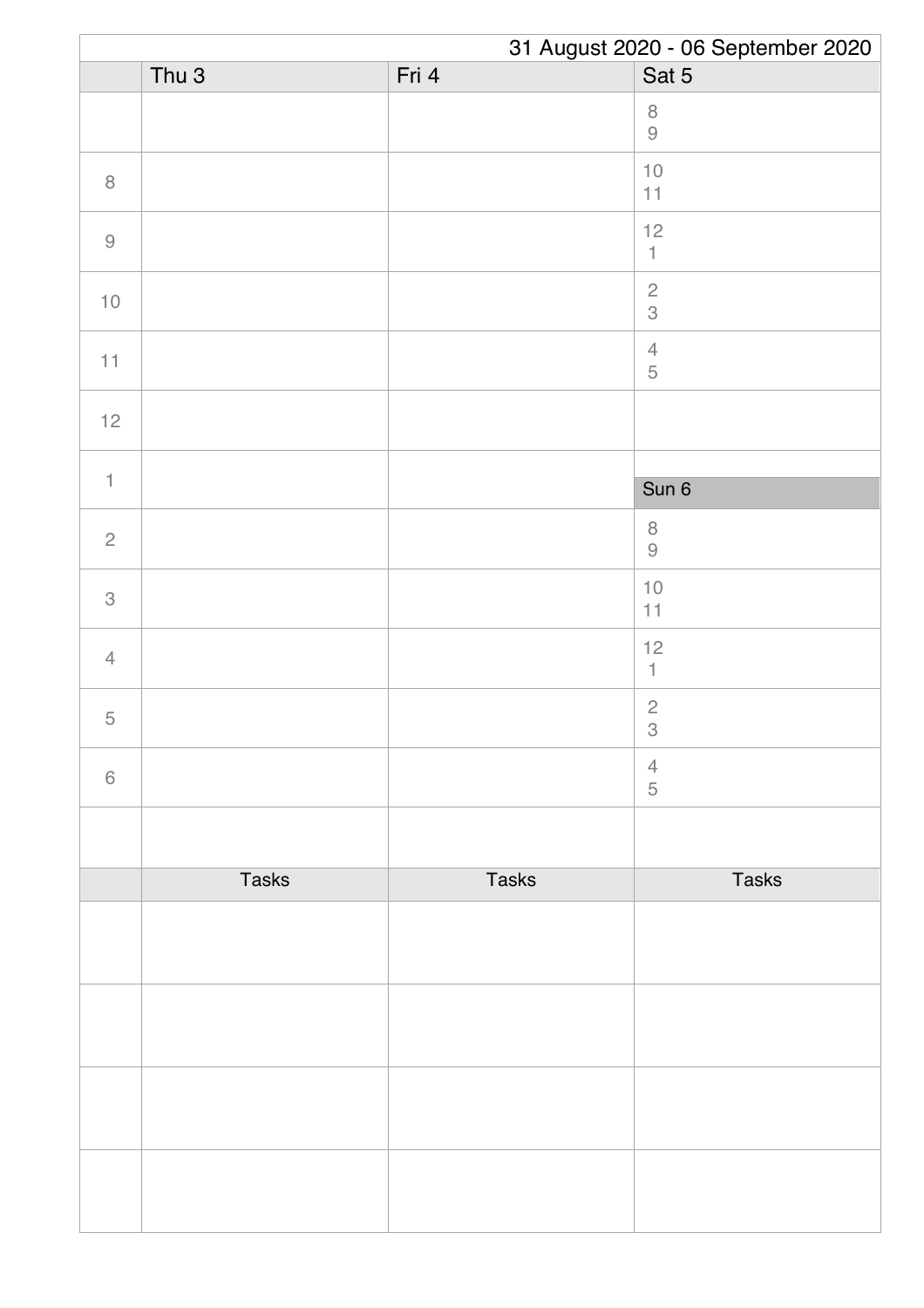| 07 September 2020 - 13 September 2020 |              |              |              |  |
|---------------------------------------|--------------|--------------|--------------|--|
|                                       | Mon 7        | Tue 8        | Wed 9        |  |
|                                       |              |              |              |  |
| $\,8\,$                               |              |              |              |  |
| $\hbox{9}$                            |              |              |              |  |
| $10$                                  |              |              |              |  |
| 11                                    |              |              |              |  |
| $12$                                  |              |              |              |  |
| $\ensuremath{\mathsf{1}}$             |              |              |              |  |
| $\sqrt{2}$                            |              |              |              |  |
| $\ensuremath{\mathsf{3}}$             |              |              |              |  |
| $\overline{4}$                        |              |              |              |  |
| $\overline{5}$                        |              |              |              |  |
| $\,$ $\,$ $\,$                        |              |              |              |  |
|                                       |              |              |              |  |
|                                       | <b>Tasks</b> | <b>Tasks</b> | <b>Tasks</b> |  |
|                                       |              |              |              |  |
|                                       |              |              |              |  |
|                                       |              |              |              |  |
|                                       |              |              |              |  |
|                                       |              |              |              |  |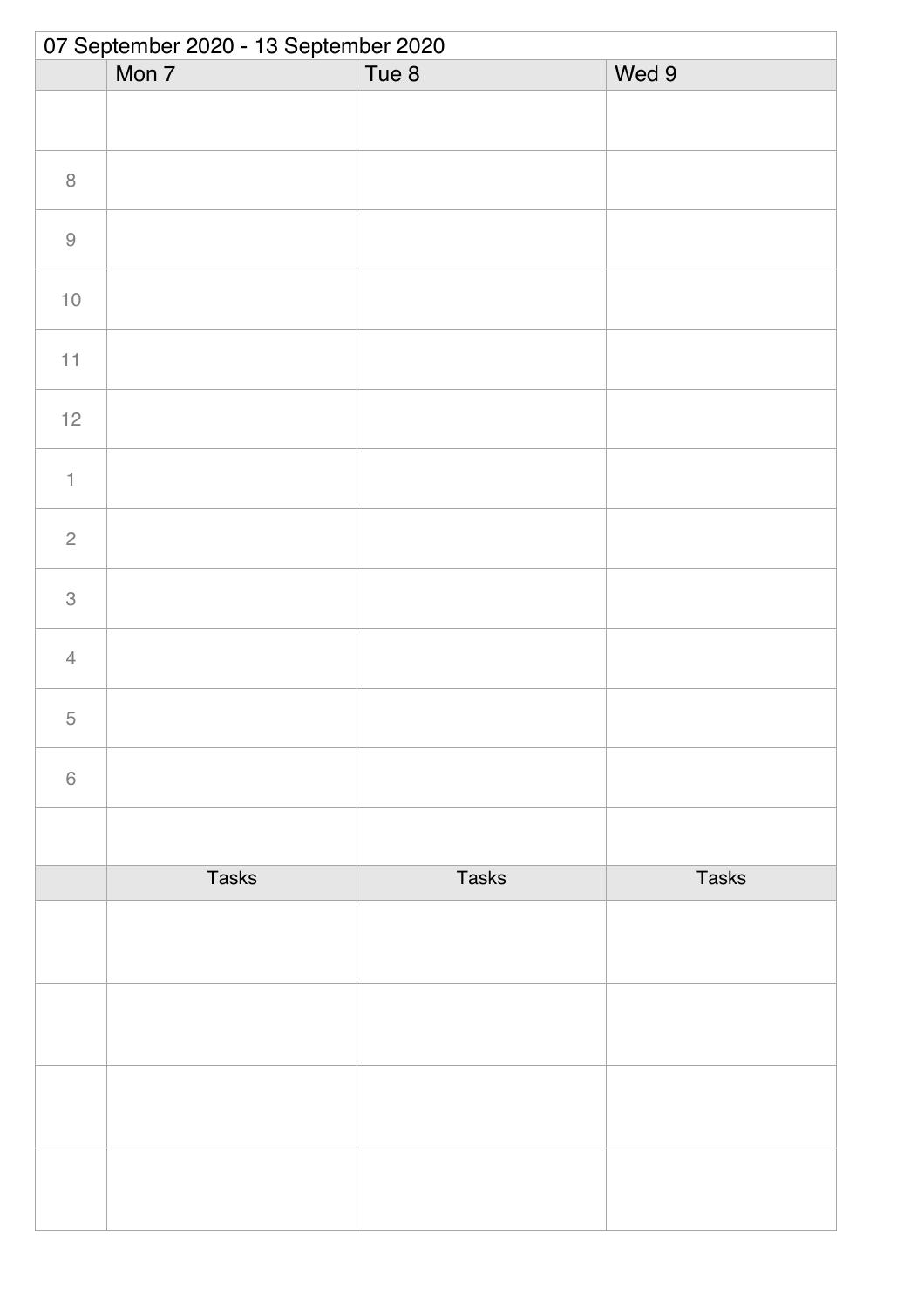|                                                           | 07 September 2020 - 13 September 2020 |              |                                             |  |
|-----------------------------------------------------------|---------------------------------------|--------------|---------------------------------------------|--|
|                                                           | <b>Thu 10</b>                         | Fri 11       | <b>Sat 12</b>                               |  |
|                                                           |                                       |              | $\, 8$<br>$\Theta$                          |  |
| $\, 8$                                                    |                                       |              | $10$<br>11                                  |  |
| $\mathcal{G}% _{M_{1},M_{2}}^{\alpha,\beta}(\mathcal{A})$ |                                       |              | 12<br>$\mathbb{1}$                          |  |
| $10$                                                      |                                       |              | $\frac{2}{3}$                               |  |
| 11                                                        |                                       |              | $\ensuremath{\mathsf{4}}$<br>$\overline{5}$ |  |
| $12$                                                      |                                       |              |                                             |  |
|                                                           |                                       |              |                                             |  |
| $\uparrow$                                                |                                       |              | <b>Sun 13</b>                               |  |
| $\sqrt{2}$                                                |                                       |              | $\,8\,$<br>$\Theta$                         |  |
| 3                                                         |                                       |              | $10$<br>11                                  |  |
| $\overline{4}$                                            |                                       |              | 12<br>$\mathbf{1}$                          |  |
| $\mathbf 5$                                               |                                       |              | $\overline{c}$<br>$\,$ 3 $\,$               |  |
| $\,$ 6 $\,$                                               |                                       |              | $\overline{4}$<br>5                         |  |
|                                                           |                                       |              |                                             |  |
|                                                           | <b>Tasks</b>                          | <b>Tasks</b> | <b>Tasks</b>                                |  |
|                                                           |                                       |              |                                             |  |
|                                                           |                                       |              |                                             |  |
|                                                           |                                       |              |                                             |  |
|                                                           |                                       |              |                                             |  |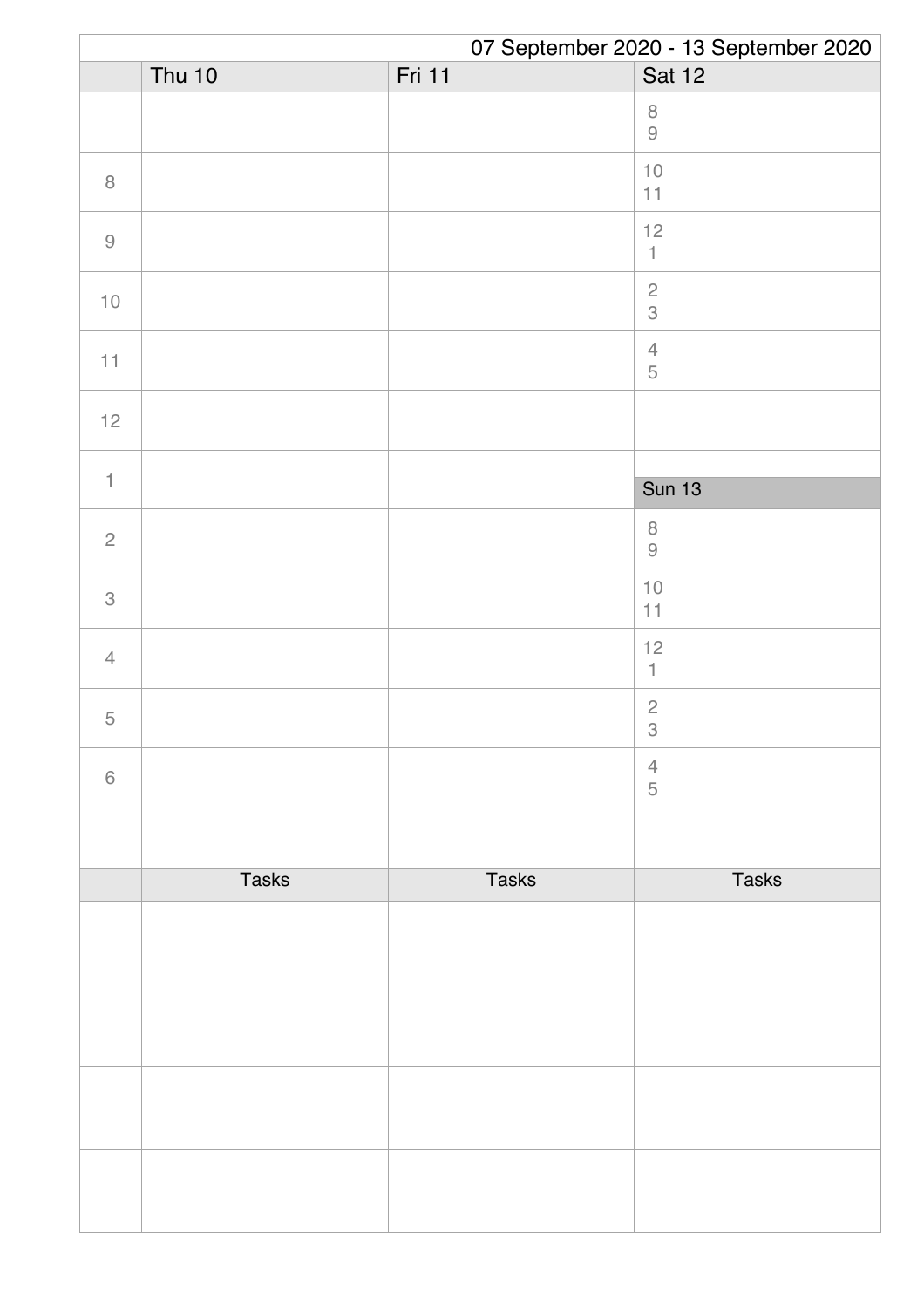|                           | 14 September 2020 - 20 September 2020 |              |              |  |  |
|---------------------------|---------------------------------------|--------------|--------------|--|--|
|                           | Mon 14                                | Tue 15       | Wed 16       |  |  |
|                           |                                       |              |              |  |  |
| $\,8\,$                   |                                       |              |              |  |  |
| $\hbox{9}$                |                                       |              |              |  |  |
| $10$                      |                                       |              |              |  |  |
| 11                        |                                       |              |              |  |  |
| $12$                      |                                       |              |              |  |  |
| $\ensuremath{\mathsf{1}}$ |                                       |              |              |  |  |
| $\sqrt{2}$                |                                       |              |              |  |  |
| $\ensuremath{\mathsf{3}}$ |                                       |              |              |  |  |
| $\overline{4}$            |                                       |              |              |  |  |
| $\overline{5}$            |                                       |              |              |  |  |
| $\,$ $\,$ $\,$            |                                       |              |              |  |  |
|                           |                                       |              |              |  |  |
|                           | <b>Tasks</b>                          | <b>Tasks</b> | <b>Tasks</b> |  |  |
|                           |                                       |              |              |  |  |
|                           |                                       |              |              |  |  |
|                           |                                       |              |              |  |  |
|                           |                                       |              |              |  |  |
|                           |                                       |              |              |  |  |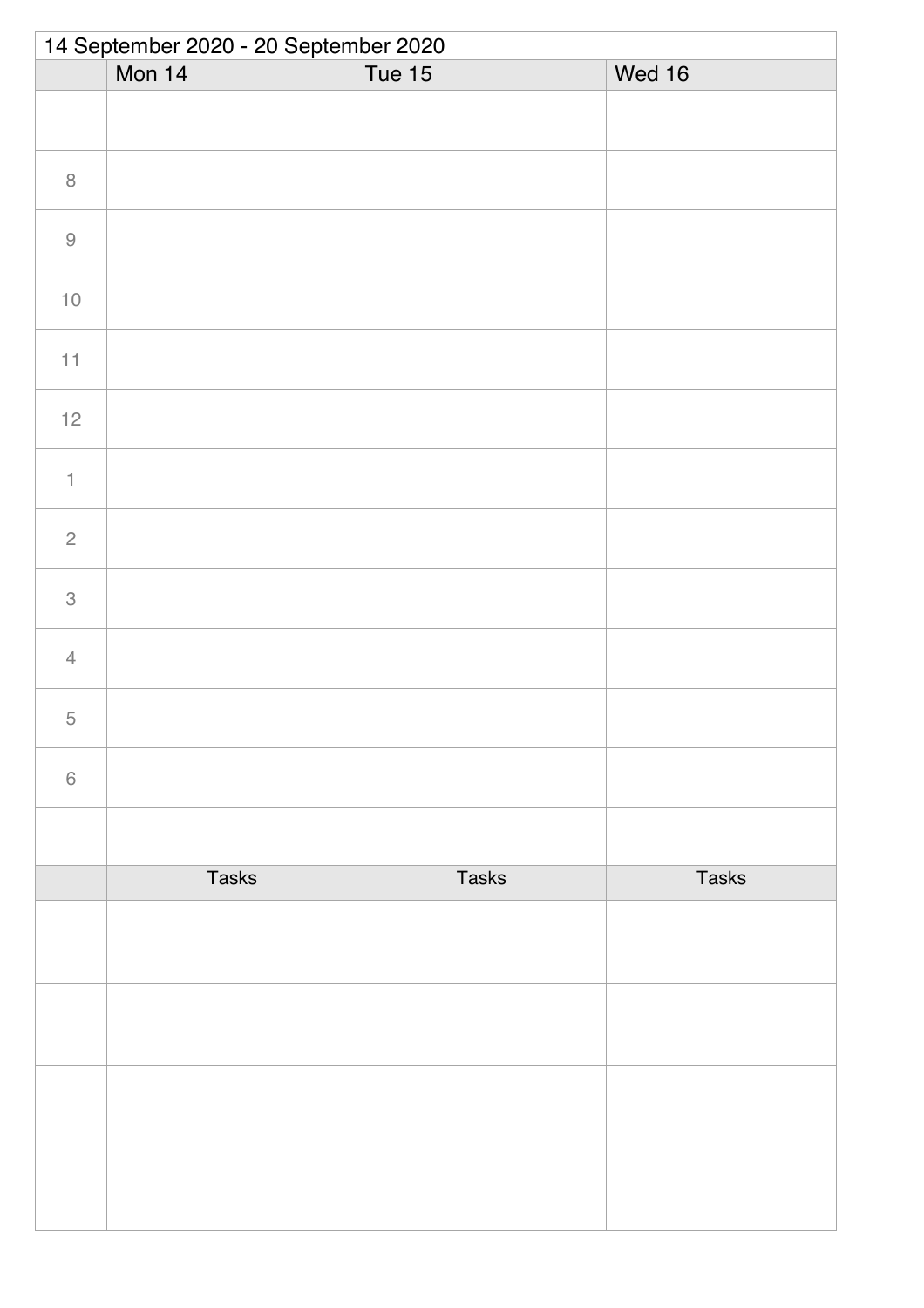|                                                           | 14 September 2020 - 20 September 2020 |               |                                             |  |
|-----------------------------------------------------------|---------------------------------------|---------------|---------------------------------------------|--|
|                                                           | Thu 17                                | <b>Fri 18</b> | <b>Sat 19</b>                               |  |
|                                                           |                                       |               | $\, 8$<br>$\Theta$                          |  |
| $\, 8$                                                    |                                       |               | $10$<br>11                                  |  |
| $\mathcal{G}% _{M_{1},M_{2}}^{\alpha,\beta}(\mathcal{A})$ |                                       |               | 12<br>$\mathbb{1}$                          |  |
| $10$                                                      |                                       |               | $\frac{2}{3}$                               |  |
| 11                                                        |                                       |               | $\ensuremath{\mathsf{4}}$<br>$\overline{5}$ |  |
| $12$                                                      |                                       |               |                                             |  |
|                                                           |                                       |               |                                             |  |
| $\uparrow$                                                |                                       |               | <b>Sun 20</b>                               |  |
| $\sqrt{2}$                                                |                                       |               | $\,8\,$<br>$\Theta$                         |  |
| 3                                                         |                                       |               | $10$<br>11                                  |  |
| $\overline{4}$                                            |                                       |               | 12<br>$\mathbf{1}$                          |  |
| $\mathbf 5$                                               |                                       |               | $\overline{c}$<br>$\,$ 3 $\,$               |  |
| $\,$ 6 $\,$                                               |                                       |               | $\overline{4}$<br>5                         |  |
|                                                           |                                       |               |                                             |  |
|                                                           | <b>Tasks</b>                          | <b>Tasks</b>  | <b>Tasks</b>                                |  |
|                                                           |                                       |               |                                             |  |
|                                                           |                                       |               |                                             |  |
|                                                           |                                       |               |                                             |  |
|                                                           |                                       |               |                                             |  |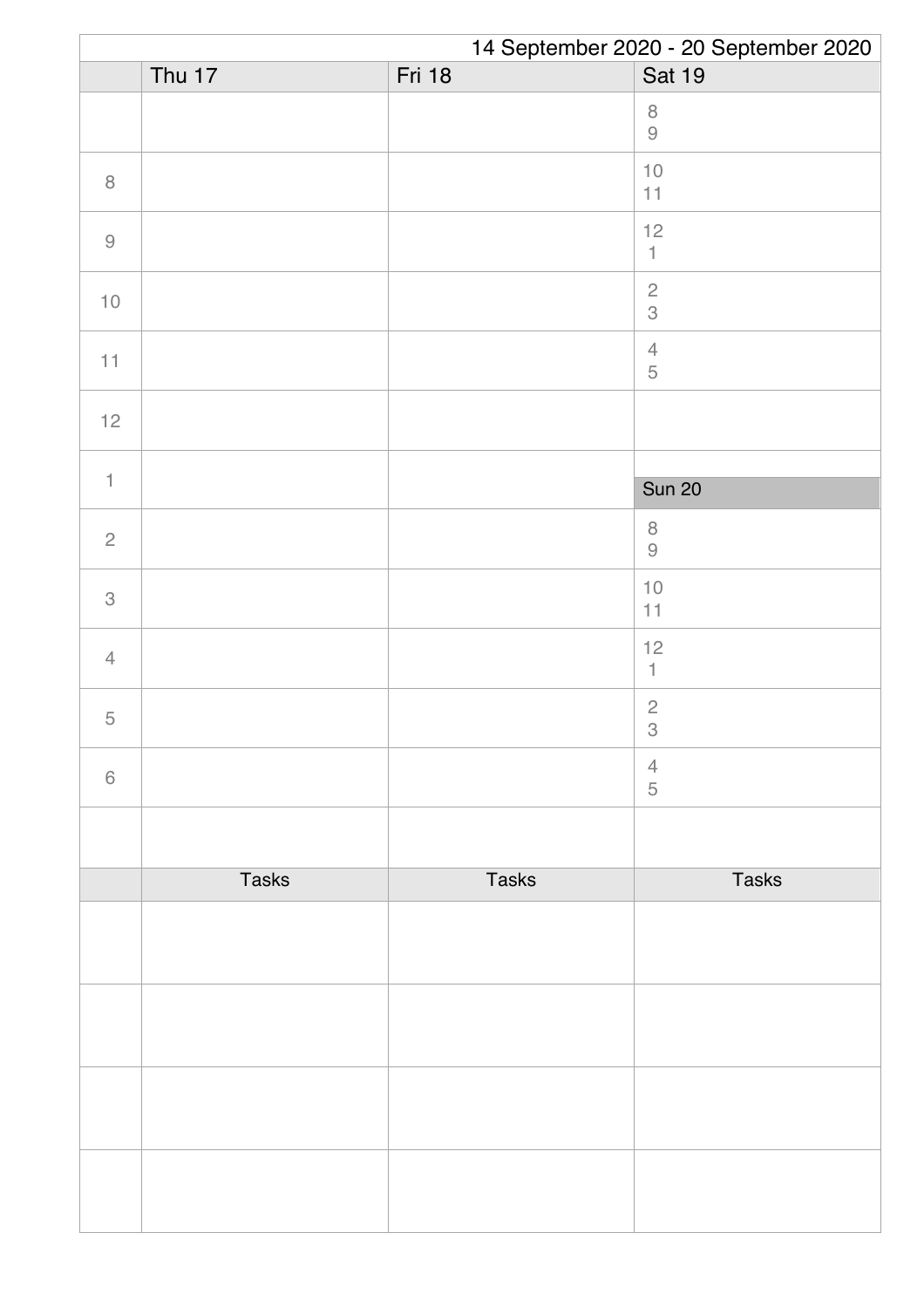|                           | 21 September 2020 - 27 September 2020 |              |              |  |  |
|---------------------------|---------------------------------------|--------------|--------------|--|--|
|                           | Mon 21                                | Tue 22       | Wed 23       |  |  |
|                           |                                       |              |              |  |  |
| $\,8\,$                   |                                       |              |              |  |  |
| $\Theta$                  |                                       |              |              |  |  |
| $10$                      |                                       |              |              |  |  |
| 11                        |                                       |              |              |  |  |
| $12$                      |                                       |              |              |  |  |
| $\ensuremath{\mathsf{1}}$ |                                       |              |              |  |  |
| $\sqrt{2}$                |                                       |              |              |  |  |
| $\ensuremath{\mathsf{3}}$ |                                       |              |              |  |  |
| $\overline{4}$            |                                       |              |              |  |  |
| $\overline{5}$            |                                       |              |              |  |  |
| $\,$ $\,$ $\,$            |                                       |              |              |  |  |
|                           |                                       |              |              |  |  |
|                           | <b>Tasks</b>                          | <b>Tasks</b> | <b>Tasks</b> |  |  |
|                           |                                       |              |              |  |  |
|                           |                                       |              |              |  |  |
|                           |                                       |              |              |  |  |
|                           |                                       |              |              |  |  |
|                           |                                       |              |              |  |  |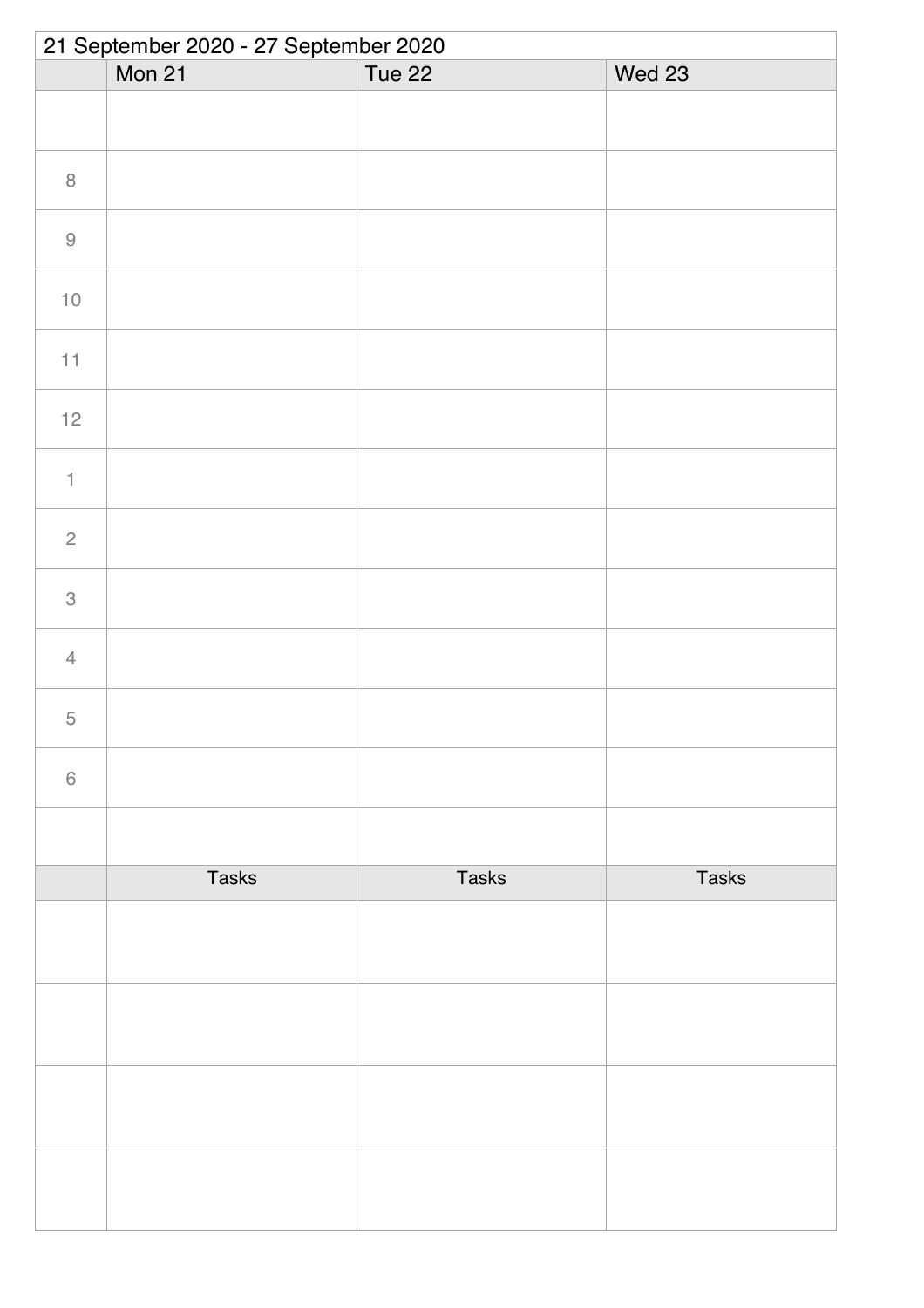|                                                           | 21 September 2020 - 27 September 2020 |               |                              |  |
|-----------------------------------------------------------|---------------------------------------|---------------|------------------------------|--|
|                                                           | <b>Thu 24</b>                         | <b>Fri 25</b> | <b>Sat 26</b>                |  |
|                                                           |                                       |               | $\, 8$<br>$\Theta$           |  |
| $\, 8$                                                    |                                       |               | $10$<br>11                   |  |
| $\mathcal{G}% _{M_{1},M_{2}}^{\alpha,\beta}(\mathcal{A})$ |                                       |               | 12<br>$\mathbb{1}$           |  |
| $10$                                                      |                                       |               | $\frac{2}{3}$                |  |
| 11                                                        |                                       |               | $\sqrt{4}$<br>$\overline{5}$ |  |
| $12$                                                      |                                       |               |                              |  |
|                                                           |                                       |               |                              |  |
| $\mathbf{1}$                                              |                                       |               | <b>Sun 27</b>                |  |
| $\sqrt{2}$                                                |                                       |               | $\,8\,$<br>$\Theta$          |  |
| $\,$ 3 $\,$                                               |                                       |               | $10$<br>11                   |  |
| $\overline{4}$                                            |                                       |               | 12<br>$\mathbf{1}$           |  |
| $\mathbf 5$                                               |                                       |               | $\sqrt{2}$<br>$\,3$          |  |
| $\,$ 6 $\,$                                               |                                       |               | $\overline{4}$<br>5          |  |
|                                                           |                                       |               |                              |  |
|                                                           | <b>Tasks</b>                          | <b>Tasks</b>  | <b>Tasks</b>                 |  |
|                                                           |                                       |               |                              |  |
|                                                           |                                       |               |                              |  |
|                                                           |                                       |               |                              |  |
|                                                           |                                       |               |                              |  |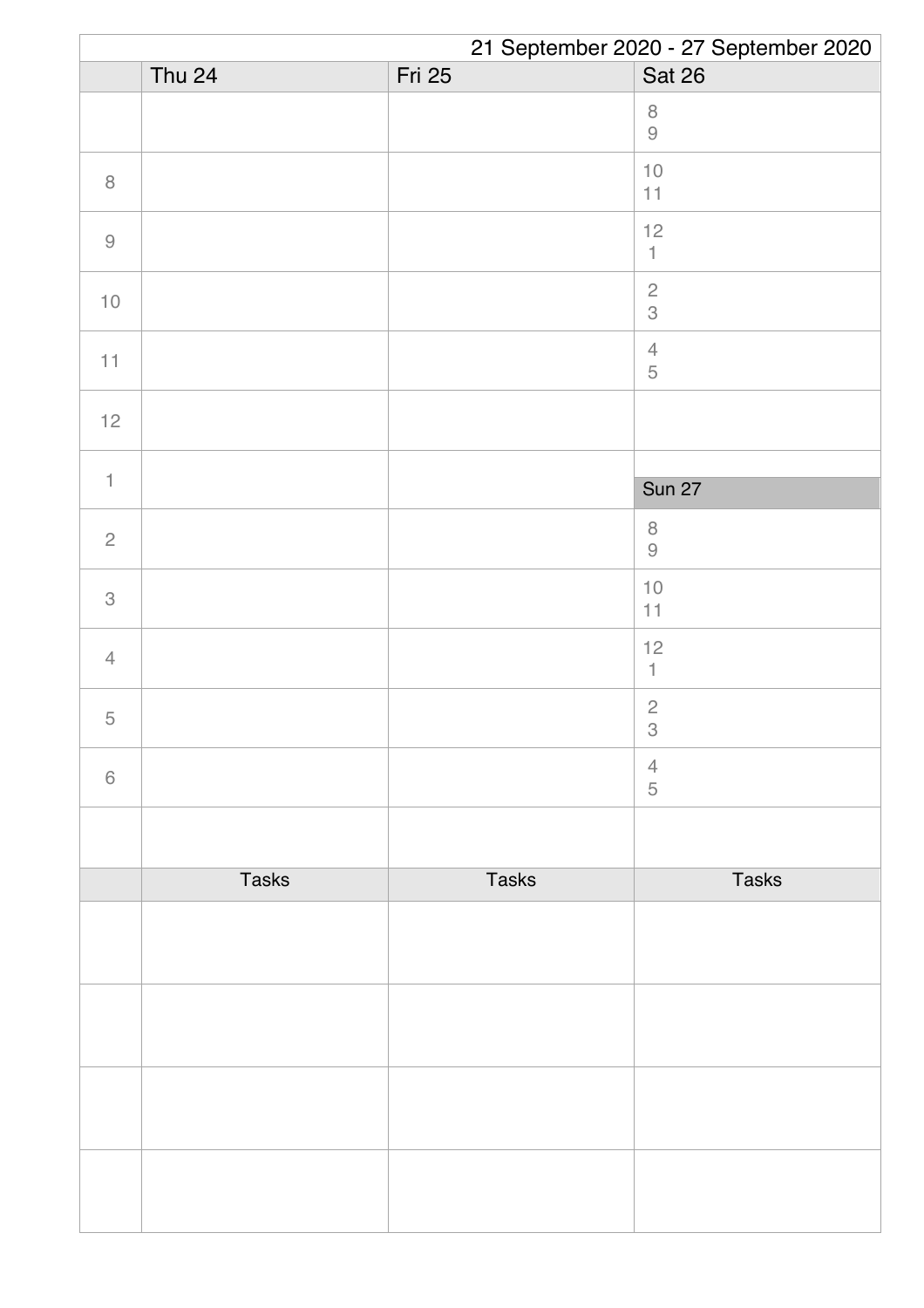| 28 September 2020 - 04 October 2020 |              |              |              |  |
|-------------------------------------|--------------|--------------|--------------|--|
|                                     | Mon 28       | Tue 29       | Wed 30       |  |
|                                     |              |              |              |  |
| $\,8\,$                             |              |              |              |  |
| $\hbox{9}$                          |              |              |              |  |
| $10$                                |              |              |              |  |
| 11                                  |              |              |              |  |
| $12$                                |              |              |              |  |
| $\ensuremath{\mathsf{1}}$           |              |              |              |  |
| $\sqrt{2}$                          |              |              |              |  |
| $\ensuremath{\mathsf{3}}$           |              |              |              |  |
| $\overline{4}$                      |              |              |              |  |
| 5                                   |              |              |              |  |
| $\,$ $\,$ $\,$                      |              |              |              |  |
|                                     |              |              |              |  |
|                                     | <b>Tasks</b> | <b>Tasks</b> | <b>Tasks</b> |  |
|                                     |              |              |              |  |
|                                     |              |              |              |  |
|                                     |              |              |              |  |
|                                     |              |              |              |  |
|                                     |              |              |              |  |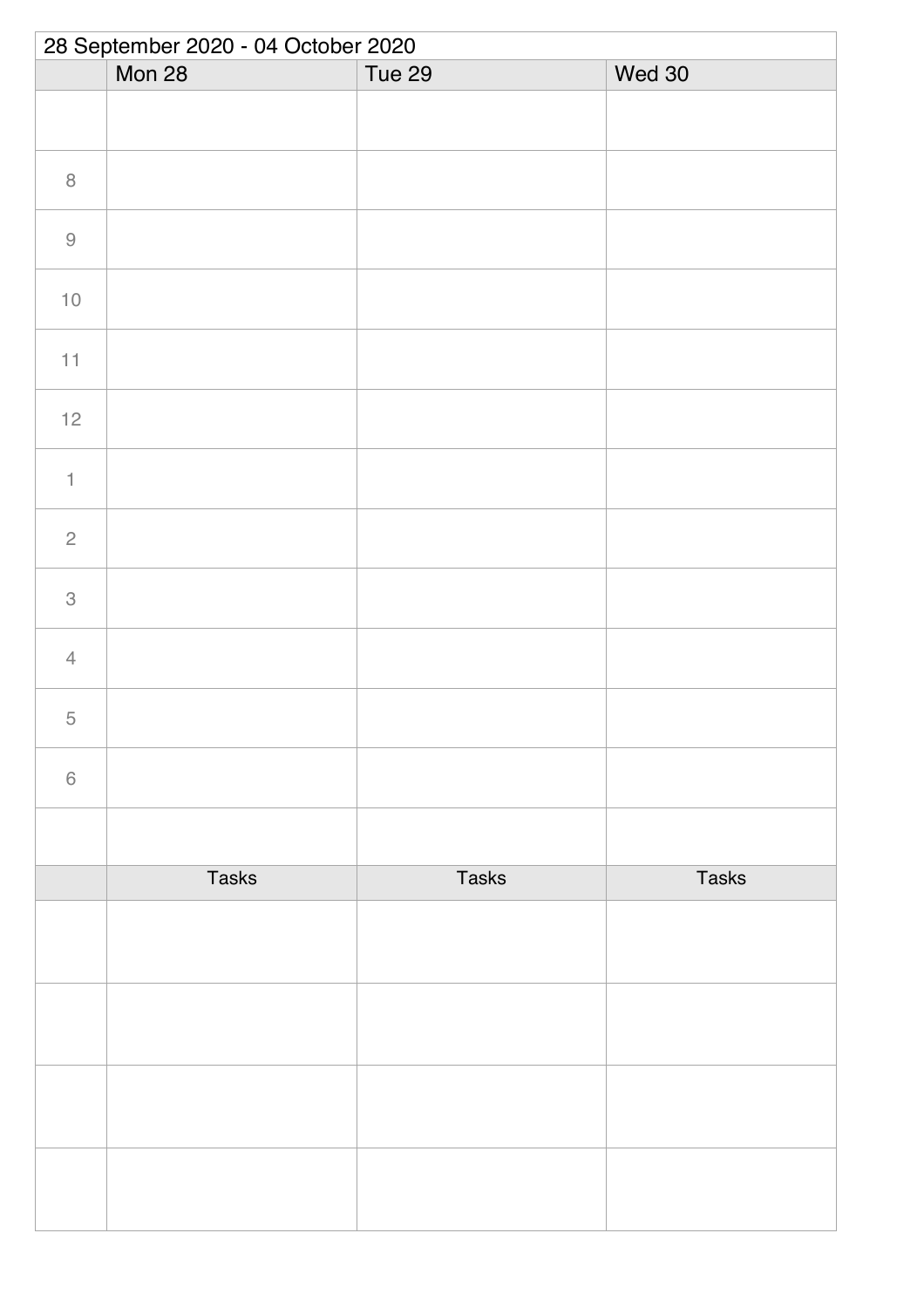|                | 28 September 2020 - 04 October 2020 |              |                                             |
|----------------|-------------------------------------|--------------|---------------------------------------------|
|                | Thu $1$                             | Fri 2        | Sat 3                                       |
|                |                                     |              | $\,8\,$<br>$\Theta$                         |
| $\, 8$         |                                     |              | $10$<br>11                                  |
| $\hbox{9}$     |                                     |              | 12<br>$\ensuremath{\mathsf{1}}$             |
| $10$           |                                     |              | $\frac{2}{3}$                               |
| 11             |                                     |              | $\overline{4}$<br>$\overline{5}$            |
| 12             |                                     |              |                                             |
|                |                                     |              |                                             |
| $\uparrow$     |                                     |              | Sun 4                                       |
| $\sqrt{2}$     |                                     |              | $\,8\,$<br>$\Theta$                         |
| 3              |                                     |              | $10$<br>11                                  |
| $\overline{4}$ |                                     |              | 12<br>1                                     |
| $\mathbf 5$    |                                     |              | $\overline{c}$<br>$\ensuremath{\mathsf{3}}$ |
| 6              |                                     |              | $\overline{4}$<br>5                         |
|                |                                     |              |                                             |
|                | <b>Tasks</b>                        | <b>Tasks</b> | <b>Tasks</b>                                |
|                |                                     |              |                                             |
|                |                                     |              |                                             |
|                |                                     |              |                                             |
|                |                                     |              |                                             |
|                |                                     |              |                                             |
|                |                                     |              |                                             |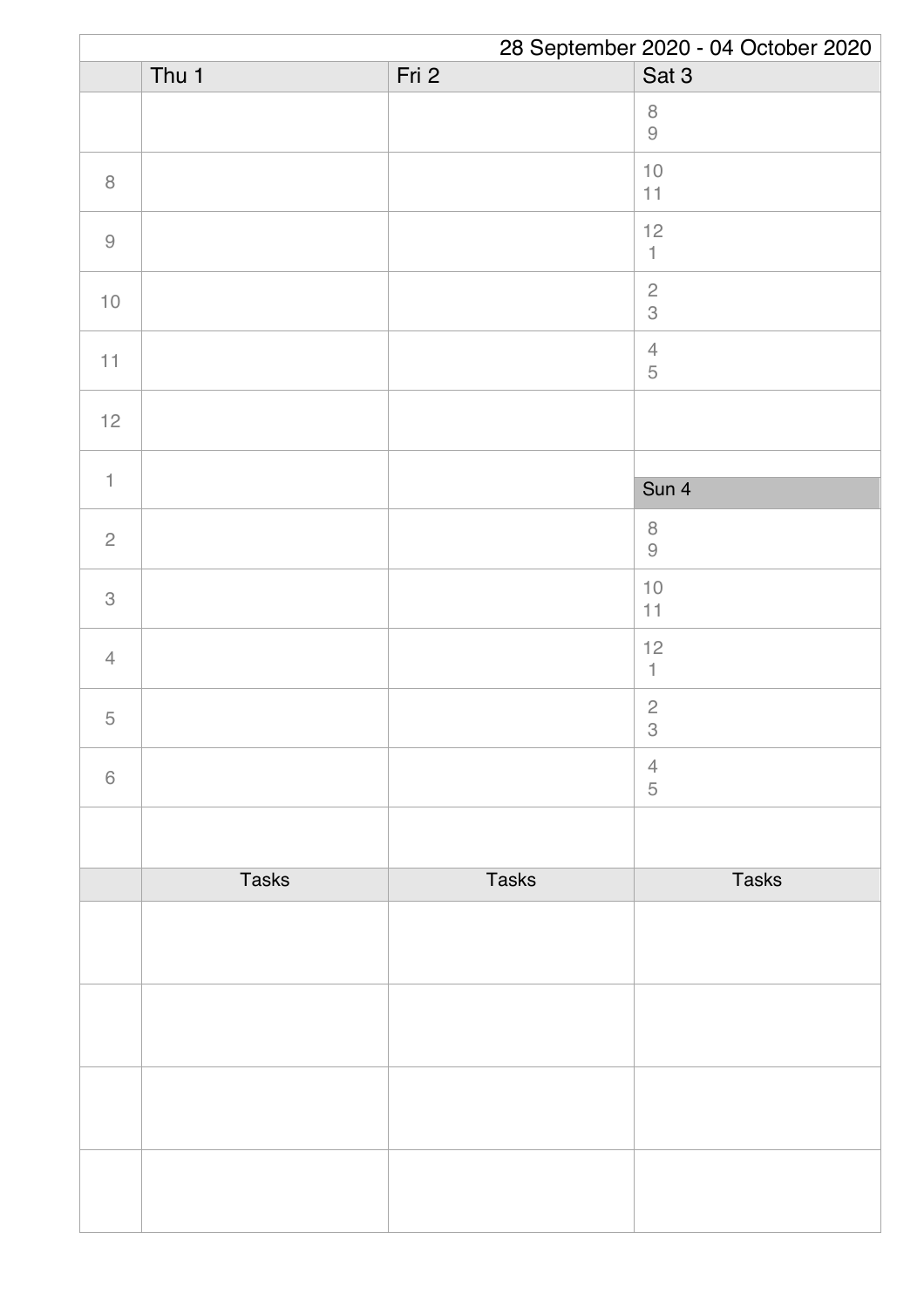|                           | 05 October 2020 - 11 October 2020 |              |              |  |  |
|---------------------------|-----------------------------------|--------------|--------------|--|--|
|                           | Mon 5                             | Tue 6        | Wed 7        |  |  |
|                           |                                   |              |              |  |  |
| $\, 8$                    |                                   |              |              |  |  |
| $\Theta$                  |                                   |              |              |  |  |
| $10$                      |                                   |              |              |  |  |
| 11                        |                                   |              |              |  |  |
| $12$                      |                                   |              |              |  |  |
| $\mathbf{1}$              |                                   |              |              |  |  |
| $\sqrt{2}$                |                                   |              |              |  |  |
| $\ensuremath{\mathsf{3}}$ |                                   |              |              |  |  |
| $\overline{4}$            |                                   |              |              |  |  |
| $\overline{5}$            |                                   |              |              |  |  |
| $\,$ $\,$ $\,$            |                                   |              |              |  |  |
|                           |                                   |              |              |  |  |
|                           | <b>Tasks</b>                      | <b>Tasks</b> | <b>Tasks</b> |  |  |
|                           |                                   |              |              |  |  |
|                           |                                   |              |              |  |  |
|                           |                                   |              |              |  |  |
|                           |                                   |              |              |  |  |
|                           |                                   |              |              |  |  |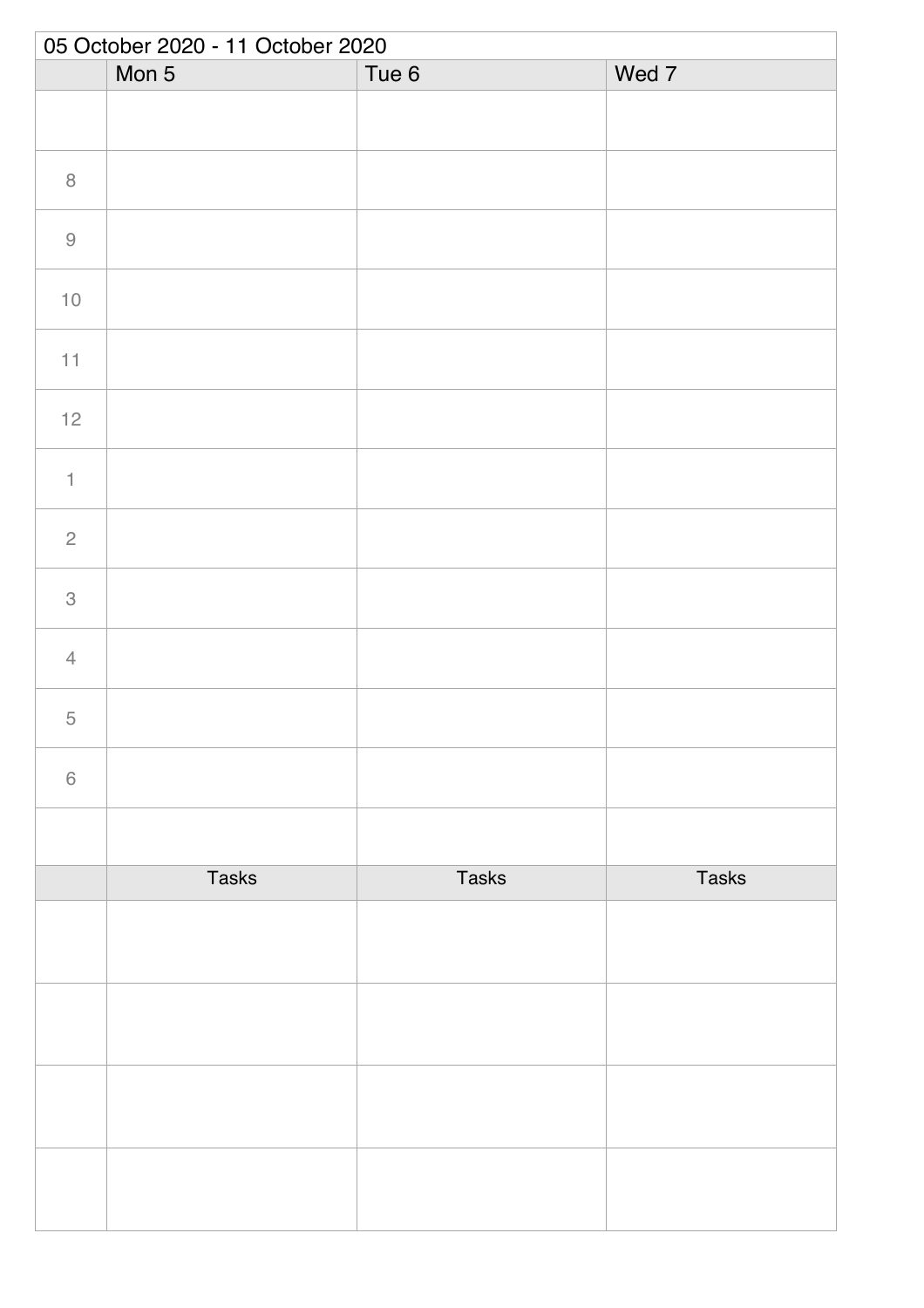|                |                  |              | 05 October 2020 - 11 October 2020                                    |
|----------------|------------------|--------------|----------------------------------------------------------------------|
|                | Thu <sub>8</sub> | Fri 9        | <b>Sat 10</b>                                                        |
|                |                  |              | $\, 8$<br>$\hbox{9}$                                                 |
| $\, 8$         |                  |              | $10$<br>11                                                           |
| $\hbox{9}$     |                  |              | 12<br>$\mathbbm{1}$                                                  |
| $10$           |                  |              | $\frac{2}{3}$                                                        |
| 11             |                  |              | $\sqrt{4}$<br>$\mathbf 5$                                            |
| $12$           |                  |              |                                                                      |
| $\uparrow$     |                  |              |                                                                      |
|                |                  |              | <b>Sun 11</b>                                                        |
| $\overline{c}$ |                  |              | $\,8\,$<br>$\mathcal{G}% _{M_{1},M_{2}}^{\alpha,\beta}(\mathcal{A})$ |
| $\mathcal{S}$  |                  |              | $10$<br>11                                                           |
| $\overline{4}$ |                  |              | 12<br>$\mathbf{1}$                                                   |
| $\mathbf 5$    |                  |              | $\overline{c}$<br>$\,3$                                              |
| $\,$ 6 $\,$    |                  |              | $\overline{4}$<br>$\sqrt{5}$                                         |
|                |                  |              |                                                                      |
|                | <b>Tasks</b>     | <b>Tasks</b> | <b>Tasks</b>                                                         |
|                |                  |              |                                                                      |
|                |                  |              |                                                                      |
|                |                  |              |                                                                      |
|                |                  |              |                                                                      |
|                |                  |              |                                                                      |
|                |                  |              |                                                                      |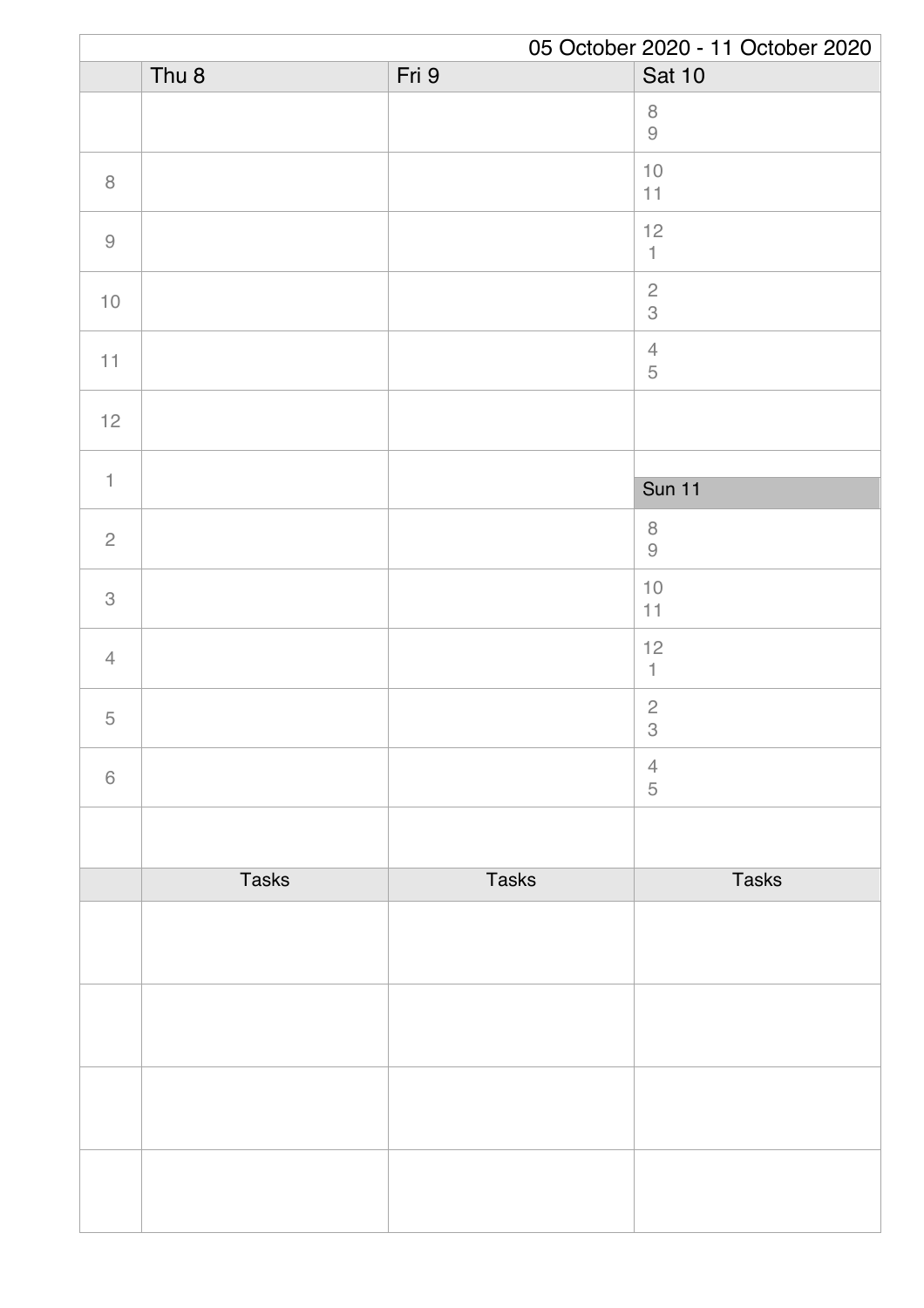| 12 October 2020 - 18 October 2020 |              |               |              |  |
|-----------------------------------|--------------|---------------|--------------|--|
|                                   | Mon 12       | <b>Tue 13</b> | Wed 14       |  |
|                                   |              |               |              |  |
| $\,8\,$                           |              |               |              |  |
| $\hbox{9}$                        |              |               |              |  |
| $10$                              |              |               |              |  |
| 11                                |              |               |              |  |
| $12$                              |              |               |              |  |
| $\mathbf{1}$                      |              |               |              |  |
| $\overline{c}$                    |              |               |              |  |
| $\ensuremath{\mathsf{3}}$         |              |               |              |  |
| $\overline{4}$                    |              |               |              |  |
| 5                                 |              |               |              |  |
| $\,$ $\,$ $\,$                    |              |               |              |  |
|                                   |              |               |              |  |
|                                   | <b>Tasks</b> | <b>Tasks</b>  | <b>Tasks</b> |  |
|                                   |              |               |              |  |
|                                   |              |               |              |  |
|                                   |              |               |              |  |
|                                   |              |               |              |  |
|                                   |              |               |              |  |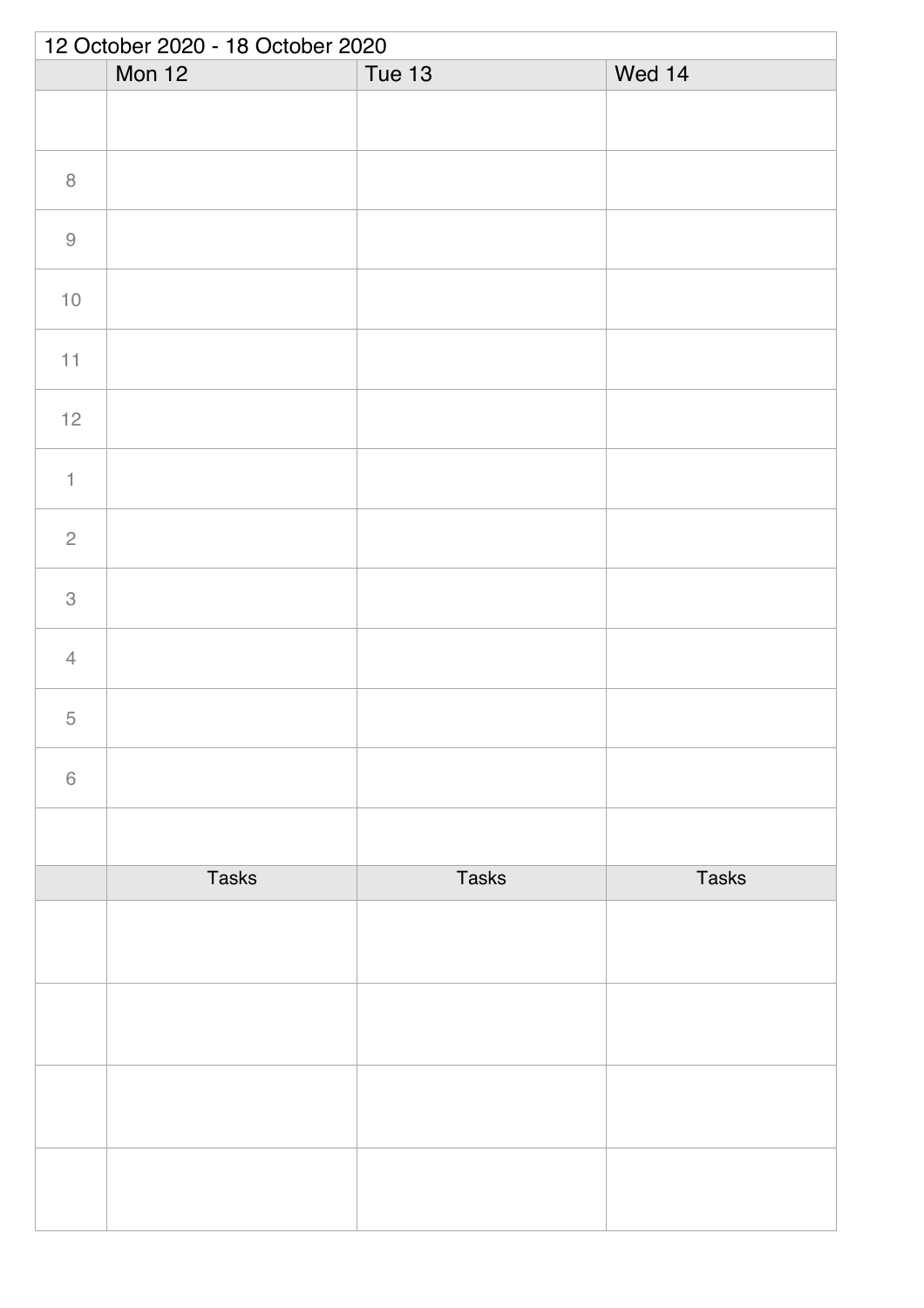|                | 12 October 2020 - 18 October 2020 |               |                                                                     |  |
|----------------|-----------------------------------|---------------|---------------------------------------------------------------------|--|
|                | Thu $15$                          | <b>Fri 16</b> | Sat 17                                                              |  |
|                |                                   |               | $\, 8$<br>$\hbox{9}$                                                |  |
| $\, 8$         |                                   |               | $10$<br>11                                                          |  |
| $\hbox{9}$     |                                   |               | 12<br>$\mathbbm{1}$                                                 |  |
| $10$           |                                   |               | $\sqrt{2}$<br>3                                                     |  |
| 11             |                                   |               | $\sqrt{4}$<br>$\mathbf 5$                                           |  |
| $12$           |                                   |               |                                                                     |  |
|                |                                   |               |                                                                     |  |
| $\uparrow$     |                                   |               | <b>Sun 18</b>                                                       |  |
| $\overline{2}$ |                                   |               | $\, 8$<br>$\mathcal{G}% _{M_{1},M_{2}}^{\alpha,\beta}(\mathcal{A})$ |  |
| 3              |                                   |               | $10$<br>11                                                          |  |
| $\overline{4}$ |                                   |               | 12<br>$\mathbf{1}$                                                  |  |
| $\mathbf 5$    |                                   |               | $\sqrt{2}$<br>$\,3$                                                 |  |
| $\,6\,$        |                                   |               | $\overline{4}$<br>5                                                 |  |
|                |                                   |               |                                                                     |  |
|                | <b>Tasks</b>                      | <b>Tasks</b>  | <b>Tasks</b>                                                        |  |
|                |                                   |               |                                                                     |  |
|                |                                   |               |                                                                     |  |
|                |                                   |               |                                                                     |  |
|                |                                   |               |                                                                     |  |
|                |                                   |               |                                                                     |  |
|                |                                   |               |                                                                     |  |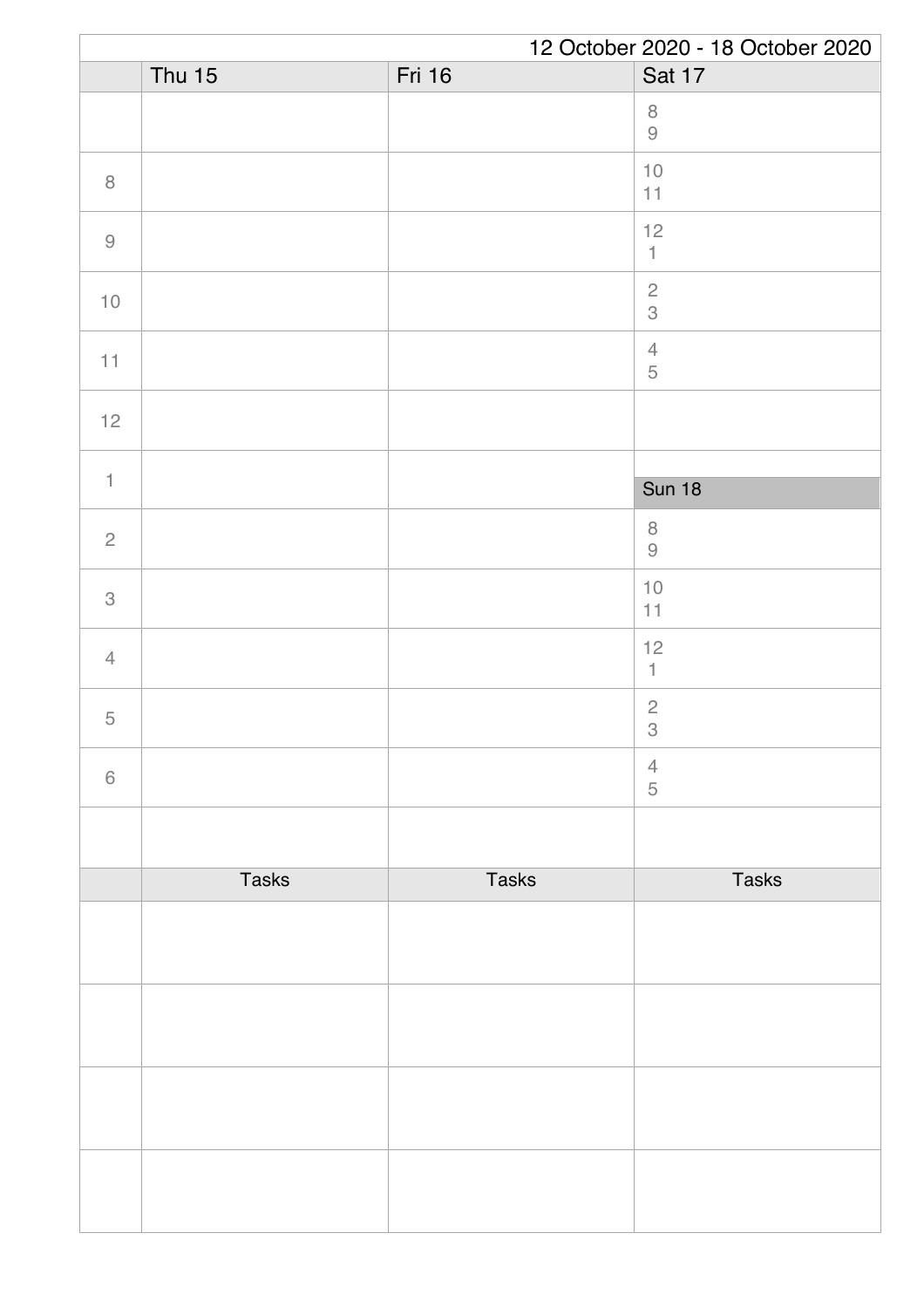| 19 October 2020 - 25 October 2020 |               |              |              |  |
|-----------------------------------|---------------|--------------|--------------|--|
|                                   | <b>Mon 19</b> | Tue 20       | Wed 21       |  |
|                                   |               |              |              |  |
| $\,8\,$                           |               |              |              |  |
| $\hbox{9}$                        |               |              |              |  |
| $10$                              |               |              |              |  |
| 11                                |               |              |              |  |
| $12$                              |               |              |              |  |
| $\ensuremath{\mathsf{1}}$         |               |              |              |  |
| $\sqrt{2}$                        |               |              |              |  |
| $\ensuremath{\mathsf{3}}$         |               |              |              |  |
| $\overline{4}$                    |               |              |              |  |
| 5                                 |               |              |              |  |
| $\,$ $\,$ $\,$                    |               |              |              |  |
|                                   |               |              |              |  |
|                                   | <b>Tasks</b>  | <b>Tasks</b> | <b>Tasks</b> |  |
|                                   |               |              |              |  |
|                                   |               |              |              |  |
|                                   |               |              |              |  |
|                                   |               |              |              |  |
|                                   |               |              |              |  |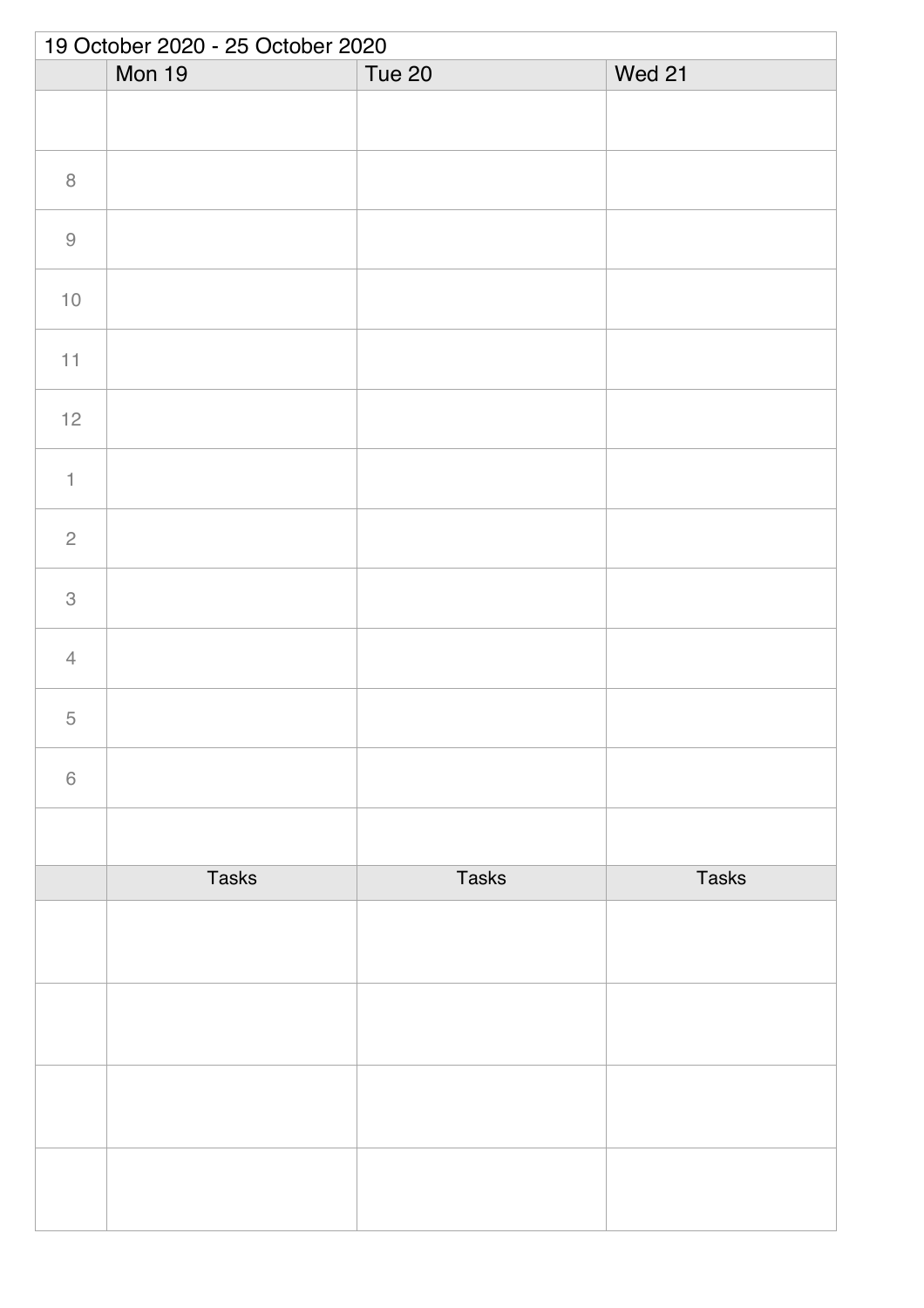|                | 19 October 2020 - 25 October 2020 |               |                             |  |
|----------------|-----------------------------------|---------------|-----------------------------|--|
|                | <b>Thu 22</b>                     | <b>Fri 23</b> | Sat 24                      |  |
|                |                                   |               | $\, 8$<br>$\hbox{9}$        |  |
| $\, 8$         |                                   |               | $10$<br>11                  |  |
| $\hbox{9}$     |                                   |               | 12<br>$\uparrow$            |  |
| $10$           |                                   |               | $\sqrt{2}$<br>$\mathcal S$  |  |
| 11             |                                   |               | $\sqrt{4}$<br>$\mathbf 5$   |  |
| $12$           |                                   |               |                             |  |
| $\mathbf{1}$   |                                   |               |                             |  |
|                |                                   |               | <b>Sun 25</b>               |  |
| $\overline{2}$ |                                   |               | $\,8\,$<br>$\Theta$         |  |
| 3              |                                   |               | $10$<br>11                  |  |
| $\overline{4}$ |                                   |               | 12<br>$\mathbf{1}$          |  |
| 5              |                                   |               | $\sqrt{2}$<br>$\mathcal{S}$ |  |
| $\,6\,$        |                                   |               | $\overline{4}$<br>5         |  |
|                |                                   |               |                             |  |
|                | <b>Tasks</b>                      | <b>Tasks</b>  | <b>Tasks</b>                |  |
|                |                                   |               |                             |  |
|                |                                   |               |                             |  |
|                |                                   |               |                             |  |
|                |                                   |               |                             |  |
|                |                                   |               |                             |  |
|                |                                   |               |                             |  |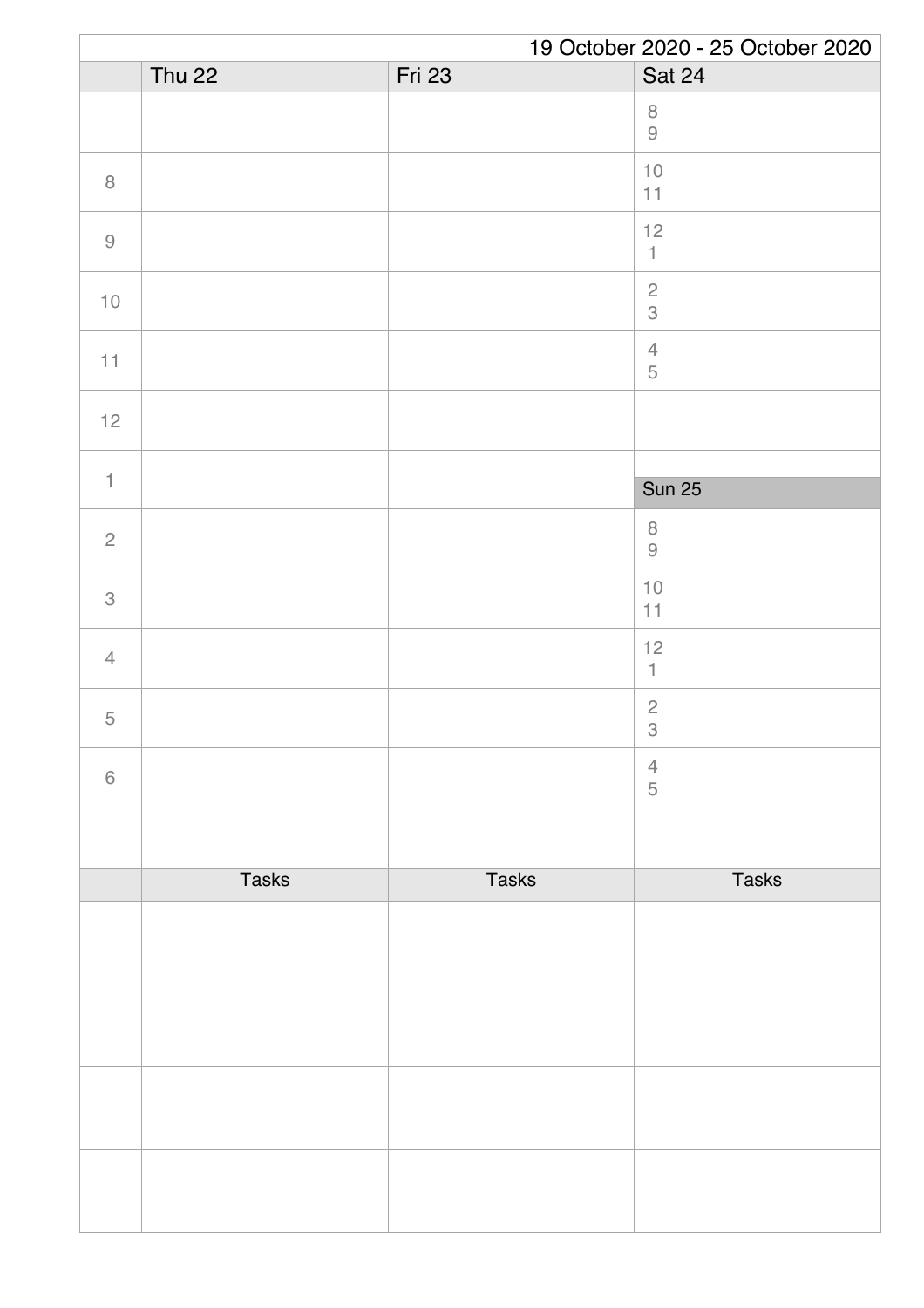|                           | 26 October 2020 - 01 November 2020 |              |              |  |  |
|---------------------------|------------------------------------|--------------|--------------|--|--|
|                           | Mon 26                             | Tue 27       | Wed 28       |  |  |
|                           |                                    |              |              |  |  |
| $\,8\,$                   |                                    |              |              |  |  |
| $\Theta$                  |                                    |              |              |  |  |
| $10$                      |                                    |              |              |  |  |
| 11                        |                                    |              |              |  |  |
| $12$                      |                                    |              |              |  |  |
| $\ensuremath{\mathsf{1}}$ |                                    |              |              |  |  |
| $\sqrt{2}$                |                                    |              |              |  |  |
| $\ensuremath{\mathsf{3}}$ |                                    |              |              |  |  |
| $\overline{4}$            |                                    |              |              |  |  |
| 5                         |                                    |              |              |  |  |
| $\,$ $\,$ $\,$            |                                    |              |              |  |  |
|                           |                                    |              |              |  |  |
|                           | <b>Tasks</b>                       | <b>Tasks</b> | <b>Tasks</b> |  |  |
|                           |                                    |              |              |  |  |
|                           |                                    |              |              |  |  |
|                           |                                    |              |              |  |  |
|                           |                                    |              |              |  |  |
|                           |                                    |              |              |  |  |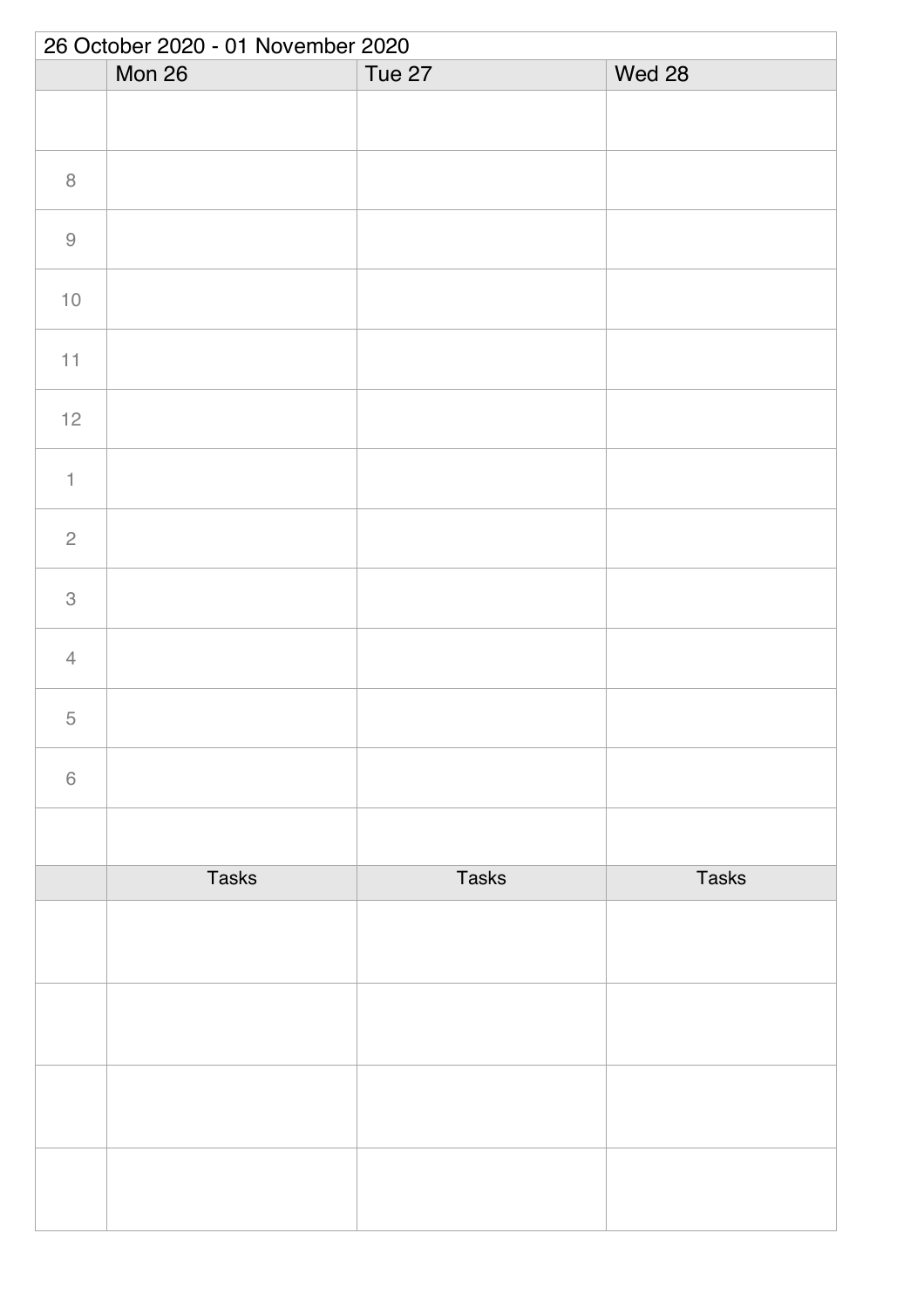| 26 October 2020 - 01 November 2020 |               |               |                                 |
|------------------------------------|---------------|---------------|---------------------------------|
|                                    | <b>Thu 29</b> | <b>Fri</b> 30 | Sat 31                          |
|                                    |               |               | $\,8\,$<br>$\hbox{9}$           |
| $\, 8$                             |               |               | $10$<br>11                      |
| $\hbox{9}$                         |               |               | 12<br>$\mathbbm{1}$             |
| $10$                               |               |               | $\frac{2}{3}$                   |
| 11                                 |               |               | $\overline{4}$<br>$\mathbf 5$   |
| 12                                 |               |               |                                 |
| $\uparrow$                         |               |               |                                 |
|                                    |               |               | Sun 1                           |
| $\sqrt{2}$                         |               |               | $\,8\,$<br>$\Theta$             |
| $\mathcal{S}$                      |               |               | $10$<br>11                      |
| $\overline{4}$                     |               |               | 12<br>$\mathbf{1}$              |
| $\mathbf 5$                        |               |               | $\overline{c}$<br>$\mathcal{S}$ |
| $\,$ 6 $\,$                        |               |               | $\overline{4}$<br>$\sqrt{5}$    |
|                                    |               |               |                                 |
|                                    | <b>Tasks</b>  | <b>Tasks</b>  | <b>Tasks</b>                    |
|                                    |               |               |                                 |
|                                    |               |               |                                 |
|                                    |               |               |                                 |
|                                    |               |               |                                 |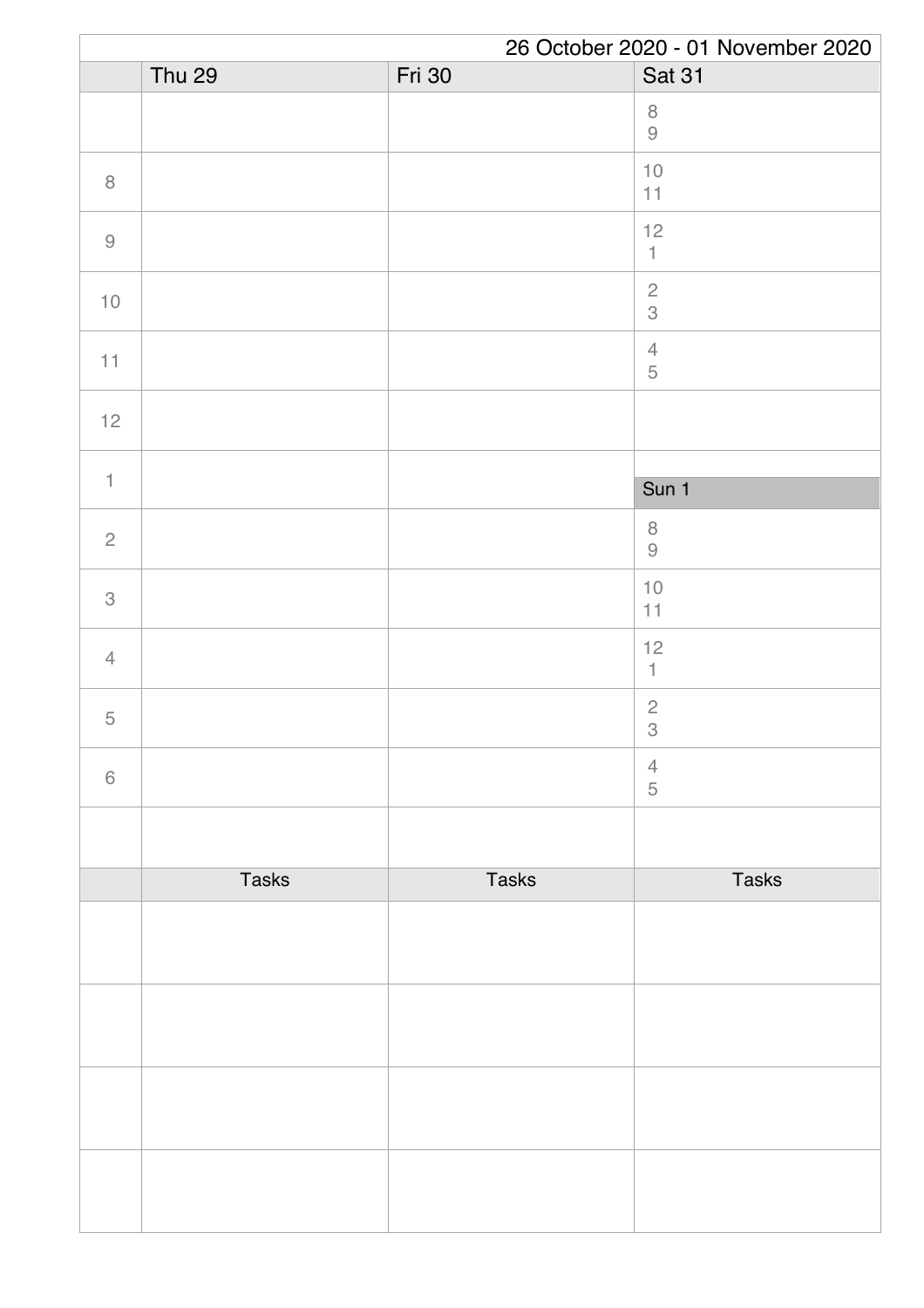| 02 November 2020 - 08 November 2020 |              |              |              |  |
|-------------------------------------|--------------|--------------|--------------|--|
|                                     | Mon 2        | Tue 3        | Wed 4        |  |
|                                     |              |              |              |  |
| $\, 8$                              |              |              |              |  |
| $\Theta$                            |              |              |              |  |
| $10$                                |              |              |              |  |
| 11                                  |              |              |              |  |
| 12                                  |              |              |              |  |
| $\mathbf{1}$                        |              |              |              |  |
| $\sqrt{2}$                          |              |              |              |  |
| $\ensuremath{\mathsf{3}}$           |              |              |              |  |
| $\overline{4}$                      |              |              |              |  |
| 5                                   |              |              |              |  |
| $\,$ $\,$ $\,$                      |              |              |              |  |
|                                     |              |              |              |  |
|                                     | <b>Tasks</b> | <b>Tasks</b> | <b>Tasks</b> |  |
|                                     |              |              |              |  |
|                                     |              |              |              |  |
|                                     |              |              |              |  |
|                                     |              |              |              |  |
|                                     |              |              |              |  |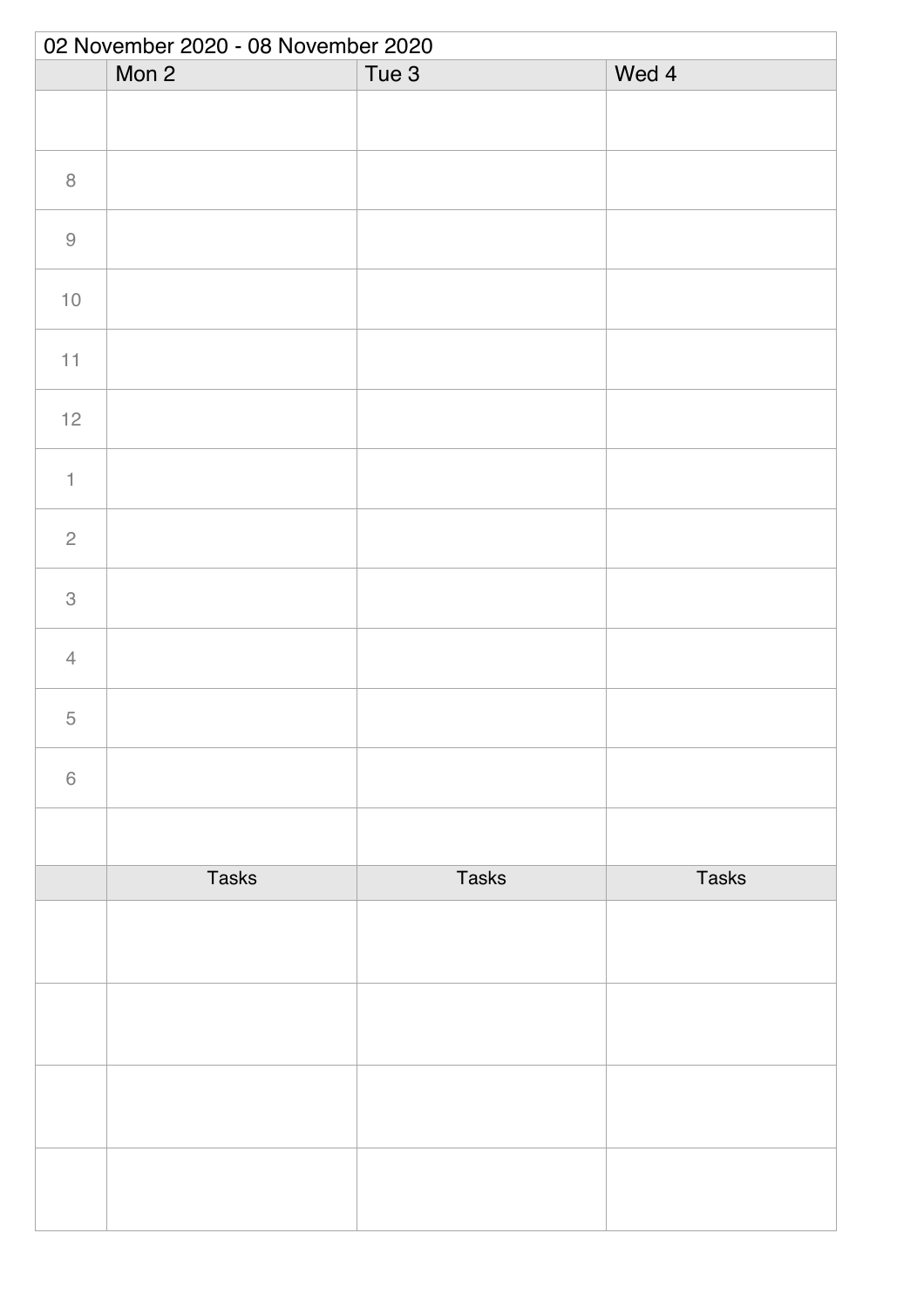|                                                           | 02 November 2020 - 08 November 2020 |              |                                             |  |
|-----------------------------------------------------------|-------------------------------------|--------------|---------------------------------------------|--|
|                                                           | Thu <sub>5</sub>                    | Fri 6        | Sat 7                                       |  |
|                                                           |                                     |              | $\,8\,$<br>$\Theta$                         |  |
| $\, 8$                                                    |                                     |              | $10$<br>11                                  |  |
| $\mathcal{G}% _{M_{1},M_{2}}^{\alpha,\beta}(\mathcal{A})$ |                                     |              | 12<br>$\mathbbm{1}$                         |  |
| $10$                                                      |                                     |              | $\frac{2}{3}$                               |  |
| 11                                                        |                                     |              | $\ensuremath{\mathsf{4}}$<br>$\mathbf 5$    |  |
| 12                                                        |                                     |              |                                             |  |
|                                                           |                                     |              |                                             |  |
| $\uparrow$                                                |                                     |              | Sun 8                                       |  |
| $\overline{2}$                                            |                                     |              | $\,8\,$<br>$\Theta$                         |  |
| 3                                                         |                                     |              | $10$<br>11                                  |  |
| $\overline{4}$                                            |                                     |              | 12<br>$\mathbf{1}$                          |  |
| $\mathbf 5$                                               |                                     |              | $\overline{c}$<br>$\ensuremath{\mathsf{3}}$ |  |
| $\,$ 6 $\,$                                               |                                     |              | $\overline{4}$<br>5                         |  |
|                                                           |                                     |              |                                             |  |
|                                                           | <b>Tasks</b>                        | <b>Tasks</b> | <b>Tasks</b>                                |  |
|                                                           |                                     |              |                                             |  |
|                                                           |                                     |              |                                             |  |
|                                                           |                                     |              |                                             |  |
|                                                           |                                     |              |                                             |  |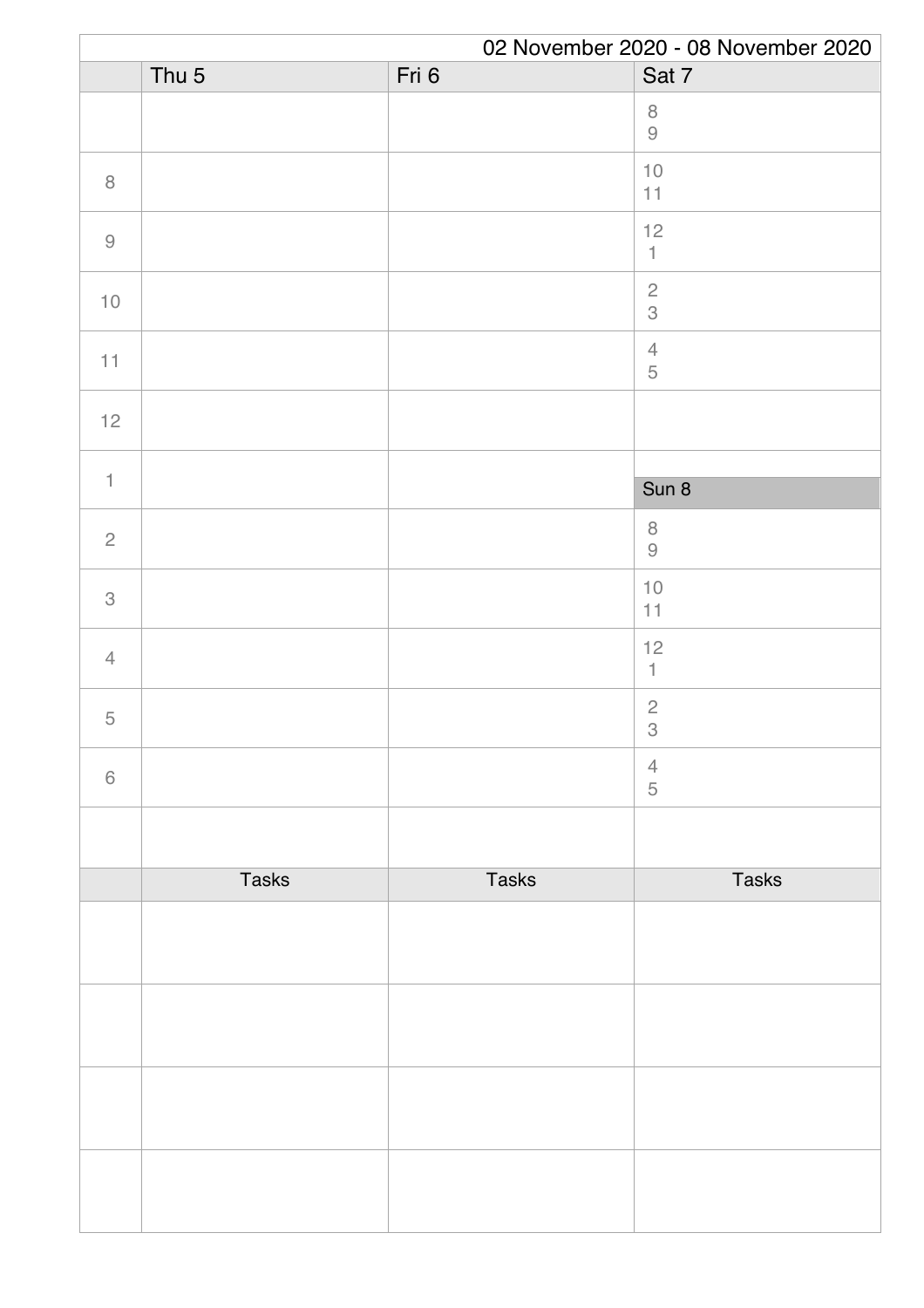| 09 November 2020 - 15 November 2020 |              |               |              |  |
|-------------------------------------|--------------|---------------|--------------|--|
|                                     | Mon 9        | <b>Tue 10</b> | Wed 11       |  |
|                                     |              |               |              |  |
| $\, 8$                              |              |               |              |  |
| $\hbox{9}$                          |              |               |              |  |
| $10$                                |              |               |              |  |
| 11                                  |              |               |              |  |
| $12$                                |              |               |              |  |
| $\ensuremath{\mathsf{1}}$           |              |               |              |  |
| $\sqrt{2}$                          |              |               |              |  |
| $\ensuremath{\mathsf{3}}$           |              |               |              |  |
| $\overline{4}$                      |              |               |              |  |
| 5                                   |              |               |              |  |
| $\,$ $\,$ $\,$                      |              |               |              |  |
|                                     |              |               |              |  |
|                                     | <b>Tasks</b> | <b>Tasks</b>  | <b>Tasks</b> |  |
|                                     |              |               |              |  |
|                                     |              |               |              |  |
|                                     |              |               |              |  |
|                                     |              |               |              |  |
|                                     |              |               |              |  |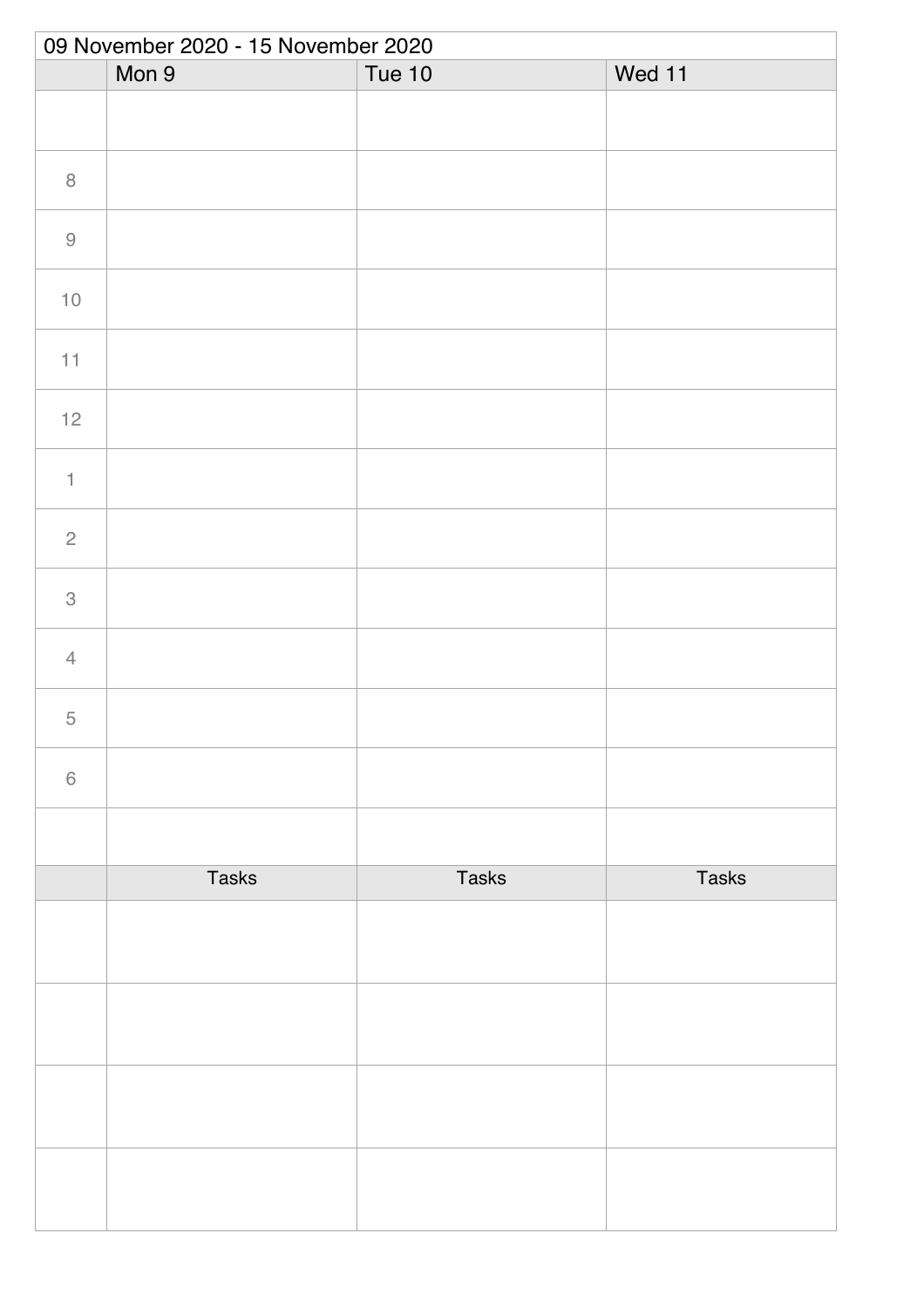|                                                           | 09 November 2020 - 15 November 2020 |               |                                                                      |  |
|-----------------------------------------------------------|-------------------------------------|---------------|----------------------------------------------------------------------|--|
|                                                           | Thu $12$                            | <b>Fri 13</b> | <b>Sat 14</b>                                                        |  |
|                                                           |                                     |               | $\, 8$<br>$\hbox{9}$                                                 |  |
| $\, 8$                                                    |                                     |               | $10$<br>11                                                           |  |
| $\mathcal{G}% _{M_{1},M_{2}}^{\alpha,\beta}(\mathcal{A})$ |                                     |               | 12<br>$\mathbbm{1}$                                                  |  |
| $10$                                                      |                                     |               | $\sqrt{2}$<br>$\mathcal S$                                           |  |
| 11                                                        |                                     |               | $\sqrt{4}$<br>$\mathbf 5$                                            |  |
| $12$                                                      |                                     |               |                                                                      |  |
| $\mathbf{1}$                                              |                                     |               |                                                                      |  |
|                                                           |                                     |               | <b>Sun 15</b>                                                        |  |
| $\overline{2}$                                            |                                     |               | $\,8\,$<br>$\mathcal{G}% _{M_{1},M_{2}}^{\alpha,\beta}(\mathcal{A})$ |  |
| 3                                                         |                                     |               | $10$<br>11                                                           |  |
| $\overline{4}$                                            |                                     |               | 12<br>$\mathbf{1}$                                                   |  |
| $\mathbf 5$                                               |                                     |               | $\sqrt{2}$<br>$\,3$                                                  |  |
| $\,6\,$                                                   |                                     |               | $\overline{4}$<br>5                                                  |  |
|                                                           |                                     |               |                                                                      |  |
|                                                           | <b>Tasks</b>                        | <b>Tasks</b>  | <b>Tasks</b>                                                         |  |
|                                                           |                                     |               |                                                                      |  |
|                                                           |                                     |               |                                                                      |  |
|                                                           |                                     |               |                                                                      |  |
|                                                           |                                     |               |                                                                      |  |
|                                                           |                                     |               |                                                                      |  |
|                                                           |                                     |               |                                                                      |  |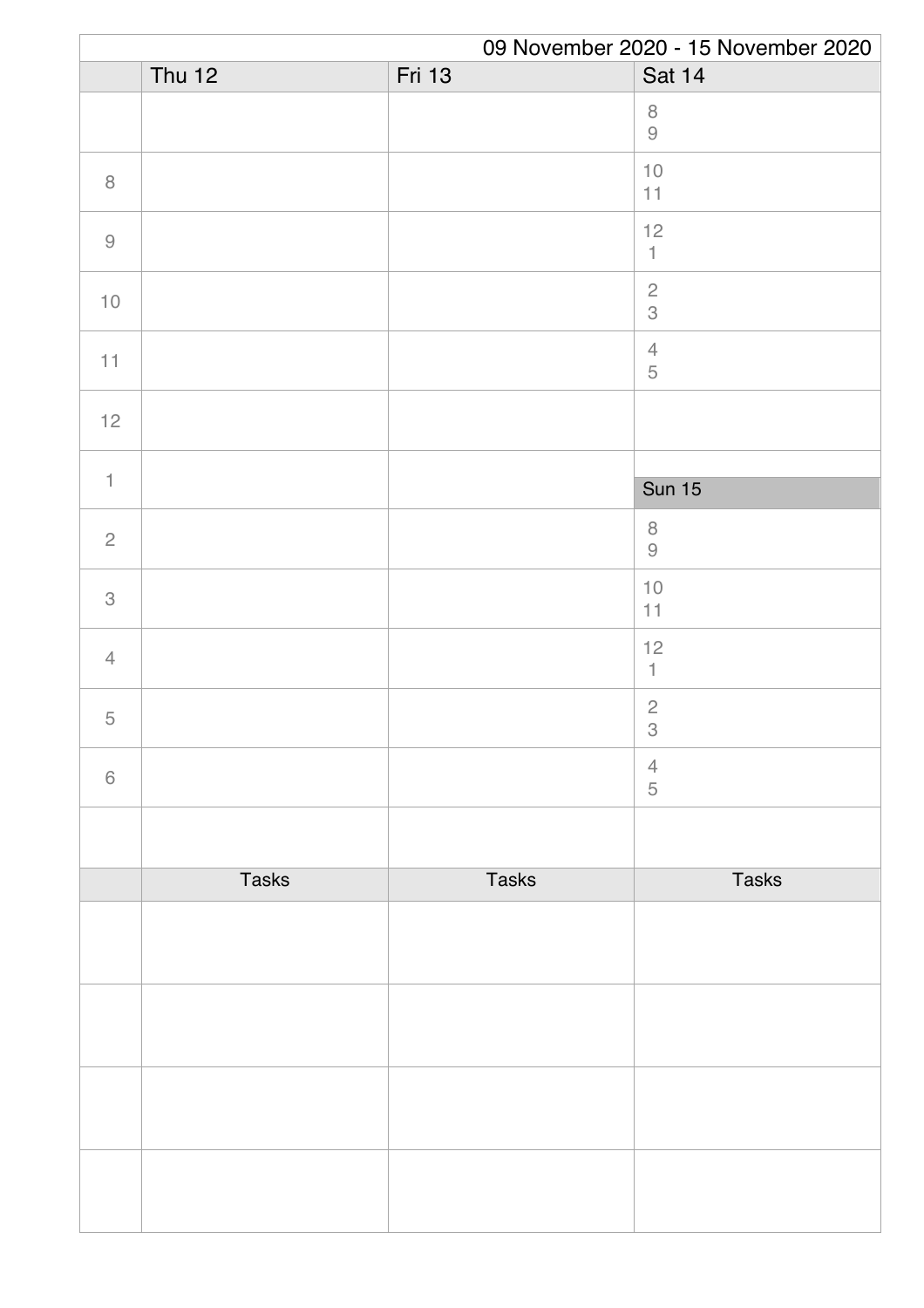|                           | 16 November 2020 - 22 November 2020 |               |              |  |  |
|---------------------------|-------------------------------------|---------------|--------------|--|--|
|                           | Mon 16                              | <b>Tue 17</b> | Wed 18       |  |  |
|                           |                                     |               |              |  |  |
| $\,8\,$                   |                                     |               |              |  |  |
| $\Theta$                  |                                     |               |              |  |  |
| $10$                      |                                     |               |              |  |  |
| 11                        |                                     |               |              |  |  |
| $12$                      |                                     |               |              |  |  |
| $\ensuremath{\mathsf{1}}$ |                                     |               |              |  |  |
| $\sqrt{2}$                |                                     |               |              |  |  |
| $\ensuremath{\mathsf{3}}$ |                                     |               |              |  |  |
| $\overline{4}$            |                                     |               |              |  |  |
| 5                         |                                     |               |              |  |  |
| $\,$ $\,$ $\,$            |                                     |               |              |  |  |
|                           |                                     |               |              |  |  |
|                           | <b>Tasks</b>                        | <b>Tasks</b>  | <b>Tasks</b> |  |  |
|                           |                                     |               |              |  |  |
|                           |                                     |               |              |  |  |
|                           |                                     |               |              |  |  |
|                           |                                     |               |              |  |  |
|                           |                                     |               |              |  |  |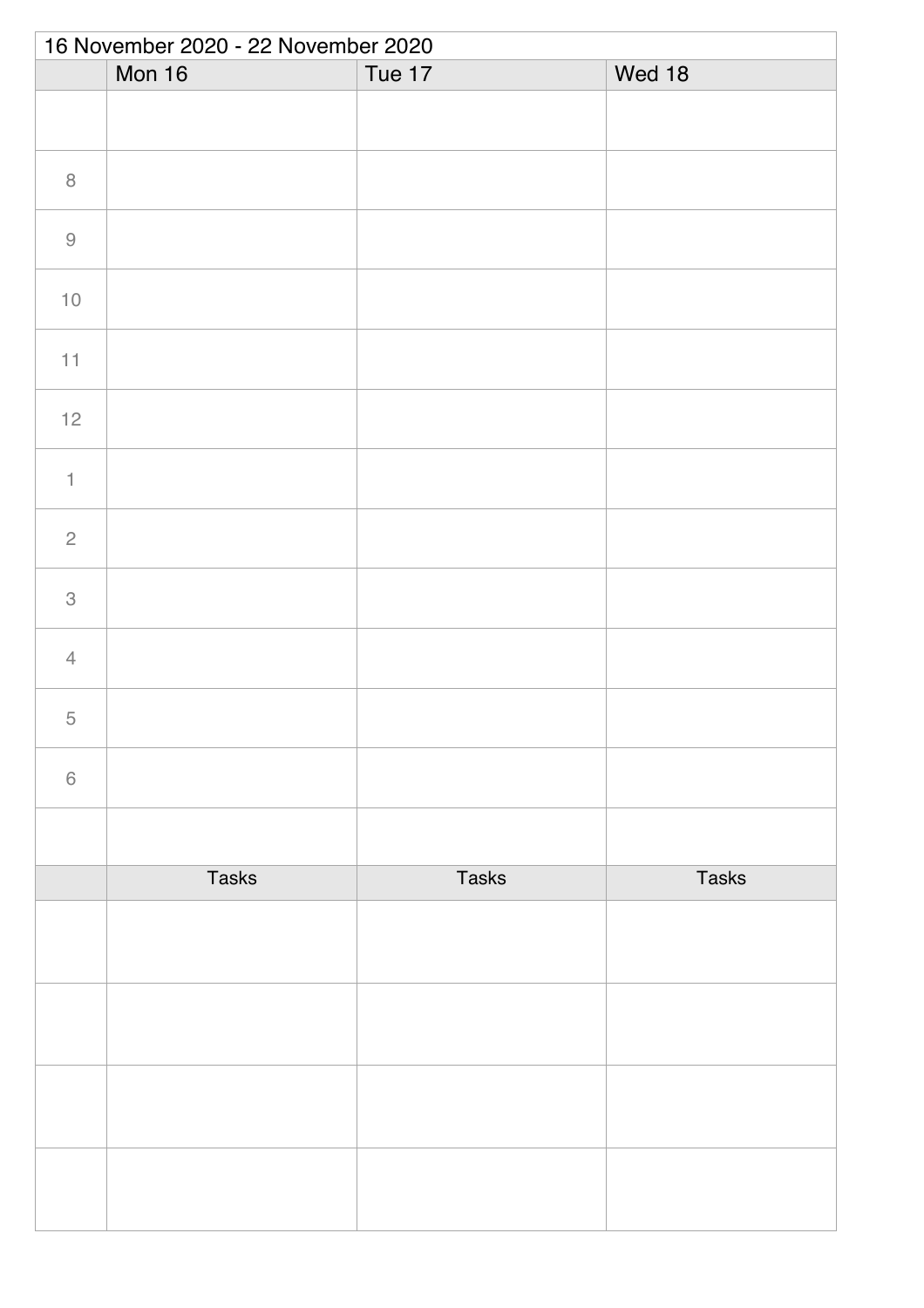|                | 16 November 2020 - 22 November 2020 |               |                           |  |
|----------------|-------------------------------------|---------------|---------------------------|--|
|                | <b>Thu 19</b>                       | <b>Fri 20</b> | <b>Sat 21</b>             |  |
|                |                                     |               | $\,8\,$<br>$\Theta$       |  |
| $\, 8$         |                                     |               | $10$<br>11                |  |
| $\hbox{9}$     |                                     |               | 12<br>$\uparrow$          |  |
| $10$           |                                     |               | $\frac{2}{3}$             |  |
| 11             |                                     |               | $\sqrt{4}$<br>$\mathbf 5$ |  |
| 12             |                                     |               |                           |  |
|                |                                     |               |                           |  |
| $\uparrow$     |                                     |               | <b>Sun 22</b>             |  |
| $\overline{c}$ |                                     |               | $\,8\,$<br>$\Theta$       |  |
| $\mathcal{S}$  |                                     |               | $10$<br>11                |  |
| $\overline{4}$ |                                     |               | 12<br>1                   |  |
| 5              |                                     |               | $\sqrt{2}$<br>$\,$ 3 $\,$ |  |
| $\,$ 6 $\,$    |                                     |               | $\overline{4}$<br>5       |  |
|                |                                     |               |                           |  |
|                | <b>Tasks</b>                        | <b>Tasks</b>  | <b>Tasks</b>              |  |
|                |                                     |               |                           |  |
|                |                                     |               |                           |  |
|                |                                     |               |                           |  |
|                |                                     |               |                           |  |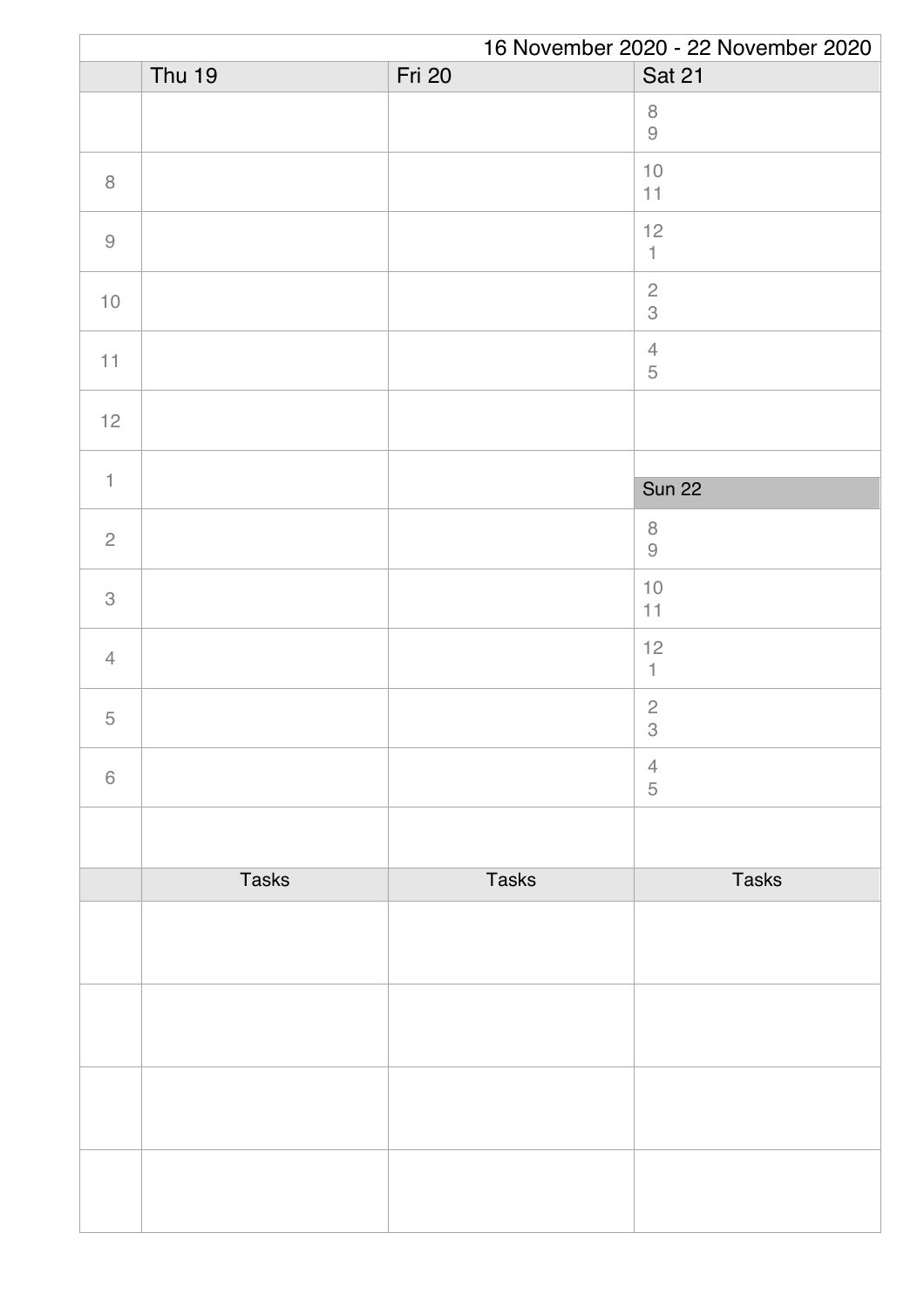|                           | 23 November 2020 - 29 November 2020 |              |               |  |  |
|---------------------------|-------------------------------------|--------------|---------------|--|--|
|                           | Mon 23                              | Tue 24       | <b>Wed 25</b> |  |  |
|                           |                                     |              |               |  |  |
| $\,8\,$                   |                                     |              |               |  |  |
| $\Theta$                  |                                     |              |               |  |  |
| $10$                      |                                     |              |               |  |  |
| 11                        |                                     |              |               |  |  |
| 12                        |                                     |              |               |  |  |
| $\ensuremath{\mathsf{1}}$ |                                     |              |               |  |  |
| $\overline{c}$            |                                     |              |               |  |  |
| $\ensuremath{\mathsf{3}}$ |                                     |              |               |  |  |
| $\overline{4}$            |                                     |              |               |  |  |
| 5                         |                                     |              |               |  |  |
| $\,$ $\,$ $\,$            |                                     |              |               |  |  |
|                           |                                     |              |               |  |  |
|                           | <b>Tasks</b>                        | <b>Tasks</b> | <b>Tasks</b>  |  |  |
|                           |                                     |              |               |  |  |
|                           |                                     |              |               |  |  |
|                           |                                     |              |               |  |  |
|                           |                                     |              |               |  |  |
|                           |                                     |              |               |  |  |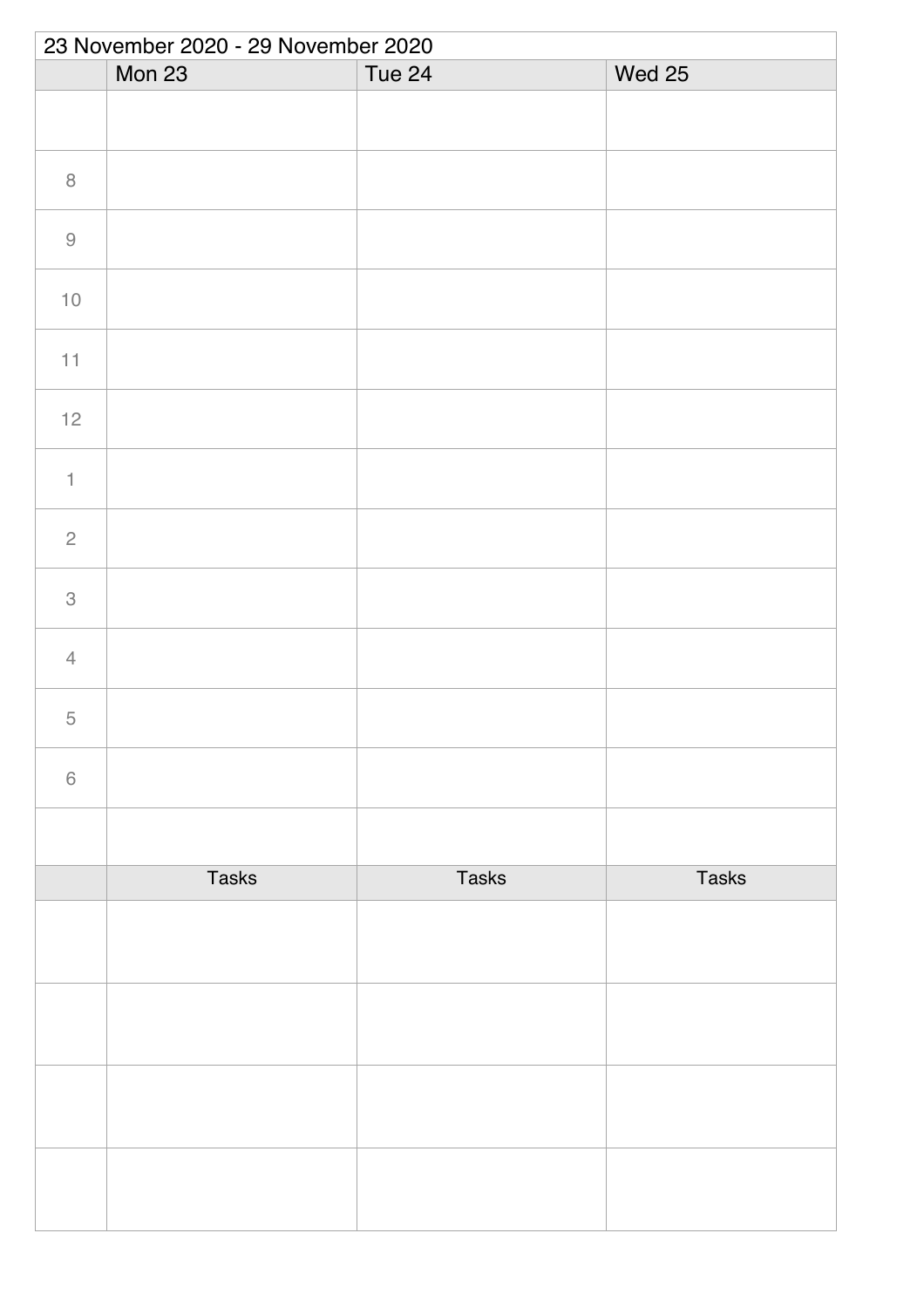|                | 23 November 2020 - 29 November 2020 |              |                           |  |
|----------------|-------------------------------------|--------------|---------------------------|--|
|                | <b>Thu 26</b>                       | Fri 27       | <b>Sat 28</b>             |  |
|                |                                     |              | $\,8\,$<br>$\Theta$       |  |
| $\, 8$         |                                     |              | $10$<br>11                |  |
| $\hbox{9}$     |                                     |              | 12<br>$\uparrow$          |  |
| $10$           |                                     |              | $\frac{2}{3}$             |  |
| 11             |                                     |              | $\sqrt{4}$<br>$\mathbf 5$ |  |
| 12             |                                     |              |                           |  |
|                |                                     |              |                           |  |
| $\mathbf{1}$   |                                     |              | <b>Sun 29</b>             |  |
| $\overline{c}$ |                                     |              | $\,8\,$<br>$\Theta$       |  |
| $\mathcal{S}$  |                                     |              | $10$<br>11                |  |
| $\overline{4}$ |                                     |              | 12<br>1                   |  |
| 5              |                                     |              | $\sqrt{2}$<br>$\,$ 3 $\,$ |  |
| $\,$ 6 $\,$    |                                     |              | $\overline{4}$<br>5       |  |
|                |                                     |              |                           |  |
|                | <b>Tasks</b>                        | <b>Tasks</b> | <b>Tasks</b>              |  |
|                |                                     |              |                           |  |
|                |                                     |              |                           |  |
|                |                                     |              |                           |  |
|                |                                     |              |                           |  |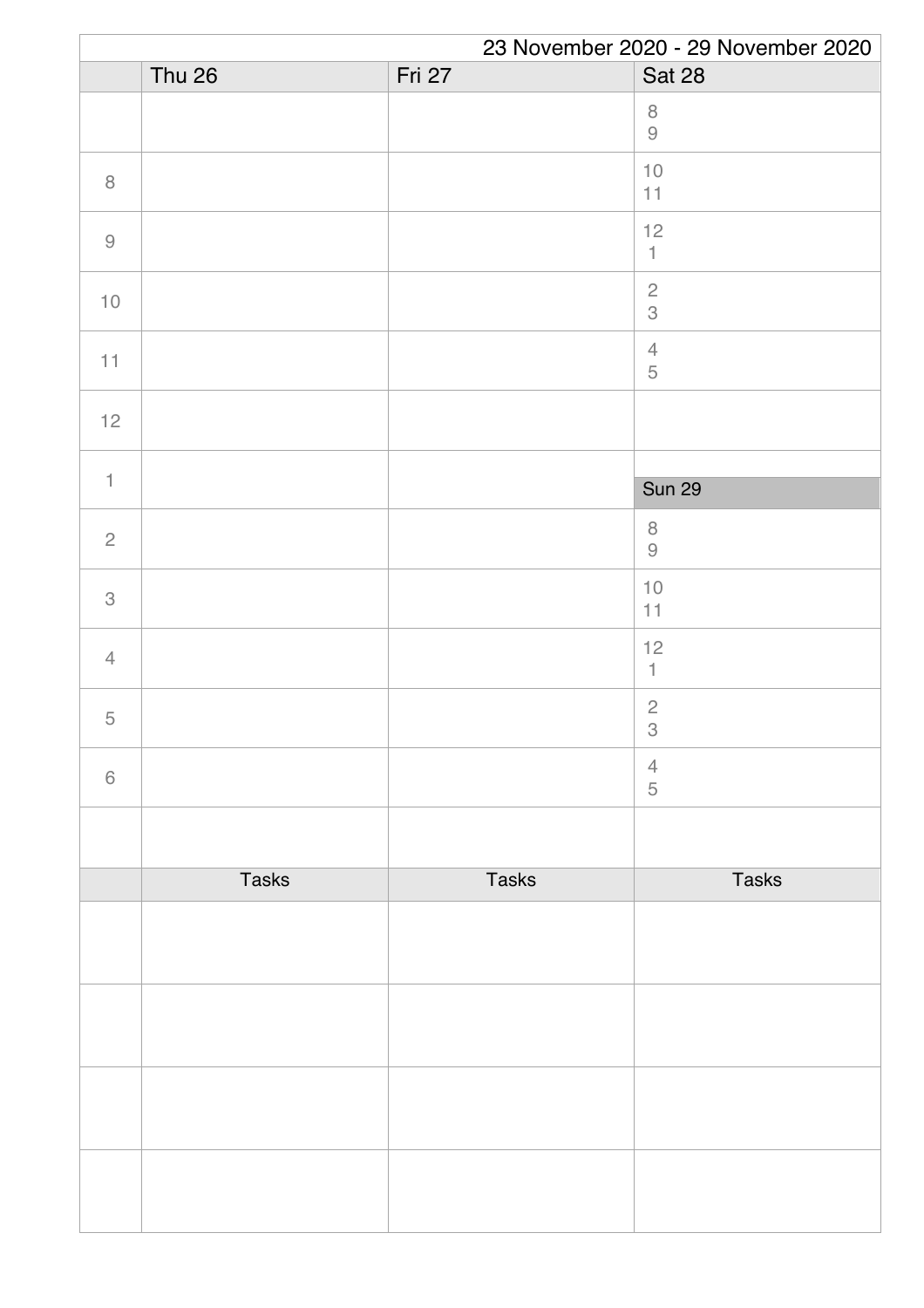|                           | 30 November 2020 - 06 December 2020 |              |              |  |  |
|---------------------------|-------------------------------------|--------------|--------------|--|--|
|                           | Mon 30                              | Tue 1        | Wed 2        |  |  |
|                           |                                     |              |              |  |  |
| $\,8\,$                   |                                     |              |              |  |  |
| $\Theta$                  |                                     |              |              |  |  |
| $10$                      |                                     |              |              |  |  |
| 11                        |                                     |              |              |  |  |
| 12                        |                                     |              |              |  |  |
| $\ensuremath{\mathsf{1}}$ |                                     |              |              |  |  |
| $\overline{c}$            |                                     |              |              |  |  |
| $\mathcal{S}$             |                                     |              |              |  |  |
| $\overline{4}$            |                                     |              |              |  |  |
| 5                         |                                     |              |              |  |  |
| $\,$ $\,$ $\,$            |                                     |              |              |  |  |
|                           |                                     |              |              |  |  |
|                           | <b>Tasks</b>                        | <b>Tasks</b> | <b>Tasks</b> |  |  |
|                           |                                     |              |              |  |  |
|                           |                                     |              |              |  |  |
|                           |                                     |              |              |  |  |
|                           |                                     |              |              |  |  |
|                           |                                     |              |              |  |  |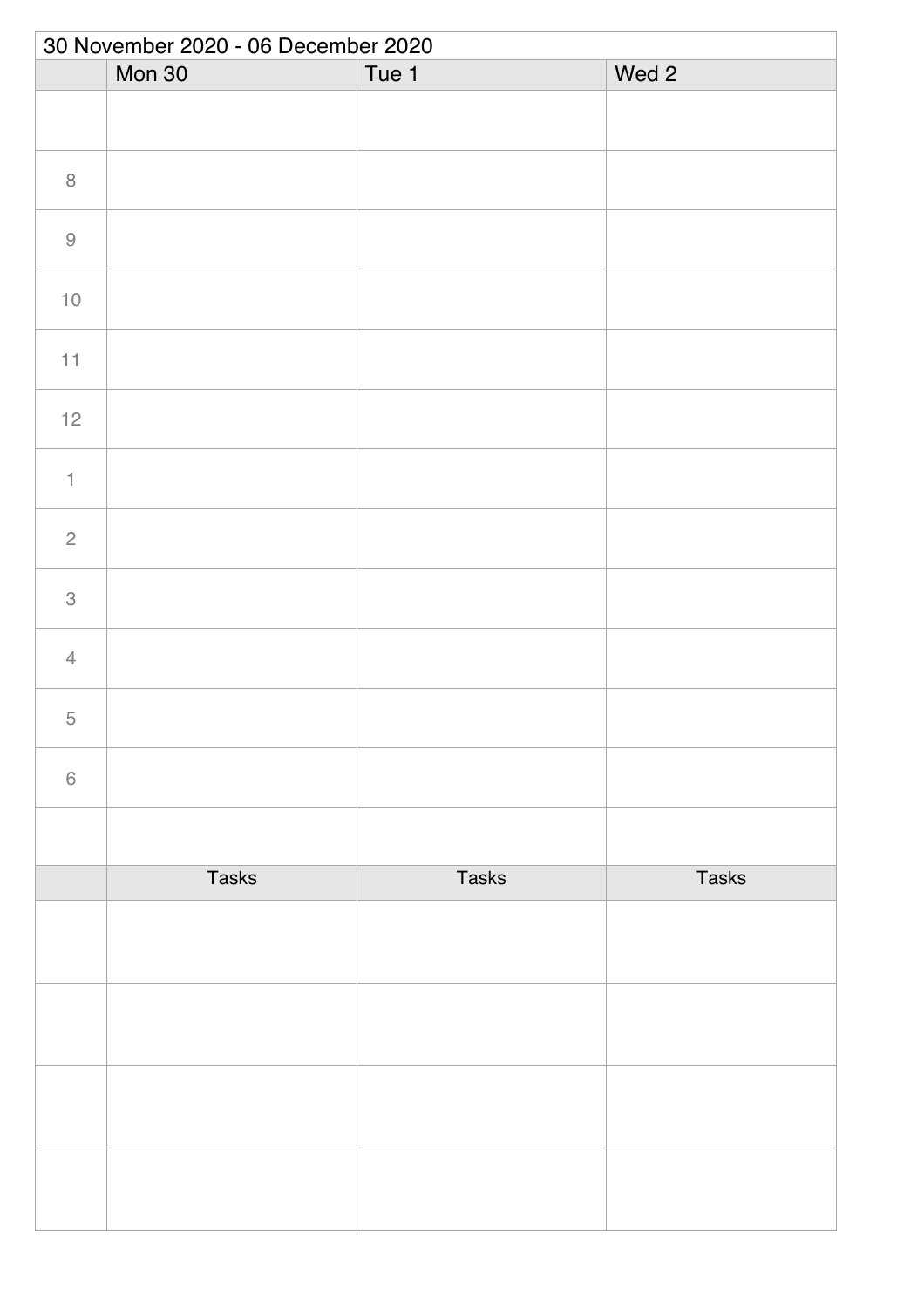| 30 November 2020 - 06 December 2020 |                  |              |                                 |
|-------------------------------------|------------------|--------------|---------------------------------|
|                                     | Thu <sub>3</sub> | Fri 4        | Sat 5                           |
|                                     |                  |              | $\,8\,$<br>$\Theta$             |
| $\, 8$                              |                  |              | $10$<br>11                      |
| $\hbox{9}$                          |                  |              | 12<br>$\mathbbm{1}$             |
| $10$                                |                  |              | $\frac{2}{3}$                   |
| 11                                  |                  |              | $\overline{4}$<br>$\mathbf 5$   |
| 12                                  |                  |              |                                 |
|                                     |                  |              |                                 |
| $\uparrow$                          |                  |              | Sun 6                           |
| $\sqrt{2}$                          |                  |              | $\,8\,$<br>$\Theta$             |
| $\mathcal{S}$                       |                  |              | $10$<br>11                      |
| $\overline{4}$                      |                  |              | 12<br>$\mathbf{1}$              |
| $\mathbf 5$                         |                  |              | $\overline{c}$<br>$\mathcal{S}$ |
| $\,$ 6 $\,$                         |                  |              | $\overline{4}$<br>$\sqrt{5}$    |
|                                     |                  |              |                                 |
|                                     | <b>Tasks</b>     | <b>Tasks</b> | <b>Tasks</b>                    |
|                                     |                  |              |                                 |
|                                     |                  |              |                                 |
|                                     |                  |              |                                 |
|                                     |                  |              |                                 |
|                                     |                  |              |                                 |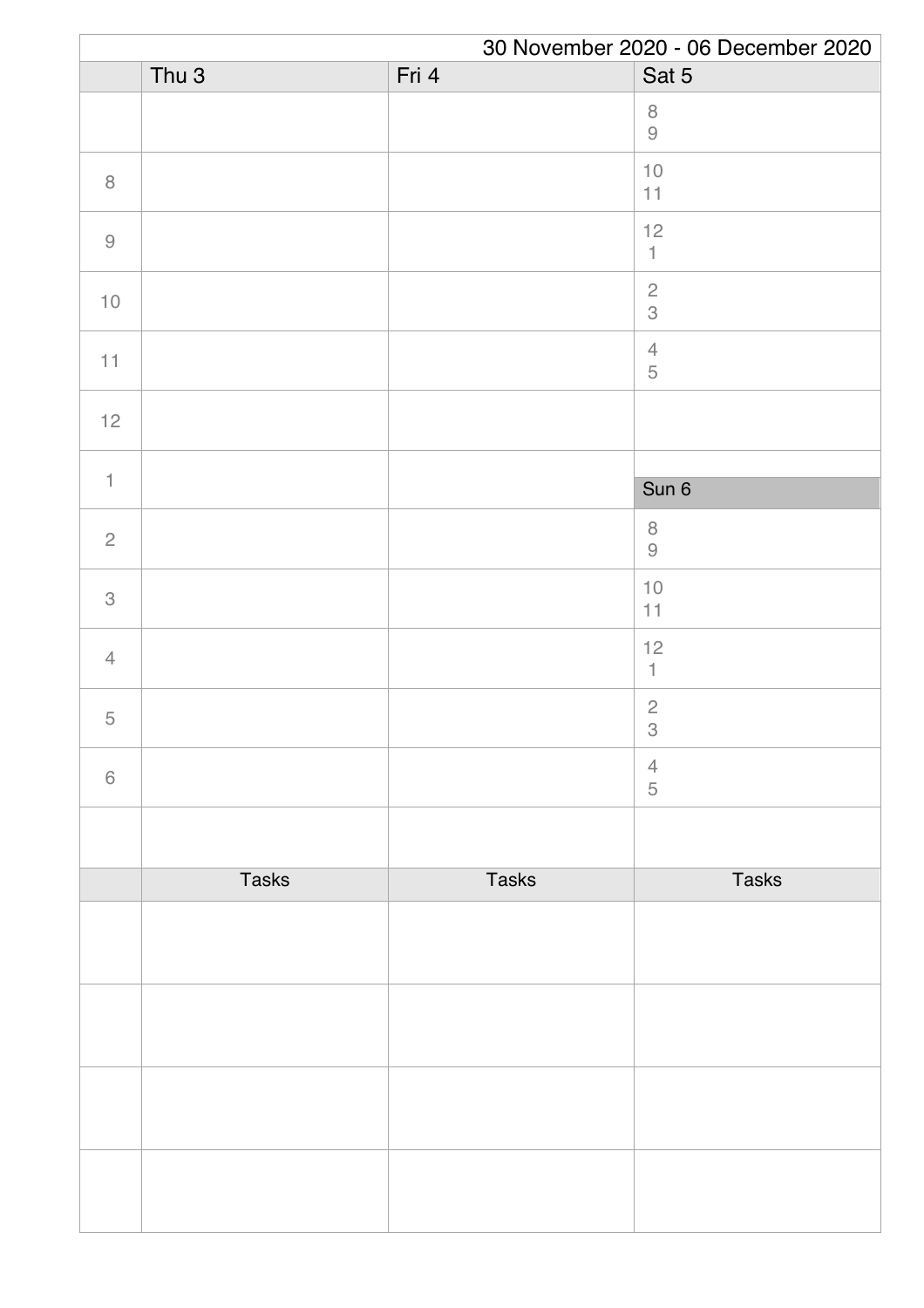| 07 December 2020 - 13 December 2020 |              |              |              |  |
|-------------------------------------|--------------|--------------|--------------|--|
|                                     | Mon 7        | Tue 8        | Wed 9        |  |
|                                     |              |              |              |  |
| $\, 8$                              |              |              |              |  |
| $\Theta$                            |              |              |              |  |
| $10$                                |              |              |              |  |
| 11                                  |              |              |              |  |
| $12$                                |              |              |              |  |
| $\ensuremath{\mathsf{1}}$           |              |              |              |  |
| $\overline{c}$                      |              |              |              |  |
| $\ensuremath{\mathsf{3}}$           |              |              |              |  |
| $\overline{4}$                      |              |              |              |  |
| 5                                   |              |              |              |  |
| $\,$ $\,$ $\,$                      |              |              |              |  |
|                                     |              |              |              |  |
|                                     | <b>Tasks</b> | <b>Tasks</b> | <b>Tasks</b> |  |
|                                     |              |              |              |  |
|                                     |              |              |              |  |
|                                     |              |              |              |  |
|                                     |              |              |              |  |
|                                     |              |              |              |  |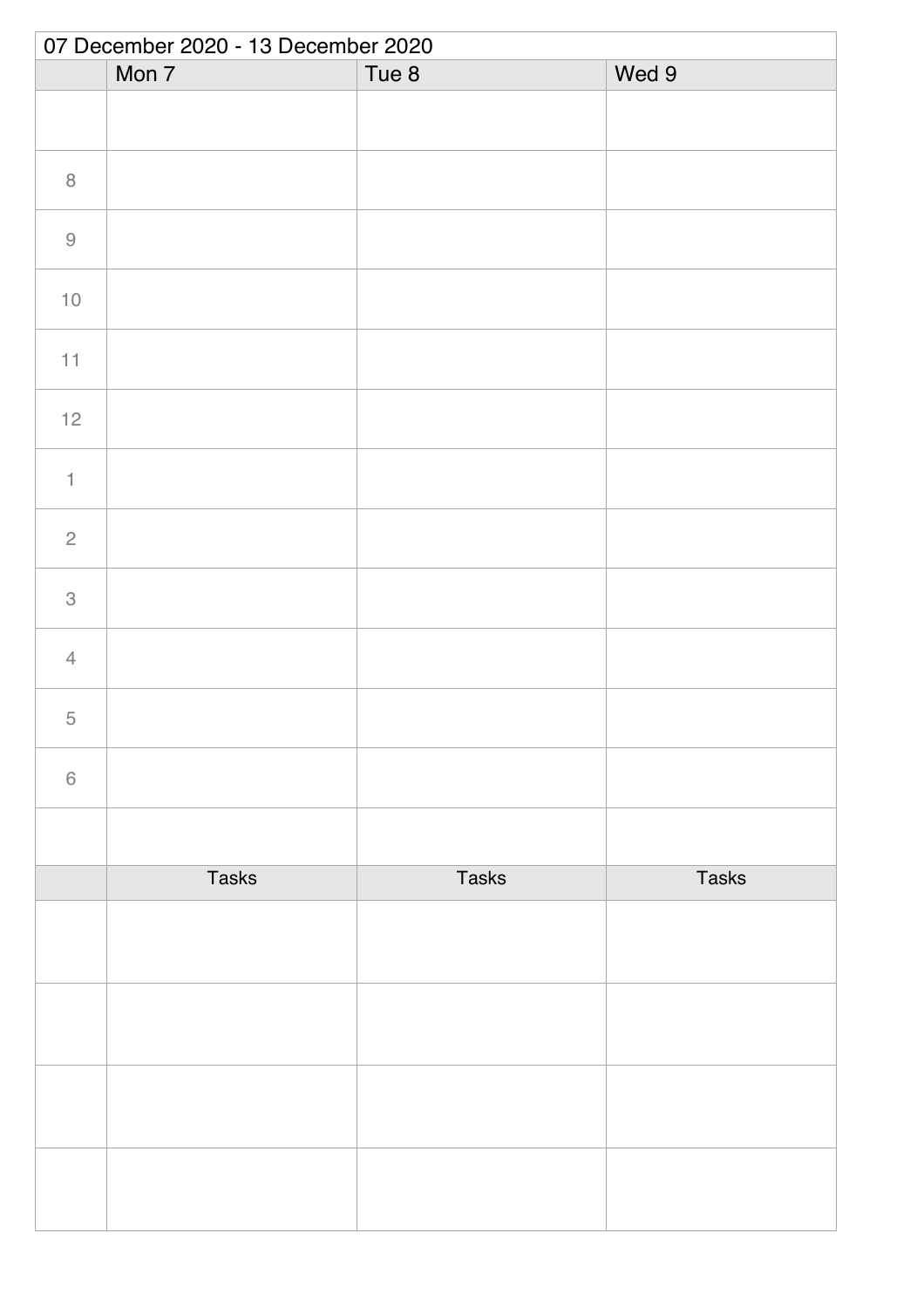|                                                           | 07 December 2020 - 13 December 2020 |              |                                                                      |  |
|-----------------------------------------------------------|-------------------------------------|--------------|----------------------------------------------------------------------|--|
|                                                           | Thu 10                              | Fri 11       | Sat 12                                                               |  |
|                                                           |                                     |              | $\,8\,$<br>$\mathcal{G}% _{M_{1},M_{2}}^{\alpha,\beta}(\mathcal{A})$ |  |
| $\, 8$                                                    |                                     |              | $10$<br>11                                                           |  |
| $\mathcal{G}% _{M_{1},M_{2}}^{\alpha,\beta}(\mathcal{A})$ |                                     |              | 12<br>$\uparrow$                                                     |  |
| $10$                                                      |                                     |              | $\frac{2}{3}$                                                        |  |
| 11                                                        |                                     |              | $\ensuremath{\mathsf{4}}$<br>$\mathbf 5$                             |  |
| 12                                                        |                                     |              |                                                                      |  |
|                                                           |                                     |              |                                                                      |  |
| $\uparrow$                                                |                                     |              | <b>Sun 13</b>                                                        |  |
| $\overline{2}$                                            |                                     |              | $\,8\,$<br>$\Theta$                                                  |  |
| 3                                                         |                                     |              | $10$<br>11                                                           |  |
| $\overline{4}$                                            |                                     |              | 12<br>$\mathbf{1}$                                                   |  |
| $\mathbf 5$                                               |                                     |              | $\sqrt{2}$<br>$\mathcal{S}$                                          |  |
| $\,$ 6 $\,$                                               |                                     |              | $\overline{4}$<br>5                                                  |  |
|                                                           |                                     |              |                                                                      |  |
|                                                           | <b>Tasks</b>                        | <b>Tasks</b> | <b>Tasks</b>                                                         |  |
|                                                           |                                     |              |                                                                      |  |
|                                                           |                                     |              |                                                                      |  |
|                                                           |                                     |              |                                                                      |  |
|                                                           |                                     |              |                                                                      |  |
|                                                           |                                     |              |                                                                      |  |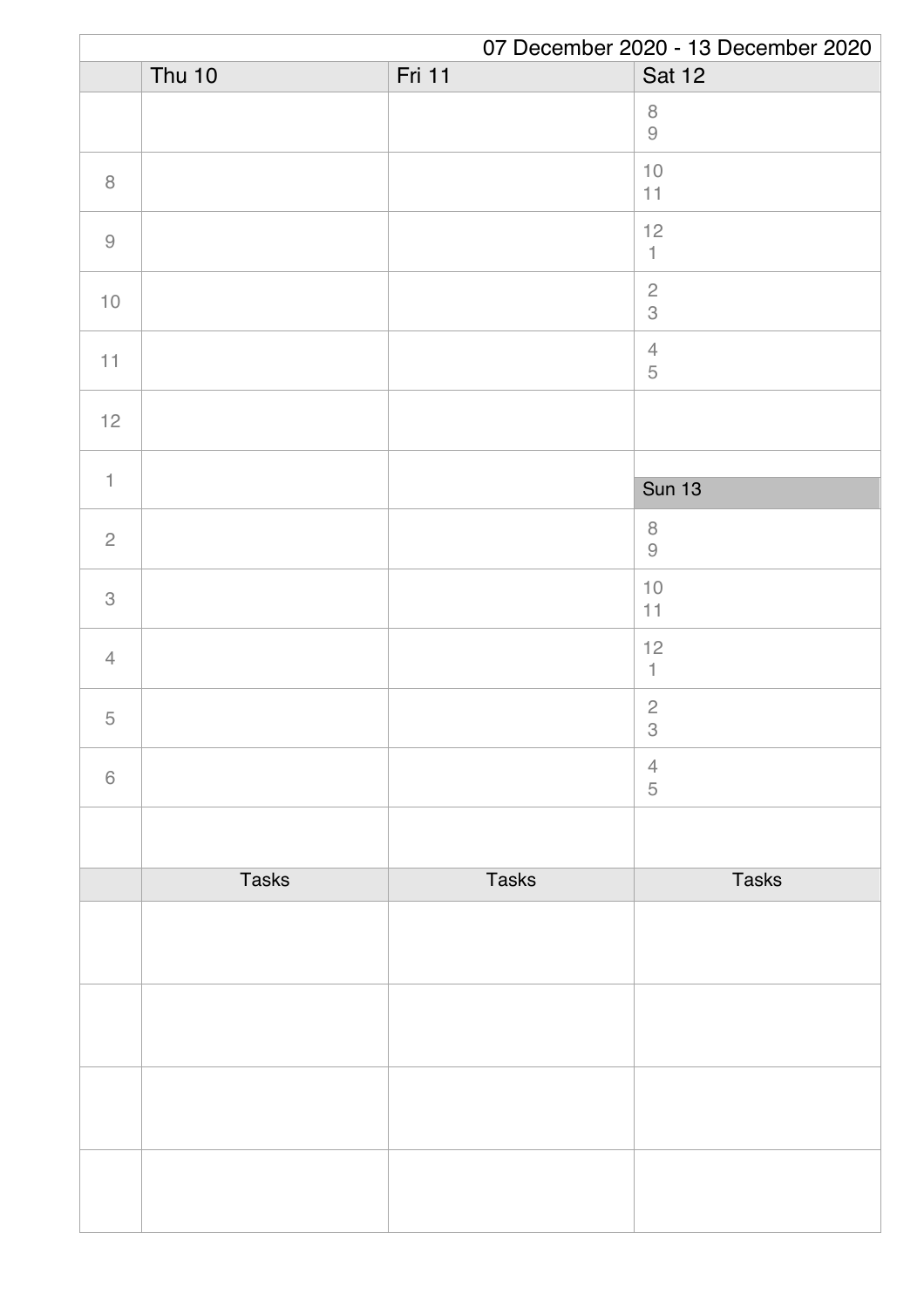| 14 December 2020 - 20 December 2020 |              |               |              |  |
|-------------------------------------|--------------|---------------|--------------|--|
|                                     | Mon 14       | <b>Tue 15</b> | Wed 16       |  |
|                                     |              |               |              |  |
| $\, 8$                              |              |               |              |  |
| $\hbox{9}$                          |              |               |              |  |
| $10$                                |              |               |              |  |
| 11                                  |              |               |              |  |
| 12                                  |              |               |              |  |
| $\ensuremath{\mathsf{1}}$           |              |               |              |  |
| $\overline{c}$                      |              |               |              |  |
| $\ensuremath{\mathsf{3}}$           |              |               |              |  |
| $\overline{4}$                      |              |               |              |  |
| 5                                   |              |               |              |  |
| $\,$ $\,$ $\,$                      |              |               |              |  |
|                                     |              |               |              |  |
|                                     | <b>Tasks</b> | <b>Tasks</b>  | <b>Tasks</b> |  |
|                                     |              |               |              |  |
|                                     |              |               |              |  |
|                                     |              |               |              |  |
|                                     |              |               |              |  |
|                                     |              |               |              |  |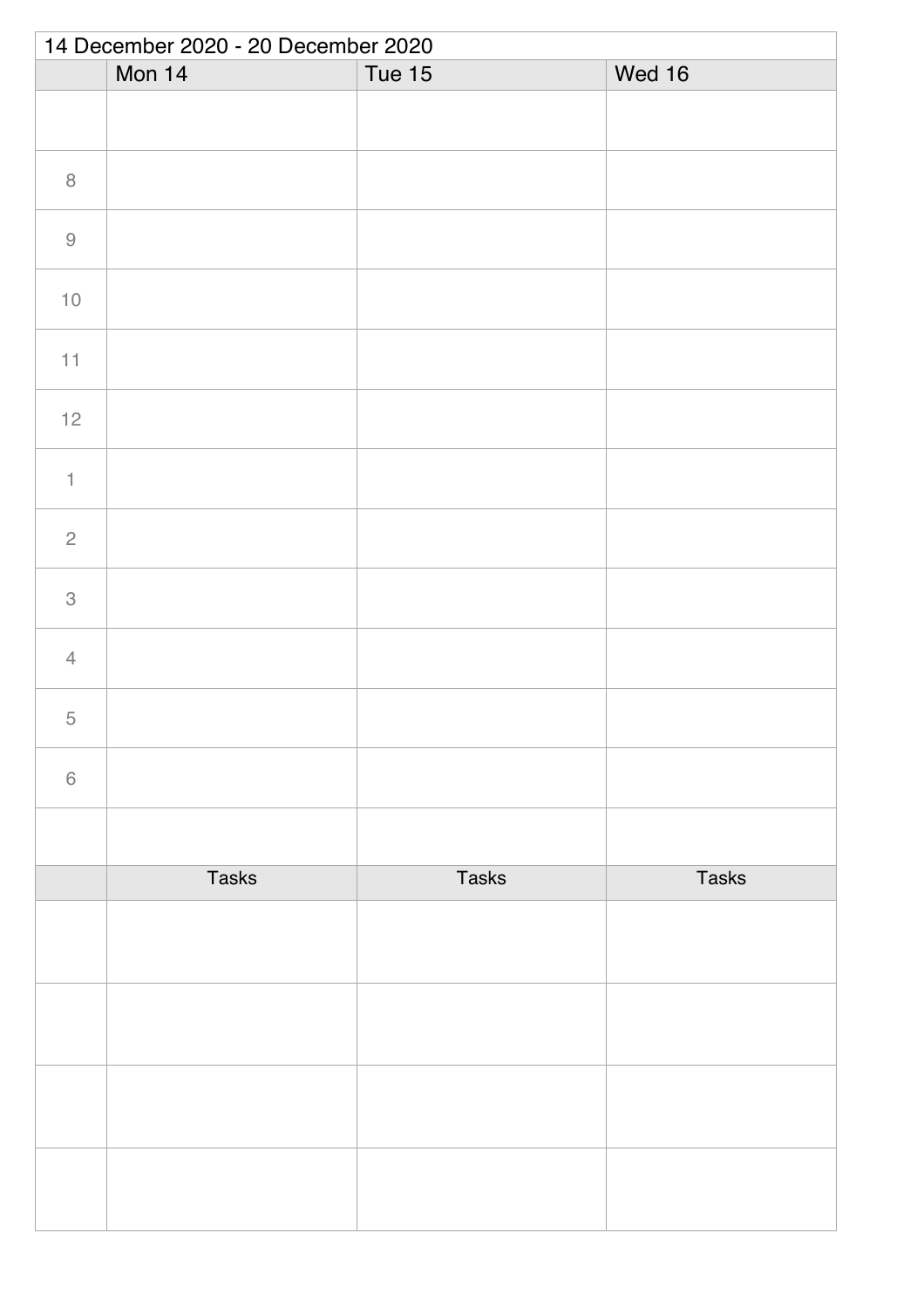| 14 December 2020 - 20 December 2020                       |              |               |                                                                      |
|-----------------------------------------------------------|--------------|---------------|----------------------------------------------------------------------|
|                                                           | Thu 17       | <b>Fri 18</b> | <b>Sat 19</b>                                                        |
|                                                           |              |               | $\,8\,$<br>$\mathcal{G}% _{M_{1},M_{2}}^{\alpha,\beta}(\mathcal{A})$ |
| $\, 8$                                                    |              |               | $10$<br>11                                                           |
| $\mathcal{G}% _{M_{1},M_{2}}^{\alpha,\beta}(\mathcal{A})$ |              |               | 12<br>$\mathbbm{1}$                                                  |
| $10$                                                      |              |               | $\overline{c}$<br>3                                                  |
| 11                                                        |              |               | $\sqrt{4}$<br>$\mathbf 5$                                            |
| 12                                                        |              |               |                                                                      |
|                                                           |              |               |                                                                      |
| $\mathbf{1}$                                              |              |               | <b>Sun 20</b>                                                        |
| $\overline{c}$                                            |              |               | $\,8\,$<br>$\Theta$                                                  |
| $\,3$                                                     |              |               | $10$<br>11                                                           |
| $\overline{4}$                                            |              |               | $12$<br>1                                                            |
| $\mathbf 5$                                               |              |               | $\sqrt{2}$<br>$\mathcal{S}$                                          |
| $\,6\,$                                                   |              |               | $\overline{4}$<br>$\sqrt{5}$                                         |
|                                                           |              |               |                                                                      |
|                                                           | <b>Tasks</b> | <b>Tasks</b>  | <b>Tasks</b>                                                         |
|                                                           |              |               |                                                                      |
|                                                           |              |               |                                                                      |
|                                                           |              |               |                                                                      |
|                                                           |              |               |                                                                      |
|                                                           |              |               |                                                                      |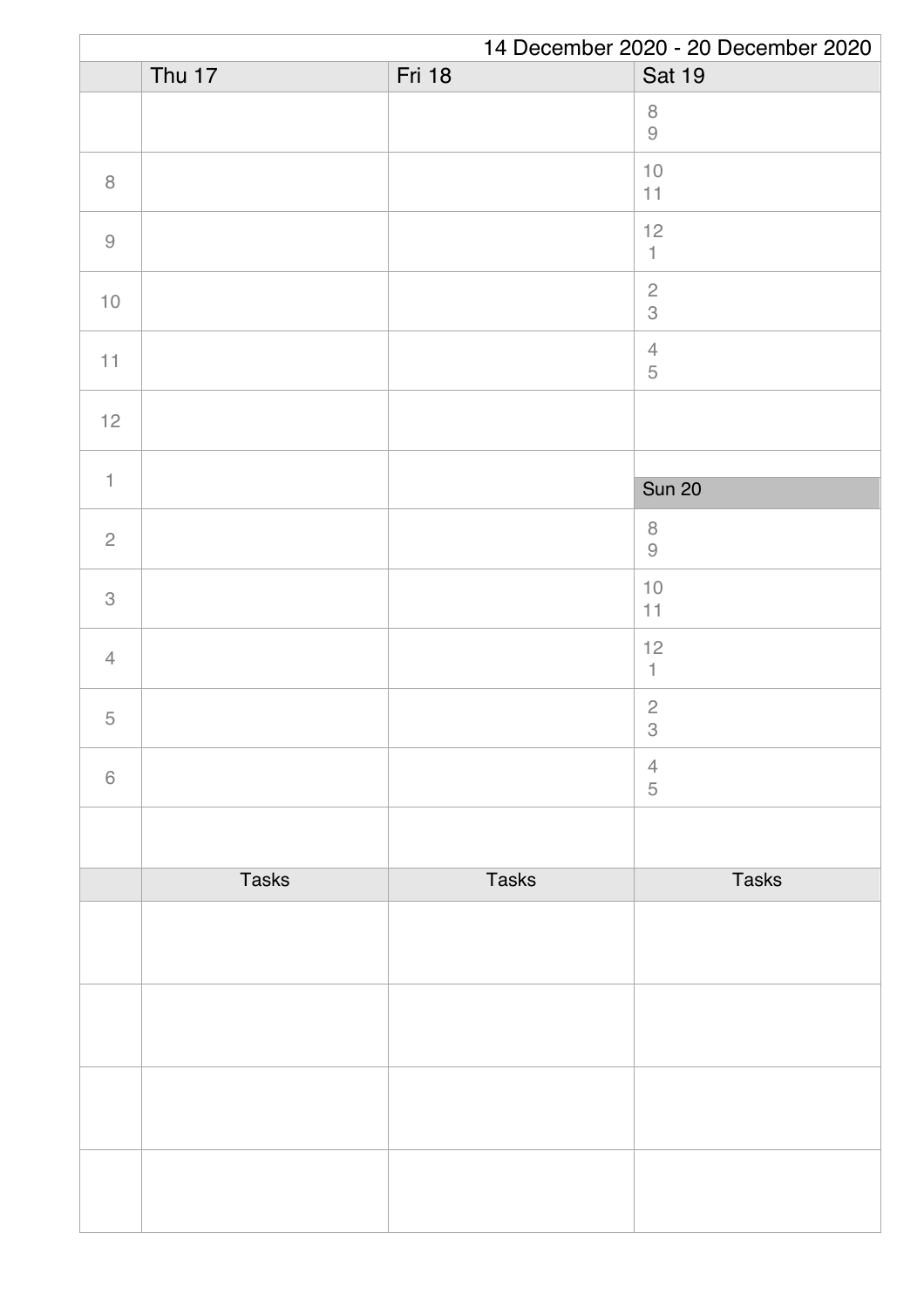|                                                           | 21 December 2020 - 27 December 2020 |              |              |  |  |
|-----------------------------------------------------------|-------------------------------------|--------------|--------------|--|--|
|                                                           | Mon 21                              | Tue 22       | Wed 23       |  |  |
|                                                           |                                     |              |              |  |  |
| $\,8\,$                                                   |                                     |              |              |  |  |
| $\mathcal{G}% _{M_{1},M_{2}}^{\alpha,\beta}(\mathcal{A})$ |                                     |              |              |  |  |
| $10$                                                      |                                     |              |              |  |  |
| 11                                                        |                                     |              |              |  |  |
| 12                                                        |                                     |              |              |  |  |
| $\uparrow$                                                |                                     |              |              |  |  |
| $\overline{c}$                                            |                                     |              |              |  |  |
| $\mathcal{S}$                                             |                                     |              |              |  |  |
| $\overline{4}$                                            |                                     |              |              |  |  |
| 5                                                         |                                     |              |              |  |  |
| $\,$ $\,$ $\,$                                            |                                     |              |              |  |  |
|                                                           |                                     |              |              |  |  |
|                                                           | <b>Tasks</b>                        | <b>Tasks</b> | <b>Tasks</b> |  |  |
|                                                           |                                     |              |              |  |  |
|                                                           |                                     |              |              |  |  |
|                                                           |                                     |              |              |  |  |
|                                                           |                                     |              |              |  |  |
|                                                           |                                     |              |              |  |  |
|                                                           |                                     |              |              |  |  |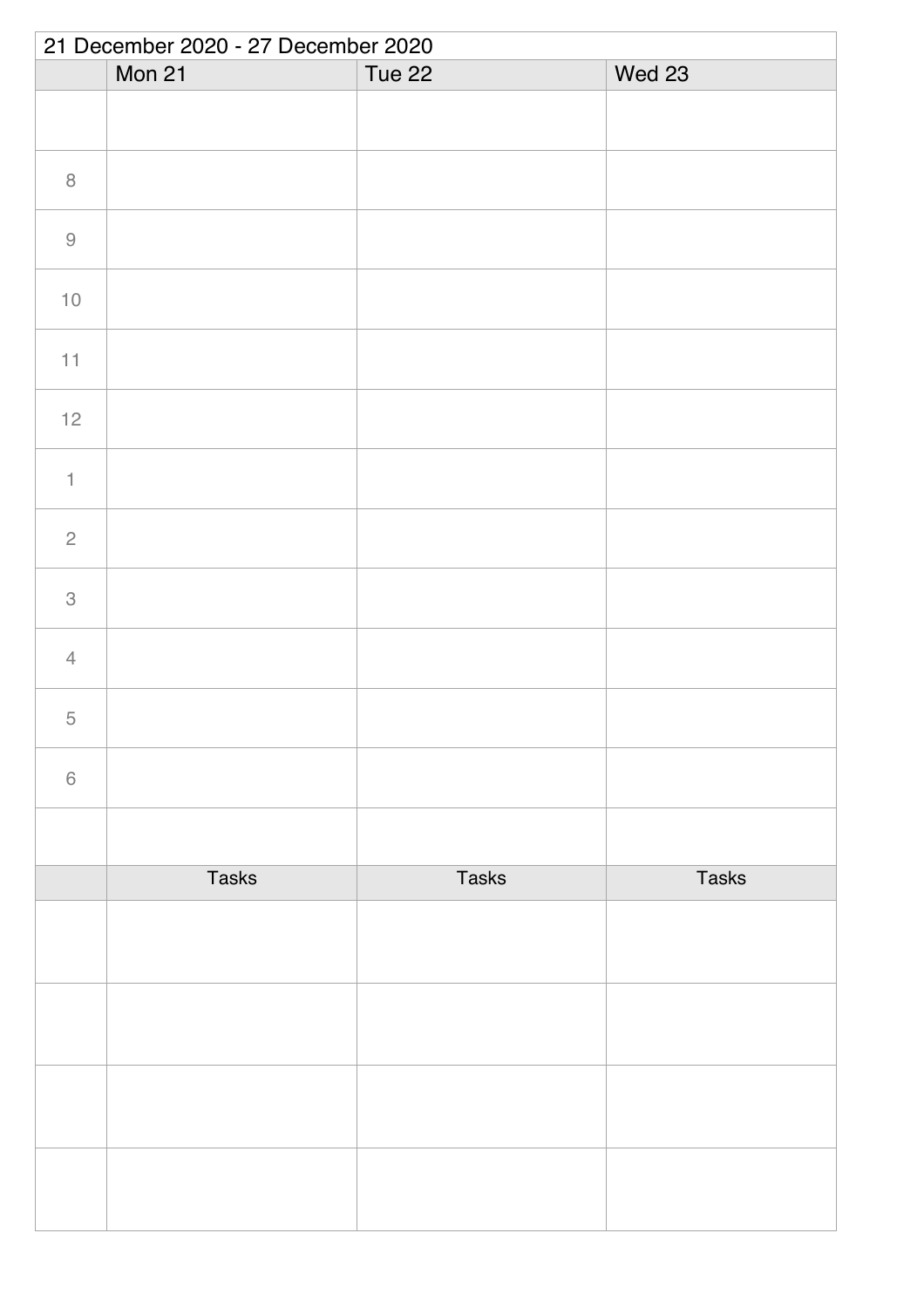|                | 21 December 2020 - 27 December 2020 |               |                           |  |
|----------------|-------------------------------------|---------------|---------------------------|--|
|                | Thu 24                              | <b>Fri 25</b> | Sat 26                    |  |
|                |                                     |               | $\, 8$<br>$\Theta$        |  |
| $\, 8$         |                                     |               | $10$<br>11                |  |
| $\hbox{9}$     |                                     |               | 12<br>$\uparrow$          |  |
| $10$           |                                     |               | $\frac{2}{3}$             |  |
| 11             |                                     |               | $\sqrt{4}$<br>$\mathbf 5$ |  |
| 12             |                                     |               |                           |  |
|                |                                     |               |                           |  |
| $\uparrow$     |                                     |               | <b>Sun 27</b>             |  |
| $\overline{c}$ |                                     |               | $\,8\,$<br>$\Theta$       |  |
| $\mathcal{S}$  |                                     |               | $10$<br>11                |  |
| $\overline{4}$ |                                     |               | 12<br>$\mathbf{1}$        |  |
| 5              |                                     |               | $\sqrt{2}$<br>$\,3$       |  |
| $\,$ 6 $\,$    |                                     |               | $\overline{4}$<br>5       |  |
|                |                                     |               |                           |  |
|                | <b>Tasks</b>                        | <b>Tasks</b>  | <b>Tasks</b>              |  |
|                |                                     |               |                           |  |
|                |                                     |               |                           |  |
|                |                                     |               |                           |  |
|                |                                     |               |                           |  |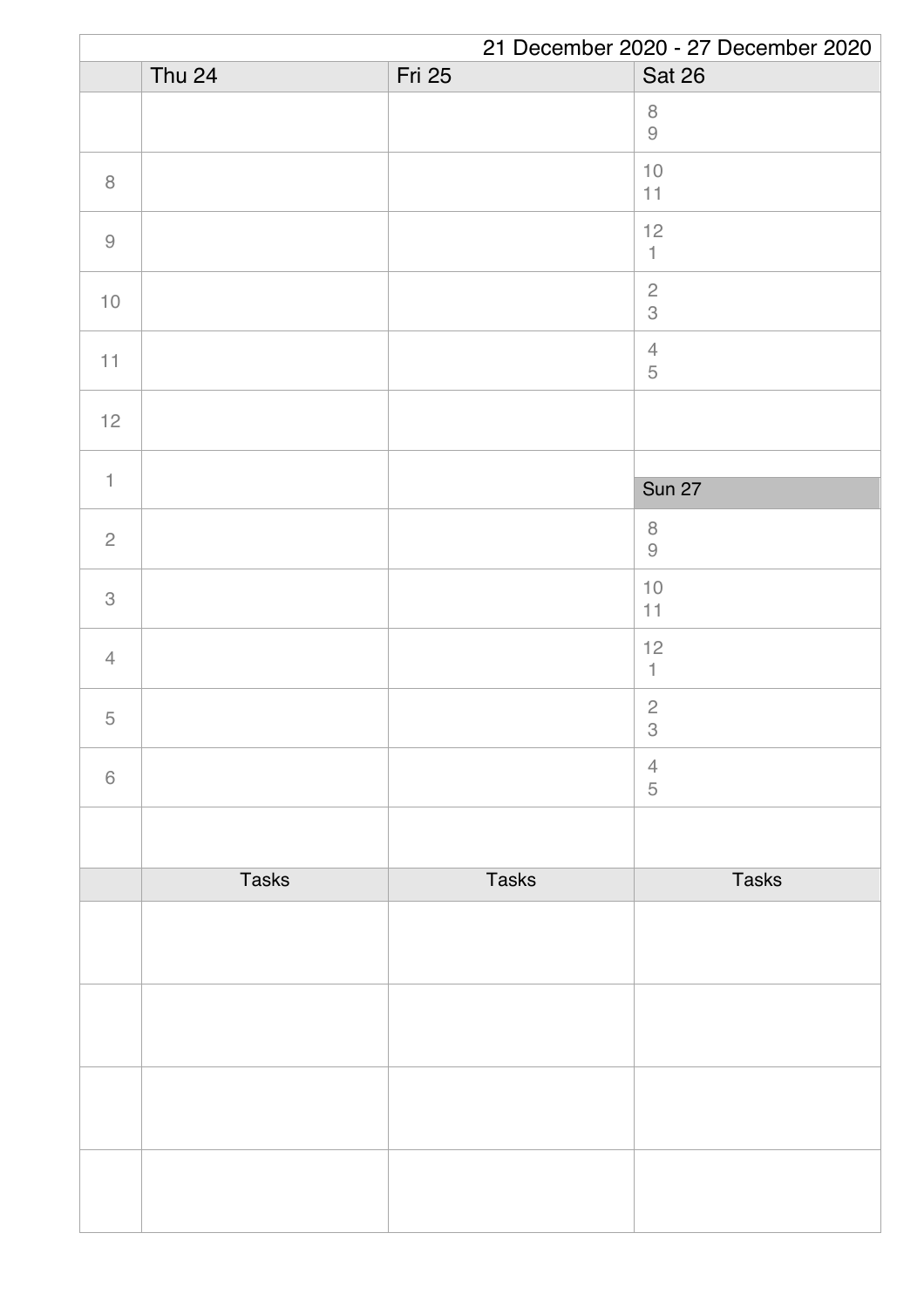|                           | 28 December 2020 - 03 January 2021 |              |              |  |  |
|---------------------------|------------------------------------|--------------|--------------|--|--|
|                           | Mon 28                             | Tue 29       | Wed 30       |  |  |
|                           |                                    |              |              |  |  |
| $\,8\,$                   |                                    |              |              |  |  |
| $\hbox{9}$                |                                    |              |              |  |  |
| $10$                      |                                    |              |              |  |  |
| 11                        |                                    |              |              |  |  |
| 12                        |                                    |              |              |  |  |
| $\mathbf 1$               |                                    |              |              |  |  |
| $\sqrt{2}$                |                                    |              |              |  |  |
| $\ensuremath{\mathsf{3}}$ |                                    |              |              |  |  |
| $\overline{4}$            |                                    |              |              |  |  |
| 5                         |                                    |              |              |  |  |
| $\,$ $\,$ $\,$            |                                    |              |              |  |  |
|                           |                                    |              |              |  |  |
|                           | <b>Tasks</b>                       | <b>Tasks</b> | <b>Tasks</b> |  |  |
|                           |                                    |              |              |  |  |
|                           |                                    |              |              |  |  |
|                           |                                    |              |              |  |  |
|                           |                                    |              |              |  |  |
|                           |                                    |              |              |  |  |
|                           |                                    |              |              |  |  |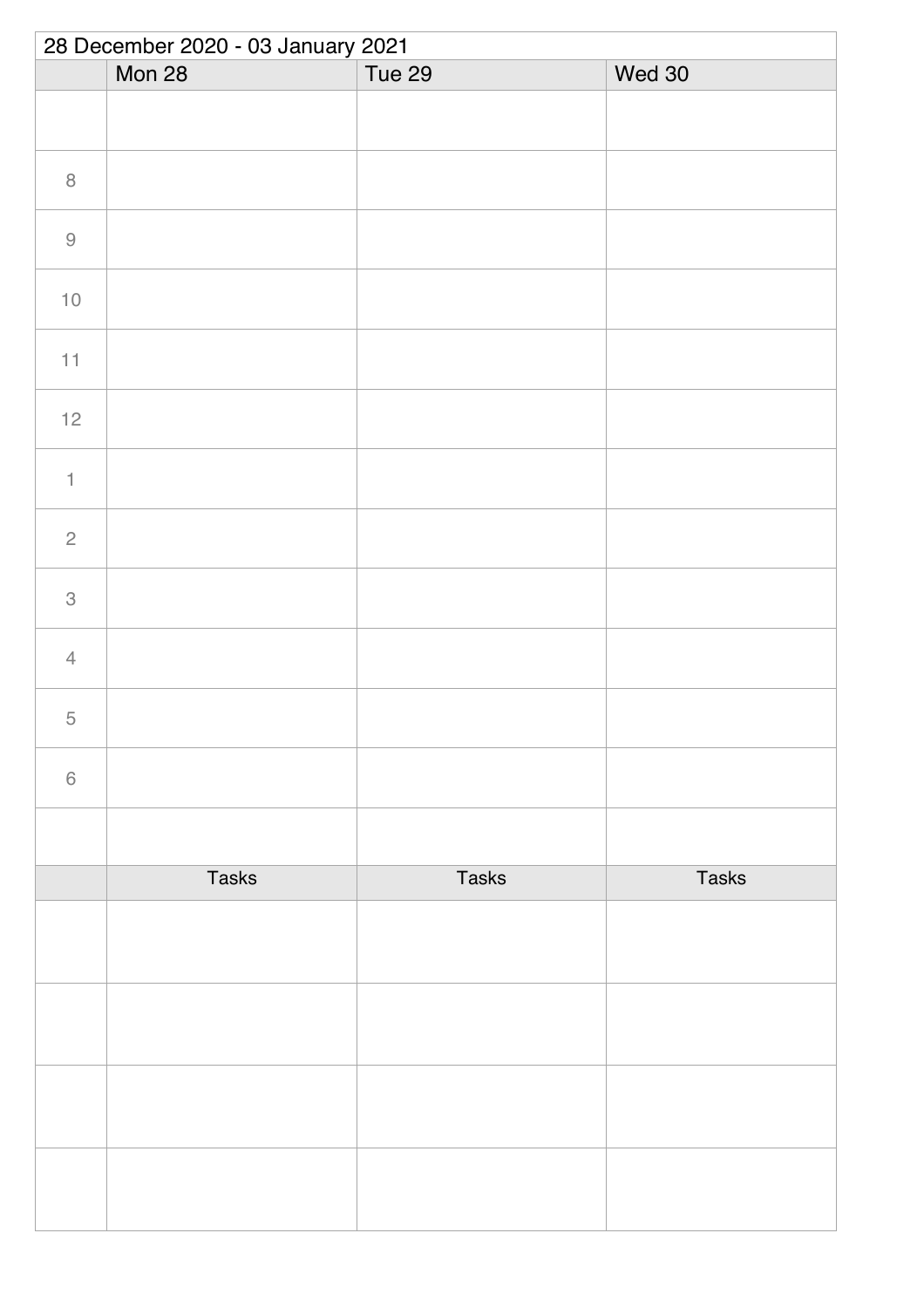| 28 December 2020 - 03 January 2021 |               |              |                                         |
|------------------------------------|---------------|--------------|-----------------------------------------|
|                                    | <b>Thu 31</b> | Fri 1        | Sat 2                                   |
|                                    |               |              | $\,8\,$<br>$\Theta$                     |
| $\, 8$                             |               |              | $10$<br>11                              |
| $\hbox{9}$                         |               |              | 12<br>$\ensuremath{\mathsf{1}}$         |
| $10$                               |               |              | $\frac{2}{3}$                           |
| 11                                 |               |              | $\ensuremath{\mathsf{4}}$<br>$\sqrt{5}$ |
| 12                                 |               |              |                                         |
|                                    |               |              |                                         |
| $\uparrow$                         |               |              | Sun 3                                   |
| $\sqrt{2}$                         |               |              | $\,8\,$<br>$\Theta$                     |
| 3                                  |               |              | $10$<br>11                              |
| $\overline{4}$                     |               |              | 12<br>$\mathbf{1}$                      |
| $\mathbf 5$                        |               |              | $\overline{c}$<br>$\,3$                 |
| $\,$ 6 $\,$                        |               |              | $\overline{4}$<br>$\sqrt{5}$            |
|                                    |               |              |                                         |
|                                    | <b>Tasks</b>  | <b>Tasks</b> | <b>Tasks</b>                            |
|                                    |               |              |                                         |
|                                    |               |              |                                         |
|                                    |               |              |                                         |
|                                    |               |              |                                         |
|                                    |               |              |                                         |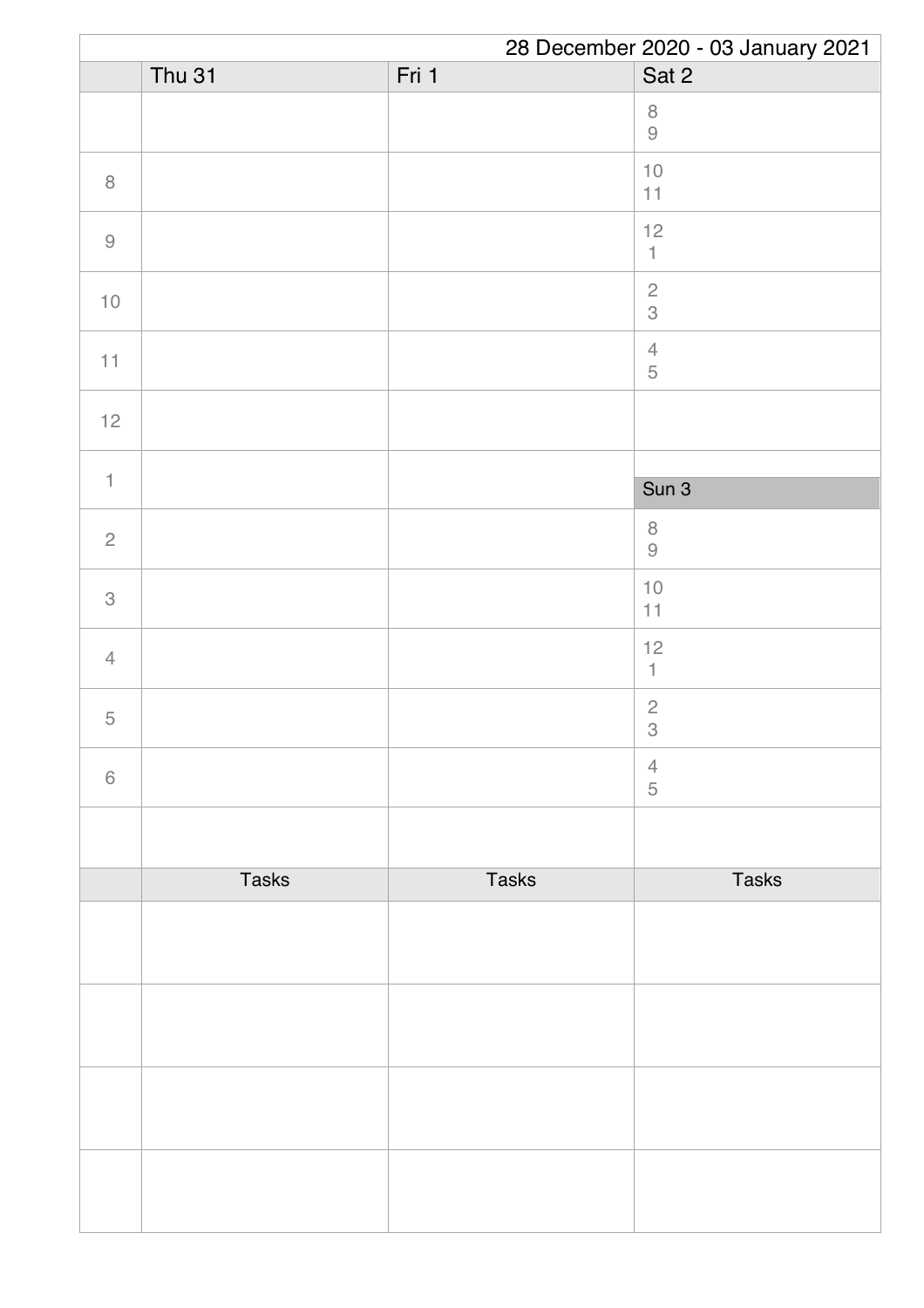| 04 January 2021 - 10 January 2021 |              |              |              |  |
|-----------------------------------|--------------|--------------|--------------|--|
|                                   | Mon 4        | Tue 5        | Wed 6        |  |
|                                   |              |              |              |  |
| $\, 8$                            |              |              |              |  |
| $\hbox{9}$                        |              |              |              |  |
| $10$                              |              |              |              |  |
| 11                                |              |              |              |  |
| $12$                              |              |              |              |  |
| $\ensuremath{\mathsf{1}}$         |              |              |              |  |
| $\sqrt{2}$                        |              |              |              |  |
| $\ensuremath{\mathsf{3}}$         |              |              |              |  |
| $\sqrt{4}$                        |              |              |              |  |
| 5                                 |              |              |              |  |
| $\,$ $\,$ $\,$                    |              |              |              |  |
|                                   |              |              |              |  |
|                                   | <b>Tasks</b> | <b>Tasks</b> | <b>Tasks</b> |  |
|                                   |              |              |              |  |
|                                   |              |              |              |  |
|                                   |              |              |              |  |
|                                   |              |              |              |  |
|                                   |              |              |              |  |
|                                   |              |              |              |  |
|                                   |              |              |              |  |